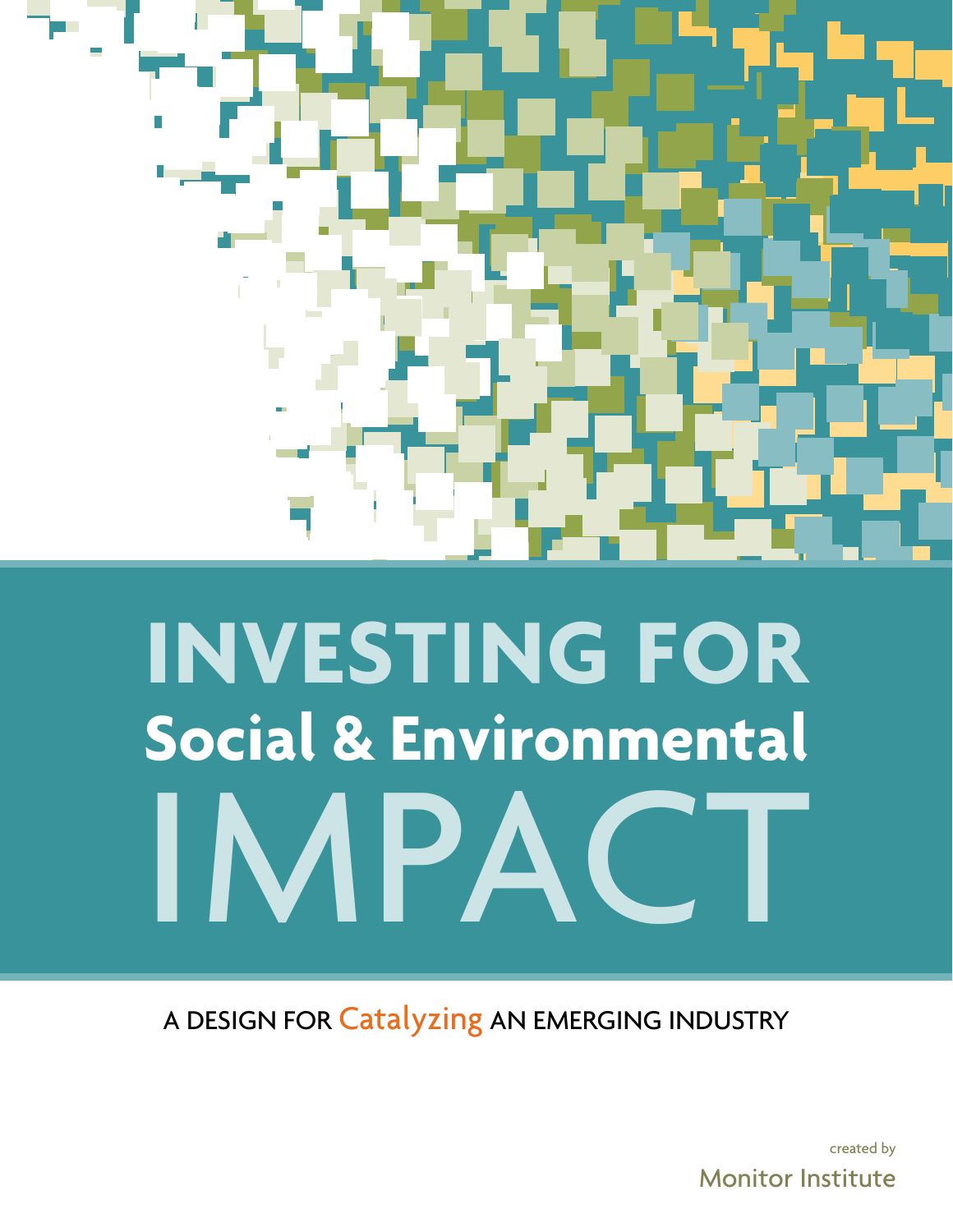Completed in January 2009 by Monitor Institute, with lead funding and support from the Rockefeller Foundation. Funding was also provided by the Annie E. Casey Foundation, W.K. Kellogg Foundation and JPMorgan Chase Foundation.

Please direct queries about this report to its lead authors:

Jessica Freireich jfreireich@monitor.com | Katherine Fulton kfulton@monitor.com

## ABOUT MONITOR INSTITUTE

Monitor Institute is a social enterprise that is part consulting firm, part think tank, and part incubator of new approaches. Our mission is helping innovative leaders develop and achieve sustainable solutions to significant social and environmental problems. We believe that achieving these solutions requires bold leaders to integrate pioneering ideas, effective action, and efficient capital. And we believe that today's complex challenges call for leadership from all three sectors—business, government, and nonprofit.

The Institute was founded by and is fully integrated in the operations of Monitor Group. A global advisory and capital services firm, Monitor works with the world's leading corporations, governments, and nonprofits to drive growth in the areas that are most important to them. The Institute leverages and coordinates the Group's diverse resources in 22 offices around the world to fulfill our mission. For more information, see www.monitorinstitute.com and www.monitor.com.

Copyright Designation: This work is licensed under a Creative Commons copyright that allows the copying, distribution, and display of this material—and the ability to make derivative works based on it—if credit is given to the authors and if those derivative works are distributed under a similar agreement. This license is classified as an Attribution-Share Alike 3.0 Unported License.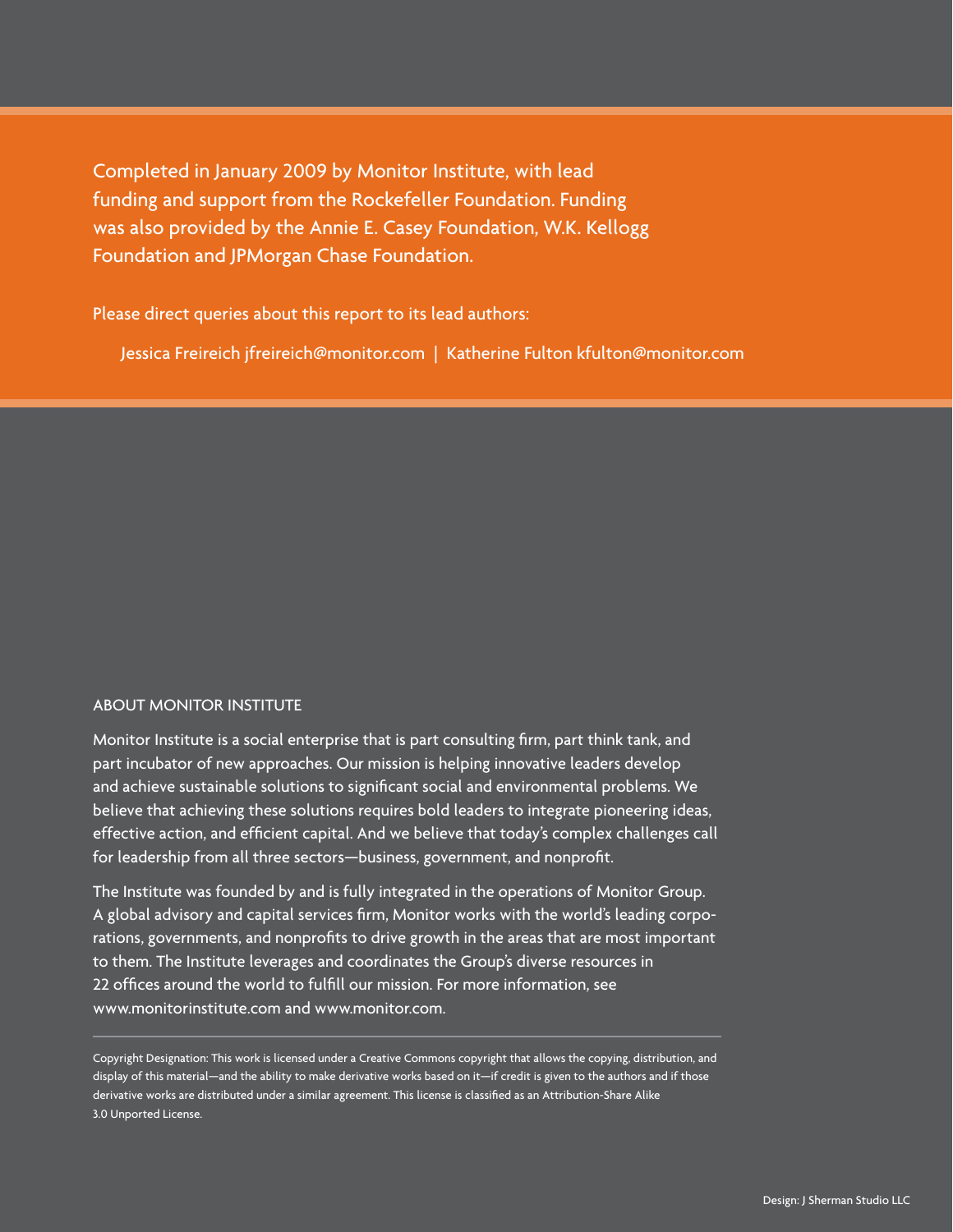# **CONTENTS**

| <b>ORIENTATION</b>                                                            |  |  |  |  |  |
|-------------------------------------------------------------------------------|--|--|--|--|--|
|                                                                               |  |  |  |  |  |
|                                                                               |  |  |  |  |  |
| THE CORE ARGUMENT                                                             |  |  |  |  |  |
|                                                                               |  |  |  |  |  |
|                                                                               |  |  |  |  |  |
|                                                                               |  |  |  |  |  |
|                                                                               |  |  |  |  |  |
|                                                                               |  |  |  |  |  |
|                                                                               |  |  |  |  |  |
|                                                                               |  |  |  |  |  |
|                                                                               |  |  |  |  |  |
|                                                                               |  |  |  |  |  |
|                                                                               |  |  |  |  |  |
| What's Required for Success: Leadership, Coordination, and Capitalization  49 |  |  |  |  |  |
|                                                                               |  |  |  |  |  |
| <b>DETAILED RECOMMENDATIONS</b>                                               |  |  |  |  |  |
| A BLUEPRINT FOR BREAKTHROUGH: DESCRIPTION OF KEY INITIATIVES 61               |  |  |  |  |  |
| Unlock Latent Supply of Capital by Building Efficient Intermediation  62      |  |  |  |  |  |
|                                                                               |  |  |  |  |  |
|                                                                               |  |  |  |  |  |
|                                                                               |  |  |  |  |  |
|                                                                               |  |  |  |  |  |
| <b>PROFILES</b>                                                               |  |  |  |  |  |
| <b>OF IMPACT</b>                                                              |  |  |  |  |  |

**INVESTOR** 

| $\top$ |                                                                          |
|--------|--------------------------------------------------------------------------|
| S.     |                                                                          |
|        |                                                                          |
|        |                                                                          |
|        |                                                                          |
|        | Generation Investment Management's Climate Solutions Strategy 52         |
|        |                                                                          |
|        | Habitat for Humanity International's Flexible Capital Access Program  56 |
|        |                                                                          |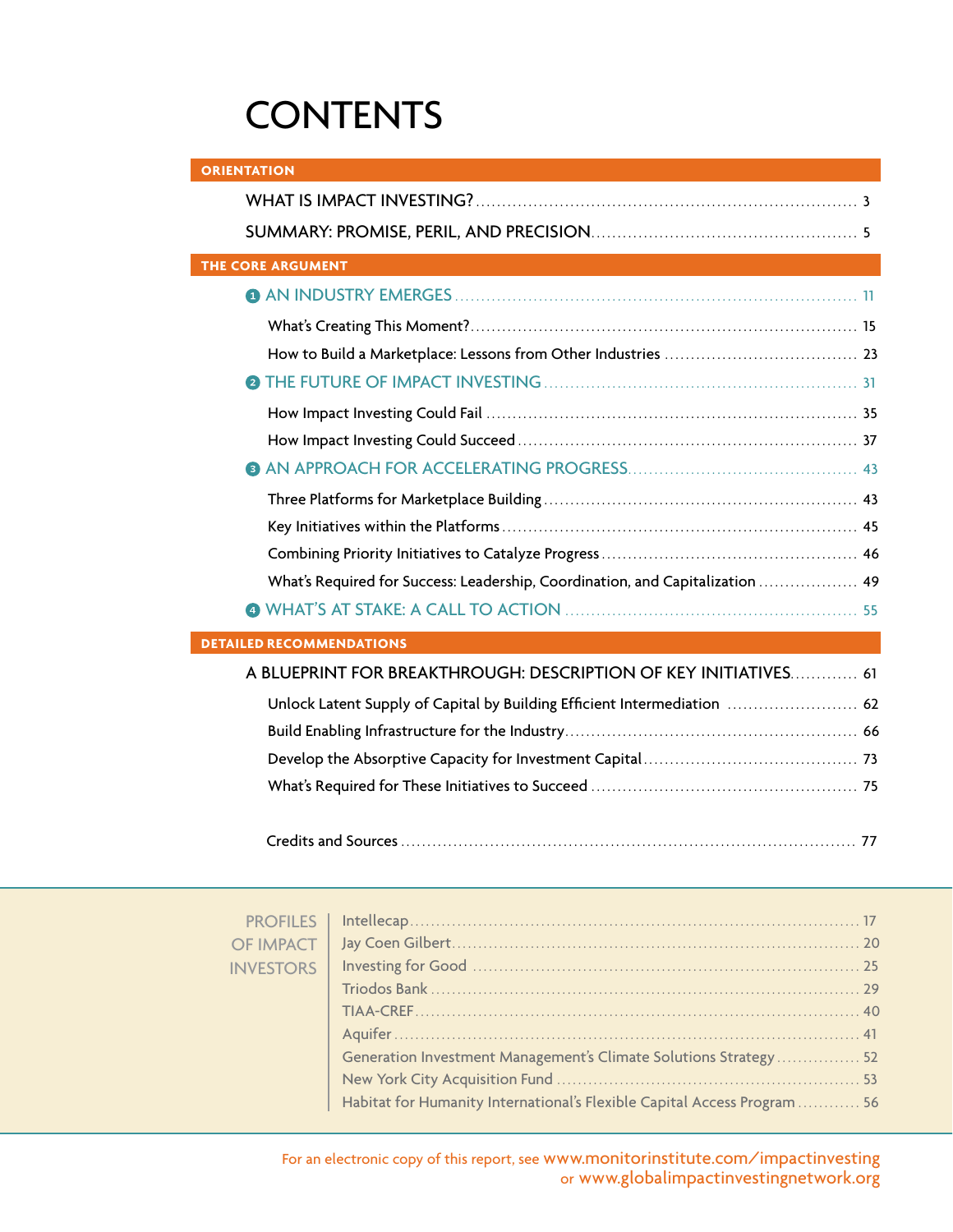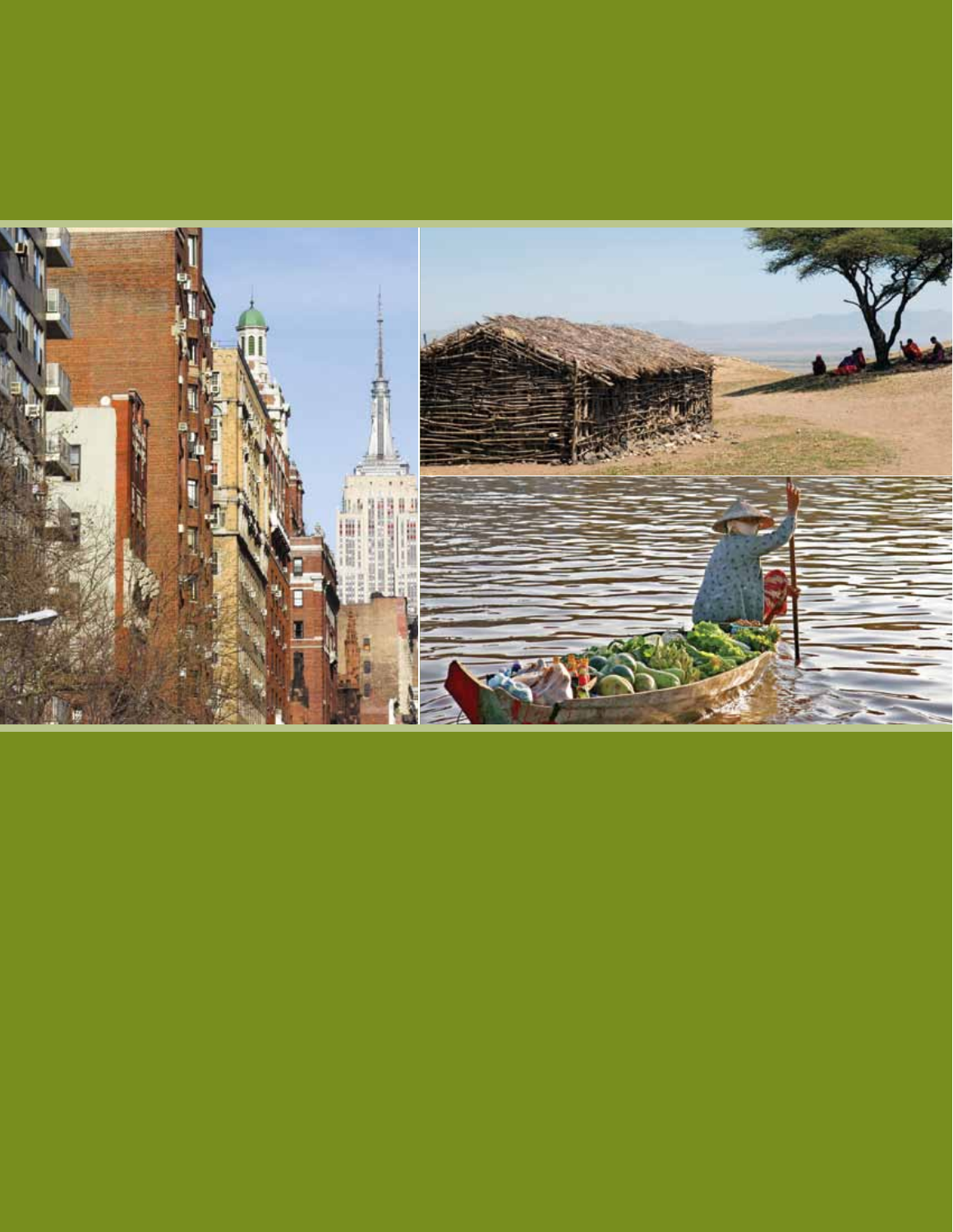## WHAT IS IMPACT INVESTING?

**In New York City, a low-income mother is moving into an apartment on land developed with a loan from the New York City Acquisition Fund.** The Fund, created in 2004, aims to facilitate the construction of 10,000 units of affordable housing in a city with rapidly diminishing affordable housing stock. The Fund came together when private foundations made \$32 million in low-interest, subordinated loans and a city-based charitable trust invested \$8 million on similar terms, enabling commercial banks to raise and place more than \$160 million of commercially priced debt into the fund.

**In rural Tanzania, a student is reading at home by the light of an electric light bulb powered by a solar panel her mother bought on credit from a local distributor.** The distribution business could reach her village because of an equity and working capital investment made by E+Co, a nonprofit mezzanine fund focused on making debt and equity investments in businesses that develop and sell modern energy services.

**In Cambodia, a small business is expanding with debt from a microfinance bank.** The bank is originating new loans after accessing commercial capital markets through a \$110 million loan fund structured in 2007 by Blue Orchard, a Swiss microfinance-focused asset management company, and Morgan Stanley. The loan fund, rated by Standard & Poor's, was syndicated on commercial terms among institutional investors, such as pension funds, in Europe and the United Kingdom.

> The New Yorker moving into her first home, the student in Tanzania studying under electric light, the small-business owner in Cambodia expanding her payroll—**none of these people would recognize one another as coparticipants in the same emerging industry**. Neither, perhaps, would the commercial banker placing debt in the Acquisition Fund, the high-networth individuals investing in E+Co, or the German worker whose pension fund invested in microfinance through Blue Orchard.

> <span id="page-4-0"></span>Yet **these are all examples of the proliferation of activity occurring as a new industry of impact investing emerges**. This industry which involves making investments that generate social and environmental value as well as financial return, has the potential to complement philanthropy and government intervention as a potent force for addressing global challenges at scale. **This document is intended to shed light on the industry's recent emergence and highlight the challenges it faces in achieving its promise.**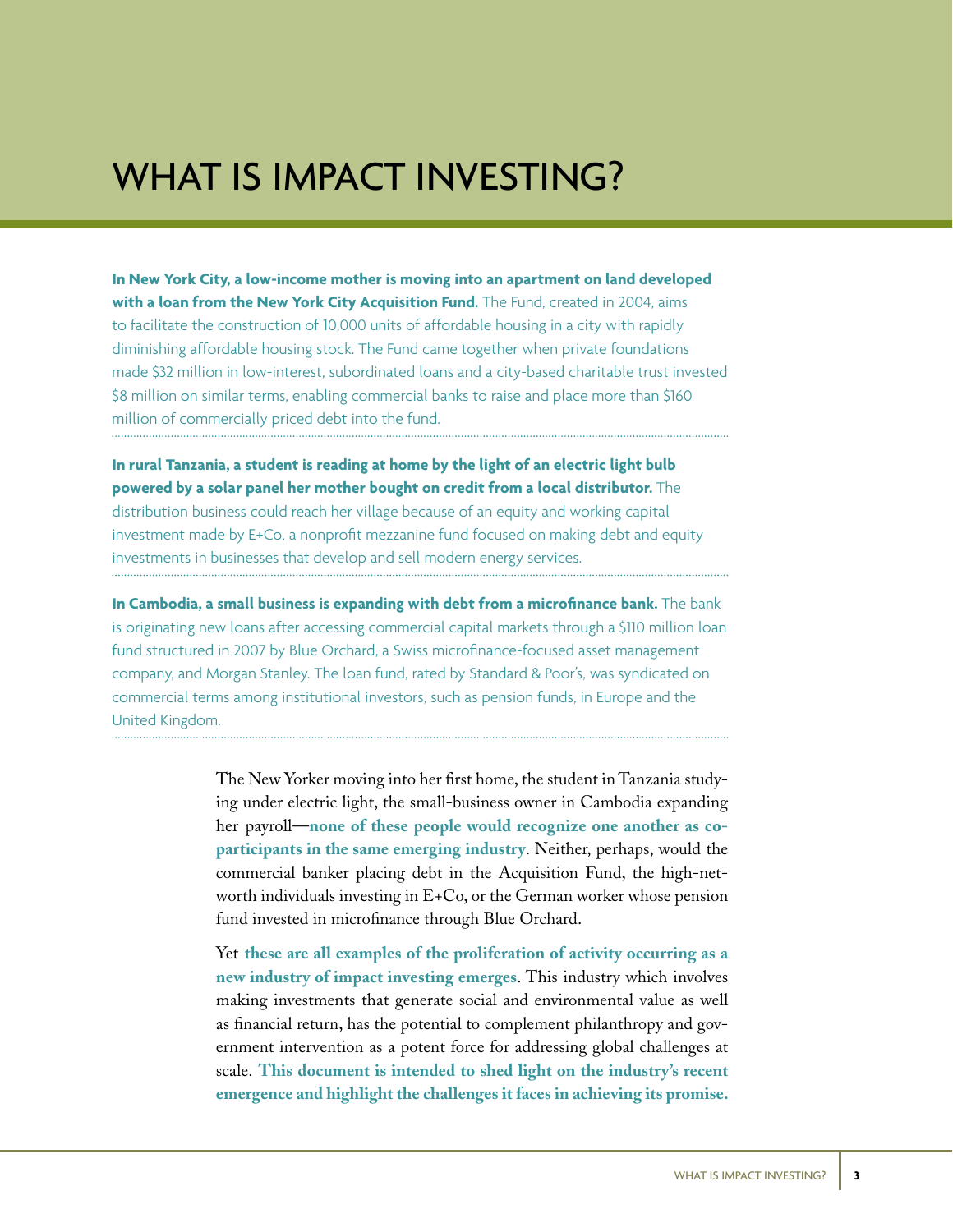Using profit-seeking investment to generate social and environmental good is moving from a periphery of activist investors to the core of mainstream financial institutions.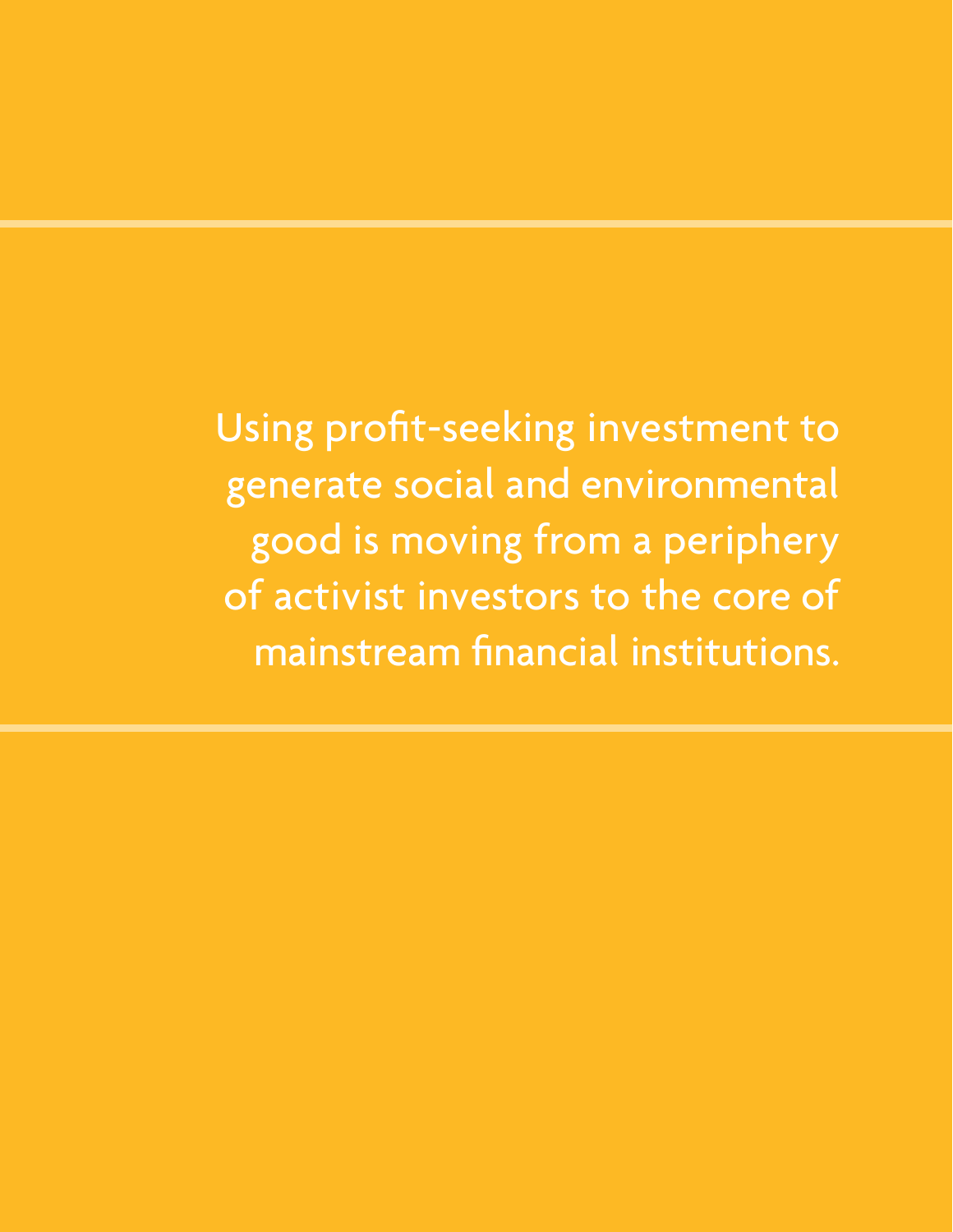# SUMMARY: PROMISE, PERIL, AND PRECISION

There are moments in history when the needs of an age prompt lasting, positive innovation in finance—from ideas as big as the invention of money, to the creation of new institutions such as banks and insurance firms, to the development of new products and services such as mortgages, pensions, and mutual funds.

Evidence suggests that many thousands of people and institutions around the globe believe our era needs a new type of investing. They are already experimenting with it, and many of them continue even in the midst of a financial and credit crisis. That's why the idea of **using profit-seeking investment to generate social and environmental good is moving from a periphery of activist investors to the core of mainstream financial institutions.** 

No one can know for sure how much money has been invested or is seeking investment that generates both social and environmental value as well as financial return. But a good guess is that the total size of the market could be as big as \$500 billion within the next decade.<sup>1</sup>

These impact investors want to move beyond "socially responsible investment," which focuses primarily on avoiding investments in "harmful" companies or encouraging improved corporate practices related to the environment, social performance, or governance. Instead, **they** *actively* **seek to place capital in businesses and funds that can provide solutions at a scale that purely philanthropic interventions usually cannot reach**. This capital may be in a range of forms including equity, debt, working capital lines of credit, and loan guarantees. Examples in recent decades include many microfinance, community development finance, and clean technology investments.

What's most interesting today, though, isn't identifying this new promise. **Rather, we will argue that this moment is a messy transition—made even messier by 2008's financial crisis—in an evolution of activity that is already several decades old.** How this transition is traversed, and how quickly, will determine the scale and ultimate impact that this new domain of investing can and will have.

<span id="page-6-0"></span>**The pressing question is whether impact investing will remain a small, disorganized, underleveraged niche for years or even decades to come—or whether leaders will come together to fulfill the industry's clear promise, making this new domain a major complementary force for providing the capital, talent, and creativity needed to address pressing social and environmental challenges.** 

The pressing question is whether impact investing will remain a small, disorganized, underleveraged niche for years or even decades to come.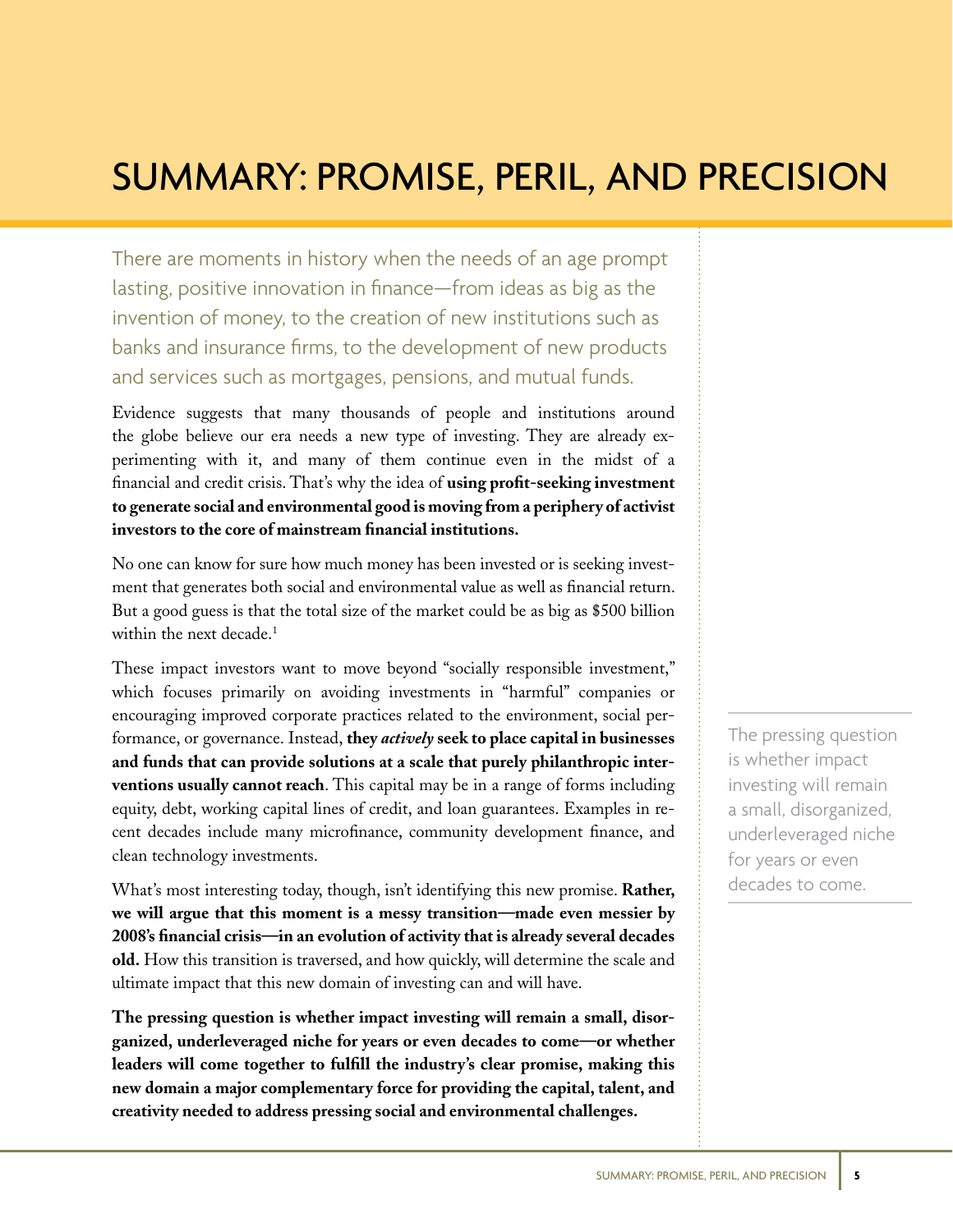Two types of peril will need to be confronted explicitly to seize the promise inherent in the current transition for impact investing: the risk that investing for impact will ultimately be too hard and the risk that investing for impact will ultimately be too easy.

Our premise is that there is only one acceptable answer. It matters a great deal that more of our era's assets are used to address some of its most troubling challenges.

Prompted by this question and this premise, in the spring of 2008 we began to explore what the future of this style of impact investing might be. We spent the rest of the year—in close partnership with the Rockefeller Foundation, and supported with additional funding from the Annie E. Casey Foundation, the JPMorgan Chase Foundation, and the W.K. Kellogg Foundation—engaging in the interviews, research, and dialogues that have resulted in this report. It's been a fascinating time, not least because of the backdrop of the global financial market crisis that unfolded over the course of the project.

The point of view expressed here was formed after extensive scouring of existing studies and research as well as a convening of 45 investors and intermediaries interested or engaged in investing for impact. It reflects more than 50 original interviews conducted with a range of investors—including private individuals, family offices, investment banks, institutional investors, foundations, and pension funds—about their experience with investing for impact, how they think it may evolve, and what will best accelerate its evolution. While no one can predict with certainty how the global economic markets will evolve, we have sought through these dialogues to understand the potential implications of 2008's financial crisis on impact investing.

Our analysis shows that **two types of peril** will need to be confronted explicitly to seize the promise inherent in the current transition for impact investing:

- s The risk that investing for impact will ultimately be **too hard**. Here, hype, poor thinking, and sloppy execution would cause so much disappointment that relatively little capital would wind up in this new style of investing. The will to overcome the typical challenges facing a messy, new industry could disappear as investors simply give up too soon, especially in the face of strong macroeconomic head winds.
- s The risk that investing for impact will ultimately be **too easy**. Here, the definition of social and environmental impact could turn out to be so loose and diluted as to be virtually meaningless. At best, this outcome would turn this type of investing into a "feel good" rather than a "do good" exercise. At worst, it could actually divert capital away from philanthropy, decreasing the resources dedicated to confronting serious societal challenges.

Successfully confronting these risks will require leaders and investors to insist on precision—on sustained rigor and reflection—in the midst of genuine excitement and good intentions. Such scrutiny would be necessary even without global financial fragility. But the travails triggered by the sub-prime credit crisis are a reminder that investing well is hard in any circumstances and wishful thinking is not a strategy for confronting real risks.

We will argue here that the precision most needed in the years ahead requires confronting a paradox: **impact investing is both one thing, and many things**. This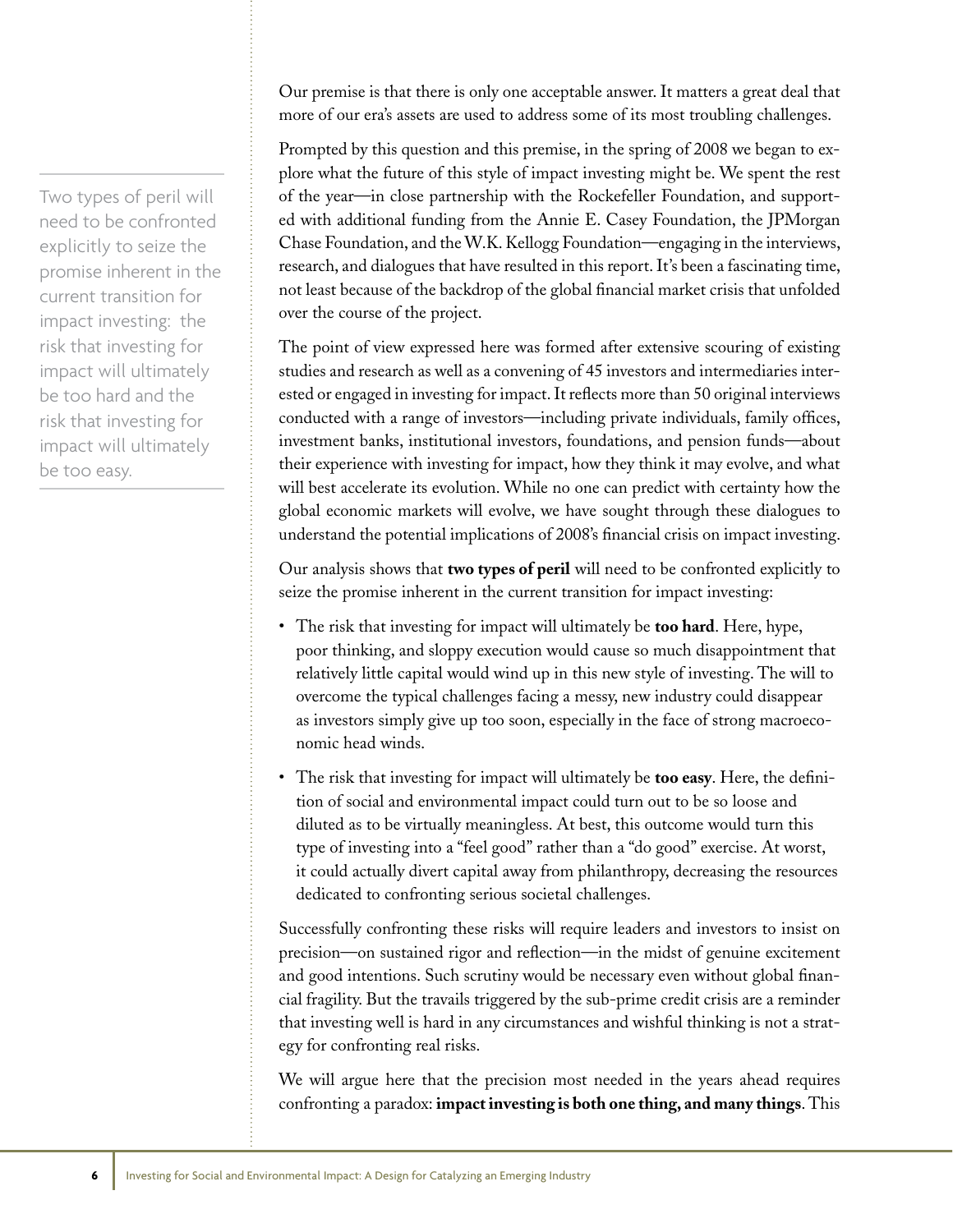## **IMPACT INVESTING IN ACTION**

**CLEAN TECHNOLOGY**—Once a niche interest of philanthropists, the sector has grown tremendously, with \$148.4 billion of new investments in clean technology in 2007. Clean tech investments are the destination for more than 10 percent of venture capital funding, although much of this funding is purely profit-seeking and not motivated by impact. Among the many funds interested in clean tech are London-based *Generation Investment Management*, which integrates sustainability into equity analysis and closed a \$638 million Climate Solutions Fund in 2008; and Connecticut-based *MissionPoint Capital Partners*, whose \$335 million fund is focused on solutions for a low-carbon economy. Top venture funds Kleiner Perkins Caufield & Byers and Draper Fisher Jurvetson are also leaders in this space.

**MICROFINANCE**—Microloan volume has grown from \$4 billion in 2001 to \$25 billion in 2006. Successes within this rapidly developing sector include *responsAbility*, a Zurich-based advisory services firm founded in 2003 that is currently channeling more than \$600 million in assets into microfinance, much of it from private banking clients and high-net-worth individuals. The first collateral debt obligation to be backed by a portfolio of loans to microfinance institutions was issued by the Swiss company *Blue Orchard*, which sold \$87 million worth to private institutional and individual investors in 2004-5.

**GLOBAL HEALTH**—The *International Finance Facility for Immunization*, launched in 2006, raised up to \$4 billion in triple A-rated bonds for the provision of vaccines that could save 5 million lives in the next 10 years. The bonds, which were 1.75 times oversubscribed, were backed by eight donor countries and managed by Goldman Sachs and Deutsche Bank. A number of newer funds, backed by experienced managers (e.g., senior executives from Putnam and Oxford Bioscience), have launched in the last 12 months seeking to combine financial return and mission impact.

#### **SUPPORTING JOB CREATION AND SMALL AND MEDIUM ENTERPRISES IN DEVELOPING**

**COUNTRIES**—Successes have been launched using a range of funding sources. The large nongovernmental organization, *BRAC*, based in Bangladesh, uses enterprise investmentdriven approaches to serve the poor at a massive scale and has created almost 7 million jobs through development interventions in Asia and Africa. *Grofin*, which was incubated by the Shell Foundation and has proved to be commercially viable, has more than \$100 million invested in eight different funds, mostly in Africa; in 2008, it launched a new fund with \$125 million of development finance money at its first fund closing. In South Africa, *Business Partners International* was launched as a business providing a full-service offering to entrepreneurs, including financing and technical assistance. It has invested \$88 million, with more than 80 percent of deals in businesses owned by black entrepreneurs or women.

**COMMUNITY DEVELOPMENT IN THE U.S.**—The Community Reinvestment Act, originally passed in 1977, has provided incentives to dramatically increase investment in poor communities—a total of \$26 billion was invested in the U.S. in 2007. *Self-Help*, a community development lender and real estate developer, has provided more than \$5 billion by developing a secondary market for non-conforming mortgages that responsibly financed low-income home purchases. In 2007 alone, *Local Initiatives Support Corporation* made more than \$1.1 billion in investments to revitalize low-income communities, and *Enterprise Community Partners* invested \$1 billion in affordable housing and community development. *ShoreBank*, the first community development and environmental bank holding company, has grown dramatically, with \$2.4 billion in assets as of the end of 2007.

← Opportunities to invest for impact exist across a diverse range of sectors and geographies. Here are a few examples of efforts that are achieving some success at scale.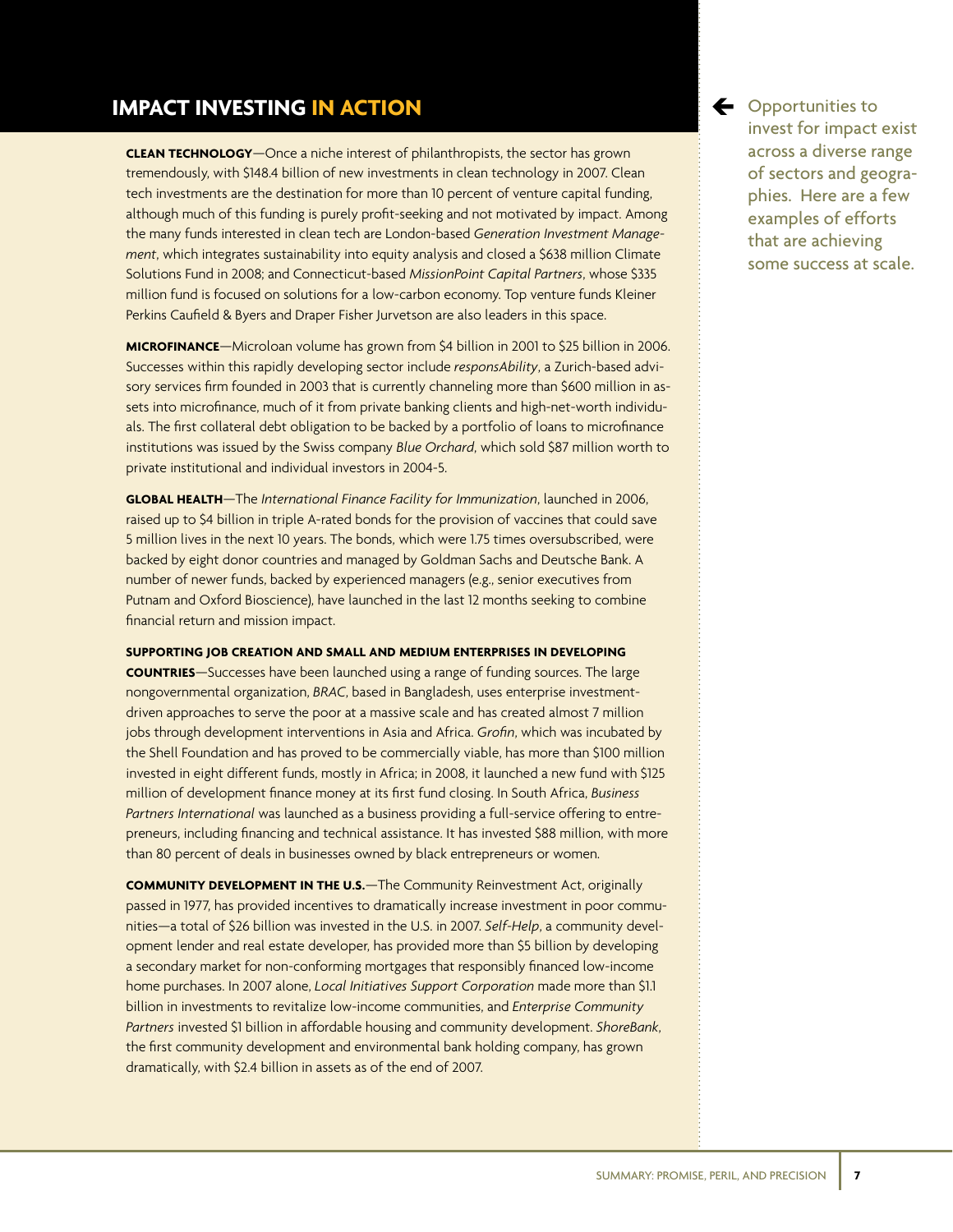Our purpose is neither to celebrate nor to simply warn of the dangers ahead. Instead, we hope to lay out what it would mean to set the bar high enough—to advance this emerging industry systematically, with demonstrable impact on urgent social and environmental issues.

moment of transition requires leaders to build the collective will that can only come from seeing the common whole that is emerging from diverse elements in this emerging industry. But at the same time, what is needed to accelerate progress is the ability to separate and make distinctions, so that action is meaningful on the ground.

## **Our purpose is neither to celebrate nor to simply warn of the dangers ahead. Instead, we hope to lay out what it would mean to set the bar high enough—to advance this emerging industry systematically, with demonstrable impact on urgent social and environmental issues.**

Our focus on impact investing is in no way a diminution of the critical role of philanthropy or a view that impact investing can and should broadly supplant it. These times remind us how easy it is to slide into market triumphalism—where we lapse into the sloppy (and incorrect) thinking that investment and market mechanisms are the solutions to all our problems. However, the magnitude and nature of the problems humanity faces also require the harnessing of additional investment capital.

This report has been designed as a guide for the innovative leaders who can accelerate the progress of impact investing—investors, advisors to investors, entrepreneurs, philanthropists. It summarizes our findings about:

- *The current state and shape of the industry at a critical moment in its development* so you can locate yourself in the current landscape, reflect on its opportunities and challenges, and understand what has catalyzed other industries at this phase of evolution
- *How impact investing might evolve*—so you can develop an understanding of what the future may hold, including the promise and tradeoffs of pursuing different strategies
- An approach for accelerating the growth and impact of this style of investing—so you can assess what you can do to seize the business opportunities inherent in it and understand what could be achieved by joining with others
- *A call to action*—so you can understand the importance of the moment and can develop a concrete sense of what success in building a marketplace for impact investing might look like in the months and years ahead

We will also try to bring the diversity within impact investing to life through examples and profiles of people engaged in doing it.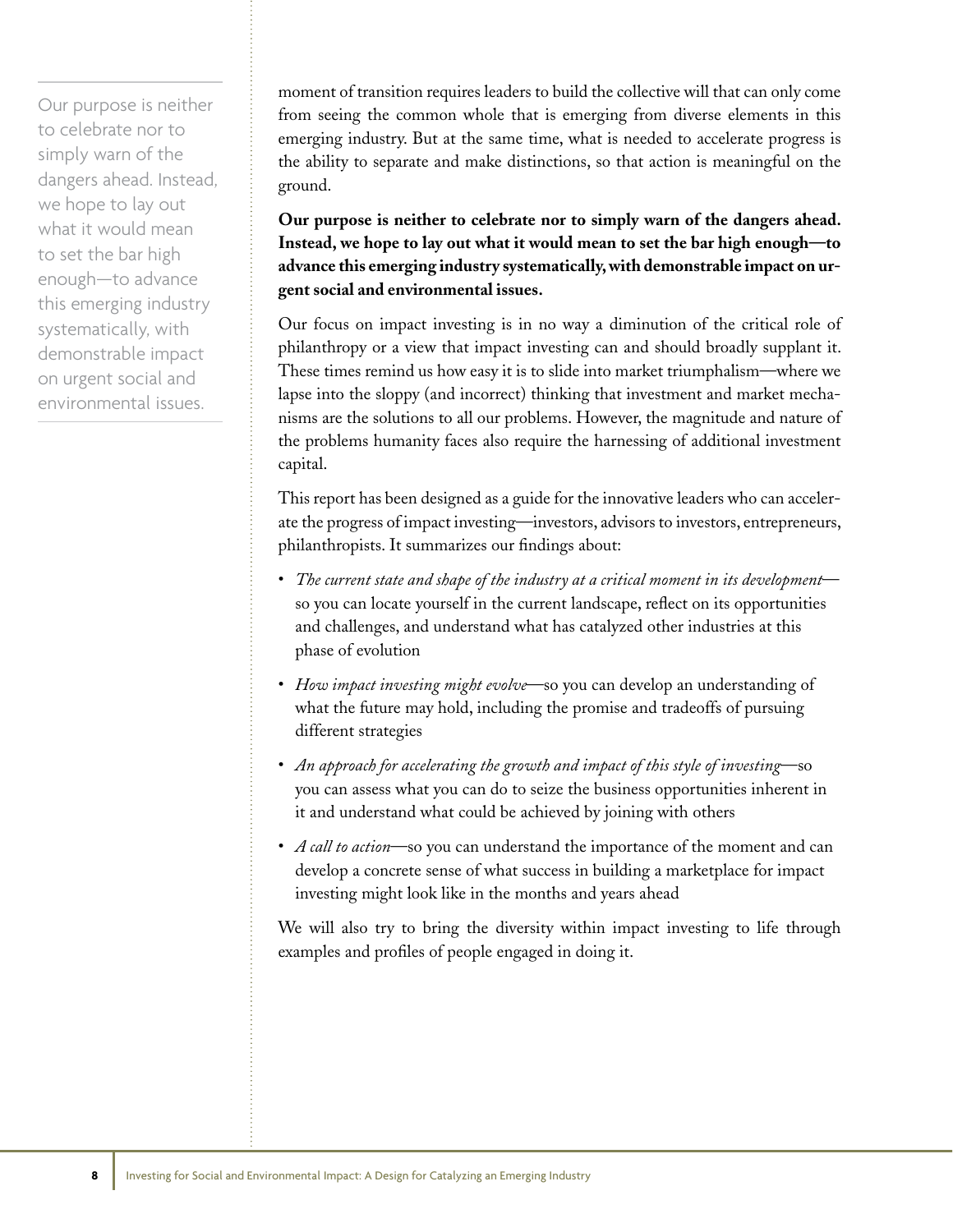**Despite the substantial disruptions in the general investment community that have left many people shell-shocked and others triumphal about capitalism's demise, impact investing innovation is proliferating. But only pioneering leaders can provide the talent, resources, and discipline that will be needed to create a coherent marketplace with high standards of impact**. Working in an emerging area can feel isolating at times. Our hope is that this report will help you see yourself as part of something larger—and also inspire you to take part in ways you have not yet imagined.

## **HOW BIG IS IMPACT INVESTING?2**

Because this new style of investing is diverse and in a nascent stage of development, there is no way to tell exactly how big it really is. But the high level of activity and innovation in specific segments and geographies where data is available suggests that the industry is poised for growth.

Community investing refers to the provision of financial services to underserved communities and includes banks, credit unions, loan funds, and venture capital funds. It has taken hold in the U.S. and, more recently, in Europe. In the U.S it has grown to a total of \$26 billion invested, with a compound annual growth rate of 22 percent between 2001 and 2007. The microfinance field globally has grown even faster, with the total volume of microloans growing at a 44 percent annual rate from 2001 and 2006 to reach \$25 billion. Meanwhile, the volume of money coming into clean technology investments has quickly become a flood, growing to \$148.4 billion of new investments in 2007, up 60 percent from the year before.

How much larger could investing for impact be, if leaders join together to build the marketplace infrastructure we outline in this report? Given the size of today's screened social investments, it is certainly plausible that in the next five to 10 years investing for impact could grow to represent about 1 percent of estimated professionally managed global assets in 2008. That would create a market of approximately \$500 billion. A market that size would create an important supplement to philanthropy, nearly doubling the amount given away in the U.S. alone today (global figures are not available).

## Comparative Market Sizing



Note: Social screening figures include some impact investing as well as negatively screened assets. Sources: Giving USA, Social Investment Forum, European Sustainable Investment Forum, and International Financial Services London. All data is based on reports issued in 2008 with data from 2007. Global managed assets adjusted to reflect market downturn. See endnote 2 for further explanation.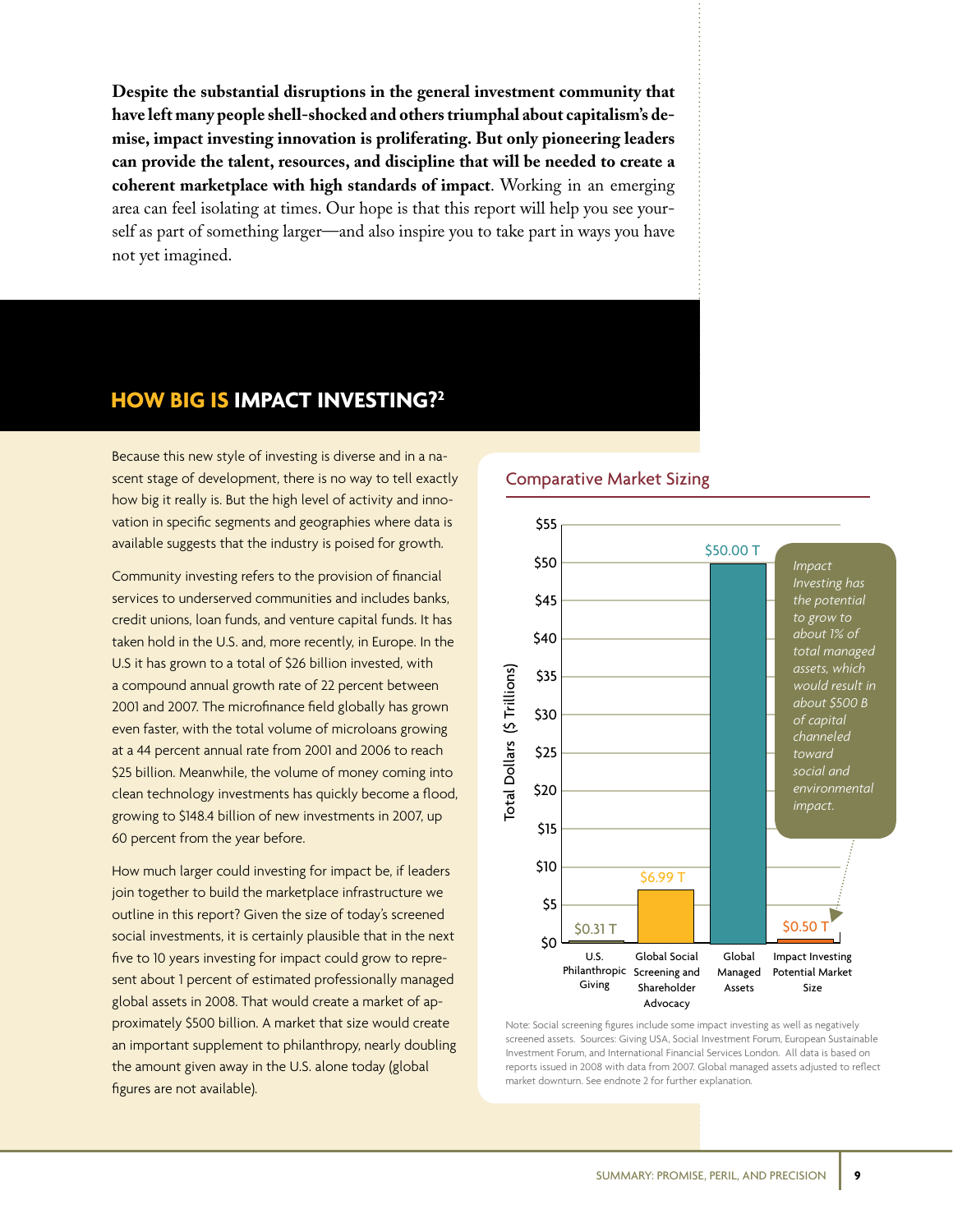Recently it has become possible to see the disparate and uncoordinated innovation in a range of sectors and geographies converging to create a new global industry, driven by similar forces and with common challenges.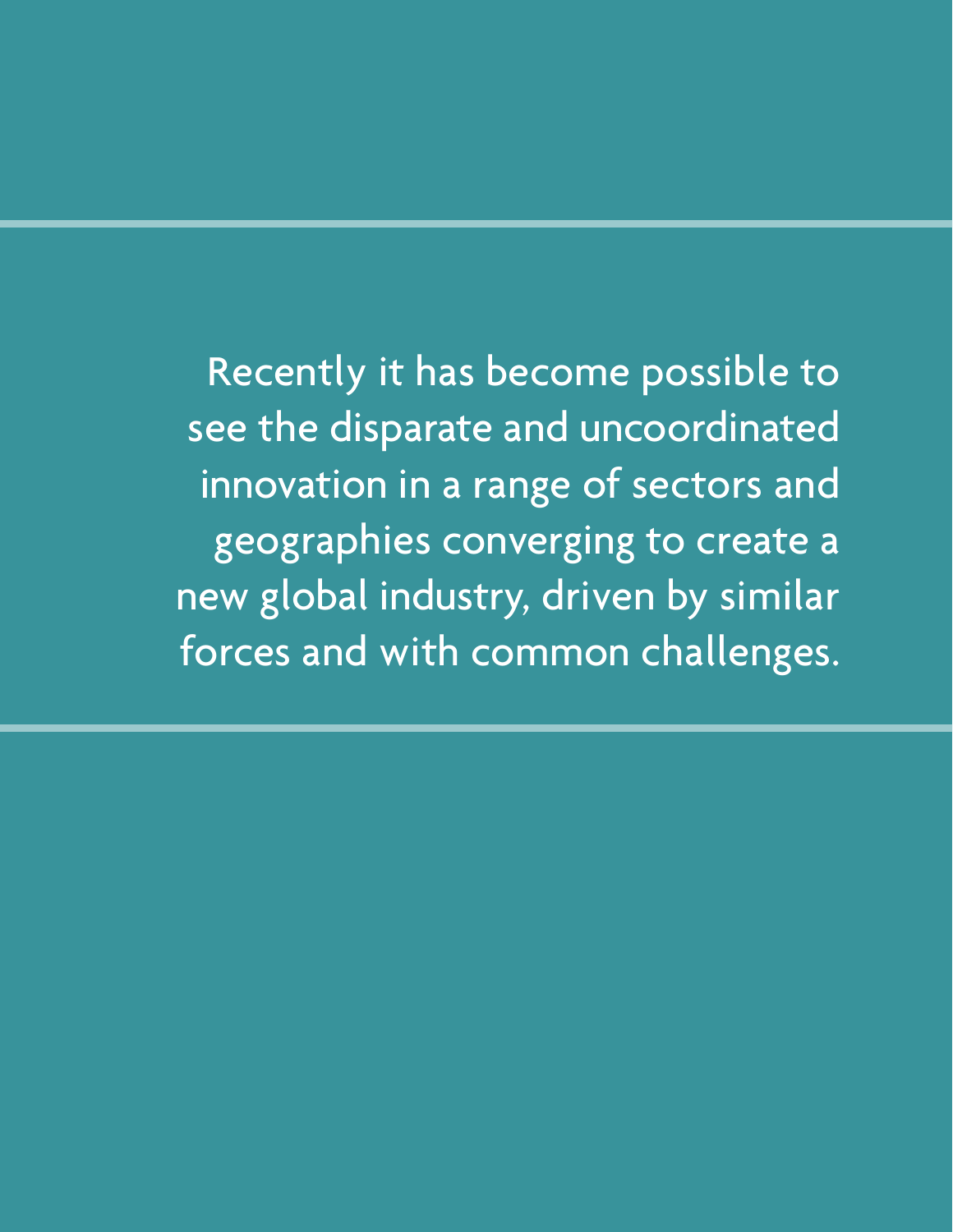# AN INDUSTRY EMERGES

The style of investing we are addressing here is not new. Pioneers in microfinance, community development finance, and clean energy—to name a few of the arenas already full of activity—have been hard at work for decades. And some leaders in what is broadly called social investing have long been experimenting with going beyond "negative screening" to investing in companies actively doing good.

But **recently it has become possible to see the disparate and uncoordinated innovation in a range of sectors and regions converging to create a new global industry, driven by similar forces and with common challenges**. This loose collection of investment activities—which operate in the largely uncharted area between philanthropy and a singular focus on profit-maximization—is still in search of a name. This report names the activity **impact investing**, recognizing the double meaning (investing for social and environmental impact, as well as the impact that this new approach could have on investing as a whole).<sup>3</sup>

Whatever name you give it (see sidebar, "A Tower of Babel"), its growth is being fueled in the headlines and behind the scenes by such actors as:

- Prominent family offices for the world's wealthiest individuals that actively seek to source, vet, and execute investments to address a range of challenges, from the perils of climate change to the suffering of people living in U.S. inner cities, African slums, or rural Indian villages.
- Clients of leading private banks who call on their investment managers to provide them with more choices than just traditional investment and pure philanthropy.
- Private foundations that partner with investment banks, development finance institutions, and other foundations to make investments in areas related to their social mission.
- <span id="page-12-0"></span>• Private equity funds that aim to provide growth capital profitably to businesses that generate social and environmental returns.

## Impact Investing:

Actively placing capital in businesses and funds that generate social and/or environmental good and at least return nominal principal to the investor

## A Tower of Babel: Terms Currently Used

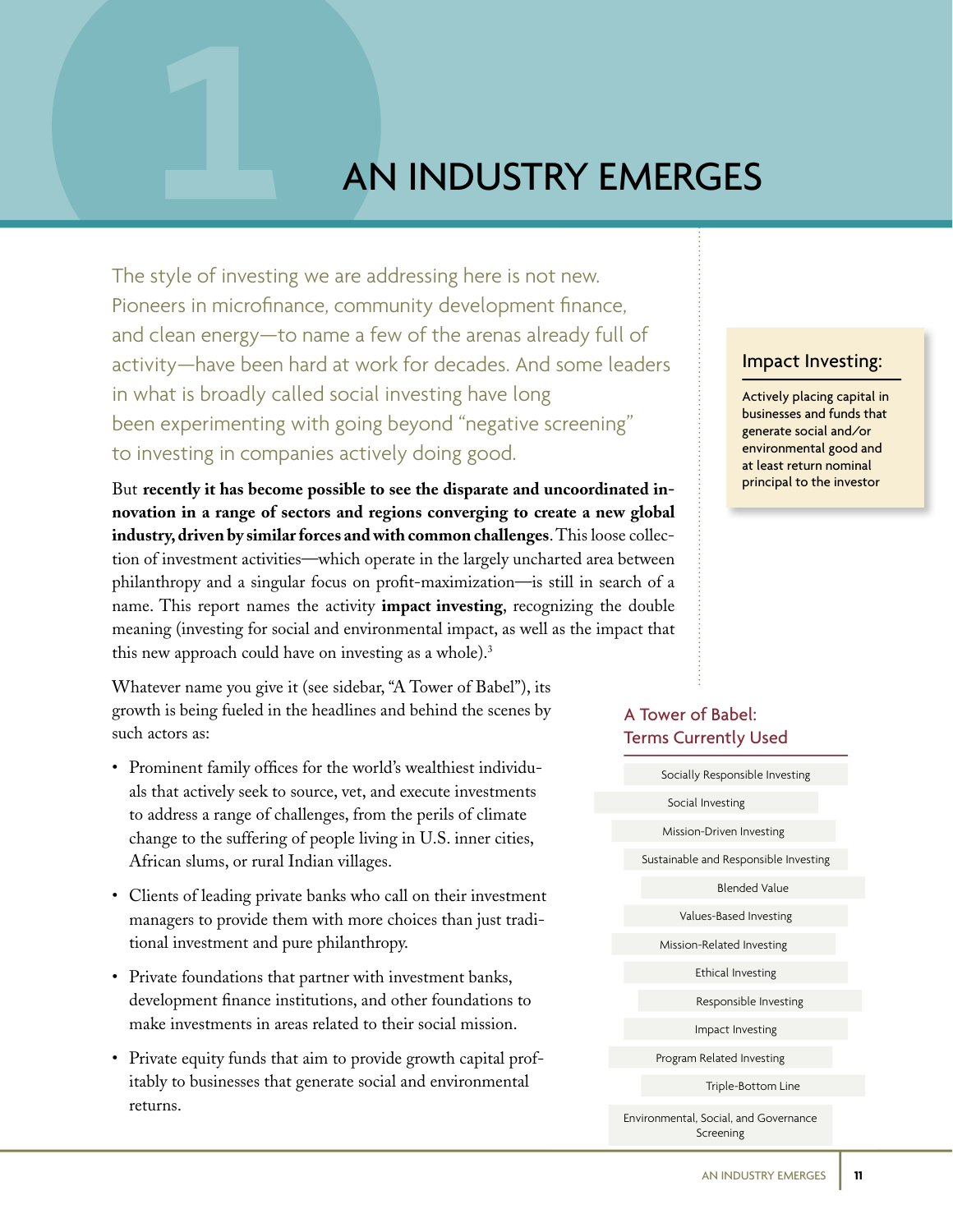- Mutual funds that have dedicated a portion of their assets to emerging companies committed to generating social and environmental value or bond portfolios financing housing for low- and moderate-income families or other civic improvements.
- Pension funds and sovereign wealth funds that are using their substantial resources to begin identifying how to deploy capital in ways that benefit the communities they serve and recognize the power of the capital they invest.
- Corporations that find ways to materially improve the lives of the poor while creating products and services that generate a profit.
- s Governments investing in funds that support economic development in poor areas.

This growing activity is generating excitement that has persisted despite the financial downturn of 2008. The business press is drawing attention to it, conferences are being convened to discuss it, and even Bill Gates has come up with his own catch-all category, "creative capitalism." And it is increasingly important, given that international private investment has vastly outstripped government and multilateral aid since the early 1990s.

## A Critical Transition Point for Impact Investing: Building a Marketplace



## **Phases of Industry Evolution**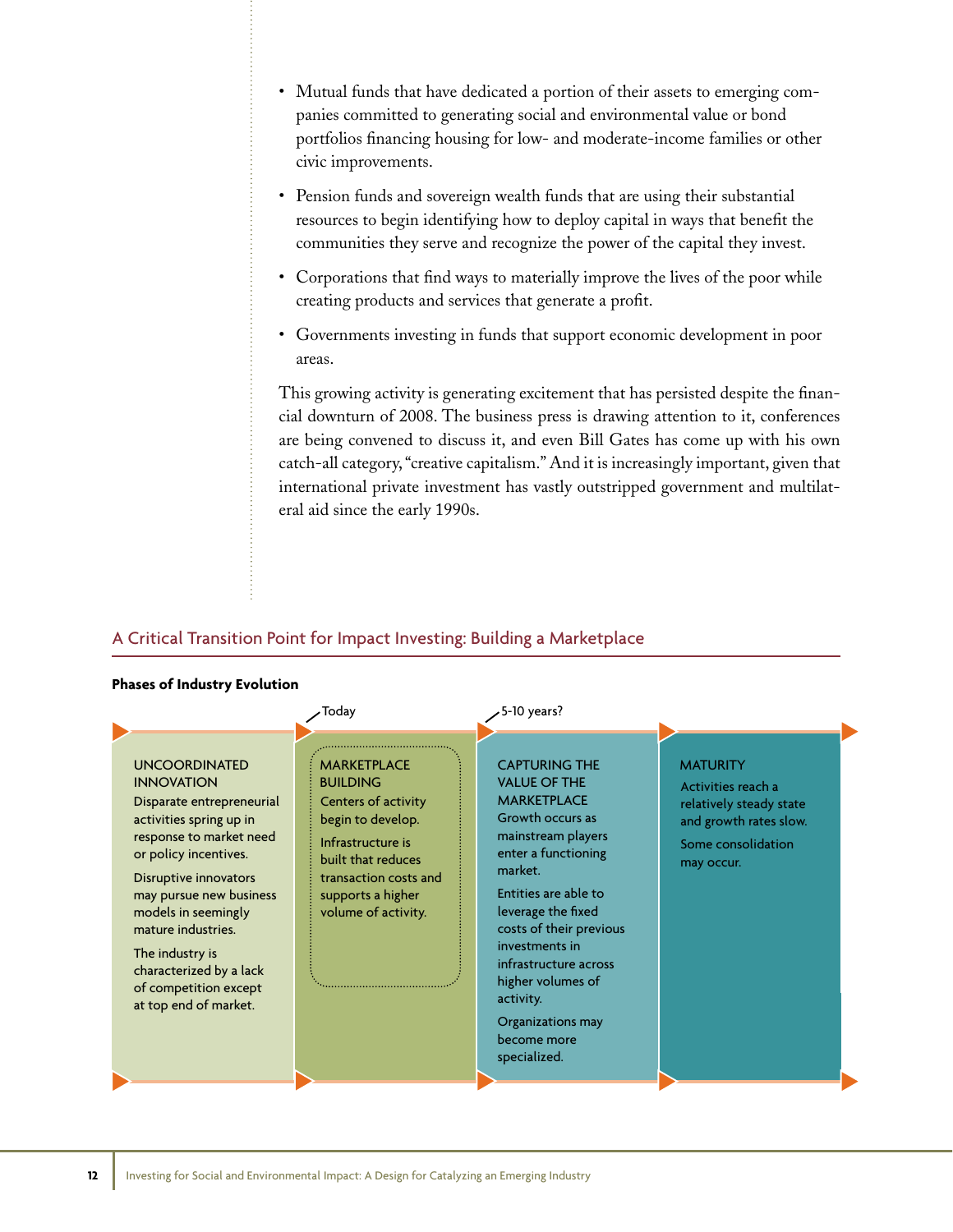**Our research indicates that this emerging industry has reached a transitional moment in its evolution.** It is poised to exit its initial phase of uncoordinated innovation and build the marketplace required for broad impact, as illustrated in the diagram of the prototypical phases of industry evolution.4

Movement through the phases is not linear. At times evolution may be slow; at other times there may be a jump forward or back. Sectors within impact investing—such as microfinance and community development finance—have moved through these phases at different paces, often taking decades for uncoordinated innovation to emerge and a decade or so to build marketplaces.

But for the first time it is becoming clear that these sectors as parts of a broader impact investing industry, using the definition of "industry" applied by strategy guru Michael Porter: a "group of firms producing products that are close substitutes for each another."5 Increasingly, investors are looking for the best ways to achieve financial return and impact and are eager to source deals in diverse settings such as microfinance in rural India or community development in Los Angeles. At the same time, intermediaries initially developed to serve a specific sector are proving valuable platforms across multiple impact investing sectors. Actors who once saw themselves as engaging in different businesses are discovering that they are part of a broader emerging industry that is filled with uncoordinated innovation.

## **With coordinated effort and sufficient investment in infrastructure, investing for impact could move out of the phase of uncoordinated innovation and build the marketplace required for broad impact—potentially during the next five to 10 years.**

The pace of evolution can be accelerated by pulling together the disparate players, creating a common language, and helping all see the opportunities and challenges they have in common. In the arena of investing for impact, that has been challenging and remains so. A variety of terms have been coined to articulate different ways in which financial capital can be harnessed to achieve a positive social or environmental impact. While impact investing overlaps with many of these other practices, the term refers to a specific type of activity. Clearly articulating the differences between impact investing and other practices reveals the specific types of investment that fit within its scope (see box, "What's Impact Investing Got To Do With It?").

Our research indicates that this emerging industry has reached a transitional moment in its evolution, poised to move from a phase of uncoordinated innovation and to build the marketplace required for broad impact.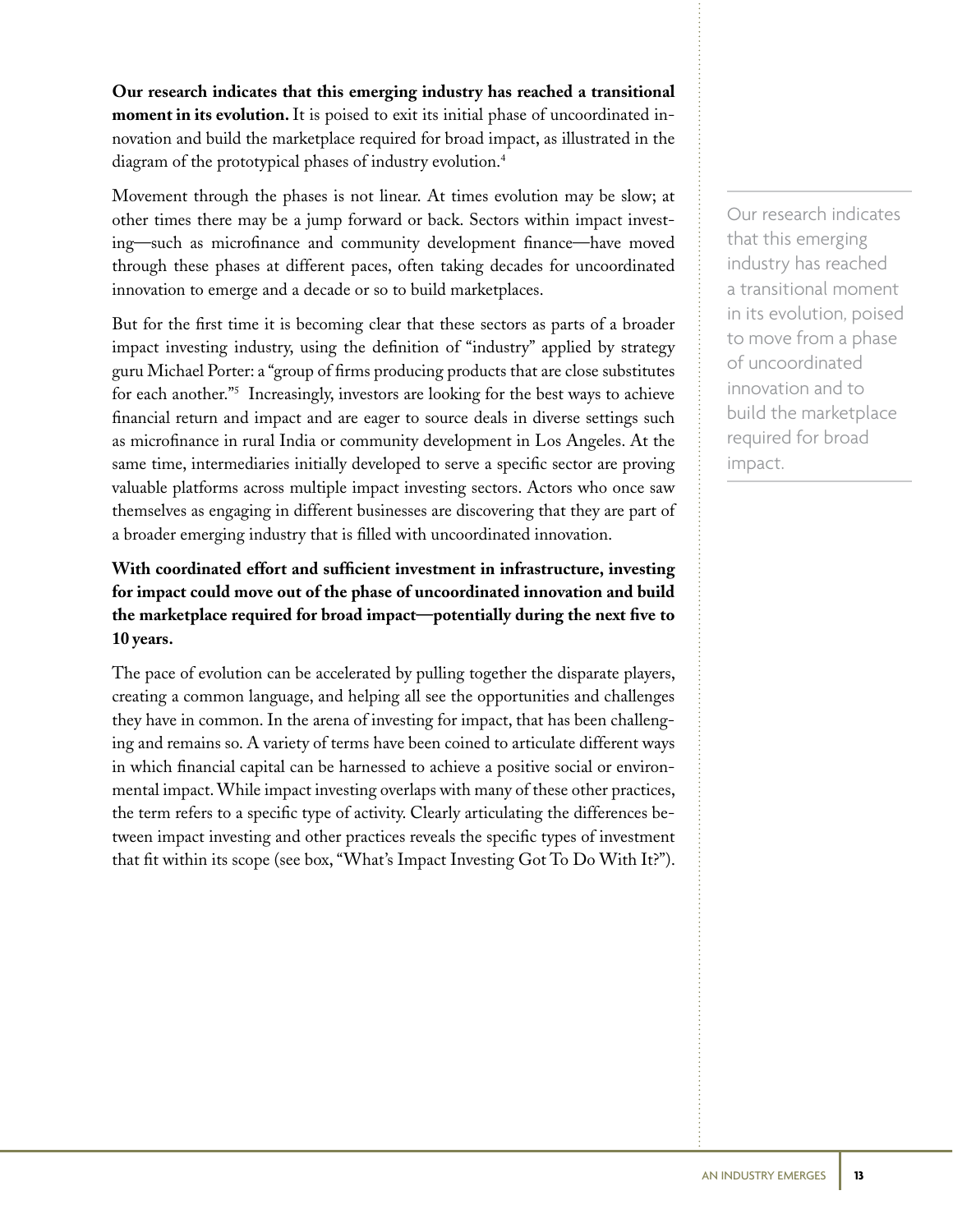## **WHAT'S IMPACT INVESTING GOT TO DO WITH IT?**

**SOCIAL INVESTING**—Social investing is a term with many uses, but it generally refers to investing that considers social and environmental issues. Social investing includes investments made with the intention of having a positive impact, investments that *exclude* "harmful" activities, and investments that are driven by investors' values and don't necessarily correspond to having a positive social or environmental impact. *Impact investing is a subset of social investing; it refers only to the social investing that* actively *seeks to have a positive impact.*

**PHILANTHROPY AND NONPROFITS**—Philanthropy has traditionally focused on gifts made by individuals and organizations to benefit society and the environment. *Impact investing, with its requirement of a minimum return of principal, is distinct from grantmaking activities. Impact investing can however be an important vehicle for philanthropists to realize their objectives. Similarly, nonprofit organizations can act both as impact investors and as recipients of impact investments to enhance their impact.*

**MISSION-RELATED INVESTMENT (MRI) AND PROGRAM-RELATED INVESTMENT (PRI)**—MRI is a term coined

recently to describe market rate investment by private foundation endowments that use the tools of social investing, sometimes including shareholder advocacy and positive and negative screening. PRI is below market rate investment by foundations, deeply focused on impact and counting toward endowment payout requirements for foundations in the U.S. *Impact investing includes all mission-related investing that actively seeks to have a positive impact (i.e. all MRI except for screening which is not often thought of as MRI). Almost any PRI would be considered a form of impact investing.* 

**BOTTOM OF THE PYRAMID**—BoP refers to a broad set of business activities focused on the 4 billion people living on less that \$2 per day. Different schools of thought within the BoP community advocate that the poor should be seen as potential consumers, producers, partners, and/or innovators. *Impact investing overlaps with some BoP activities to the extent that they involve investments with the intention of having a social or environmental impact for low-income communities. But impact investing does not assume that any investment in a business selling products to poor people inherently creates social impact.*

#### **PRIVATE SECTOR ACTIVITY IN POOR COUNTRIES**—

Increasing private sector activity creates economic value but it is done with a variety of intentions. *Impact investing only includes those investments made with the explicit intention of having a positive social or environmental impact, such as job creation for low-income people. The fact that an investment is made in a poor country is not sufficient to qualify it as an impact investment.*

**CORPORATIONS**—Several terms have emerged that articulate the role of corporations in addressing social and environmental problems. **Corporate Social Responsibility (CSR)** is defined as the integration of business operations and values, where the interests of all stakeholders—including investors, customers, employees, the community, and the environment—are reflected in the company's policies and actions.<sup>6</sup> Special attention is given to corporate practices as they relate to environmental, social, and governance (ESG) performance. **Creative capitalism**, a term publicized by Bill Gates, advocates for a new form of capitalism in which companies harness market forces to generate profits while addressing social and environmental problems. Nobel Prize winner Muhammad Yunus, the founder of Grameen Bank in Bangladesh, advocates a proliferation of "social businesses" that harness corporate capacities in a new business form that seeks sustainable financial returns without substantial profit. These concepts include financial investments as well as other activities focused on shifting the behavior of corporations. *Impact investing only includes those activities focused on the deployment of capital with the intention of having a positive social or environmental impact.*

**INCLUSIVE BUSINESS**—Inclusive business refers to sustainable business opportunities that are profitable and benefit low-income communities. These companies may also be considered social purpose businesses or social enterprises. Examples include direct employment of the poor, often through targeted development of supply chains, and the provision of affordable goods and services to them.<sup>7</sup> This concept has significant overlap with creative capitalism, CSR, and BoP. *Impact investing includes the subset of inclusive business activities that involve the deployment of capital with the* intention *of having a positive social or environmental impact.*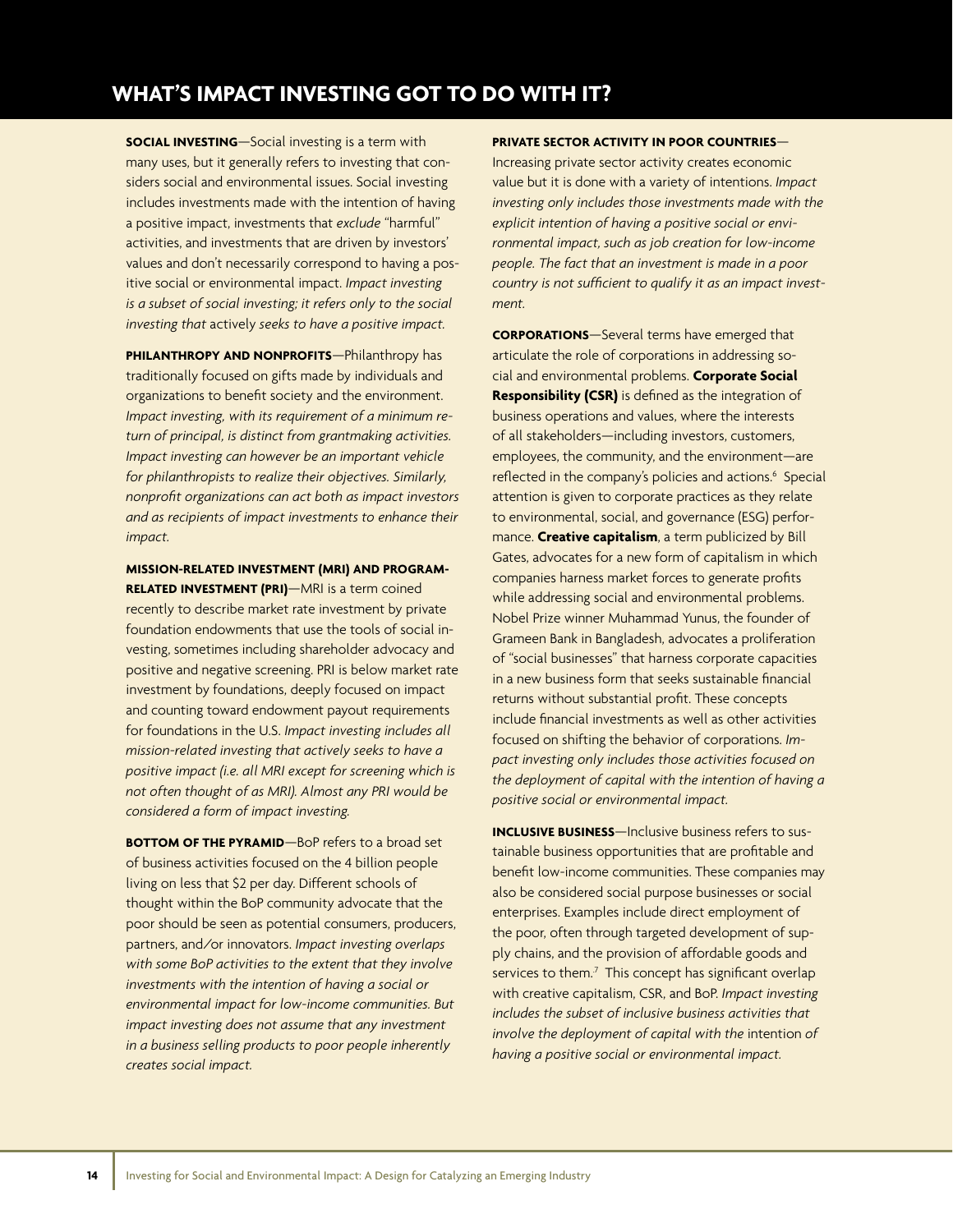## **What's Creating This Moment?**

**Impact investing is being propelled by a powerful set of opportunities** that appear likely to continue or even strengthen despite the capital market shocks that began in 2007. **But there are also many existing challenges that stand between the promise and the reality for impact investors, and these will need to be tackled for the industry's development to accelerate**. Based on our interviews of more than 50 impact investors, we have distilled those themes into four opportunities and three challenges, each of which is described in more detail below.

The global financial crisis has the potential to amplify some of these opportunities and challenges. In the short term and on the downside, it will likely dampen interest among potential investors not yet engaged, who may retreat to conservative investing. General mistrust of markets and market innovations as a result of the crisis could also constrain the development of investing for impact.

On the other hand, a macroeconomic slowdown may make impact investing more attractive for those already engaged—particularly those who are driven primarily by impact—because it helps diversification and assets are relatively cheap after the market drop in 2008. Given how seriously the market has mispriced risk, the expectations of appropriate return for appropriate risk may be changing, and this may render impact investing more attractive (for example, if relative risks such as poor governance are lower). The lack of opportunities in traditional financial markets will likely increase the ability to recruit high-level talent into investing that has a purpose beyond making money. Moreover, there is tremendous potential upside if the inevitable government regulation that results ends up encouraging investment that takes into account other factors besides financial gain.

The net effect of the economic climate on investing for impact is impossible to predict. But what is certain is that most of the following opportunities will persist—and the following challenges will need to be surmounted.

#### OPPORTUNITIES CHALLENGES

**Growing interest among capital providers**, with a growing set of ultra-wealthy investors seeking diversification and a different approach. Interest is also being spurred by the pull of growing emerging economies and more valuesdriven consumer behavior, as well as the push of current and expected regulatory incentives and mandates.

**Greater recognition of the need for effective solutions to social and environmental challenges**, with increasingly urgent threats and growing inequities.

**A steadily developing track record with early successes** in community development, microfinance, and clean tech attracting positive and extensive popular press and broader interest.

<span id="page-16-0"></span>**A flock of talent** interested in careers in this space, creating a next generation of leaders.

**Lack of efficient intermediation**, with high search and transaction costs caused by fragmented demand and supply, complex deals, and a lack of understanding of risk. The compensation system for traditional intermediaries also impedes getting small deals done which may have less lucrative fees.

**Lack of enabling infrastructure** to help people identify and function as a part of an industry since the market is structured around a history of bifurcation between philanthropy (for impact) and investment (for returns). Networks are underdeveloped, and a lack of reliable social metrics makes the suspected trade-off between financial and social benefits even harder to assess.

**Lack of sufficient absorptive capacity for capital** with an imminent lack of impact investing opportunities into which large amounts of capital can be placed at investors' required rates of return.

## Opportunities:

Growing interest among capital providers

Greater recognition of the need for effective solutions to social and environmental challenges

A steadily developing track record with early successes

A flock of talent

## Challenges:

Lack of efficient intermediation

Lack of enabling infrastructure

Lack of sufficient absorptive capacity for capital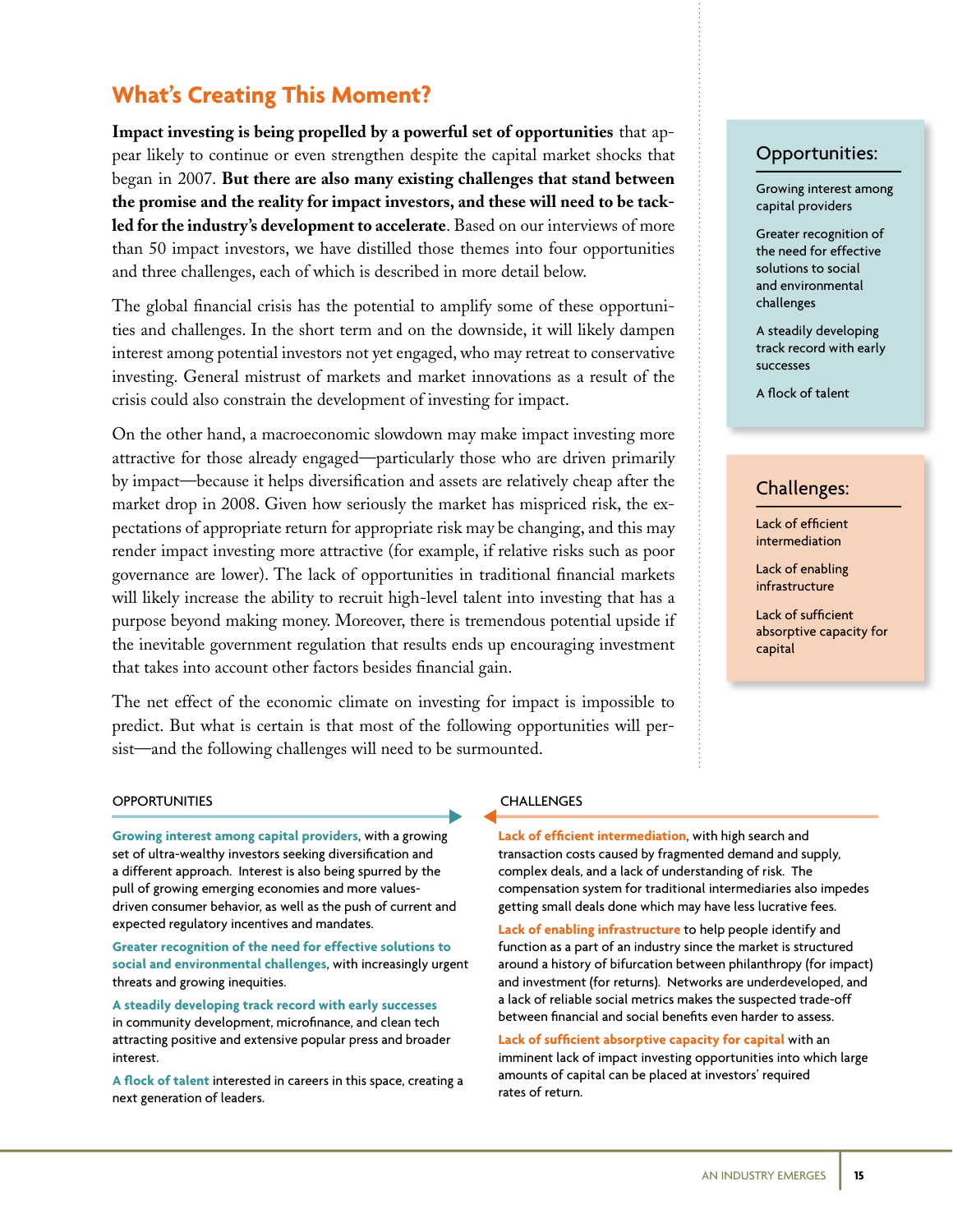### **OPPORTUNITIES**

 $\mathbf{1}$ 

Investors are seeking a new approach to money management that enables them to also "make a difference."

**OPPORTUNITY**: Growing interest among capital providers. Even in the economic climate in 2008, there was interest in putting capital to work. The desire for diversification is leading investors to look at sectors like microfinance, which tend not to be correlated with the broader market.<sup>8</sup> In particular, much of the interest in impact investing is being driven by a growing set of investors who have recently become very wealthy and are seeking a new approach to money management that enables them to also "make a difference." As Charles Ewald of San Francisco-based New Island Capital points out: "This is the first time that so many enormous fortunes have been created by people so young. They have institutional scale and a long horizon." And as Chris Wolfe, a private banker at Merrill Lynch, explains, "The ultra-high-net-worth individual category has been a driver and leader in this type of investing since they have the capacity, ability, and time to understand what impact investing means." Some of these investors are also increasingly disenchanted with mainstream investment products (and financial capitalism at large). Impact investing can be more appealing to them than conventional models of philanthropy and investing, and these investors have sufficient scale and flexibility to be early movers in the space.

Interest is also being driven by an increasing focus on rapidly growing markets such as India, China, and South Africa, where investments tend to have a stronger connection to public benefit through opportunities like building basic infrastructure or spurring economic development constrained by access to capital. There are also investment opportunities focused on providing products and services to the poor, in emerging markets and in developed countries as well (e.g., in inner cities). A subset of these opportunities has the potential to create material social or environmental benefit.

Increasingly, consumers are incorporating values-driven considerations into their purchasing and investment decisions, leading to investment opportunities in areas with increased demand such as organic, fair trade, and green products. And like consumers, investors are also seeking to make investments that are aligned with their values. As Scott Budde, head of social and community investing at the U.S. pension fund TIAA-CREF, explains, "Client demand is a key driver behind TIAA-CREF's socially motivated investing strategies. The fact that both social screening and proactive investing programs continue to yield competitive returns allows these strategies to thrive."

At the same time, interest in impact investing in some regions and sectors has also been pushed by regulatory incentives and mandates, such as the Community Reinvestment Act in the U.S. and the Dutch Green Funds Scheme. There is also great interest in impact investing coming from investors who anticipate future changes like carbon pricing and want to take advantage of an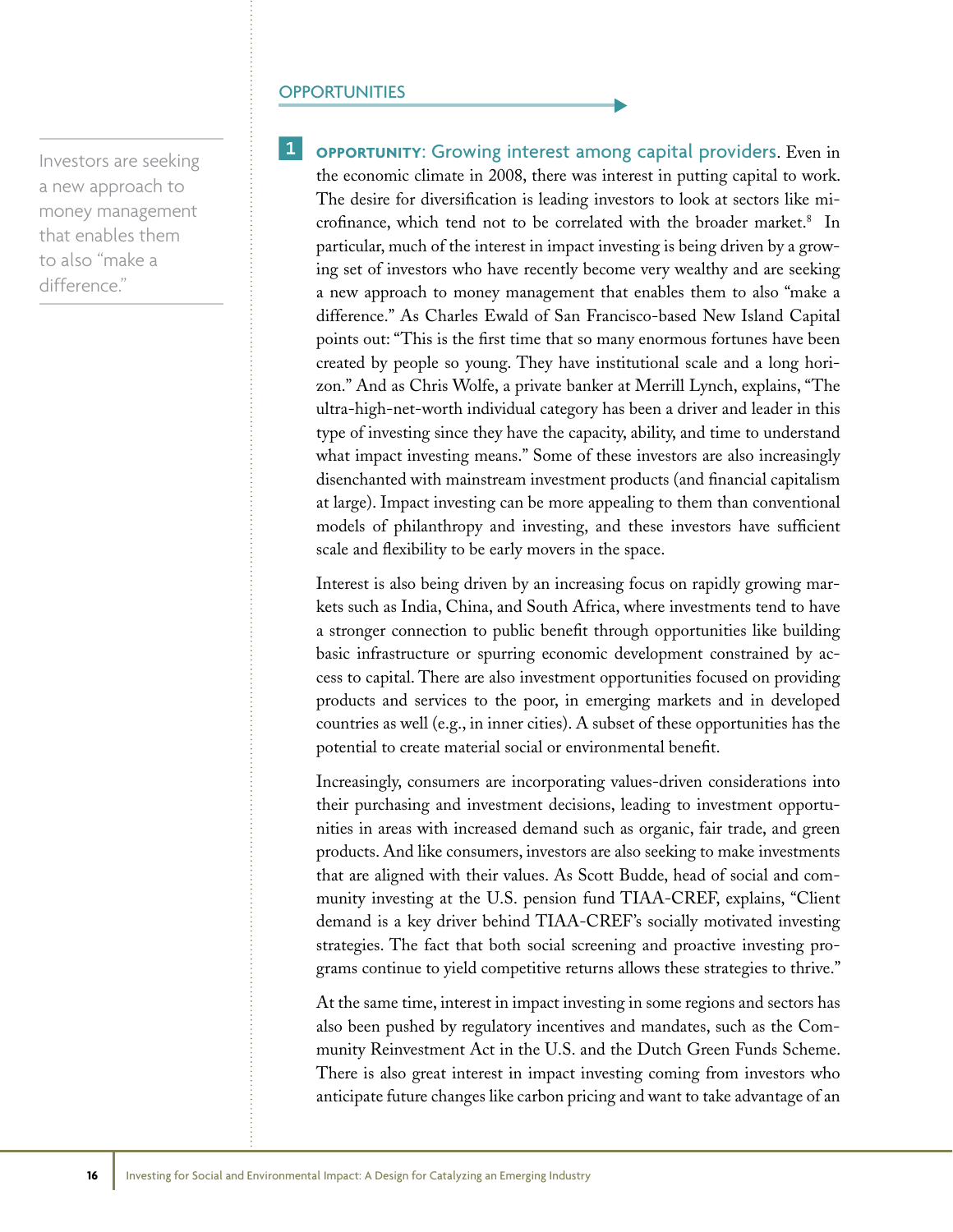## PROFILE: **INTELLECAP**

**Firm Builds the Intellectual Infrastructure for Inclusive Capitalism in Emerging Markets**

## **SNAPSHOT**

HOW IT BEGAN: The founders of Intellecap wanted to harness interest in market-based solutions to social problems and to combine the rigor of investors with the passion of social entrepreneurs. They founded Intellecap in 2002 as a pioneering social investment bank to bridge the gap between capital and social businesses. Intellecap's initial capital outlay was just \$2,500 and it was focused on supporting the growth and intermediation of investment in microfinance. Intellecap now has a global team of more than 55 professionals focused on developing the intellectual infrastructure to build and nurture emerging businesses across sectors that generate financial returns as well as social and environmental impact.

SECTORS: Microfinance, energy, financial services, agriculture, technology, banking for financial inclusion, education, and health

GEOGRAPHIC FOCUS: South Asia, Southeast Asia, Middle East, and Africa

BASED IN: India, Europe, and the U.S.

YEAR: 2002

CAPITAL DEPLOYED: More than \$100 million in deals closed

BUSINESS THESIS: "To intermediate social capital in order to catalyze the growth of for-profit social businesses and to provide a nurturing ecosystem for leading for-profit social entrepreneurs worldwide."

## **PERSPECTIVE**

#### *From Vineet Rai, Pawan Mehra, and Upendra Bhatt, co-founders*

OPTIMISM: "While we continue to meet a lot of skeptics, we are optimistic because of the changing landscape in the development sector, with donor capital being replaced by social capital and information being replaced by useable knowledge. The combination of the talent and innovation is spurring the discovery of new vistas of intervention and new ways of creating common interaction points, resulting in wider outreach and more effective outcomes."

<span id="page-18-0"></span>POTENTIAL FOR LEADERSHIP: "We believe one can take money much further by providing large foundations and investors quicker outreach to more effective social entrepreneurs. Intellecap's uniqueness emerges from its ability to understand and effectively work with both ends of the spectrum—the buy side through to the sell side."

NEED FOR INTERMEDIATION: "Knowledge leads capital. Capital needs to find the right opportunities and receive the right advice to take advantage of the opportunities. We help create useable knowledge in the development sector to help social investors make right choices. We engage over the long term with closure of a deal marking the beginning of a relationship."

TIME HORIZON: "Patience is our virtue. We believe development investing and intermediation is not an opportunistic intervention but needs patience for impact to materialize—impact can't be achieved in two or three years. This is a long-haul game and we shouldn't expect results soon. We must stay committed to learning and making progress."

#### CHALLENGES:**:**

"Talent is a critical need. You need talent of a much higher order than what is needed for mainstream investing because this space is much more complex and it demands creative solutions. You must retain talent for a long period of time to build scale and sustainability in development."

"Investors prefer following over leading. Social investing is about leadership and being in the front seat. Unfortunately even social investors are not willing to accept failure and they thus reduce the ability of social entrepreneurs to experiment with risky solutions that have the potential for being more effective. There is too much fear of failure."

IF IMPACT INVESTING WERE A MATURE INDUSTRY . . . "Investors would appreciate its complexity. Scale would incorporate the impact and not just the amount of money invested, impact would be defined by considerations beyond the number of people affected, solutions would not be banished from discussion, and partnerships amongst diverse investors and actors would emerge to bring optimal solutions to the needs of the world's poorest."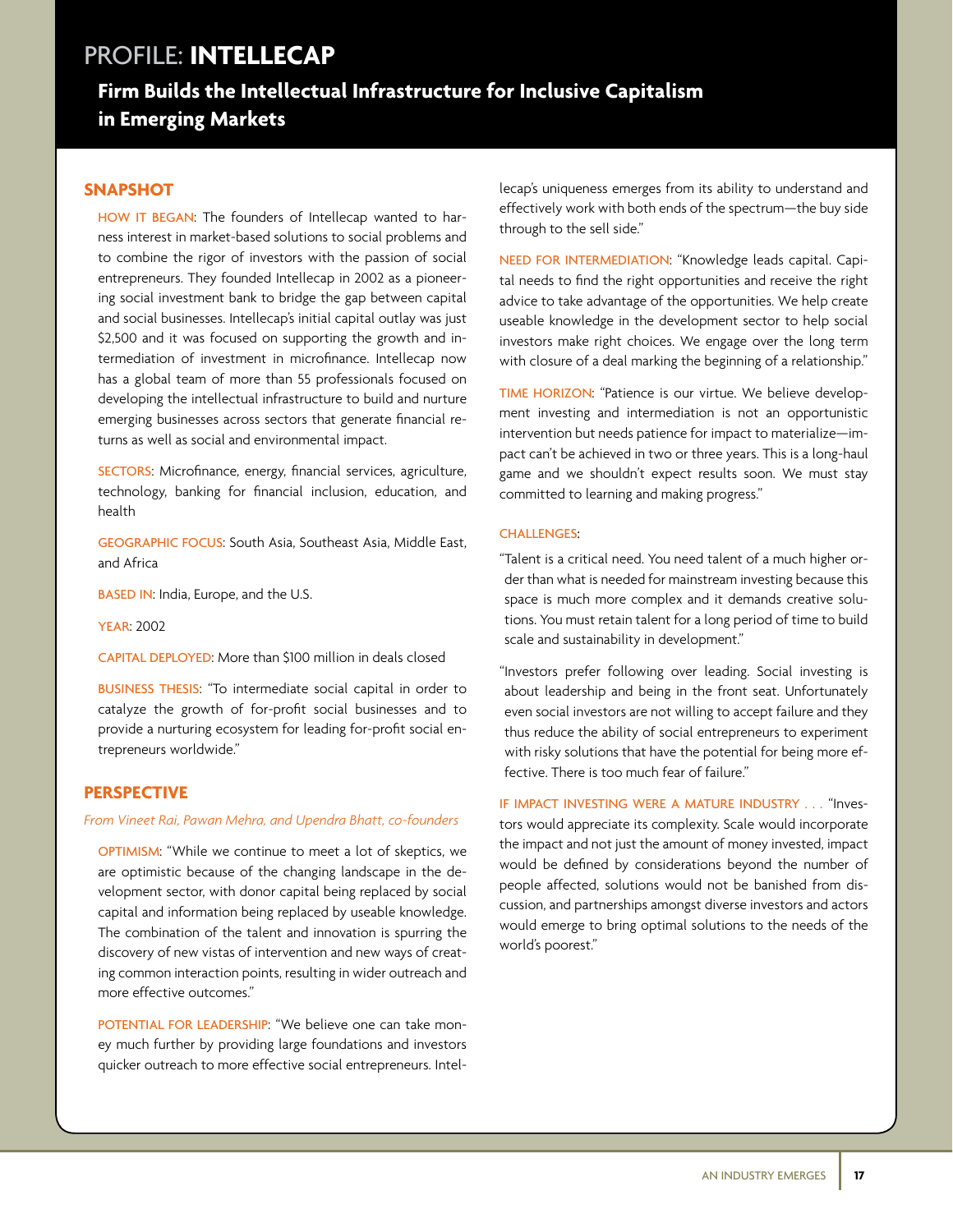These daunting social and environmental challenges are leading some investors to seek new approaches and investment opportunities that can help provide solutions. underpriced opportunity. As David Chen of the investment firm Equilibrium Capital sees it, "The policy environment in Europe has created awareness around topics that the U.S. is just beginning to catch up to."

 $|2|$ **OPPORTUNITY:** Greater recognition of the need for effective solutions to social and environmental challenges. Social and environmental issues and growing inequity are increasingly urgent and often more visible. More than a billion people around the world still live in extreme poverty, and millions more are barely pulling themselves out.<sup>9</sup> In urban centers around the world, dramatic inequity is barely screened by the security gates that separate the estates of the very wealthy from the shantytowns of the very poor. The melting Arctic provides a salient reminder that carbon emissions are threatening the very ecosystem that humans depend upon. Headlines make these issues harder to ignore, whether they're about poverty in the U.S. (Hurricane Katrina in 2005) or the gradual mainstreaming of microfinance for the poor (the Nobel Prize won by Grameen Bank founder Muhammad Yunus in 2006). Similarly, growing publicity about climate change has been spurred in part by Al Gore's book and movie, "An Inconvenient Truth" and the Nobel Prize awarded to him and the UN Intergovernmental Panel on Climate Change in 2007. These daunting challenges are leading some investors to seek new approaches and investment opportunities that can help provide solutions.

**OPPORTUNITY:** A steadily developing track record with early successes. Early successes in community development, microfinance, and clean tech are attracting positive and extensive popular press and broader interest in impact investing. Lucrative impact investments have attracted significant investor interest in the space. The Compartamos initial public offering in early 2007 yielded original investors an internal rate of return of 100 percent a year compounded over eight years; return on equity in 2007 was more than 45 percent.10 A board director at Banco Compartamos, Álvaro Rodríguez Arregui, has now partnered with Michael Chu, formerly of Kohlberg Kravis Roberts and former president and CEO of microfinance leader ACCION International, to launch IGNIA Partners, a venture capital firm focused on health, housing, and education companies that serve the poor in Latin America. As Kyle Johnson, an investment advisor at Cambridge Associates, explains, "Success stories such as the microfinance industry have led to people re-evaluating how commercial markets can be used for social good." Several clean technology investments have also demonstrated that impact investments can yield financial returns and impact simultaneously.

 $\vert 4 \vert$ **OPPORTUNITY:** A flock of talent. Young professionals are increasingly interested in impact investing and in creating businesses that have social and/ or environmental impact. For example, when J.P. Morgan launched its social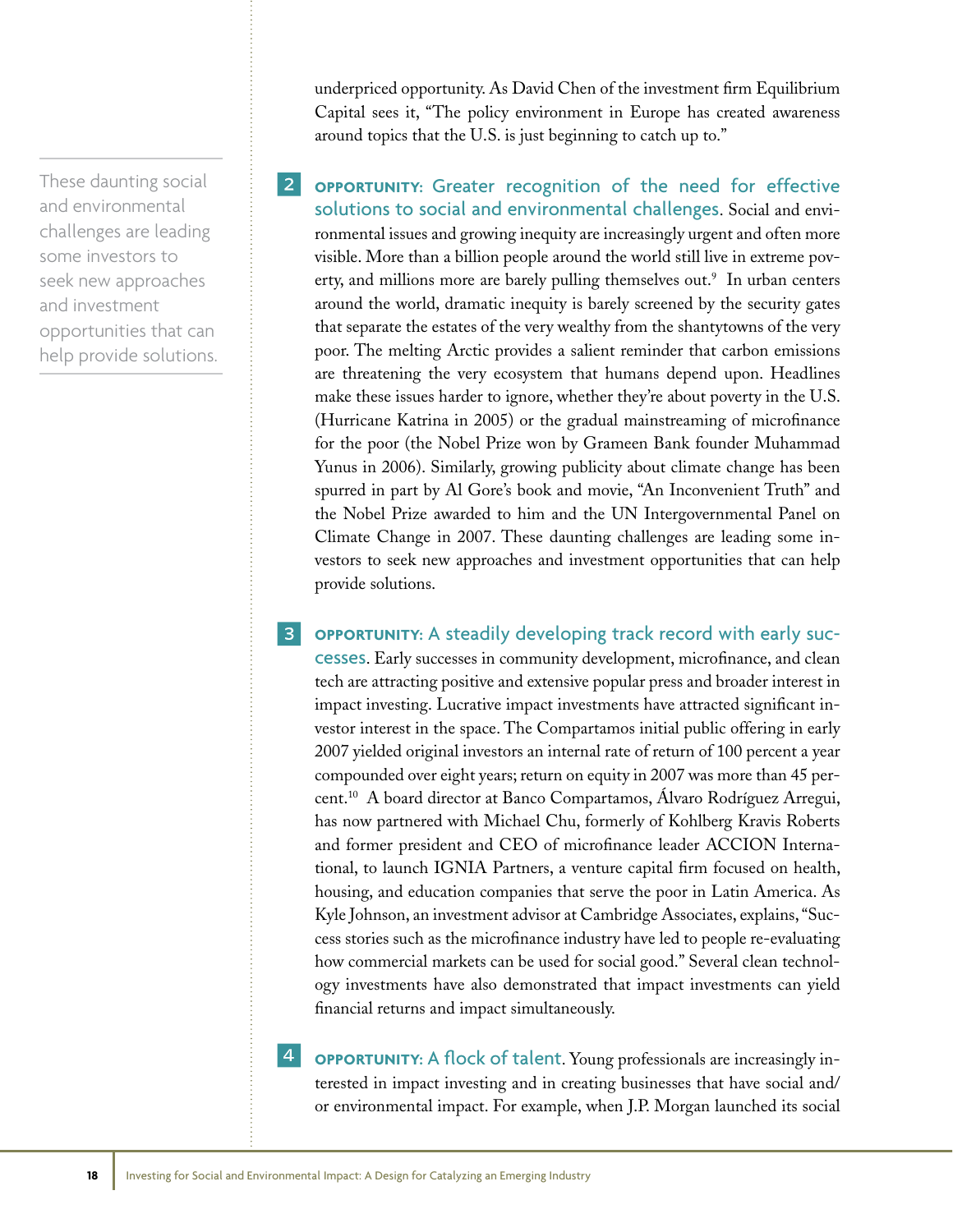sector finance unit in 2007, its leader Christina Leijonhufvud reports, "We received about 1,000 résumés from employees in other units who were interested in positions with our group or contributing their time to our efforts." Net Impact, an international network of MBAs and other graduate students and professionals interested in social enterprises, now has more than 10,000 members. At Harvard Business School, more than 20 percent of students in 2008 were members of the student-led Social Enterprise Club. The rise of the concept of social entrepreneurship reflects significant interest in working in this arena and has, in turn, created greater institutionalization of academic and professional resources for those pursuing related activities. This infusion of talent will lead to higher-quality investment opportunities as well as more effective intermediaries and service providers over time.

While these opportunities are supporting an increase in impact investing, there are also significant barriers constraining the level of investment. These challenges relate to the rigidity of the investment industry as well as the weakness of market infrastructure for impact investing.

## **CHALLENGES**

**CHALLENGE:** Lack of efficient intermediation. The lack of mechanisms  $\mathbf{1}$ to connect capital and impact investment opportunities is caused in large part by an investment industry structured around the historical binary of philanthropy (for impact) and investment (for returns), with optimization around each independently. As a result, the market for impact investing activity that integrates doing well and doing good lacks sufficient intermediation—whether it is clearinghouses, syndication facilities, independent third-party sources of information, or investment consultants. As a result, search and transaction costs are high, with fragmented demand and supply, complex deals, and underdeveloped networks.

Few institutions exist that can offer advice to people looking to do something different. Some fund managers are reluctant to seek more than just financial return since, as one of them put it, "people don't want hippies managing their money." Conservative investment advisors lack incentives to take risks in their investment approach and are concerned that incorporating social and/or environmental considerations might violate their fiduciary responsibility. As Steve Schueth of the U.S. investment advisory firm First Affirmative Financial Network describes it: "The real issue is not about products or markets; it's about attitudes in the board room and among advisors. . . . There's plenty of quality product on one end of the hourglass and lots of prospective clients on the other end. In the middle, there's a bottleneck and that bottleneck is the investment professionals in this country." A financial services provider in Europe made a similar point before the financial markets plummeted in Search and transaction costs are high, with fragmented demand and supply, complex deals, and underdeveloped networks.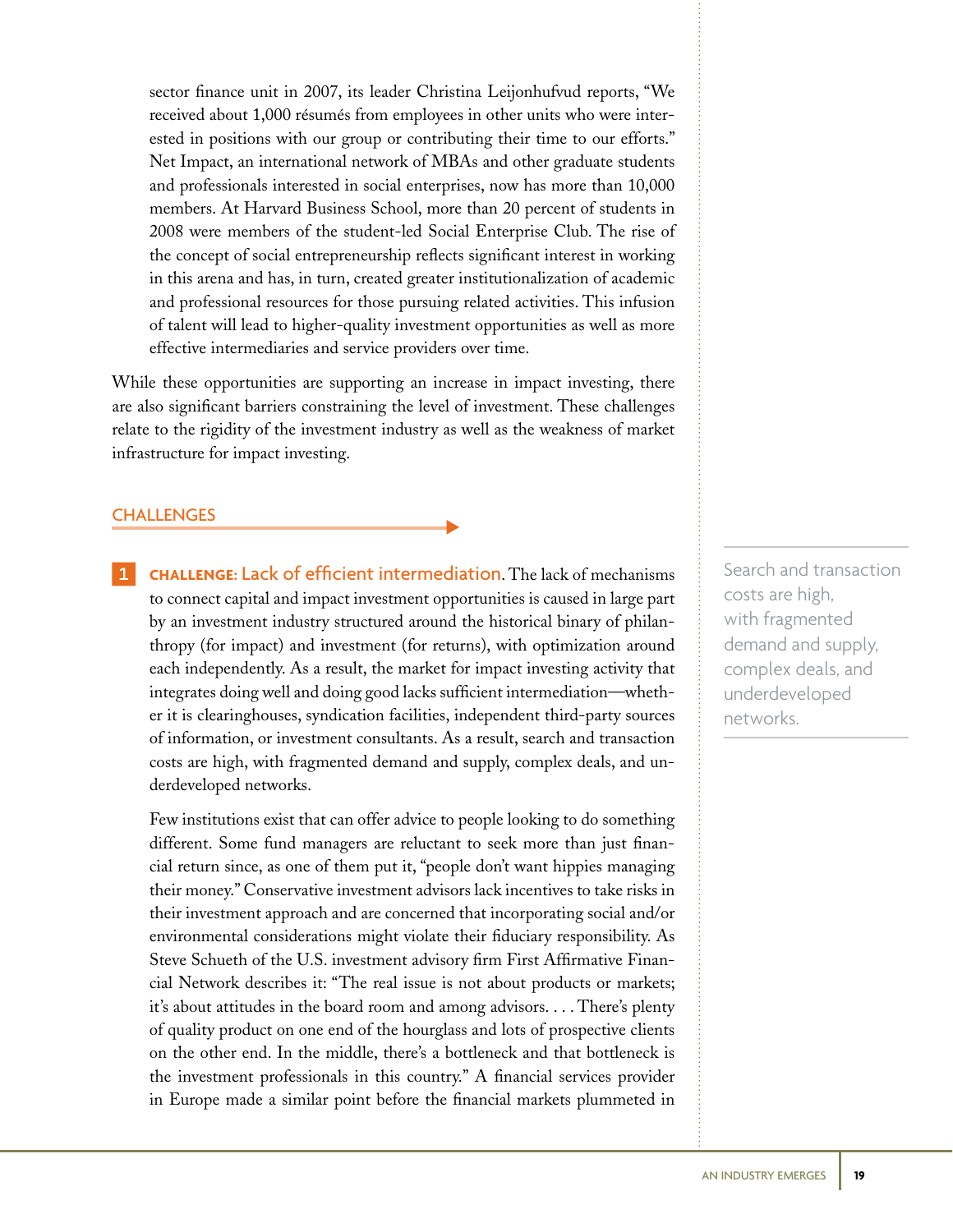## PROFILE: **JAY COEN GILBERT**

**High-Net-Worth Individual Invests to Alleviate Poverty**

## **SNAPSHOT**

HOW IT BEGAN: In late 2001, several personal experiences led Jay and his wife to rethink how they managed their money. Initially they chose to go beyond their philanthropic activity by investing the funds in their charitable foundation in an actively managed socially responsible investment portfolio. In 2003, they placed approximately 5 percent of the foundation corpus into mission-related investments. Their first impact investment was a private equity investment in a fair trade, shade-grown organic coffee company which also donates 100 percent of profits to support the communities from which they sourced their beans. After a family sabbatical, they decided to focus all of their assets on alleviating poverty, hoping 20 percent would also have environmental impact. In 2006, they moved 100 percent of their assets out of conventional investments and they are now active impact investors.

SECTORS: Poverty alleviation (across various sectors)

GEOGRAPHIC FOCUS: Global

BASED IN: U.S.

YEAR: 2003

SIZE OF FUND: \$5–10 million

INVESTMENT THESIS: Maximizing impact while preserving real capital

## **PERSPECTIVE**

OPPORTUNITY IN COMMUNICATING THE IMPACT: "Impact and social change have emotional resonance in a way that financial returns do not. As a result, through the individual experience and shared stories of successful impact investing, people will become more engaged with their money and its potential end use, and over time will apply a greater portion of their time, talent, and relationships toward activities whose central purpose is to achieve social impact."

<span id="page-21-0"></span>POTENTIAL FOR LEADERSHIP: "Networks are beginning to fill gaps. Investors' Circle has been successful at catalyzing some capital and many ideas but has been limited in its effectiveness

in building infrastructure that can drive the field. The Global Impact Investing Network initially had the feel of an investment club but is now developing into a platform that can help advance the industry's evolution through, among other things, the creation and adoption of standards."

#### CHALLENGES:**:**

"I have heard from many individual investors that they need a way to quantify the non-financial impact of their money. People find it difficult to justify even the possibility of a submarket rate of return without more clarity about the impact of the investments."

"Metrics are spotty—for a given intermediary they are often internally incomplete, and for the field they are inconsistent among intermediaries. We need to find a path toward transparency and comparability that preserves each investor's flexibility at driving toward their individual impact investment objectives."

"There are very few advisors for high-net-worth individuals who are really specialized and experienced in this space, so it is hard to get advice on high-quality funds and investment opportunities. With our advisor we had to invest a lot of time learning from scratch; it was a haphazard process."

"Investments have been more opportunistic than strategic because we had to work to find good product. There was no place we could go to find a breadth of options from which we could just construct a portfolio."

IF IMPACT INVESTING WERE A MATURE INDUSTRY . . . "Investors could approach their advisors and say 'I want to accomplish X impact objective' and the advisor could develop a comprehensive investment strategy that fit their objectives. Furthermore, the impact could be quantified with the same level of rigor and credibility as conventional investing."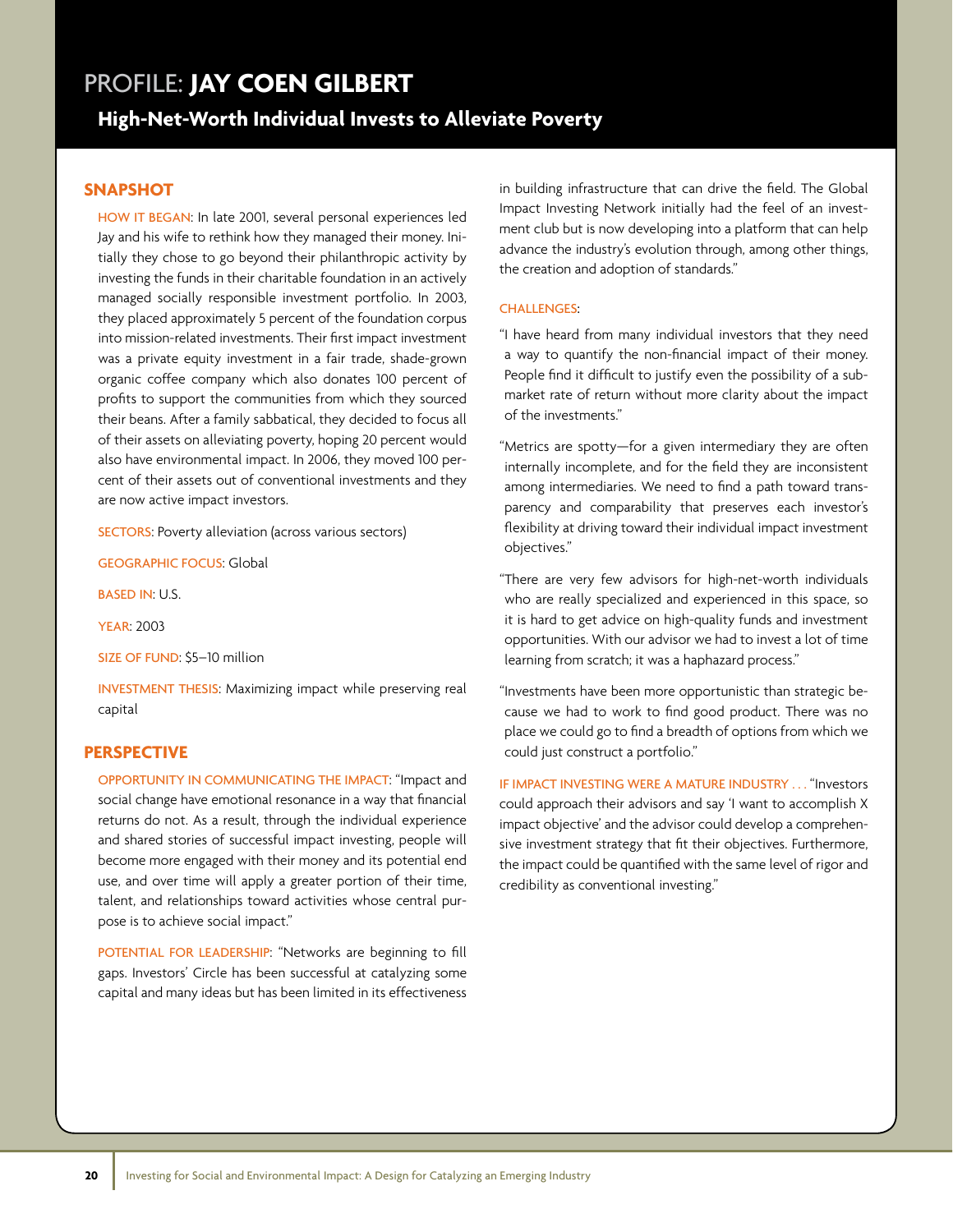2008: "Trustees are extremely conservative and are more prepared to invest in a hedge fund they don't understand than to invest in a mission-driven fund they don't understand."

The bifurcation of financial return and impact inhibits the integration inherent to impact investing. If history is part of the barrier, youth may be one element of the change. As one asset manager notes, "We need a new generation of money managers who are open-minded to the possibility that values and returns are not bifurcated."

The lack of intermediation also makes the technical complexity of deals more of a challenge. Some investors are discouraged by impact investing because of the difficulty involved in trying to have a positive social and environmental impact and to structure deals with different types of capital and investors.

Well-developed informal networks could compensate for this lack of formal intermediation. But those networks are underdeveloped because actors do not identify as part of an industry and therefore have difficulty trying to find peers. As Stephen DeBerry at Kapor Enterprises notes, relevant interest groups need to be developed further: "We need to form meaningful categories of interest so that existing and new impact investors can effectively find their relevant peers. Silicon Valley venture investors have done this organically and effectively. We should do the same."

Without a mechanism for aggregation, individual investors struggle to find investment opportunities that are at sufficient scale to justify the fixed costs incurred for sourcing the investments and conducting due diligence. Pools of capital are often large and investors must write big checks, while individual deals are relatively small. This makes impact investing less attractive to investors who are unable or unwilling to invest the additional effort required to source what may be relatively smaller deals.

**2 CHALLENGE:** Lack of enabling infrastructure. Still an emerging industry, impact investing lacks the models, theories, policies, protocols, standards, and established language that would enable it to flourish. Many investors and intermediaries do not understand the implications of social and environmental considerations on the underlying risk of an investment opportunity—and there is a preconception that there must be a fundamental tradeoff between financial returns and impact. But there are no metrics or ratings agencies to help make relative financial risk and social or environmental impact more transparent. Furthermore, the financial performance of many impact investments is uncertain, even though these investments might meet or beat return benchmarks. These factors all make valuation quite challenging.

The market environment and infrastructure (e.g., regulatory, legal, tax) is highly structured around conventional investing, which constrains actors who are trying to engage in impact investing. For example, contracts or charters Without a mechanism for aggregation, individual investors struggle to find investment opportunities that are at sufficient scale to justify the fixed costs incurred for sourcing the investments and conducting due diligence.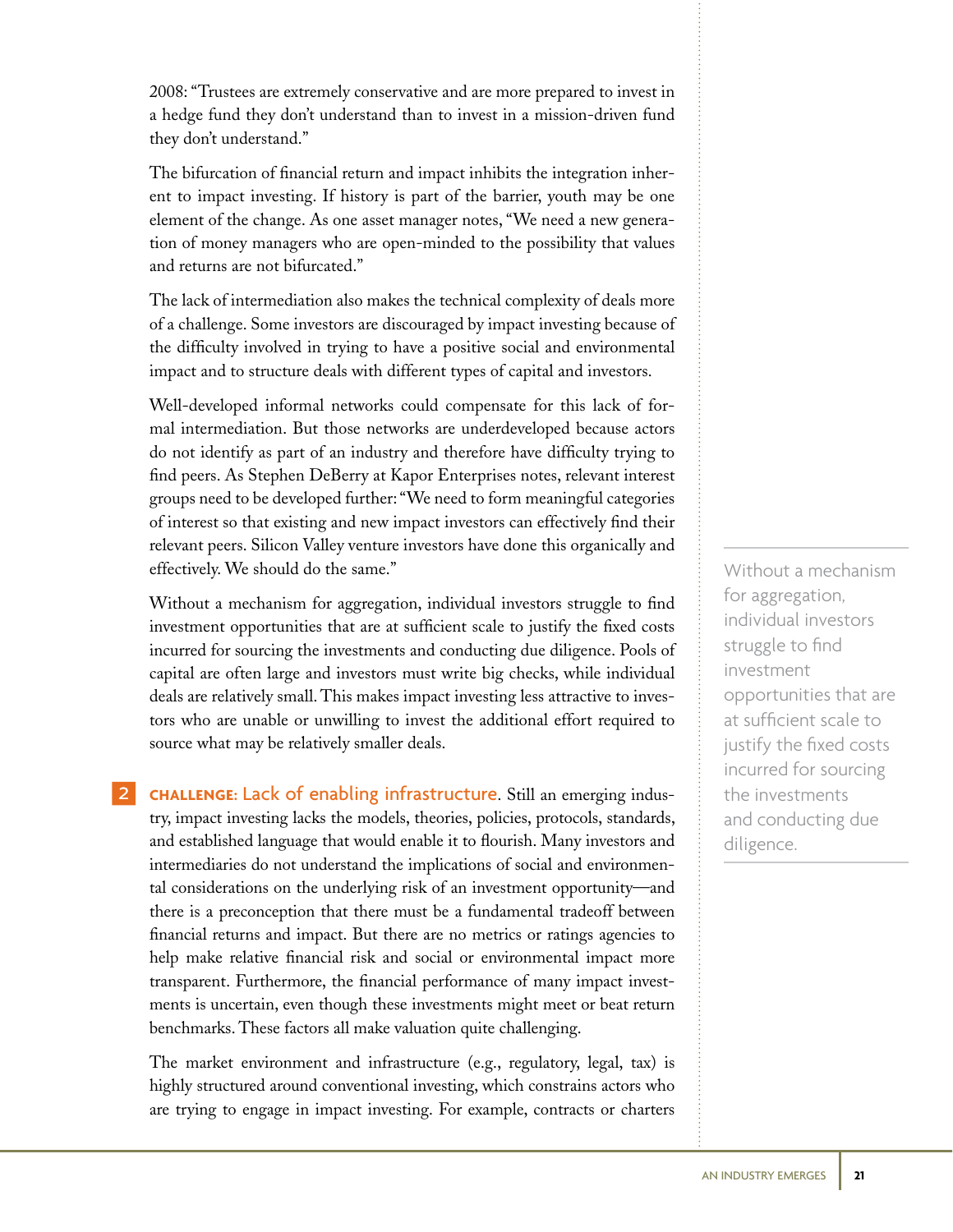Distribution channels and custodial arrangements—in effect, the plumbing of the securities industry—often preclude interested investors from purchasing and clearing investments.

may require modifications in order to allow investors to consider social and environmental outcomes. Furthermore, the distribution channels that help syndicate rated deals that are on approved buy lists do not help this new class of investment, which may not conform to standard channels. Distribution channels and custodial arrangements—in effect, the plumbing of the securities industry—often preclude interested investors from purchasing and clearing investments and custodians may be unwilling to hold such nonstandard assets.

The absence of coherent identification as part of an industry results in the use of varied terminology and diverse approaches causing difficulty in communicating. The lack of universally accepted vocabulary and market segmentation makes it difficult for impact investing actors to communicate about opportunities. The diversity of approaches and ways of describing them makes it difficult for actors to locate themselves in the impact investing ecosystem and to identify potential partners. As Preston Pinkett, the director of Prudential Social Investment, which had \$400 million in investment commitments before the 2008 market downturn, explains: "It takes consistency in language to create a business. The biggest challenge is to have a coherent set of terms and phrases that are clearly defined and have clear meaning."

 $|3|$ **CHALLENGE:** Lack of sufficient absorptive capacity for capital. In some sectors and regions there are plenty of deals in which to place money. But even in those places an imminent challenge will be whether there is sufficient deal flow, particularly large, bankable opportunities into which investors can place significant amounts of capital. Based on our interviews, although sufficient absorbtive capacity for capital is not the initial barrier in most places, it will soon become one; it is already a challenge in such markets as India, where lots of capital is seeking deals. Some investors are finding that there are few businesses with proven investable business models and that they are stopping at the same 50 doors as other investors.

One layer down there may be many homegrown seed opportunities developed by entrepreneurs and nongovernmental organizations that need to be commercialized (as happened with microfinance), but they tend to face a number of challenges. Serving the poor is typically relatively expensive, and there is often a need to invent new and disruptive business models, which existing players lack an incentive to do. The banking system does not effectively serve small and medium enterprises, where many impact investing innovations are taking place. And these organizations often need some combination of working capital, debt, and equity. They may also lack an effective and scalable business model. Funds such as GroFin and the Small Enterprise Assistance Funds, which aim to invest in sustainable development by supporting medium-scale businesses in developing countries, have needed to build substantial capacity to support entrepreneurs before and after investment with basic business training and strategic advice.<sup>11</sup>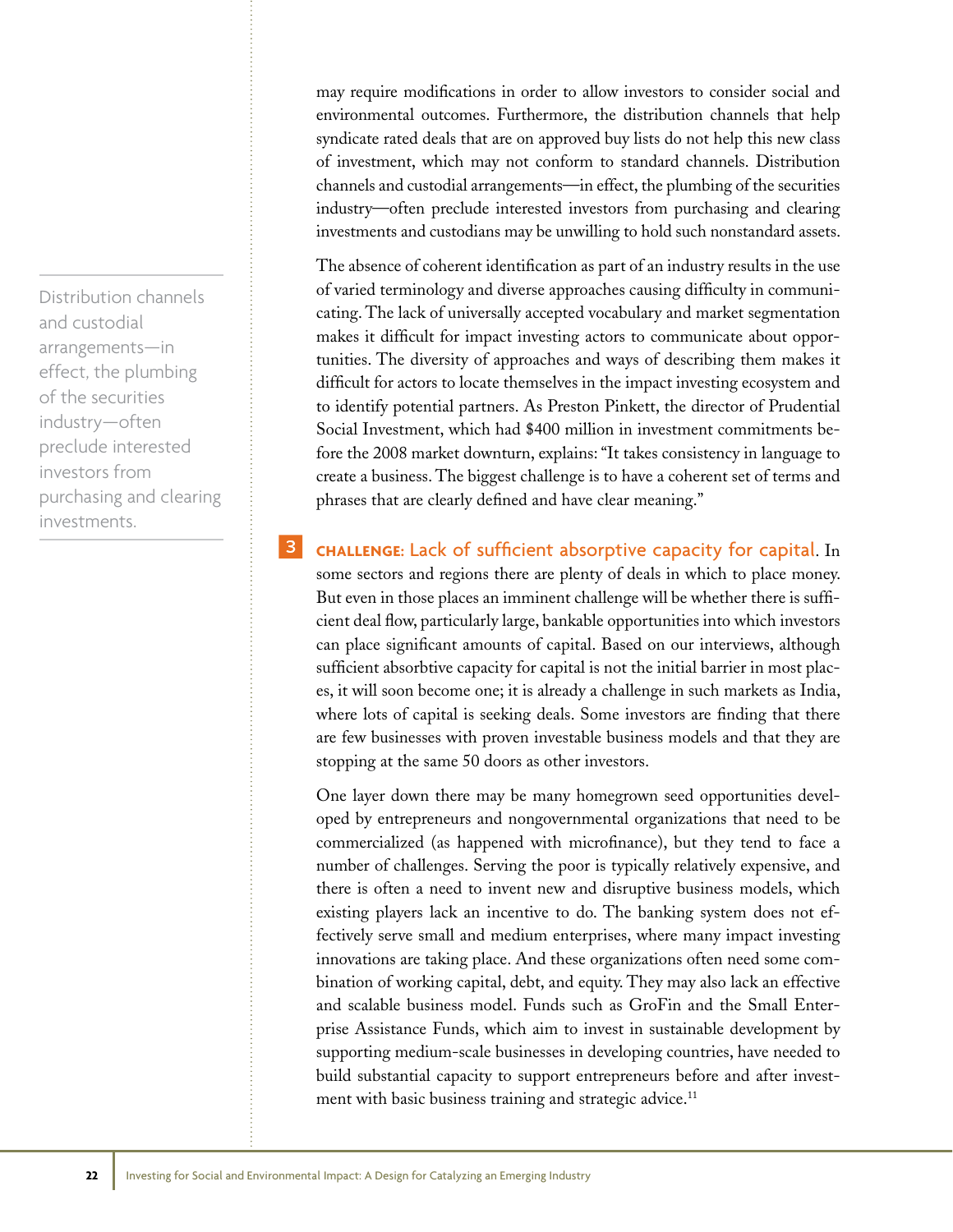In some places, businesses that serve the poor are starting to draw attention, especially as opportunities to serve more affluent populations become crowded with competitors and entrepreneurs start to head down market (for example, in India, moving from developing malls to the high-volume opportunities in low-income housing).<sup>12</sup> But the runway for development of these investment opportunities is long, and some businesses will take several years before they can be investable, and about 10 to 15 years before they are able to operate at broad scale.13

## **How to Build a Marketplace: Lessons from Other Industries**

As a result of this mixture of opportunities and challenges, a transition is underway—impact investing has achieved a critical mass of innovation and now has the potential to move toward the next phase of its evolution. For this transition to happen, the barriers that keep the old patterns entrenched must be removed.

These types of barriers are common challenges in emerging industries, particularly the related fields of microfinance, community development finance, and venture capital/private equity. Experience in these industries suggests that the challenges cannot be overcome unless industry leaders work individually and collectively to remove the barriers that keep the old patterns entrenched. Only then can an industry move more quickly from a phase of innovation to a phase of value capture. Policy change has also been a critical ingredient in the development of many of these other industries. At the same time, there are also cautionary tales about the challenge of this transition in examples of innovations that never took off.

Some of the most relevant lessons can be drawn from **microfinance**, an industry that has only recently reached this transition. A subset of impact investing, microfinance became more mainstream in the mid-2000s and started to move out of the marketplace building phase. Its success has been characterized by initiatives that built critical elements of the infrastructure to attract a broader set of actors and capital to the table.

The first microfinance institutions were founded in the 1970s—most of them by nongovernmental organizations—and over the course of more than a decade these institutions began to demonstrate the viability of the sector. Although there were decades of innovation and a proliferation of models, the industry did not start to achieve nonlinear growth until it solved some of the infrastructure issues that are part of building a marketplace—thereby attracting the large, powerful traditional finance industry players who have helped dramatically grow the market.

<span id="page-24-0"></span>In the 1990s, *more sophisticated measurements of performance and impact emerged, with a greater emphasis on standardization.*<sup>14</sup> *These efforts were partly a result of the increased strength of industry associations*, including the Small Enterprise Education and Promotion (SEEP) Network, a membership organization of international

## Lessons About Building the **Marketplace**

## **MICROFINANCE**

**Improved mechanisms of coordination** (through industry associations, for example) can enable improved flow of information and formation of partnerships.

**Standardization of terms and basic metrics for performance comparison** can lay the groundwork to attract a dramatic influx of capital from large traditional financial institutions and help capital providers and recipients focus their resources.

While profit-seeking behavior can attract greater mainstream investments, it also generates **concern about how low the floor for social impact is.**

## **COMMUNITY** DEVELOPMENT FINANCE

**Creating an industry coalition** can help advance collective interests, including spurring the **establishment and enforcement of policy.**

**Developing innovative products** can attract capital by enabling broader access.

## VENTURE CAPITAL/ PRIVATE EQUITY

**Policy change can help unlock institutional capital**—and that increased supply of capital can spur market evolution.

Investors may initially need to weather a **cycle of learning before a success formula is worked out**—once it is, **wellpublicized successes** can help attract capital.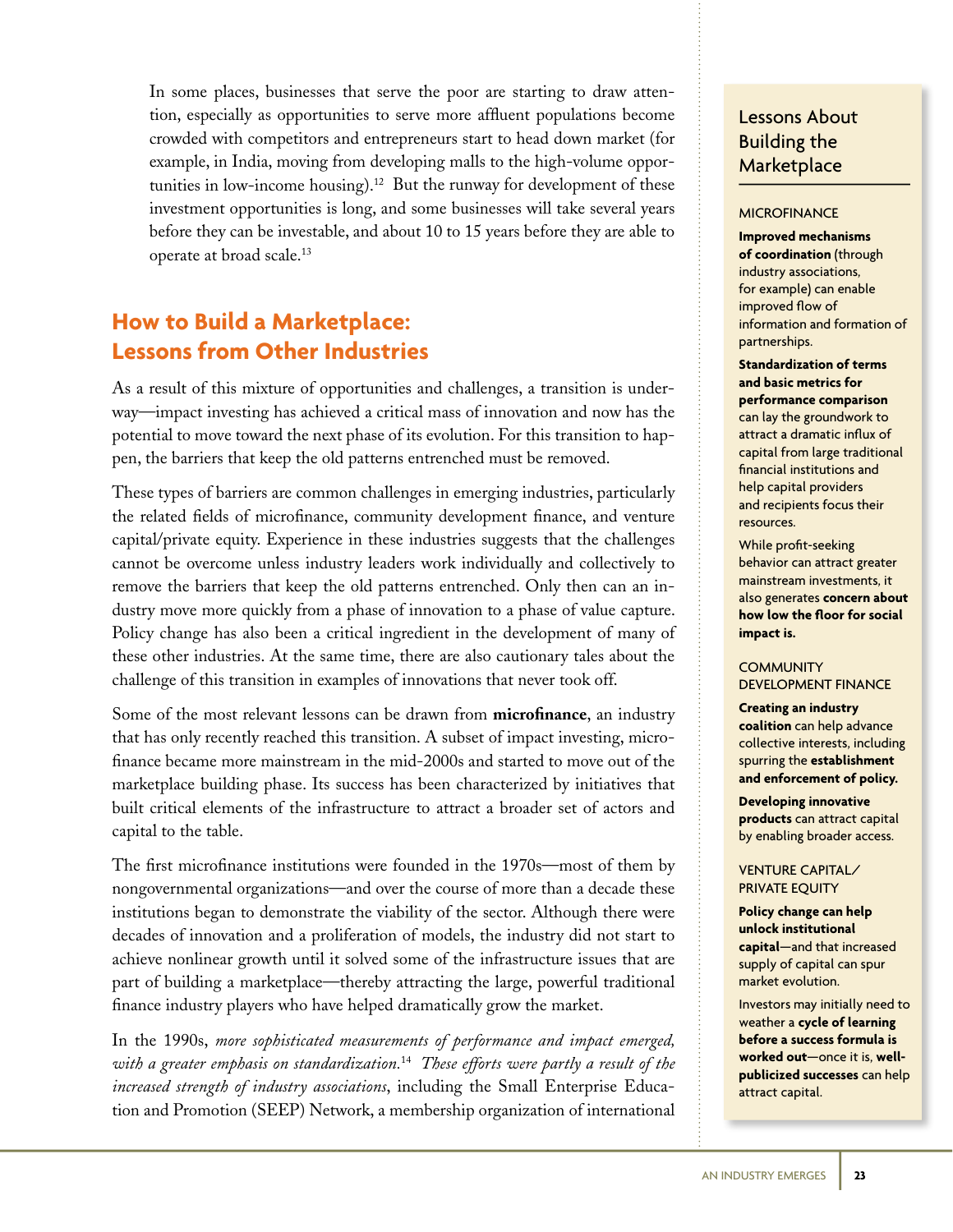The history of the evolution of other industries suggests that these challenges cannot be overcome unless industry leaders work individually and collectively to remove the barriers that keep the old patterns entrenched.

nonprofits with microfinance programs, and the Consultative Group to Assist the Poor (CGAP), an independent membership body housed at the World Bank consisting of development agencies, financial institutions, and foundations.15 In a positive, reinforcing cycle, increased interest in microfinance led to the emergence of market-building infrastructure. In 1996, MicroRate, one of the first dedicated microfinance rating services, was launched. Around that same time, the MicroBanking Bulletin developed a robust data set that made possible the industry standards and norms necessary for the formation of performance benchmarks. And in 1997, the first Microcredit Summit was held to share knowledge and best practices and to work toward reaching 100 million of the world's poorest families.<sup>16</sup>

The results of these activities have, in turn, *attracted mainstream financial service providers*. In 2008, Standard & Poor's announced plans to formulate global risk ratings for microfinance institutions.<sup>17</sup> Microfinance has gained the attention and support of return-oriented investors, and the microloan volume has grown from \$4 billion in 2001 to \$25 billion in 2006.18 But *with this wave of capital has come concern*  about the social impact actually being achieved with profit-maximizing capital in terms of how clients are selected (seen by some as skimming off the least poor clients) and the interest rates at which loans are made (seen by some as predatory lending).

## Accelerating Industry Evolution



### **A Tortoise or a Hare?: The Pace of Evolution for Different Industries**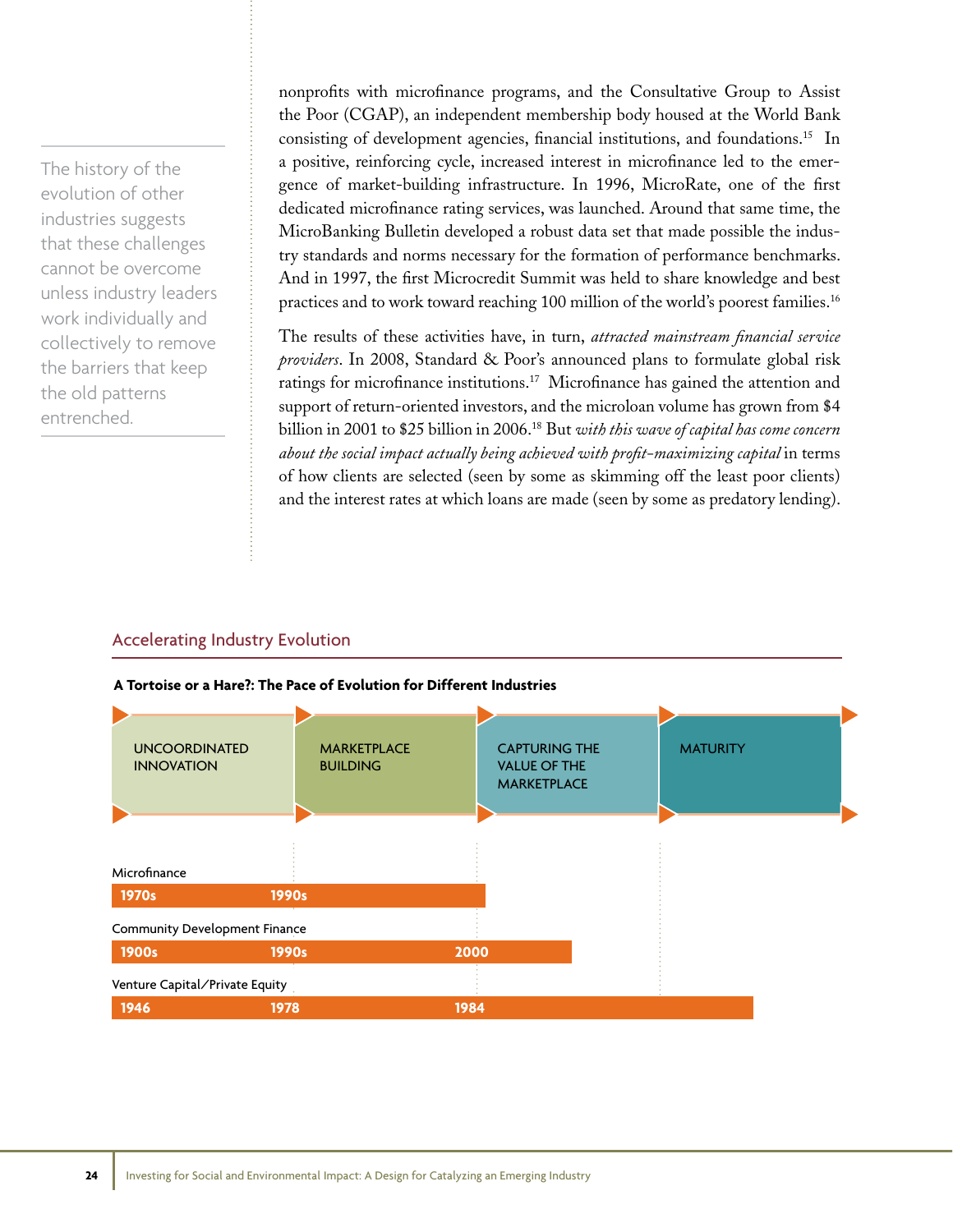## PROFILE: **INVESTING FOR GOOD**

**Firm Helps European Wealth Advisors Connect Clients to Impact Investments**

## **SNAPSHOT**

HOW IT BEGAN: Investing for Good was founded by individuals who, after years working in the financial services sector, came to believe that poverty, destitution, and environmental damage are not inherently the problem—they are symptoms of capital markets that systematically disregard long-term downstream consequences. They became inspired by the new breed of entrepreneurial organizations that directly tackle the world's most pressing problems but realized that financial advisors, financial intermediaries, and asset managers lack the capacity to advise appropriately on deals in the impact investing space. They developed a business to provide investment advice and market information to support investment advisors offering their customers access to the world of social investing.

SECTORS: Moving toward developing funds with a primary social and/or environmental impact focus across a range of sectors.

GEOGRAPHY: Global

BASED IN: U.K.

#### YEAR: 2004

CAPITAL DEPLOYED: Total amount is expected to grow from \$15 million in 2008 to \$50 million annually. Clients typically invest \$100,000 or more, and deal size ranges from \$100,000 to \$100 million.

<span id="page-26-0"></span>BUSINESS THESIS: Investing for Good's investment philosophy is grounded in a belief that the management of all investment portfolios should be more aligned with investors' core values and the opportunity to make a positive impact through investing. They target investments that emphasize social impact with some financial return. Investing for Good researches and tracks these investments and has developed a unique rating criteria based on confidence, financial return, and social metrics, with the goal of providing 'off-the-shelf' products for advisors. Most portfolios are built around debt instruments or funds and typically pay out 4 to 6 percent.

## **PERSPECTIVE**

*From Geoff Burnand, chief executive*

NEED FOR SOCIAL METRICS: "As the impact investing market becomes more popular, there is going to be a demand for social metrics to justify one investment over another. Capital market activity will follow if the data and metrics piece evolves."

NEED FOR INFRASTRUCTURE: "There is a need for consistent language and appropriate mainstream investment products to enable the wealth management community to understand the interrelationship between impact, financial return, and investment risk."

### CHALLENGES:**:**

"The evolution of the U.K. market was initially hampered by the lack of interest on the supply side. Now, the constraint has shifted toward demand-side issues and finding sophisticated products and high-quality deals."

"Although movement is taking place in the impact investing sector, we need critical mass to interest markets. We also need those already in this sector to not look toward themselves for all the answers and for future growth."

IF IMPACT INVESTING WERE A MATURE INDUSTRY . . . "Investment advisors would have the capacity, tools, and information needed to support their clients' impact investing interests as easily as they support conventional investing."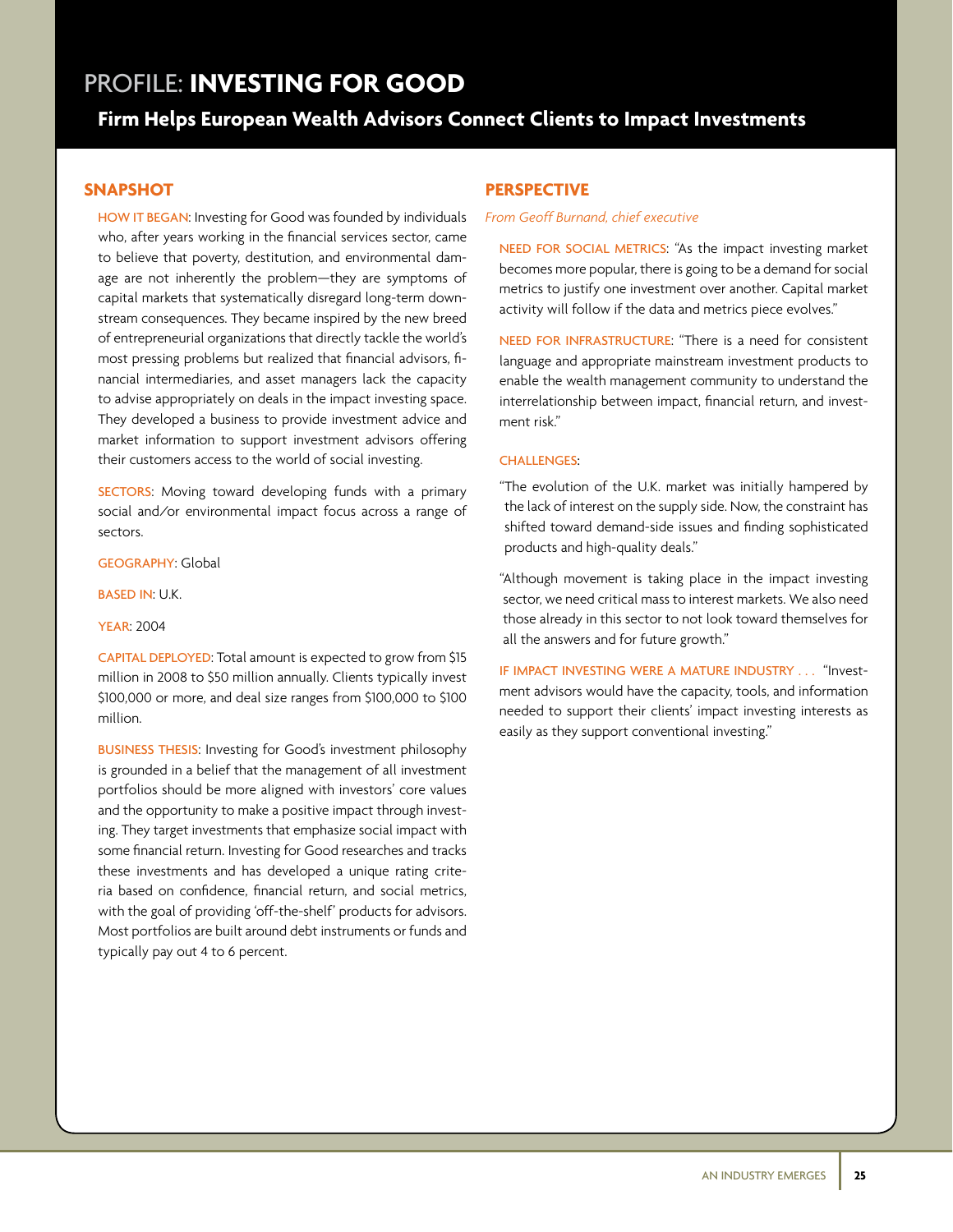A coalition representing the collective interests of the industry helped accelerate the evolution of community development finance. By comparison, **community development finance** in the U.S., another subset of impact investing, was catalyzed largely by many years of grassroots advocacy and policy change. Central to the industry's evolution was *a coalition that represented the collective interests of the industry, especially around policy and the development of products that enable broader access*.

While community development finance is not yet a fully mature industry, it has a long history, beginning in the early 1900s with the proliferation of community-based depository institutions. However, it was not until 1977, when the Community Reinvestment Act (CRA) was passed, that the movement progressed significantly in the U.S. Created to encourage banks to serve poor communities better, particularly through the provision of credit to support small businesses and affordable housing in low-income communities, the CRA exists because of significant grassroots pressure.19 In the early years though, CRA resulted in only marginal changes in the practices of some banks as enforcement was relatively limited. This began to change, however, with the increasing number of bank mergers and acquisitions in the early 1990s.<sup>20</sup> The desire for regulatory approval for these mergers and acquisitions gave banks an incentive to improve their CRA ratings.

Although the CRA was a result of strong grassroots activism responding to significant disinvestment by the financial sector in low-income and/or communities of color, additional policy changes were realized with the 1992 founding of the Community Development Finance Institution (CDFI) Coalition. This was the first organization that brought together different community development financial institutions from all over the country to enhance their national profile through policy development and advocacy. One significant result of the Coalition's work was the establishment of the CDFI Fund in 1994. This U.S. Department of Treasury program has become the largest source of both debt and equity capital for CDFIs and plays an important role in attracting and securing private dollars for community investment. As of 2006, cumulative Fund awards were \$800 million and the realized leverage on the CDFI Fund's required dollar for dollar match is even greater. For example, in 2005, the CDFI Fund awards leveraged \$27 of private-sector investments for every \$1 of federal investment.<sup>21</sup>

As the field has grown, other regulatory changes and products have emerged, including tax credits that create incentives for investments in affordable housing and economically distressed areas, CRA-related mutual funds, and a secondary market for community development finance originated loans. Also, major financial institutions have developed CDFI subsidiaries and other financial sector entities have created products that invest assets in community development financial institutions. These policies and financial products have supported the development of the field that in 2006 held more than \$23 billion in assets and invested more than \$4 billion annually to create economic opportunity.<sup>22</sup> (Although some opponents of CRA have tried to use the subprime crisis as justification to attack the Act, the consensus is that the crisis is completely unrelated to CRA. Subprime loans were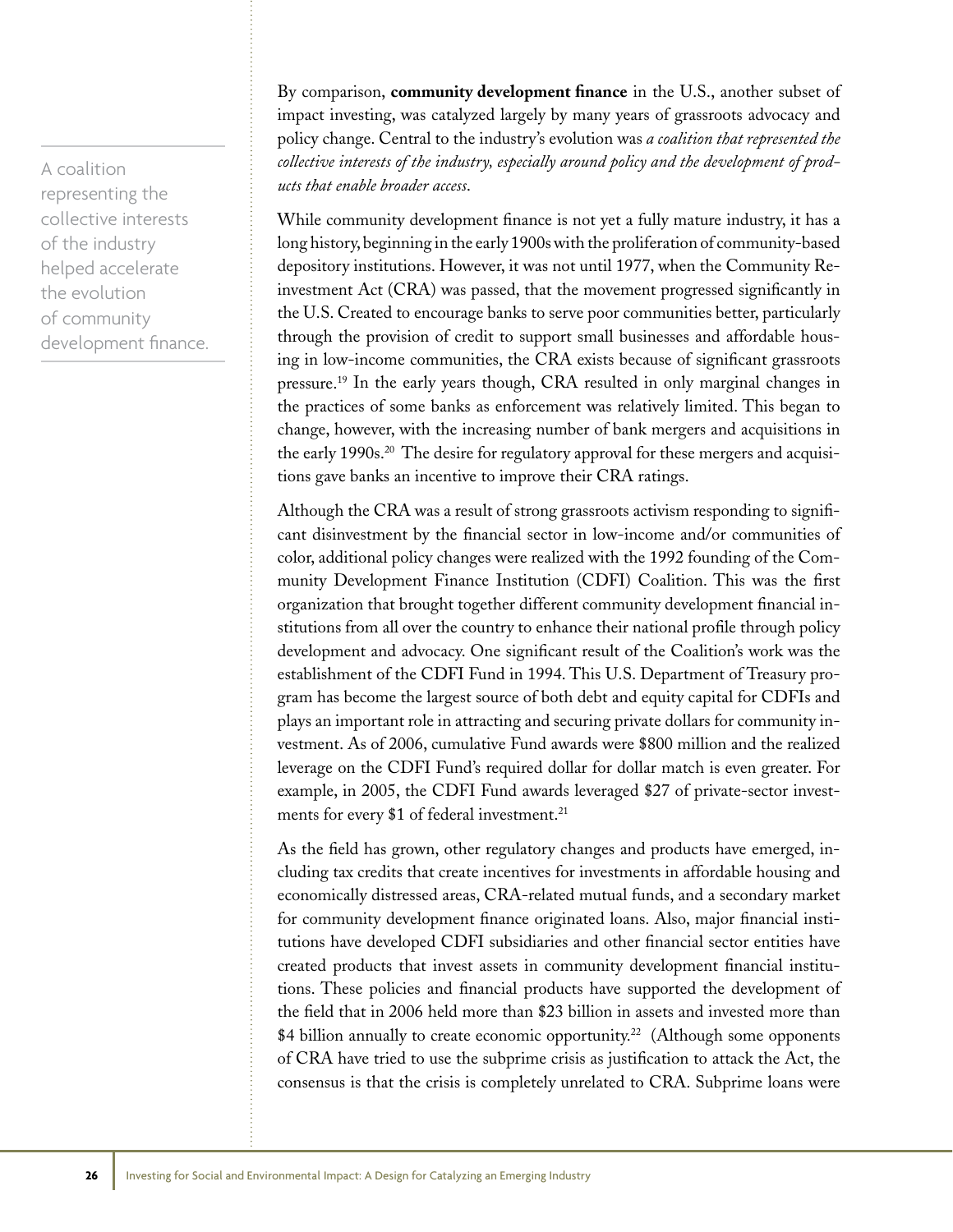generally originated by institutions not subject to CRA, CRA loans were not securitized, and CRA loans and securities are, in fact, performing reasonably well.)<sup>23</sup>

Today, there is evidence that with the merging of CDFIs, the industry is moving out of the marketplace building phase and into the value capture phase. Thus, the lessons for impact investing—creating a coalition that represents the collective interests of the industry especially around policy and developing products that enable broader access—may be powerful approaches to developing the marketplace.

A more mature industry to mine for lessons is **venture capital and private equity**. The first private equity company, American Research & Development Corporation, was founded in 1946. In the 1950s, U.S. government legislation gave rise to specialized, privately funded investment firms that provide capital to early-stage companies. While both types of firms had underwhelming results and failed to generate excitement from mainstream investors, they ultimately produced capable investment advisors who formed partnerships that achieved enormous success later. The pioneering efforts of early adopters provided a forum in which venture capital entrepreneurs gained valuable experience—and impact investors *may need to weather a similar cycle of learning before the successful formula is worked out*.

*Government policy* and *tax incentives* also played a significant role in driving supply of capital for investment. An increase in the capital gains tax in 1969 restricted the inflow of funding into private equities in the 1970s. But in 1978, the federal government changed the Employee Retirement Income Security Act, enabling pension funds to invest in venture funds and thereby dramatically increasing the supply of available capital. In addition, Congress lowered the capital gains tax rate significantly.

This confluence of factors contributed to strong growth; venture capital investments grew from \$600 million in 1980 to \$3 billion in 1984. In the mid-1980s, *much-publicized successes* such as Apple Computer's \$1.3 billion initial public offering helped attract more capital from previously unconvinced investors.<sup>24</sup> At the same time, *market innovations* such as leveraged buyouts and mezzanine funding created other types of financing that would later grow to be six times that of the venture capital industry in assets under management.

**Although microfinance, community development finance, and venture capital/ private equity developed in different ways and at different speeds, they are all models of successful evolution.** But there is also a risk that, like a different set of products and industries, impact investing could flame out while in the phase of uncoordinated innovation. The catalogue of **product classes or industries that are launched but never take off** is long. Impact investing could be a premature idea, like the videophone, which failed to take hold in the marketplace at least four times. Or the bubble of hype may burst if impact investing proves to be the right concept but the wrong idea—much like the Segway, which was designed to revolutionize personal transportation but proved too dangerous for sidewalks and too slow for streets.<sup>25</sup>

Government policy and tax incentives played a significant role in driving a supply of capital that accelerated the evolution of the venture capital and private equity industries.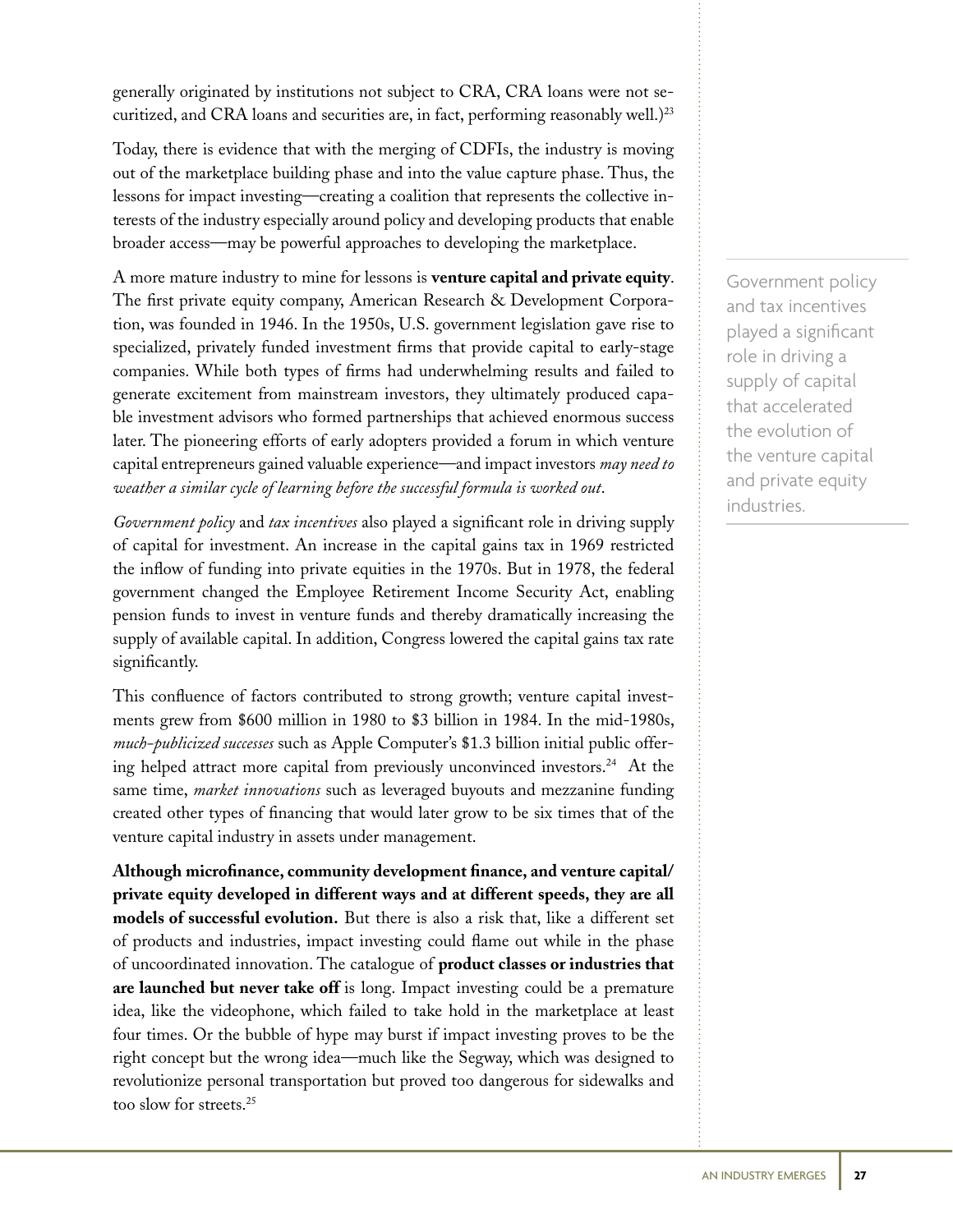There is a risk that like other industries, impact investing could flame out while in the phase of uncoordinated innovation.

These lessons help us understand how other industries have developed and what it will take to build a successful marketplace. But how might these experiences be applied to impact investing? Who would be involved? And what are the possible evolutionary paths this emerging industry might take?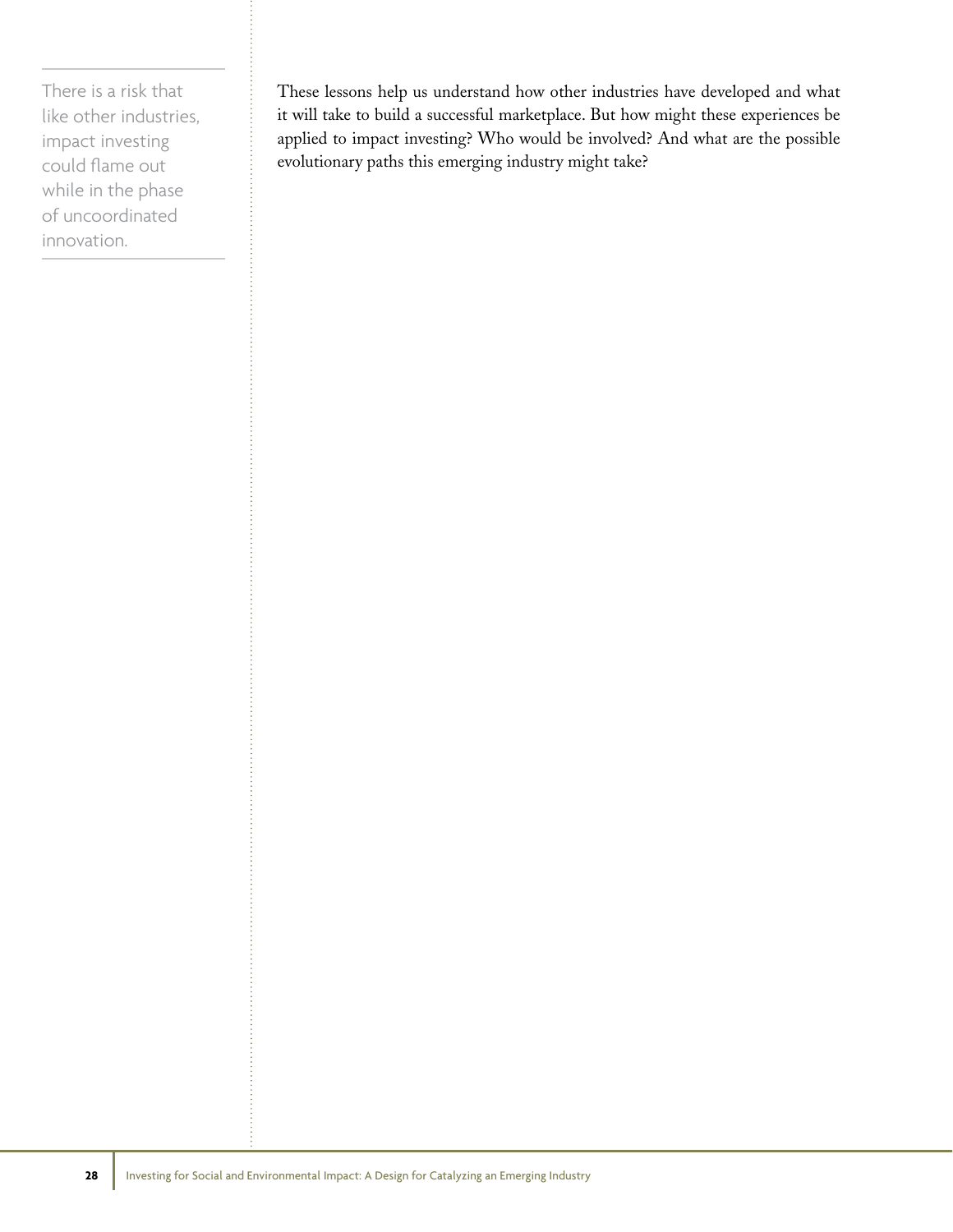## PROFILE: **TRIODOS BANK**

**European Bank Offers Suite of Impact Investing Products to Retail and Institutional Investors**

## **SNAPSHOT**

HOW IT BEGAN: In 1968, a study group began to explore how money could be managed sustainably. The Triodos Foundation formed in 1971 to support innovative projects and companies, and in 1980 Triodos Bank was founded as a licensed bank in the Netherlands. The bank has continued to expand to other European countries and launched a variety of financial products.

SECTORS: Renewable energy, microfinance, organic farming, nature conservation, sustainable housing, fair trade, and culture

GEOGRAPHIC FOCUS: Western Europe and emerging economies

BASED IN: Netherlands, Belgium, the U.K., and Spain, with an agency in Germany

#### YEAR: 1980

SIZE OF FUND: EUR 900 million across several impact investing funds with an additional EUR 400 million in traditional socially responsible investment funds.

INVESTMENT THESIS: To finance companies, institutions, and projects that add cultural value and benefit people and the environment, with the support of depositors and investors who want to encourage corporate social responsibility and a sustainable society. With the exception of specific funds developed for NGO partners, all funds offer a market-rate financial return.

## **PERSPECTIVE**

#### *From Bas Ruter, managing director, Triodos Fund Management*

INVESTMENT OPPORTUNITIES: "Up until one to two years ago we had an excess of supply. Now the number of investment opportunities is growing much faster than the supply of investment capital in sectors like renewable energy, real estate, and microfinance. We are expanding our marketing department to help raise capital for all of our funds."

<span id="page-30-0"></span>VISIBILITY: "The climate change debate has driven up the number of projects in recent years. Simultaneously, the brand equity of banks like Triodos has gone up and now the press is much more interested in impact investing."

INVESTOR INTEREST: "On the institutional side, the whole debate of being a responsible investor is shifting from negative screening toward an increased interest in alternative asset classes with sustainable development in a competitive risk/ return profile."

### CHALLENGES:**:**

"The most important challenge is that the investment process is much more intensive. It is like building up a new portfolio: it takes a lot of time and is labor-intensive. We charge competitive management fees to our customers, but we have a lower margin than typical funds."

"There is a risk of the hype driving people to bad product, which will hurt the field. Investors need to understand the difference in quality and impact of the products being offered. We will have to develop criteria for investing and we will need more transparency. Certification schemes and legislation can help maintain standards."

IF IMPACT INVESTING WERE A MATURE INDUSTRY . . . "In all of our sectors, the scale will be higher. There will be more professionalism as it becomes more mainstream. Competition will be much more fierce and many opportunistic players will be entering the field, just as what we have seen happen in environmental, social, and governance (ESG) investing. There will be more transparency, which will be needed for investors to analyze the flood of product that will be in the field."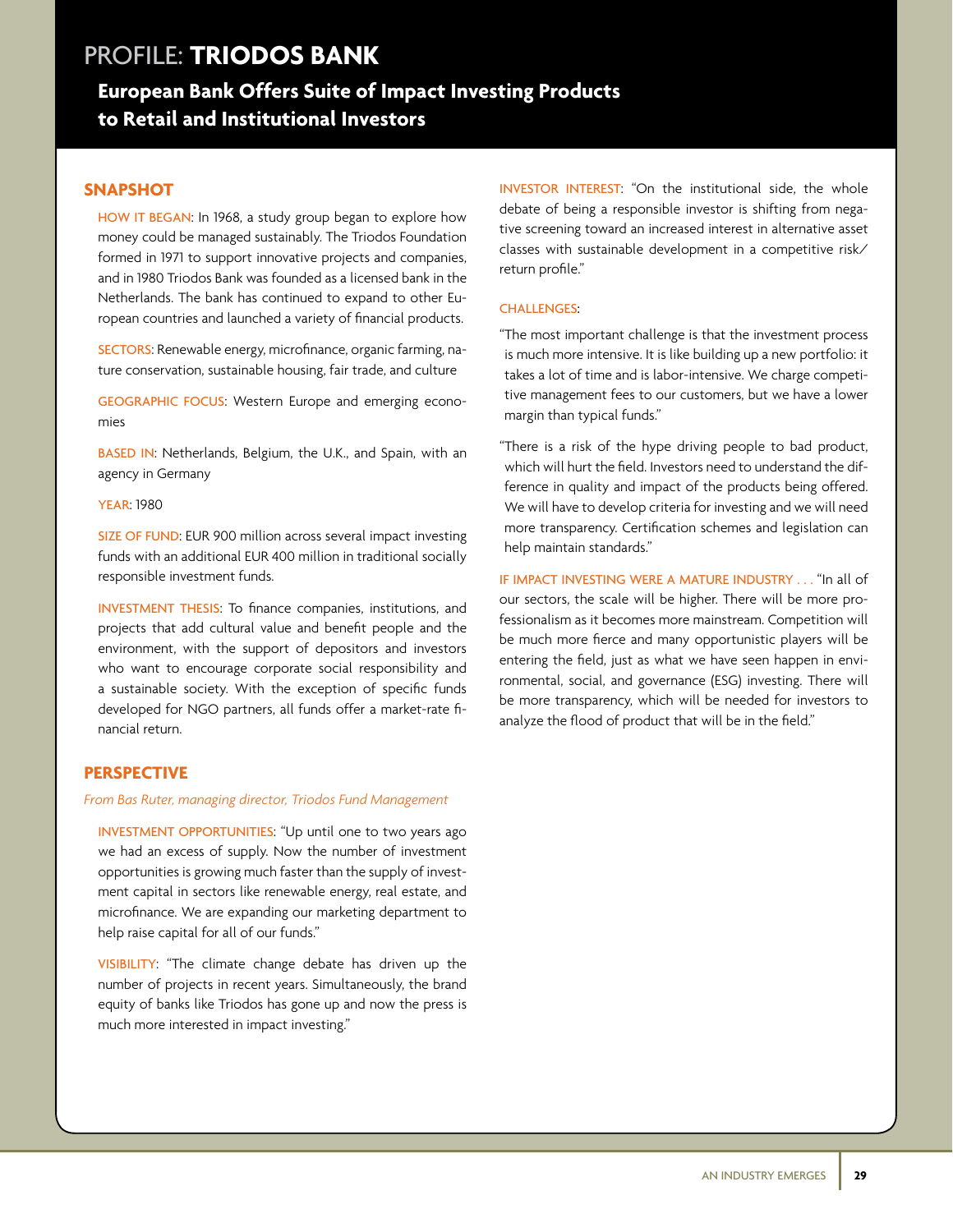The success or failure of impact investing depends on the segments of investors who start from different places and pursue different strategies because of the way they are oriented and trained.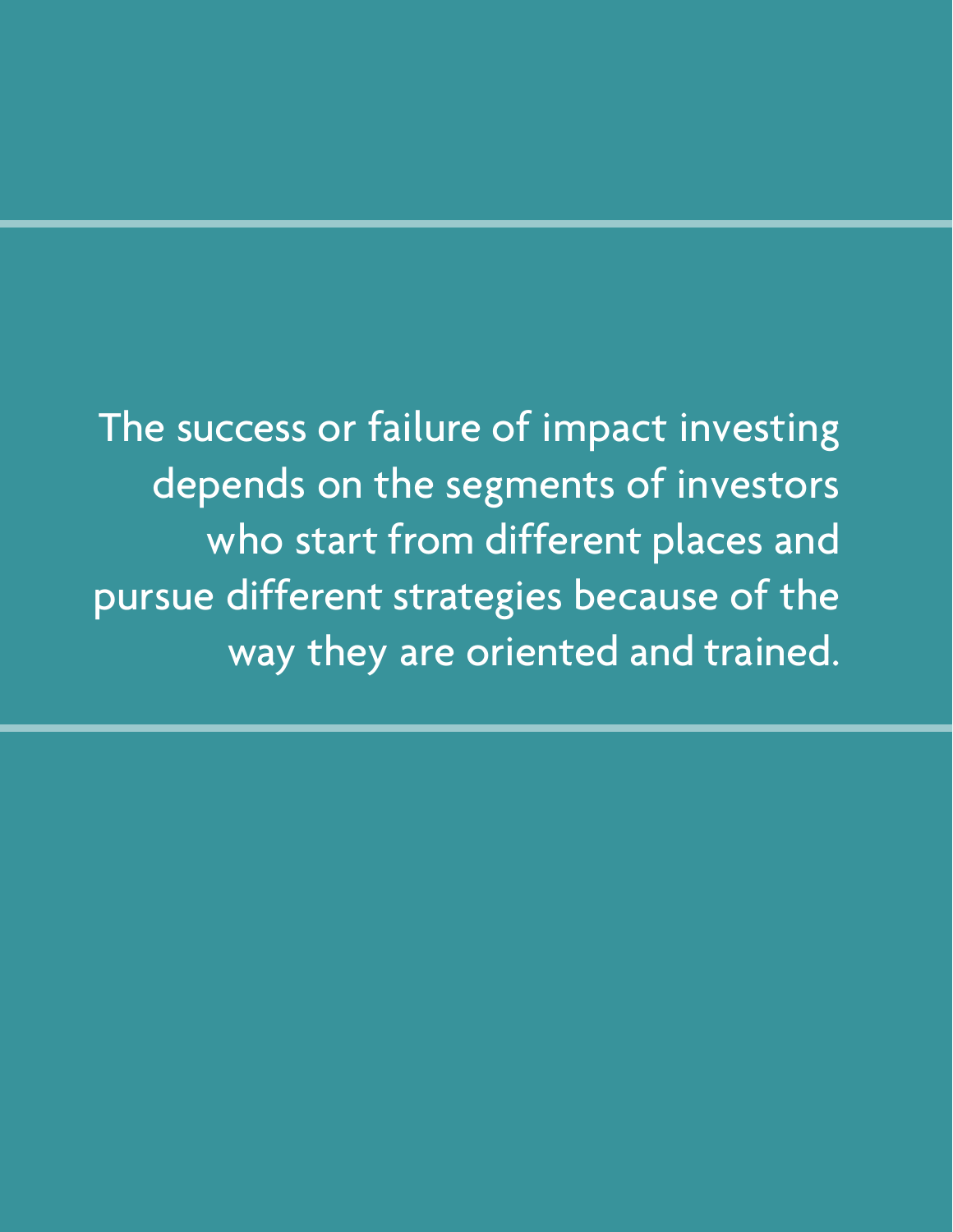# THE FUTURE OF IMPACT INVESTING

The growing, global cadre of leaders who are committing themselves and their institutions to this new style of investing have one belief in common: they insist that some level of financial return and social/environmental impact can be achieved together. Beneath this shared conviction, however, many differences must be confronted.

We dealt with these differences in our research by experimenting with many kinds of segmentation, testing alternatives in conversations with investors. The most promising approach, we believe, looks at how investors start from different places and pursue different strategies because of the way they are oriented and trained.

Impact investors can therefore be broadly classified into two groups based on their primary objective:

- s **Impact first investors, who seek to optimize social or environmental impact with a floor for financial returns**. These investors primarily aim to generate social or environmental good, and are often willing to give up some financial return if they have to. Impact first investors are typically experimenting with diversifying their social change approach, seeking to harness market mechanisms to create impact.
- s **Financial first investors, who seek to optimize financial returns with a floor for social or environmental impact**. They are typically commercial investors who seek out subsectors that offer market-rate returns while achieving some social or environmental good. They may do this by integrating social and environmental value drivers into investment decisions, by looking for outsized returns in a way that leads them to create some social value (e.g., clean technology), or in response to regulations or tax policy (e.g., the Green Funds Scheme in the Netherlands or affordable housing in the U.S.).

<span id="page-32-0"></span>We chose to segment the emerging industry in this way because ultimately motivation determines the types of investments any particular actor will consider, regardless of the sector or geography in which they invest. Although investors who are solely maximizing profit can unintentionally make an impact investment (because what maximizes profit sometimes also happens to yield impact), only investors interested in some impact will be motivated to actively seek out these opportunities and place their capital. Moreover, in theory at least, a motivation

Impact investors can be classified into two groups based on their primary objective: Impact first investors, who seek to optimize social or environmental returns with a financial floor and financial first investors, who seek to optimize financial returns with a floor for social or environmental impact.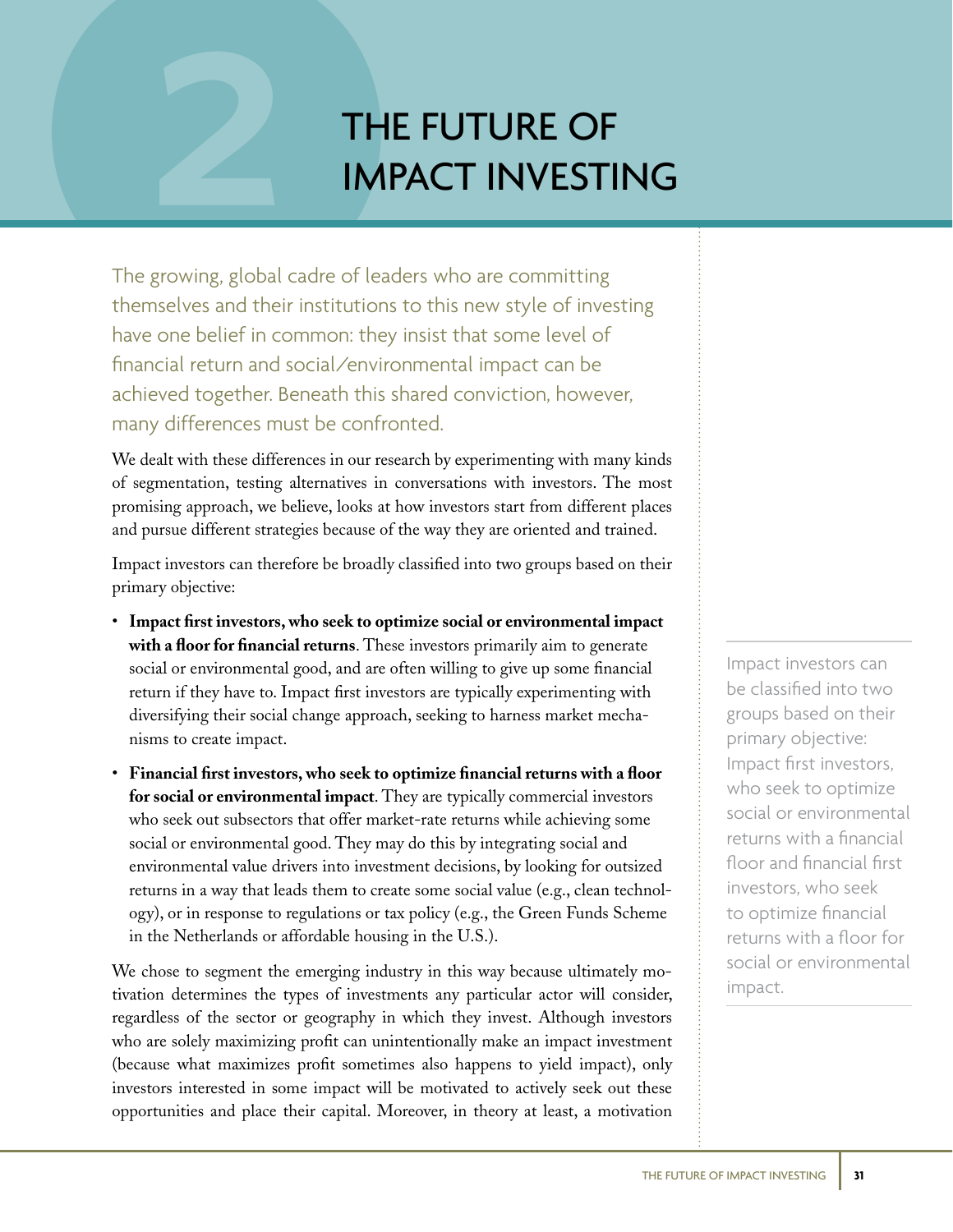## Segments of Impact Investors



toward impact should make a set of activities more likely to actually result in the impact aspired to—or to raise questions if it does not.

No segmentation can capture the dynamism of a marketplace perfectly, of course. But we have tested this one and found it helpful to many people, with the following three caveats:

- s Some investors may have wide-ranging portfolios that touch on different approaches in different investments. In other words, the same investor may have deals that fall into different segments, based on their primary motivation for that particular deal.
- The size and importance of the segments will differ depending on the sectors and geography involved.
- Many investors in both segments aspire to maximize both objectives depicted in the area where these two segments overlap in the uppermost right-hand corner of the graph above. (Although it is not clear today exactly how many of these "have-your-cake-and-eat-it-too" deals exist, one of the best ways to test how many can be created is to try the recommendations suggested in this report.)

Once the industry is segmented in this way, it becomes possible to see an intriguing—and very promising—possibility with which many pioneers are already experimenting. Sometimes the two types of investors work together in what we call **"yin-yang" deals—that is, deals that combine capital from impact first and financial first investors and sometimes add in philanthropy as well** (see the "Ex-

We chose to segment the emerging industry in this way because ultimately motivation determines the types of investments any particular actor will consider, regardless of the sector or geography in which they invest.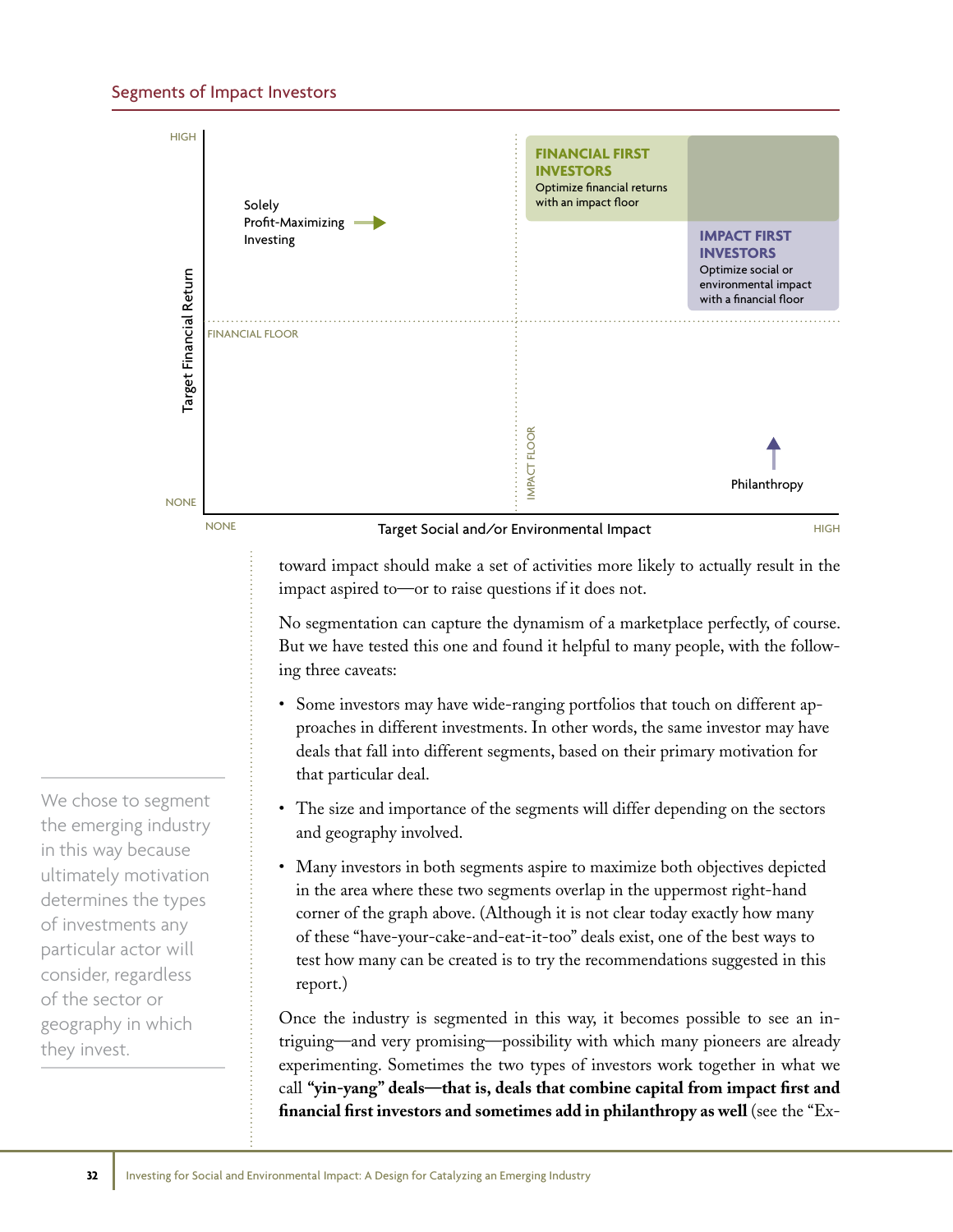amples of Yin-Yang Deals" table on the following page for a few sample cases). This name is derived from the term in Chinese philosophy describing two elements that are different and yet complementary when put together.

Yin-yang deal structures can enable deals that could not happen without the blending of types of capital with different requirements and motivations. It can also enable the deals that any individual segment would pursue alone to be much more successful. Much more capital can flow to deals that otherwise only impact first investors would pursue. And much more impact can occur through deals that financial first investors would pursue but where they might not be willing to invest more to ensure the impact.

Today, organizing these types of deals efficiently is difficult, requiring unfamiliar institutions and individuals to work together by overcoming the distrust typically felt between, for example, private foundations and investment bankers. In the future, this yin-yang approach could develop—out of necessity and synergy—with a blending of the two types of capital and philanthropy through seamless networks into sophisticated investment structures that create the highest leverage of social and financial return. Increasing the scale and regularity with which these deals occur will require mechanisms for capturing learning and institutionalizing relationships, so that the effort put into creating one syndicate or deal structure can enable the next one, five, or 10 similar deals to be executed more seamlessly. More yin-yang deals may result from the successful development of impact and financial first investor markets.

Sometimes these two types of investors work together in yin-yang deals that combine capital from impact first and financial first investors, occasionally adding in philanthropy as well.



## Segments of Impact Investors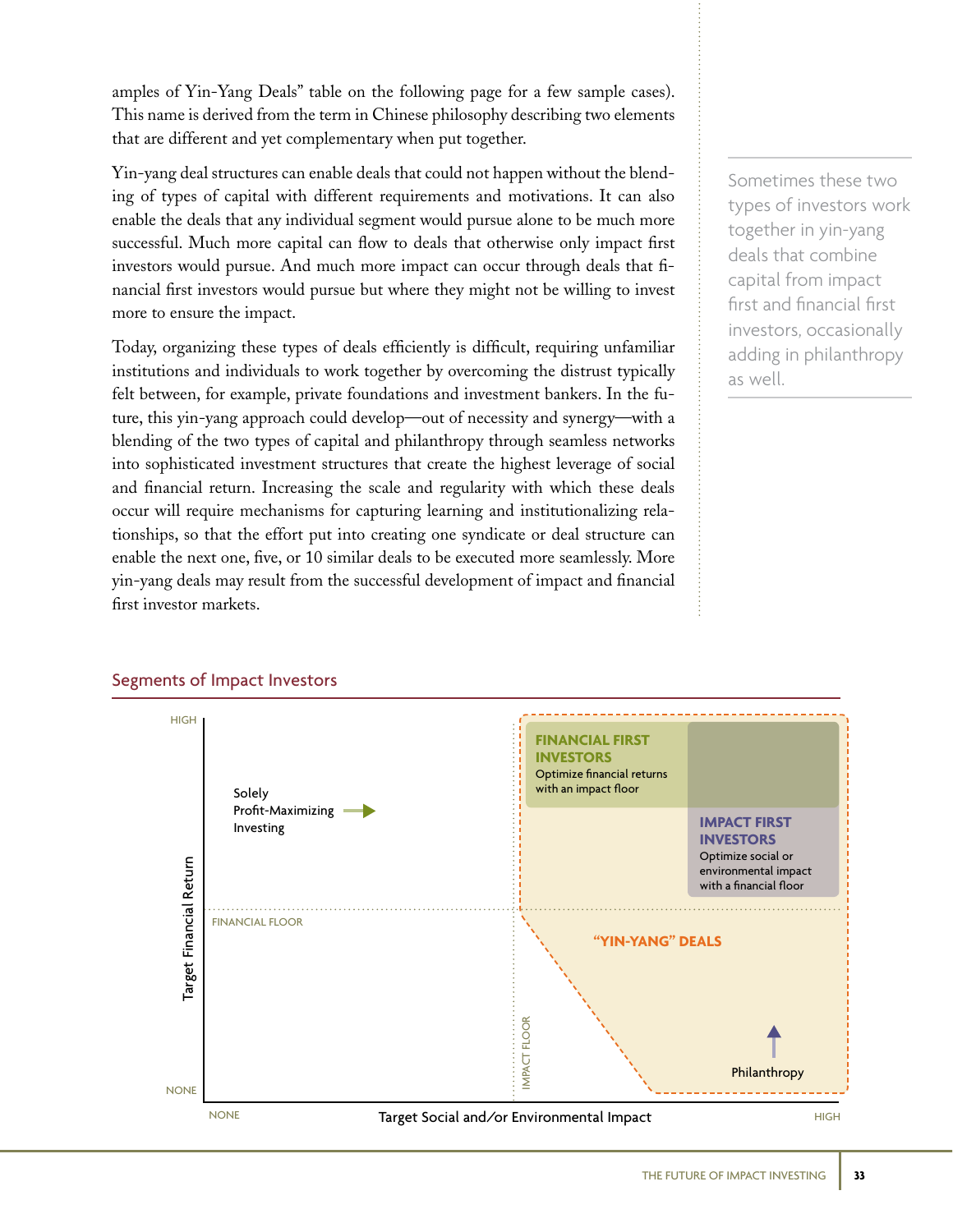## Examples of Yin-Yang Deals

|                                                             | <b>AFFORDABLE HOUSING IN</b><br><b>NEW YORK CITY</b>                                                              | MICROFINANCE IN INDIA                                                                                                                                                               | <b>JOB CREATION THROUGH</b><br><b>MEDIUM-SCALE ENTERPRISE</b><br><b>DEVELOPMENT</b>                                                                                                                                                                                                                                                                                                                           |
|-------------------------------------------------------------|-------------------------------------------------------------------------------------------------------------------|-------------------------------------------------------------------------------------------------------------------------------------------------------------------------------------|---------------------------------------------------------------------------------------------------------------------------------------------------------------------------------------------------------------------------------------------------------------------------------------------------------------------------------------------------------------------------------------------------------------|
| Objective                                                   | Develop affordable housing<br>leveraging a diverse set of<br>investors in the NYC Acquisi-<br>tion Fund           | Support a microfinance<br>institution that lends to small<br>agricultural farmers and can<br>provide a 5% first loss default<br>guarantee for a loan                                | Provide expansion capital<br>to medium-scale businesses<br>with the potential to scale<br>and generate substantial job<br>creation and supply-chain<br>income improvements                                                                                                                                                                                                                                    |
| Role of the<br><b>Impact First</b><br>Investor              | Fund guarantee pool from<br>$\bullet$<br>the City of New York (\$8MM)<br>and a set of nine foundations<br>(532MM) | Second loss guarantee pro-<br>vided by Institute for Financial<br><b>Management and Research</b><br>Trust for 45% of loan amount<br>(52.6MM)                                        | <b>Small Enterprise Assistance</b><br>$\bullet$<br>Funds (a global venture capital<br>investment firm operating<br>in emerging markets) sets<br>up India Growth Fund in<br>partnership with an Indian<br>commercial bank<br><b>Small Industries Develop-</b><br>ment Bank of India and United<br><b>States Agency for Interna-</b><br>tional Development serve<br>as anchor investors for the<br>\$160MM fund |
| Role of the $\bullet$<br><b>Financial First</b><br>Investor | Senior lender debt from a<br>syndicate of banks led by<br>JPMorgan Chase (\$195MM)                                | Loan provided by mainstream<br>bank's commercial division<br>at a more favorable rate due<br>to second loss guarantee<br>(\$5.75MM at 1.5% below the<br>government of India's rate) | Kotak Mahindra Bank (an<br>$\bullet$<br>Indian commercial bank)<br>partners to create and invest<br>in the fund                                                                                                                                                                                                                                                                                               |

Increasing the scale and regularity with which these yin-yang deals occur will require mechanisms for capturing learning and institutionalizing relationships, so that the effort can enable the next deals to be executed more seamlessly.

**Although each of these three segments—impact first, financial first, and yinyang—has inherent risks and limitations, each can grow and succeed at scale over the next decade.** In the challenging economic climate post the 2008 market meltdown, impact first investors may be most likely to stay committed to this type of investing and seize the existing opportunities. Mobilizing the substantial capital of financial first investors will require developing deal structures that give those investors confidence in the likely financial return. But over time **any combination of these segments could lead to the fulfillment of the promise of impact investing**.

Another possibility, of course, is that none of these three paths succeed, and the combination of risk factors swamps progress. It is actually a lot easier to see the many ways that impact investing fails to take off than it is to see how it ultimately succeeds, given the many challenges we have outlined.

What follows is a quick look at some of the paths that could lead to failure, and a longer look at the potential paths to success.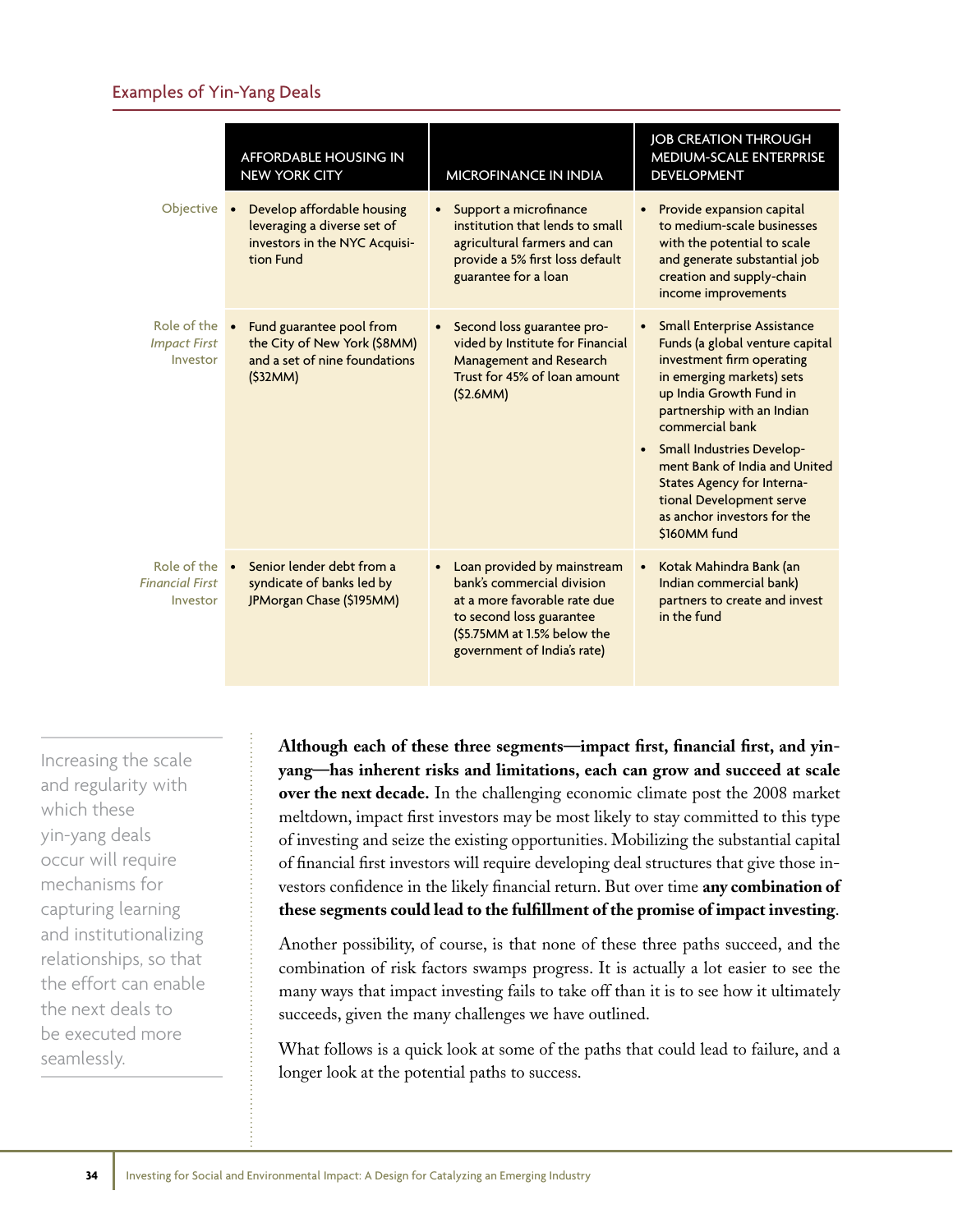Think of what follows as learning from the future—taking a look ahead at what failure and success could look like over the next decade, so that we can come back to today smarter and more able to take the actions that will make the most difference.

# **How Impact Investing Could FAIL**

Failure that could slow the momentum of this emerging industry could come from many directions—driven by the actions of practitioners within the field or by external factors. We know that the future scale and value of impact investing will be threatened if any of the following risks materializes:

- s The risk that the industry becomes **collateral damage** in the global economic slowdown that took hold during 2008. This crisis could be long and deep, and/ or lead to dramatic changes in industry structure and regulation that constrain investors' appetite for the new style of investing. There is a version of this downside view that simply delays the emergence of the industry until the next economic cycle. There is also a trajectory of the financial industry problems in which all the bets on when this type of investing could emerge are called off. (At the same time, if the worst happens, much else will change as well, including regulatory changes that could actually fuel investing for social and environmental impact.)
- s The risk that investing for impact will ultimately be **too hard**. Current challenges could become persistent obstacles and insufficient compensation for risk may result in lack of interest in impact investing. The will to overcome the typical challenges facing a messy, new industry could disappear if investors simply give up too soon.
- s The risk that investing for impact will ultimately be **too easy**. Here, the definition of social and environmental impact would turn out to be so loose and diluted as to be virtually meaningless. At best, this outcome would turn this type of investing into a "feel good" rather than a "do good" exercise. At worst, it would actually divert capital away from philanthropy, decreasing the amount of resource dedicated to confronting serious societal challenges. The hype about using markets to do good may create a bubble—especially if there is a significant gap between expectations for financial and social returns and actual performance, which may happen if the concept is sold ahead of demonstrated social impact and/or economically viable deal flow. Poor thinking and sloppy execution might lead to returns that are substantially below expectations.

It's worth dwelling on this last point about impact. Although there is reason to be optimistic that lots of capital may call itself impact investing capital, there is also reason to be skeptical about how much of it will actually produce positive social and environmental change. The existing financial markets and incentives create a major pull toward "greenwashing" and dilution of standards—for example, as asset Although there is reason to be optimistic that lots of capital may call itself impact investing capital, there is also reason to be skeptical about how much of it will actually produce positive social and environmental change.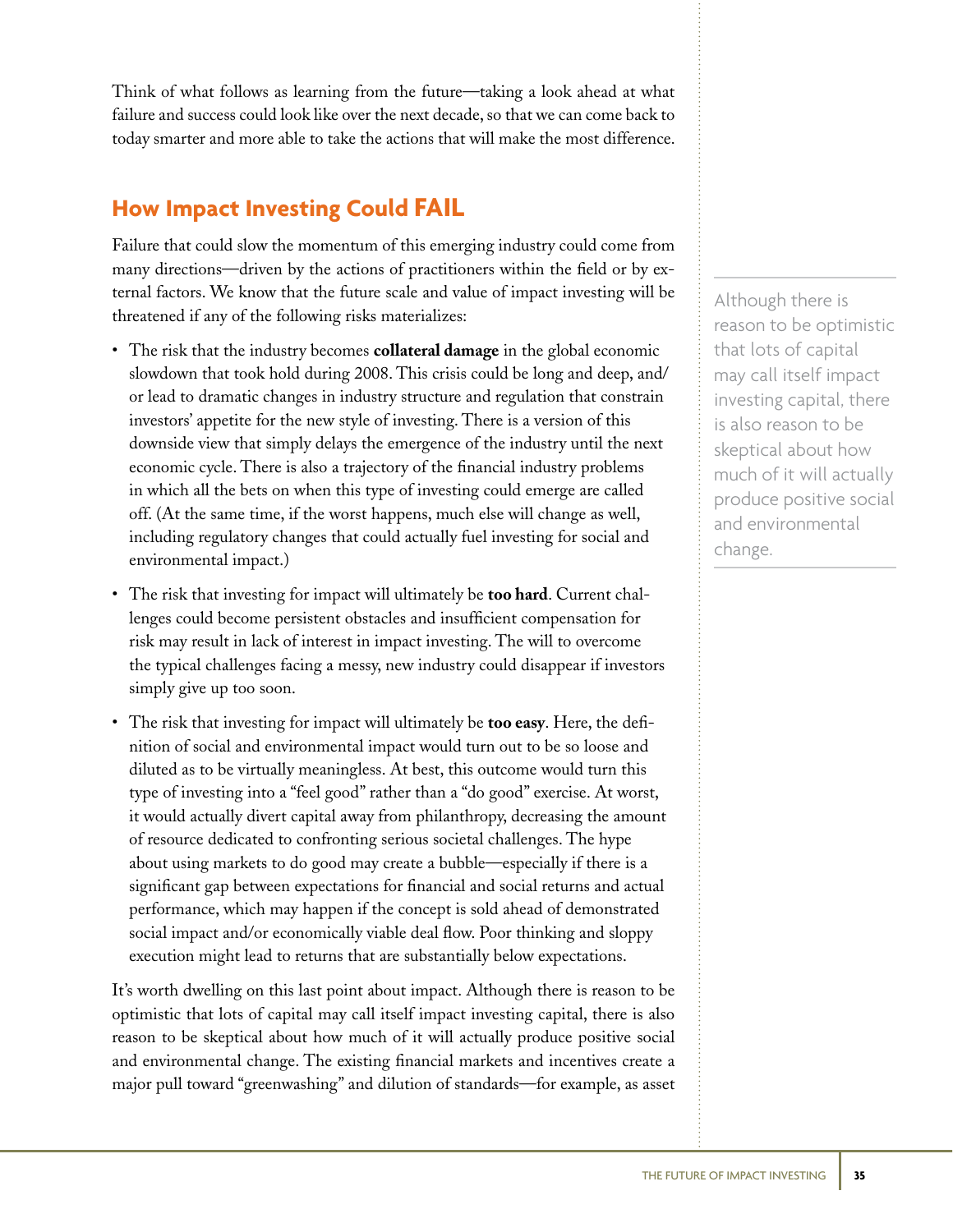managers seek to respond to growing client interest in impact investing without wanting to take on the long and difficult work of ensuring investment impact. And a few well-publicized losses due to these factors or outright fraud could lead to a backlash among investors. This serious risk threatens to undermine the very premise of these kinds of investments—a discomfort that can only be addressed by developing clear metrics that create greater transparency around impact.

There are clear risks that investing for impact may prove too hard or too easy. Early failures may be used as reasons—or excuses—to maintain the status quo. Yet many of these risks can be mitigated and the challenges overcome. Just as there are multiple ways to fail, there are many ways to succeed, too. Next we look at three complementary paths to success. Cluster of actors are already hard at work on strategies to address the opportunities and challenges.

### How Impact Investing Could Fail

| IMPACT INVESTING "TOO HARD"    | "An Albatross": Current Challenges Weigh Down<br>The three current challenges-lack of efficient<br>intermediation, enabling infrastructure, and lack of<br>deals at sufficient scale-become persistent obstacles.<br>Hopes may be dashed by poor thinking and sloppy<br>execution (e.g., inadequate due diligence, sloppy deal<br>structuring, lack of rigor in risk identification and<br>impact measurement), resulting in economics that<br>don't clear.<br>The will to overcome the typical challenges facing<br>a messy, new industry would disappear as investors<br>simply gave up too soon.                                                         | "Collateral Damage":<br><b>Knocked Out by Economic Slowdown</b><br>The substantial withdrawal of liquidity in the global<br>capital markets in 2008 could linger, suffocating nascent<br>impact investments along with traditional profit-seeking<br>investment structures.<br>The financial industry problems may delay the<br>emergence of the industry until the next economic<br>cycle or they may call off all bets about when this type<br>of investing could emerge. |
|--------------------------------|-------------------------------------------------------------------------------------------------------------------------------------------------------------------------------------------------------------------------------------------------------------------------------------------------------------------------------------------------------------------------------------------------------------------------------------------------------------------------------------------------------------------------------------------------------------------------------------------------------------------------------------------------------------|-----------------------------------------------------------------------------------------------------------------------------------------------------------------------------------------------------------------------------------------------------------------------------------------------------------------------------------------------------------------------------------------------------------------------------------------------------------------------------|
| "TOO EASY"<br>IMPACT INVESTING | "A Bubble": Glossy Outside, No Impact<br>The definition of social and environmental impact<br>would turn out to be so loose and diluted as to be<br>virtually meaningless.<br>A bubble would be especially likely if there is<br>overpromising and hype (i.e., the concept is sold ahead<br>of demonstrated social impact and/or economically<br>viable deal flow).<br>At best, this outcome would turn this type of investing<br>into a "feel good" rather than a "do good" exercise.<br>At worst, it would actually divert capital away from<br>philanthropy, decreasing the amount of resource<br>dedicated to confronting serious planetary challenges. |                                                                                                                                                                                                                                                                                                                                                                                                                                                                             |

INTERNAL TO INDUSTRY EXTERNAL FACTORS

Cause of Failure

Cause of Failure

Cause of Failure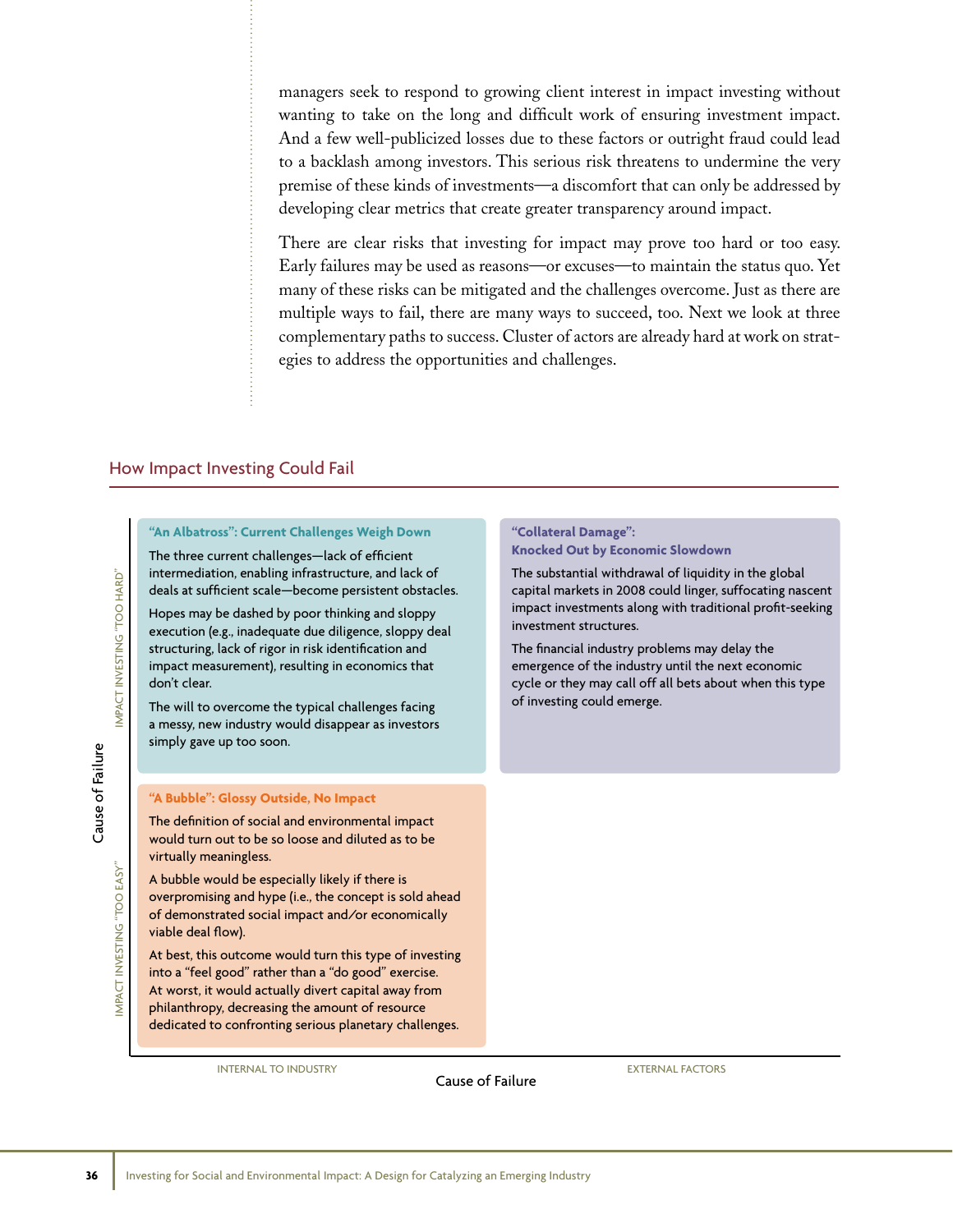# **How Impact Investing Could SUCCEED**

Over time, any combination of the three segments of investors—impact first, financial first, or yin-yang—could fulfill the promise of impact investing.

### Impact First Investors Succeed

| <b>WHAT THIS</b><br><b>FUTURE LOOKS</b><br><b>LIKE</b> | • Impact-driven investors—including retail, high-net-worth individuals, corporations, and foundations—ef-<br>fectively develop skills and approaches that enable them to leverage investment as a tool to drive social<br>change. Impact investing outstrips philanthropy in terms of capital volume and, some would argue, impact. A<br>range of supporting infrastructure—including intermediaries and social metrics—enables investors to better<br>understand choices and tradeoffs.                                                                                                                                                                                                                                                                                                                                                                                                                                                                                                                                                                                                                                                                                                                                                                                                                                                                                                                                                                                                                                                                                                                                                                                                                                                                                                                                                                                                                                                                                        |
|--------------------------------------------------------|---------------------------------------------------------------------------------------------------------------------------------------------------------------------------------------------------------------------------------------------------------------------------------------------------------------------------------------------------------------------------------------------------------------------------------------------------------------------------------------------------------------------------------------------------------------------------------------------------------------------------------------------------------------------------------------------------------------------------------------------------------------------------------------------------------------------------------------------------------------------------------------------------------------------------------------------------------------------------------------------------------------------------------------------------------------------------------------------------------------------------------------------------------------------------------------------------------------------------------------------------------------------------------------------------------------------------------------------------------------------------------------------------------------------------------------------------------------------------------------------------------------------------------------------------------------------------------------------------------------------------------------------------------------------------------------------------------------------------------------------------------------------------------------------------------------------------------------------------------------------------------------------------------------------------------------------------------------------------------|
| <b>HOW THIS</b><br><b>FUTURE</b><br><b>UNFOLDS</b>     | . Investors led by a desire for social or environmental impact use the market as a means to achieve it.<br>• A crop of high-net-worth individuals decide that impact investing is a better use of capital than pure phi-<br>lanthropy (it may be more sustainable) or commercial investment (it may create more total value), even if<br>sometimes the financial returns may be submarket. These investors don't require market-rate returns if their<br>capital is catalyzing impact, especially in sectors where markets aren't fully developed (e.g., the firm respon-<br>sAbility).<br>• Impact investment becomes a popular retail consumption experience tied to brand and social networking<br>(e.g., Kiva, MicroPlace).<br>• Some private banks and wealth advisors are drawn in to offer innovative products for their clients (e.g.,<br>Calvert Community Investment Notes that clear through conventional channels and can be held in brokerage<br>accounts).<br>• Foundations increase the use of program-related investments and mission-related investments to achieve<br>their missions. For example, U.S. foundations seek to leverage the assets that sit in their endowment (beyond<br>the five percent required to be paid out annually).<br>• Multi-national companies or large national companies (e.g., in China, Korea, and India) set aside concession-<br>ary capital to fund socially oriented R&D and business development. They may do this for a range of reasons,<br>e.g., to ensure a secure supply chain or as a result of shareholder pressure.<br>• Sovereign wealth funds, under public scrutiny to produce social as well as financial value, deploy substantial<br>capital into impact investments.<br>• "Blended value" and "patient capital" approaches to investing gain traction. This may occur as a result of a<br>growing conviction that financially driven deals often sacrifice social impact and/or as a result of moral objec- |
| <b>CRITICAL</b><br><b>SUCCESS</b><br><b>FACTORS</b>    | tions to exploiting social problems for profit.<br>• Better metrics are developed so investors know what they are paying for and validate that they are achieving<br>their social or environmental objectives.<br>• More product innovation becomes available to enable greater levels of investments and accommodate di-<br>verse social or environmental objectives.<br>• Infrastructure specially suited to these opportunities is developed (e.g., a separate social stock exchange).<br>• Existing market infrastructure is harnessed as a channel.<br>. A Capital Asset Pricing Model is developed for submarket rate investments, making it easier to underwrite<br>deals.                                                                                                                                                                                                                                                                                                                                                                                                                                                                                                                                                                                                                                                                                                                                                                                                                                                                                                                                                                                                                                                                                                                                                                                                                                                                                               |
| INHERENT<br><b>LIMITATIONS</b>                         | • The size of the market is likely to remain relatively small compared to the overall capital markets.                                                                                                                                                                                                                                                                                                                                                                                                                                                                                                                                                                                                                                                                                                                                                                                                                                                                                                                                                                                                                                                                                                                                                                                                                                                                                                                                                                                                                                                                                                                                                                                                                                                                                                                                                                                                                                                                          |
| <b>RISKS</b>                                           | . Investors can't articulate the value gained in social return relative to the potential sacrifice of financial<br>return.<br>• Impact investing becomes too "precious"-social enterprise becomes an insular, fragmented niche that shel-<br>ters enterprises from tapping commercial markets and scaling.<br>. No consensus is reached on metrics and too much time is spent developing competing and elaborate evalua-<br>tion methodologies that don't yield much.<br>. Impact first investing cannibalizes traditional philanthropy, especially in financial downturns.                                                                                                                                                                                                                                                                                                                                                                                                                                                                                                                                                                                                                                                                                                                                                                                                                                                                                                                                                                                                                                                                                                                                                                                                                                                                                                                                                                                                     |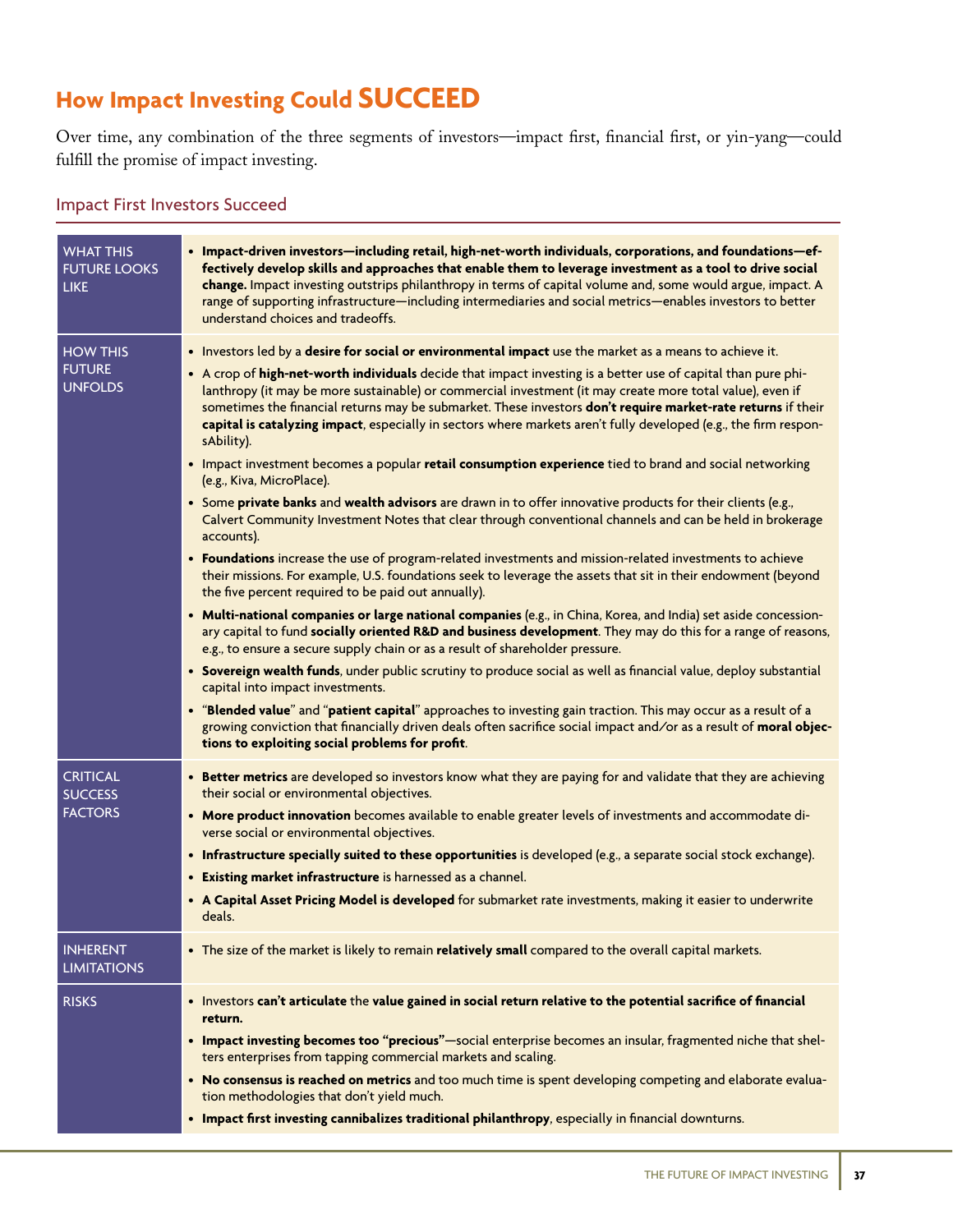### Financial First Investors Succeed

| <b>WHAT THIS</b><br><b>FUTURE LOOKS</b><br><b>LIKE</b> | . Commercial investors with social objectives find attractive financial opportunities while having a posi-<br>tive impact, often by integrating social and/or environmental considerations into investment decisions.<br>Financially motivated investors aggressively hire nontraditional talent to gain specialized skills to identify<br>and exploit opportunities.                                                                                                                                                                                                                             |
|--------------------------------------------------------|---------------------------------------------------------------------------------------------------------------------------------------------------------------------------------------------------------------------------------------------------------------------------------------------------------------------------------------------------------------------------------------------------------------------------------------------------------------------------------------------------------------------------------------------------------------------------------------------------|
| <b>HOW THIS</b><br><b>FUTURE</b><br><b>UNFOLDS</b>     | · Social and environmental considerations become seen as components of financial valuation. The old<br>conventional wisdom about tradeoffs between impact and financial returns turns out to be false, at least in<br>important cases.<br>. The challenge of achieving impact without relaxing financial goals creates discipline that increases the                                                                                                                                                                                                                                              |
|                                                        | productivity and creativity of investments.<br>• Some leading investors engage in impact investing but are not willing to make a financial sacrifice. This<br>may include institutional investors, especially pension funds, seeking to satisfy stakeholders. It may also<br>include corporations looking to the large market of poor people (commonly called the "bottom of the<br>pyramid") for growth.<br>. Early returns in clean tech and microfinance spur a "gold rush" that catalyzes the development of interme-<br>diaries that begin sourcing broader impact investment opportunities. |
|                                                        | • New policies create incentives to move capital into impact investments.                                                                                                                                                                                                                                                                                                                                                                                                                                                                                                                         |
|                                                        | . Investors become open to returns achieved over longer time horizons.                                                                                                                                                                                                                                                                                                                                                                                                                                                                                                                            |
| <b>CRITICAL</b><br><b>SUCCESS</b>                      | . A viable market of investment opportunities is developed with risk-adjusted rate of return<br>at sufficient scale.                                                                                                                                                                                                                                                                                                                                                                                                                                                                              |
| <b>FACTORS</b>                                         | • Social and environmental considerations are incorporated into research and valuation.                                                                                                                                                                                                                                                                                                                                                                                                                                                                                                           |
|                                                        | . Competitive returns are demonstrated because of the incorporation of social and environmental consider-<br>ations.                                                                                                                                                                                                                                                                                                                                                                                                                                                                              |
|                                                        | • Large lead investors help develop and shape the market by identifying top managers and deals that others<br>can pile onto.                                                                                                                                                                                                                                                                                                                                                                                                                                                                      |
|                                                        | . Impact ratings systems enable investors to assess the social/environmental impact of projects easily<br>without expensive due diligence. There is an accepted set of minimum standards to certify companies and-<br>deals, providing legitimacy and verification that commercial opportunities are at least not destructive (e.g.,<br>branded certification like fair trade).                                                                                                                                                                                                                   |
| INHERENT<br><b>LIMITATIONS</b>                         | • The ability to achieve risk-adjusted financial returns and some social or environmental impact will only hold<br>true for certain types of investment opportunities (whether private or public) at certain stages of their<br>development. Some social and environmental issues are unlikely to generate commercial returns in the<br>short term or ever.                                                                                                                                                                                                                                       |
| <b>RISKS</b>                                           | • Creating meaningful impact while pursuing risk-adjusted return turns out to be too difficult to assess or<br>impossible to achieve given the focus on financial return. Potentially the assumption that some social/envi-<br>ronmental factors are critical drivers of financial value doesn't hold in many cases.                                                                                                                                                                                                                                                                              |
|                                                        | • The bursting of a financial bubble in a sector related to impact investing causes investors to flee and raises<br>skepticism of the approach (i.e., it becomes a fad like clean technology in the 1980s).                                                                                                                                                                                                                                                                                                                                                                                       |
|                                                        | • A massive number of "easier" deals in sectors like clean tech and microfinance cause other impact invest-<br>ing sectors to flounder.                                                                                                                                                                                                                                                                                                                                                                                                                                                           |
|                                                        | • Vocal critics of the approach and/or a low level of social/environmental impact damage investors' reputa-<br>tions and discourage further investment.                                                                                                                                                                                                                                                                                                                                                                                                                                           |
|                                                        | • A mismatch of expectations among investors in long-term projects leads to investors pressuring for prema-<br>ture exits, depressing returns and damaging the field's reputation.                                                                                                                                                                                                                                                                                                                                                                                                                |
|                                                        | • An "integrity constraint" emerges as commercial capital invests in projects that misrepresent themselves as<br>having a positive impact or have unintended consequences that result in the impact being much lower than<br>believed-or even net negative. Some believe this is already occurring, e.g., with predatory lending practices<br>in microfinance institutions or with profit-chasing biofuel investors who may be destroying habitat and<br>creating higher food prices for the poor.                                                                                                |
|                                                        | • This segment could dry up capital in all the other paths.                                                                                                                                                                                                                                                                                                                                                                                                                                                                                                                                       |

×.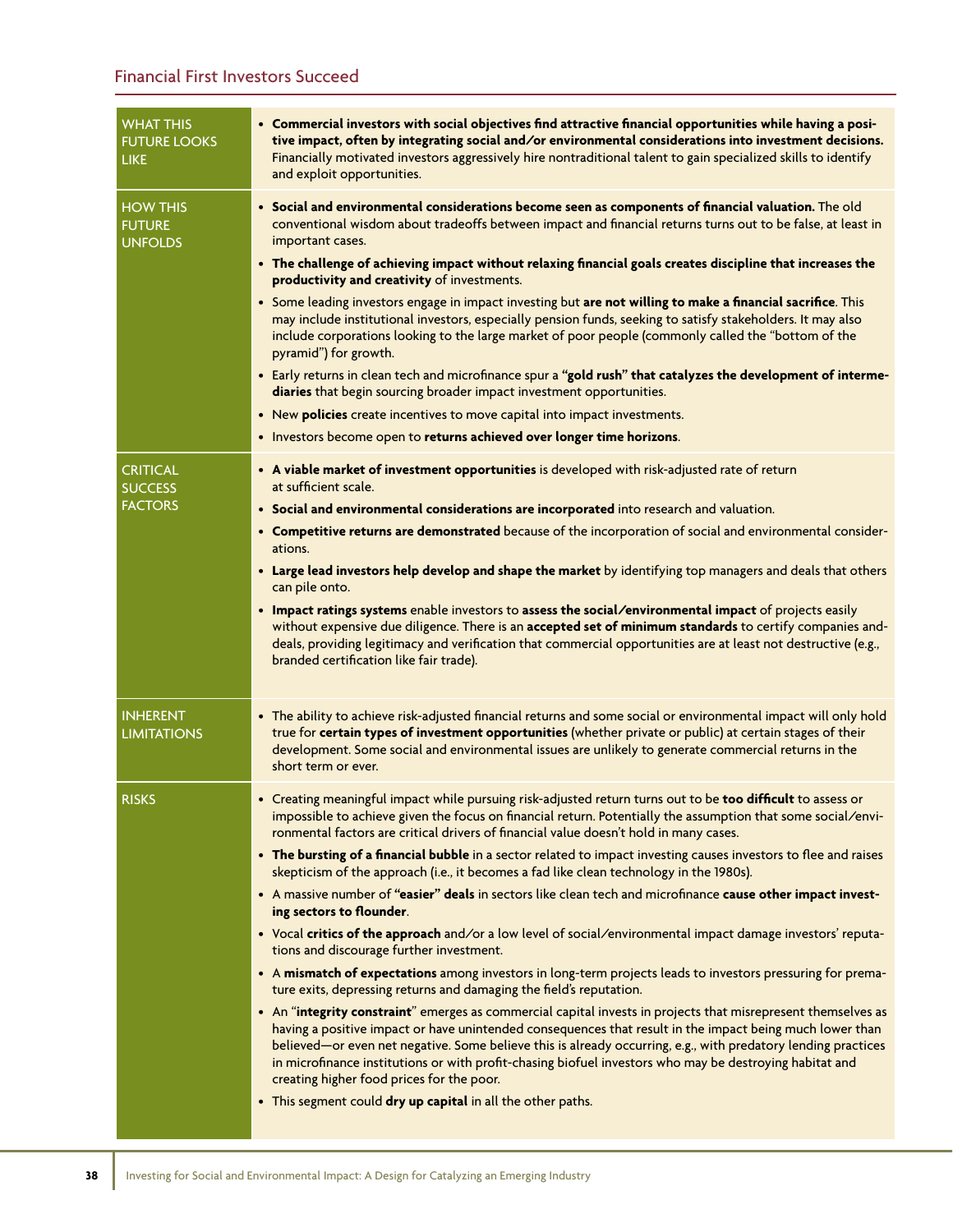Building a marketplace designed for each of the impact first and financial first segments individually will undoubtedly help accelerate the industry. But on their own, these two types of investing may not be enough.

Investors from both segments agree on the potential of a deal space where they come together, sometimes with philanthropy also subsidizing key aspects of the whole value chain (which is how microfinance has grown over its nearly four decades). As David Blood, senior partner at Generation Investment Management, states: "The most interesting opportunity—in addition to developing intermediation—is taking different groups of investors and finding ways to make them work together and at the same time leveraging their respective return expectations."

| <b>WHAT THIS</b><br><b>FUTURE LOOKS</b><br><b>LIKE</b> | • Pragmatic attitudes, increasingly flexible deal structures, and smarter help from existing and new intermediar-<br>ies enable impact first and financial first investors-as well as donors-to play in the same sandbox. Commercial<br>and social actors co-invest in deals in ways that meet their respective (and sometimes divergent) interests and enable<br>deals that wouldn't have happened at similar scale in the absence of collaboration. Social actors become adept at<br>using markets and market players to help achieve mission ends and collections of odd bedfellows in transactions<br>become commonplace.                                                                                                                                                                                                                                                                                                                                                                                                                                                                                                                                                                                                                                                                                                                                      |
|--------------------------------------------------------|--------------------------------------------------------------------------------------------------------------------------------------------------------------------------------------------------------------------------------------------------------------------------------------------------------------------------------------------------------------------------------------------------------------------------------------------------------------------------------------------------------------------------------------------------------------------------------------------------------------------------------------------------------------------------------------------------------------------------------------------------------------------------------------------------------------------------------------------------------------------------------------------------------------------------------------------------------------------------------------------------------------------------------------------------------------------------------------------------------------------------------------------------------------------------------------------------------------------------------------------------------------------------------------------------------------------------------------------------------------------|
| <b>HOW THIS</b><br><b>FUTURE</b><br><b>UNFOLDS</b>     | • Investors move to this integrated space because it enables them to do deals that they otherwise couldn't do. Finan-<br>cial first investors can leverage sub-market-rate capital to make projects viable that they couldn't otherwise do at a<br>market rate-their investments are being "de-risked" by impact first investors. Impact first investors see their invest-<br>ments leveraged substantially, enabling them to address some issues that could not be addressed at scale without<br>inclusion of commercial investors.<br>. Some actors may be dedicated to yin-yang, others may focus on other paths but participate in specific yin-yang<br>investments as they advance their social and financial objectives.<br>• New or existing intermediaries develop capabilities to structure deals and package different types of capital.                                                                                                                                                                                                                                                                                                                                                                                                                                                                                                                 |
| <b>CRITICAL</b><br><b>SUCCESS</b><br><b>FACTORS</b>    | . The ability grows to structure deals without prohibitive transaction costs and to institutionalize the learning<br>from innovative deals to reduce transaction costs when they are replicated. Creative packaging instruments make it<br>possible to segment returns within a given deal or fund.<br>• A network/community is developed to enable linkages between investors with different financial and impact<br>return profiles.<br>• Sufficient submarket and/or grant capital exists to be bundled with commercial capital, whether from private or<br>public sources. Concessionary capital providers are not worried about subsidizing the returns of commercial inves-<br>tors or feeling angst about "selling out" or "greenwashing." For example, although foundations are prohibited from<br>supplementing the financial returns of other investors, they will invest in the same project at a different interest rate,<br>focusing on the benefit to the fund/project/organization so that the blended rate is more affordable.<br>• Commercial capital is not hesitant to participate in joint deals, e.g., due to skepticism about bureaucracy/different<br>incentives of concessionary capital providers like development finance institutions.<br>• Common approaches are developed for assessing social/environmental elements of investments. |
| <b>INHERENT</b><br><b>LIMITATIONS</b>                  | • Yin-yang is unlikely to grow to be as large as the financial first market, although it could be much larger than the<br>impact first segment.<br>. Some deals may always be more difficult and expensive to structure, especially relative to deals where market rate<br>return can achieve similar impact objectives while engaging fewer/more similar types of investors.<br>• Boutiques of specialized intermediaries may be needed if experience isn't scalable or feasible across sectors and<br>geographies.                                                                                                                                                                                                                                                                                                                                                                                                                                                                                                                                                                                                                                                                                                                                                                                                                                               |
| <b>RISKS</b>                                           | . A yin-yang segment may be inherently unstable because the other evolutionary paths put pressure on it-so it may<br>be a place people visit but don't remain. For example, investors may move back to pure financial first deals if financial<br>returns in yin-yang deals are not clear. Alternatively, if talent wars develop, top-notch people may leave the yin-yang<br>space to pursue more purely commercial opportunities. Or investors may be pulled back to pure impact first deals if<br>they encounter dire financial straits and the cost of capital increases-or if they become concerned about subsidizing<br>returns of more commercially minded investors.<br>. In addition, the credit crisis of 2008 could create wariness about mixing different levels of risk and placing capital<br>in highly structured financial products.                                                                                                                                                                                                                                                                                                                                                                                                                                                                                                                |

### Investors Mix Together: Yin-Yang Deals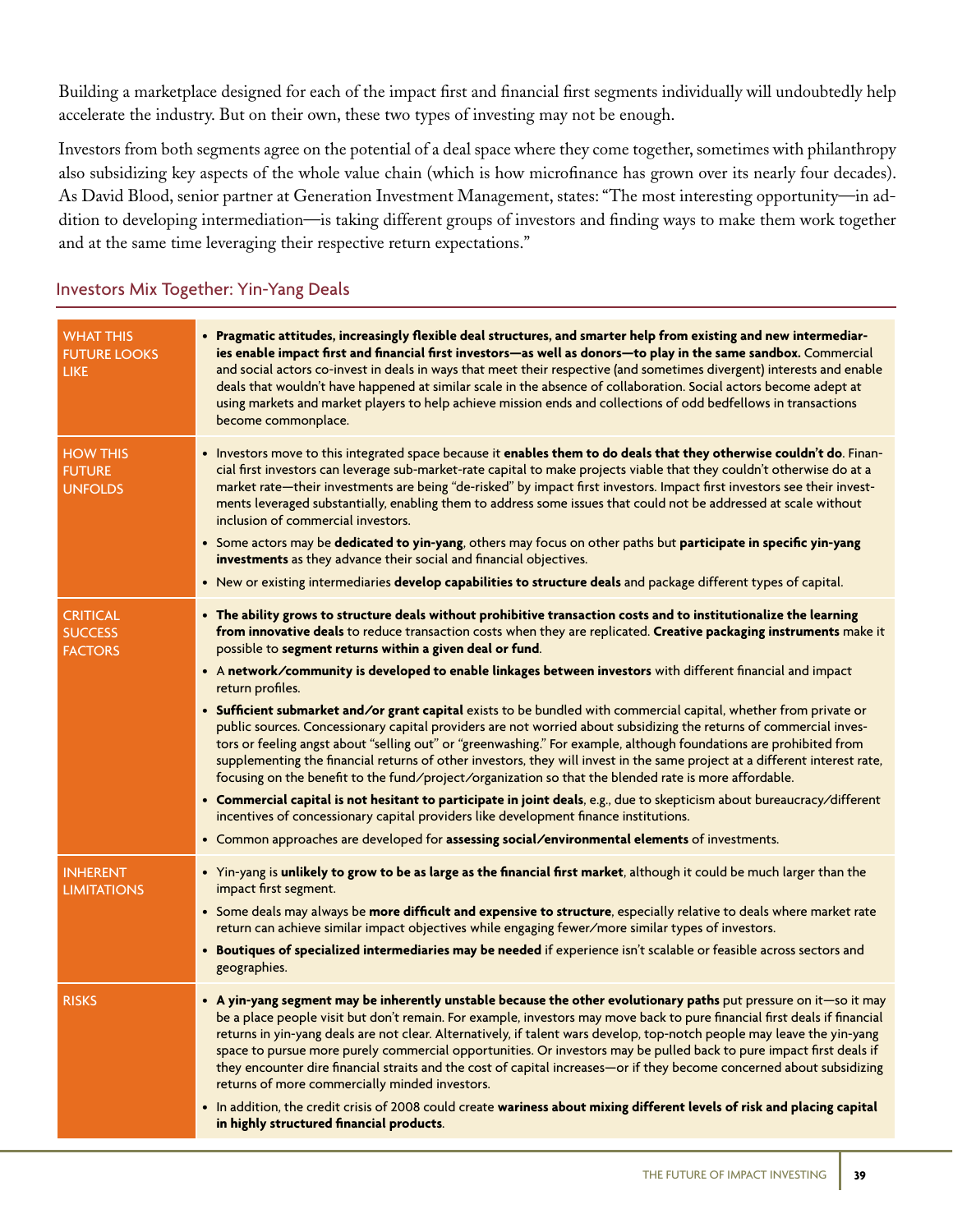### PROFILE: **TIAA-CREF**

### **U.S. Pension Fund Pursues Global Social and Community Investment Programs**

### **SNAPSHOT**

HOW IT BEGAN: Building on a history of social investing stretching back to the anti-apartheid period, TIAA-CREF significantly increased its emphasis on socially responsible investing with the formation of a new global social and community investing department in 2006. Much of the impetus for forming the department came from an extensive survey of its investors in 2005, which confirmed a high level of interest in all three major socially responsible investing strategies. The company manages retirement assets for over 3.4 million investors working at over 15,000 not-for-profit academic, cultural, medical, and research institutions.

SECTORS: Real estate (geared toward affordable housing and sustainable development), domestic community banking, and global microfinance

#### GEOGRAPHIC FOCUS: Global

#### BASED IN: U.S.

YEAR: Corporate social real estate (1992), microfinance (2006), community banking deposits (2007)

SIZE OF FUND: Approximately \$250 million investment with commitments of approximately \$600 million (to be deployed), all within a larger fund

INVESTMENT THESIS: Require competitive risk-adjusted returns, seek some reasonable indication of positive impact, and invest in areas likely to have broad social appeal.

#### **PERSPECTIVE**

*From Scott Budde, managing director, Global Social & Community Investing, TIAA-CREF*

INVESTOR INTEREST: "There has been underlying demand for quite a long time. TIAA-CREF began early examples of shareholder activism in the 1970s and one of the first major socially screened funds in 1990. We recently shifted to being more proactive to meeting this demand and developed it into a core competency for our organization and a competitive advantage in the marketplace."

INVESTMENT OPPORTUNITIES: "We have found the investment opportunities to be much stronger than we expected. Our microfinance investments have performed very well and we have seen many interesting models in the real estate and domestic community banking market."

POTENTIAL FOR LEADERSHIP: "By being focused and developing our expertise we think we can be both more effective investors and draw more capital into these areas."

#### CHALLENGES:**:**

"It is difficult to design products and communication strategies around them. You get into the myths in the space, such as the belief that you must give up returns to have impact, which has not been our experience."

"We have selected our programs based both on the above criteria and on the availability of viable investment opportunities. There are a lot of areas that we can't invest in because there is a lack of opportunities at scale."

"We're not engaged in any below-market rate financing. I find many of these options to be confusing and possibly counter-productive. For a mainstream institutional investor like TIAA-CREF it is much more efficient to stick with market-rate alternatives that can catalyze large flows of investment funds."

IF IMPACT INVESTING WERE A MATURE INDUSTRY . . . "There would be a broader selection of high-quality investment opportunities and it would be easier to access them through a wider array of investment products. With greater scale the transaction costs would go down, making impact investing more accessible to a broader range of investors."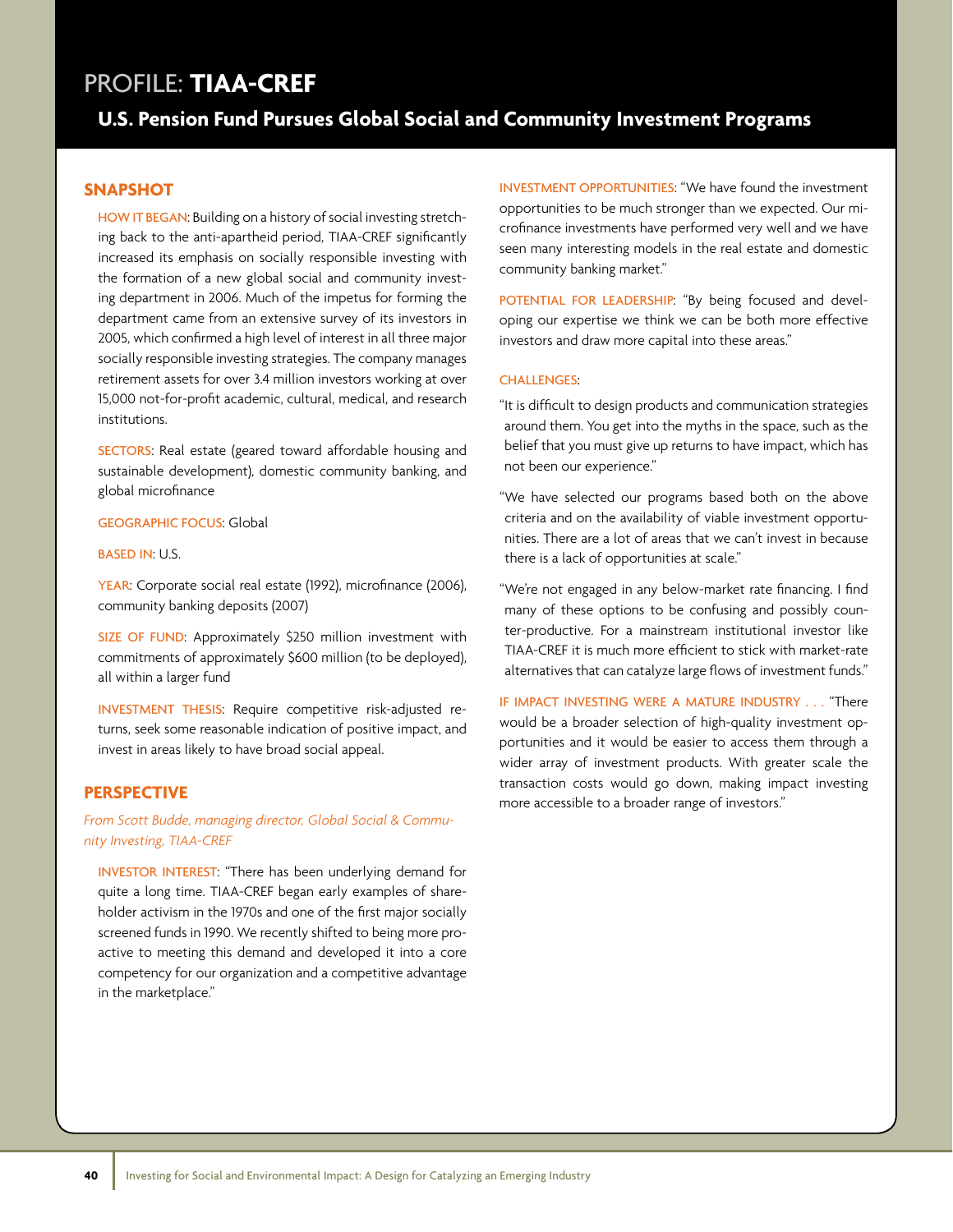## PROFILE: **AQUIFER**

**Fund Pioneers the Development of Sustainable Businesses in Mozambique**

### **SNAPSHOT**

ORIGIN: Lord Sainsbury of Turville has been involved in development efforts in sub-Saharan Africa over the past 30 years. His extensive experience in the region gave him an understanding for the need to stimulate private investment for sustainable development; he founded Aquifer to invest in sustainable models of enterprise, drawing upon the expertise of his family office. After surveying potential countries to focus on, Aquifer settled on Mozambique because of the opportunity for impact: Mozambique has a receptive political environment and a need for investment capital stemming from a risk aversion in its capital markets and the lingering effects of its civil war on its economic development. Aquifer has invested in two industrial companies so far and it takes an active management role in their development.

SECTOR: Sustainable agriculture

GEOGRAPHIC FOCUS: Mozambique

BASED IN: U.K.

#### YEAR: 2005

SIZE OF FUND: \$50 million has been deployed out of a \$100 million fund

INVESTMENT THESIS: Aquifer aims to demonstrate the viability of a model of sustainable business that makes ownership more widely available to employees and to an emerging capital market in Mozambique. Aquifer's goal is to develop these businesses so they can earn market rates of return, but it is willing to take a sub-market return if necessary to get them off the ground. Aquifer only takes equity stakes in its companies to shelter them from debt.

### **PERSPECTIVE**

#### *From Chris Foy, chief executive of Aquifer and group director of the Family Office of Lord Sainsbury*

EMERGING OPPORTUNITIES: "Our first two investments have given us experience that will enhance our ability to make future investments. We have developed a strong understanding of the local markets, operational dynamics, and technology. This allows us to see opportunities for other business models as well as parallel investment opportunities, like water and energy infrastructure."

POTENTIAL FOR LEADERSHIP: "Impact investors need a collective, legitimate voice to advocate for this type of investing and recruit other investors to orient themselves toward impact. It is also important to have pathfinders who demonstrate the viability of this approach so other investors understand its potential."

NEED FOR TECHNICAL ASSISTANCE: "There is a great need for quality technical assistance. We have recruited experienced financial managers to support management teams in Mozambique on a secondment basis. They act as coaches and specialized resources for the companies."

TIME HORIZON: "Fund managers are so focused on moving rapidly toward an exit opportunity. We are taking a more patient approach to investing because it is needed to develop more sustainable businesses, which ultimately result in greater impact and stronger performance."

#### CHALLENGES:**:**

"Finding strong entrepreneurs and managers has been a challenge. It is especially difficult to find managers who are skilled in the finance functions like business planning and accounting. We invest a lot in recruiting, both domestically and internationally."

"It isn't easy to start this work from scratch—if you want to be successful in this type of investing you have to get your hands dirty. It helps to have a network of peers sharing experiences and supporting one another."

IF IMPACT INVESTING WERE A MATURE INDUSTRY . . . "There would be an ecosystem of service providers to support impact investing, and there would be a collective voice recruiting additional investors to the space and connecting them to one another."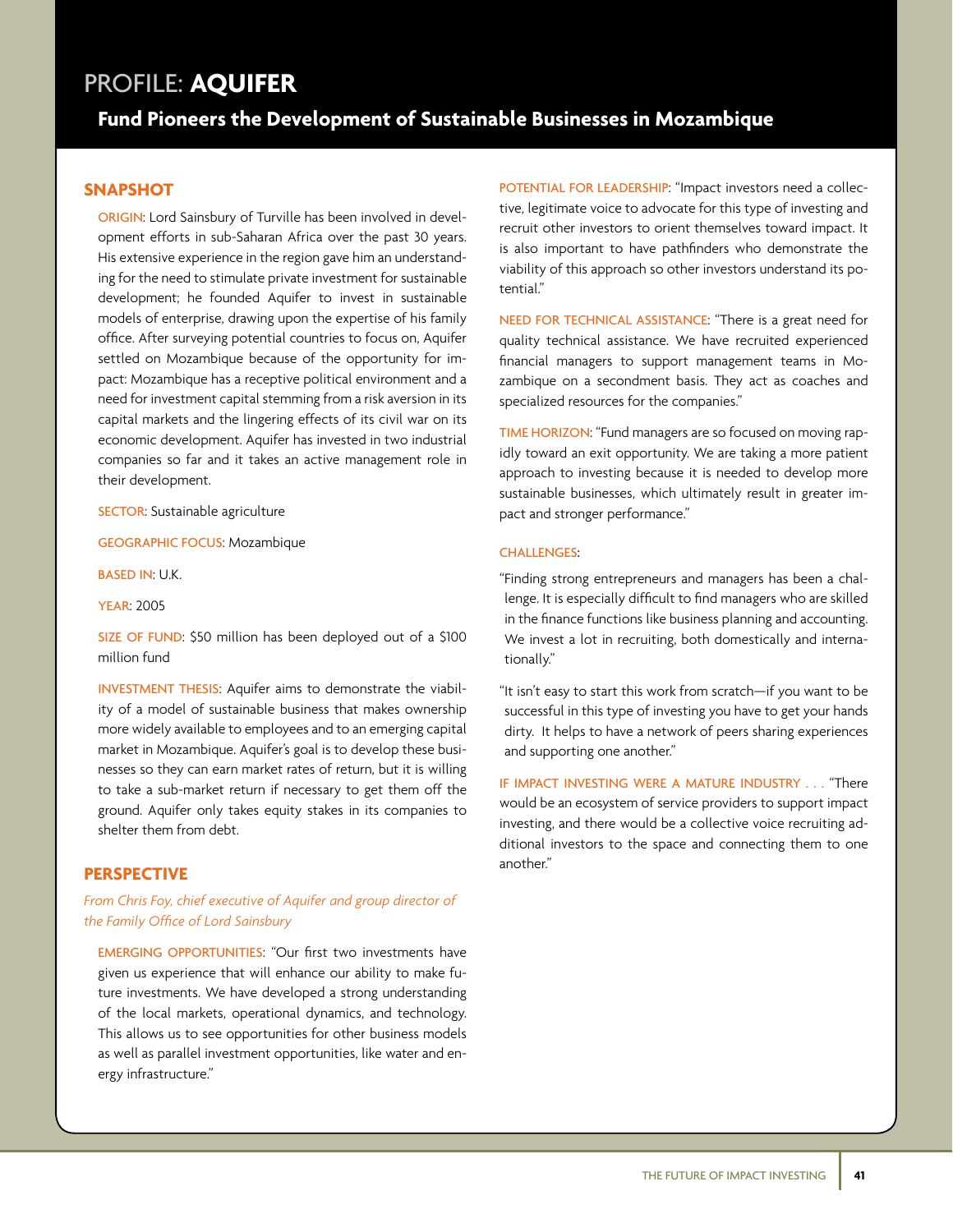Increasing the scale and impact of this type of investing will require action to unlock a latent supply of capital by developing enabling infrastructure and efficient intermediation.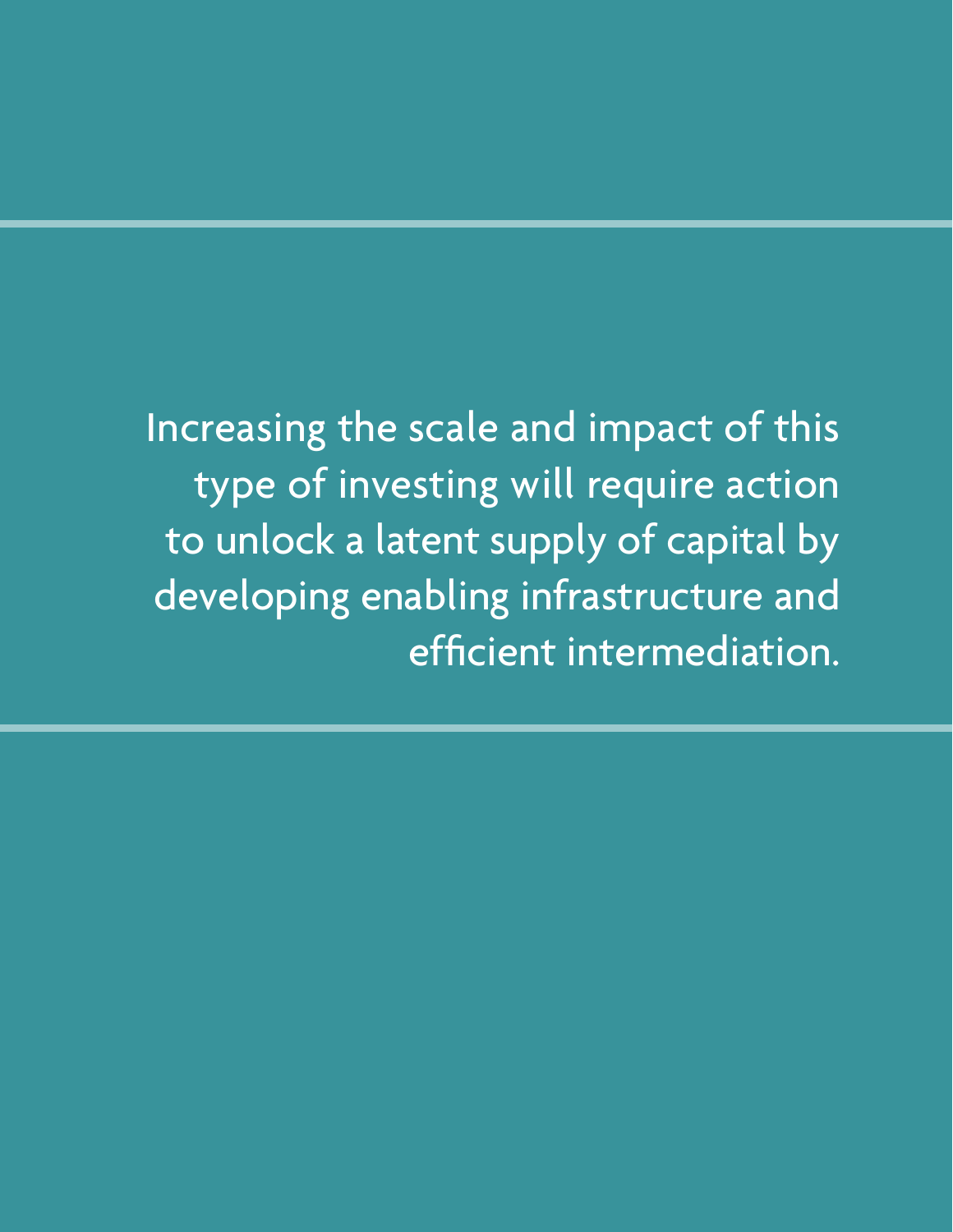# AN APPROACH FOR ACCELERATING PROGRESS

There is no substitute for the hard work of making investments and doing what it takes to ensure that they succeed. Without that, nothing else matters. But the emerging impact investing industry could remain stuck for a long time in the first phase of its evolution—uncoordinated innovation—unless concrete actions are taken to build a more coherent marketplace. That's the only way to remove barriers and mitigate risks across the futures we have described, both for individual segments and for the industry as a whole.

What concrete actions are needed? There is a classic chicken-and-egg problem of balancing the tension between pumping up supply versus pumping up demand. Although we believe an initial focus on improved intermediation will be important, ultimately both improved supply and demand will be required. Investors, entrepreneurs, and philanthropists all have an important part to play in providing the leadership, capital, and collaboration necessary for success in this next phase.

# **Three Platforms for Marketplace Building**

**Increasing the amount of money and the social and environmental value of impact investing will require unlocking capital by developing intermediation** and **by developing infrastructure to facilitate deals**. These actions will be as essential to securing the promise of this industry as they were for venture capital. As Sir Ronald Cohen, a venture capital pioneer in the U.K., notes, "It is true in the case of social investment as it has proved to be in that of venture capital and private equity that the supply of money creates its own demand and an increased flow of capital is therefore the starting point."26

Still, this simple parallel, while persuasive, is insufficient when it comes to the challenges facing entrepreneurs building businesses for impact, especially in developing countries. It takes time to develop proven, large, investable opportunities. **So action will also be required to address the imminent barrier of insufficient absorptive capacity for investment capital by supporting the development of scalable, backable business models**.

Investors,

entrepreneurs, and philanthropists all have an important part to play in providing the leadership, capital, and collaboration necessary for success in this next phase.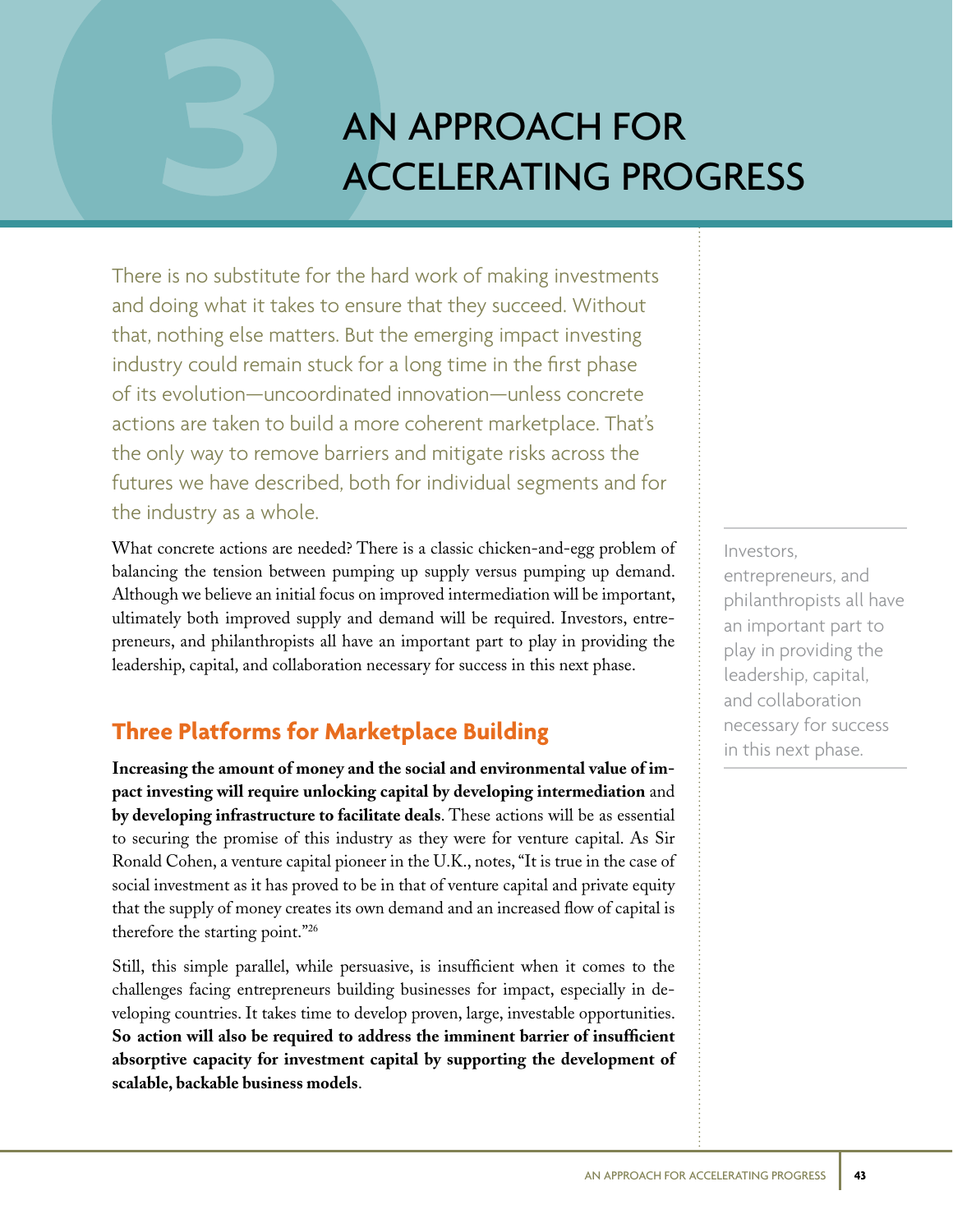Action will also be required to address the imminent barrier of insufficient absorptive capacity for investment capital by supporting the development of scalable, backable business models.

We have identified a diverse and interrelated set of initiatives, all of which are within the marketplace-building stage of industry development. They are grouped into three platforms based on the challenges constraining impact investing:

- s *Unlock Latent Supply of Capital by Building Efficient Intermediation*—Enable more investing for impact by building the investment banks, clubs, funds, and products needed to facilitate existing interest.
- s *Build Enabling Infrastructure for the Industry*—Build the ecosystem for impact investing, including common metrics, language, and an impact investing network that can serve as a platform for collective action such as lobbying for policy change.
- *Develop the Absorptive Capacity for Investment Capital*—Develop investment opportunities and ensure high-quality deal flow by cultivating talented entrepreneurs and supporting the enabling environment for private sector innovation and success in regions and sectors where investment can create impact.

These three platforms address the challenges of all the investor segments we identified (financial first, impact first, and yin-yang), which all need proactive intervention to create the conditions that will lead to success and minimize the significant risks.

However, specific investor segments will need the platforms in different ways. And sometimes the investors most likely to benefit from related initiatives are not necessarily the most likely to pursue or fund them.

### Three Platforms to Build a Marketplace for Impact Investing

| <b>UNCOORDINATED</b><br><b>INNOVATION</b>                                    | <b>MARKETPLACE</b><br><b>BUILDING</b>                                                         | <b>CAPTURING THE</b><br><b>VALUE OF THE</b><br><b>MARKETPLACE</b>                                                                                                                                         | <b>MATURITY</b>                                                                                                                                                                            |
|------------------------------------------------------------------------------|-----------------------------------------------------------------------------------------------|-----------------------------------------------------------------------------------------------------------------------------------------------------------------------------------------------------------|--------------------------------------------------------------------------------------------------------------------------------------------------------------------------------------------|
|                                                                              | Challenge: : LACK OF EFFICIENT<br><b>INTERMEDIATION</b>                                       | <b>LACK OF ENABLING</b><br><b>INFRASTRUCTURE</b>                                                                                                                                                          | <b>LACK OF SUFFICIENT</b><br><b>ABSORPTIVE CAPACITY</b>                                                                                                                                    |
|                                                                              | Platform: Unlock Latent Supply<br>of Capital By Building<br><b>Efficient INTERMEDIATION</b>   | <b>Build Enabling</b><br><b>INFRASTRUCTURE</b><br>for the Industry                                                                                                                                        | Develop the<br><b>ABSORPTIVE CAPACITY for</b><br><b>Investment Capital</b>                                                                                                                 |
| Investor:<br>Segments for<br><b>Whom Challenge</b><br>Is Greatest:           | Impact first and yin-yang investors,<br>since traditional channels do not<br>meet their needs | All segments of investors will find<br>most of these initiatives important                                                                                                                                | <b>Financial first investors will tend</b><br>to be the first to experience the<br>lack of a sufficient number of deals<br>yielding attractive returns as a<br>critical binding constraint |
| Investor<br>Segments Most:<br>Likely to Pursue /<br><b>Fund Initiatives:</b> | : Impact first and yin-yang investors, :<br>new entrepreneurs, or existing<br>intermediaries  | Industry actors interested in<br>developing public goods will be<br>most likely to pursue or fund these<br>initiatives since they tend to require<br>greater levels of capitalization and<br>coordination | Impact first investors may be more<br>likely to pursue these initiatives<br>and help bring business models to a<br>commercially viable stage                                               |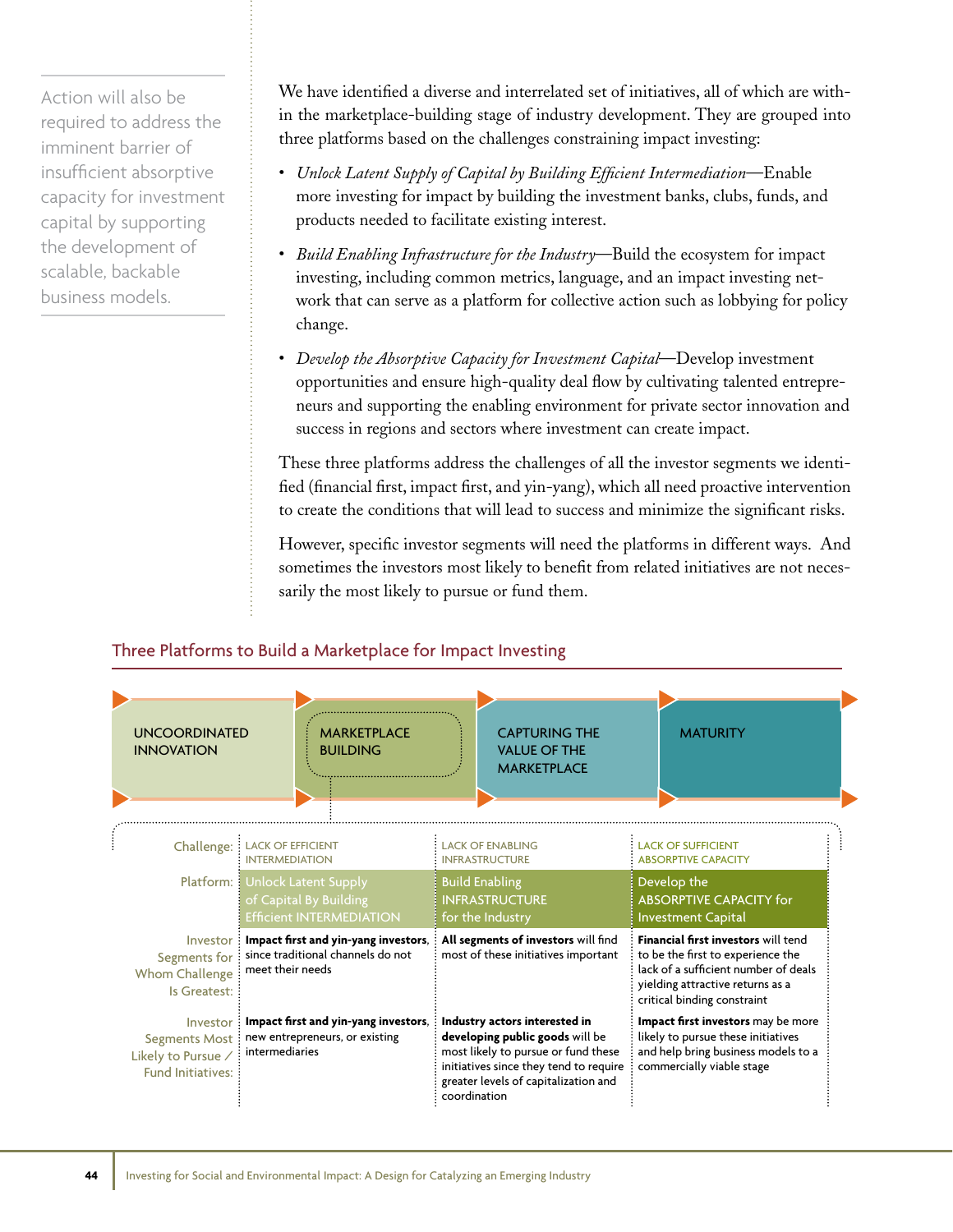### **Key Initiatives within the Platforms**

Our research revealed that the following key initiatives will be important to advancing the three platforms that can build the marketplace for impact investing. Detailed descriptions can be found in the "Blueprint for Breakthrough" later in this document.

The form an initiative takes may depend on the investor segment for which it is designed. For example, the effort may differ if optimized for impact first investors as opposed to financial first investors or for a yin-yang world. So for action to be meaningful, we need to distinguish ever more carefully between different types of investing for impact.

For many of these initiatives there are at least nascent efforts under way in some part of the world. Where appropriate, additional work could be built upon these initial efforts or modeled on similar work in other contexts. The final section with the detailed blueprint includes some examples of where these activities are already getting traction and analogous activities that have helped other industries develop.

| <b>INNOVATION</b>                                                                                                                                                                                                                                                                                                                                                                                                                                                                                                                                                                                                 | <b>UNCOORDINATED</b>                                                                        | <b>MARKETPLACE</b><br><b>BUILDING</b>                                        |                                                                                                                                                                                                                                                                                                                                                                                                                                                                | <b>CAPTURING THE</b><br><b>VALUE OF THE</b><br><b>MARKETPLACE</b>                                                                                                                                         | <b>MATURITY</b>                                                            |
|-------------------------------------------------------------------------------------------------------------------------------------------------------------------------------------------------------------------------------------------------------------------------------------------------------------------------------------------------------------------------------------------------------------------------------------------------------------------------------------------------------------------------------------------------------------------------------------------------------------------|---------------------------------------------------------------------------------------------|------------------------------------------------------------------------------|----------------------------------------------------------------------------------------------------------------------------------------------------------------------------------------------------------------------------------------------------------------------------------------------------------------------------------------------------------------------------------------------------------------------------------------------------------------|-----------------------------------------------------------------------------------------------------------------------------------------------------------------------------------------------------------|----------------------------------------------------------------------------|
| Challenge:                                                                                                                                                                                                                                                                                                                                                                                                                                                                                                                                                                                                        | <b>LACK OF EFFICIENT</b><br><b>INTERMEDIATION</b>                                           |                                                                              | <b>LACK OF ENABLING</b><br><b>INFRASTRUCTURE</b>                                                                                                                                                                                                                                                                                                                                                                                                               |                                                                                                                                                                                                           | <b>LACK OF SUFFICIENT</b><br><b>ABSORPTIVE CAPACITY</b>                    |
|                                                                                                                                                                                                                                                                                                                                                                                                                                                                                                                                                                                                                   | Platform: Unlock Latent Supply<br>of Capital By Building<br><b>Efficient INTERMEDIATION</b> |                                                                              | <b>Build Enabling</b><br><b>INFRASTRUCTURE</b><br>for the Industry                                                                                                                                                                                                                                                                                                                                                                                             |                                                                                                                                                                                                           | Develop the<br><b>ABSORPTIVE CAPACITY for</b><br><b>Investment Capital</b> |
| Initiatives: : A. Create industry-defining funds that<br>can serve as beacons for how to<br>address social or environmental<br>issues<br><b>B.</b> Place substantial, risk-taking capital<br>into catalytic finance structures<br>C. Launch and grow dedicated impact<br>investment banking capabilities<br>D. "Pull" existing intermediaries into<br>impact investing by making business<br>commitments<br><b>E.</b> Create investment clubs focused on<br>specific themes<br><b>F.</b> Support the development of<br>backable fund managers<br><b>G.</b> Create financial products to increase<br>accessibility |                                                                                             | measurement<br>change<br>M. Create publicly available<br>theory<br>successes | H. Set industry standards for social<br>I. Lobby for specific policy/regulatory<br>J. Develop an impact investing<br>network to accelerate the industry<br>K. Develop risk assessment tools<br>L. Coordinate development of a<br>common language platform<br>comprehensive benchmarking data<br>N. Integrate social and environmental<br>factors into economic and finance<br><b>O.</b> Launch a targeted public relations<br>campaign to promote demonstrated | <b>P.</b> Support effective and scalable<br>management capacity development<br>approaches for entrepreneurs<br>Q. Provide tools to support research<br>and development for innovative,<br>scalable models |                                                                            |

### Key Initiatives to Build a Marketplace for Impact Investing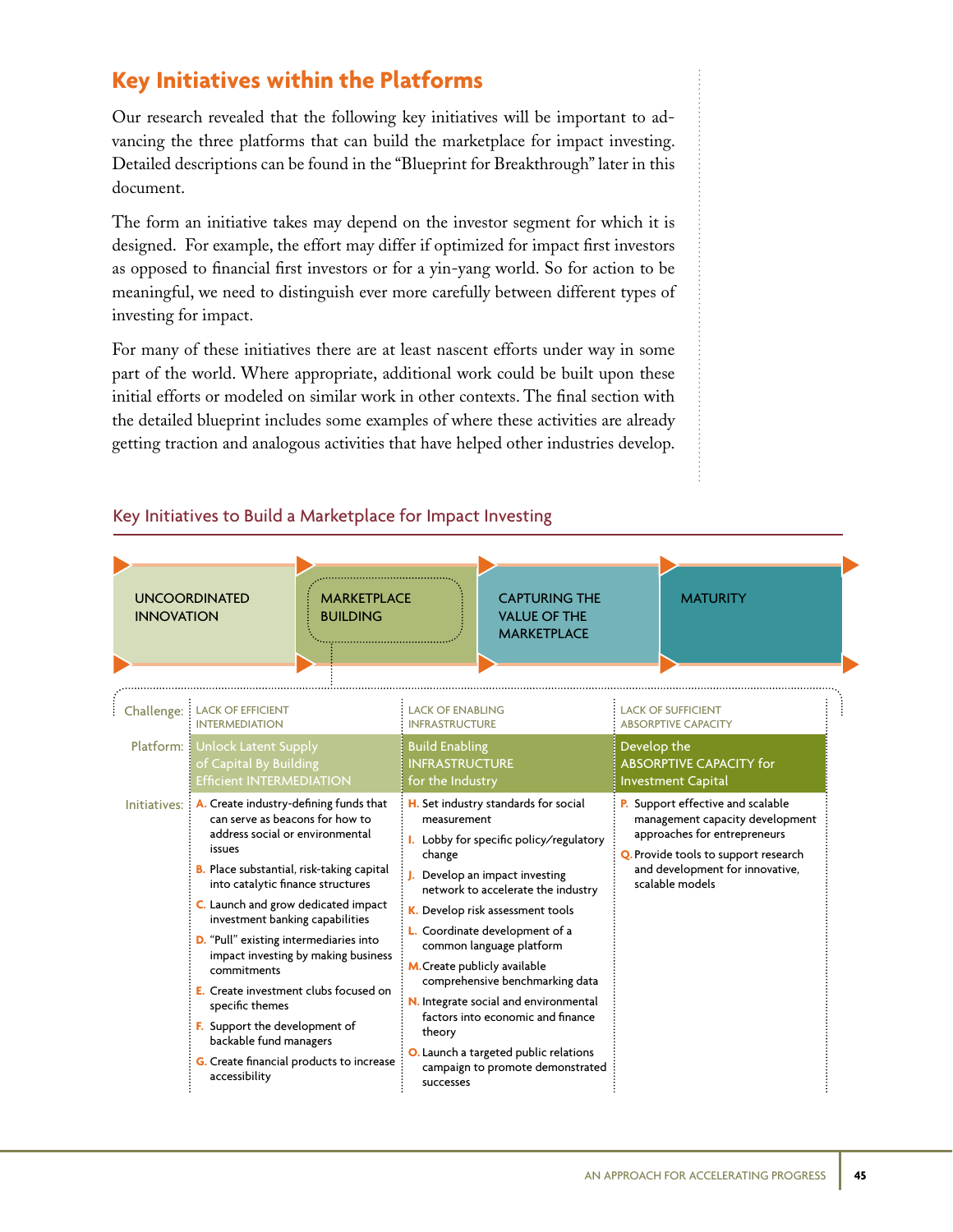### Five Priority **Initiatives**

The five priority initiatives to catalyze impact investing are:

- Create industry-defining funds that can serve as beacons for how to address specific social or environmental issues
- Place substantial, risktaking capital into catalytic finance structures
- Set industry standards for social measurement
- Lobby for specific policy/ regulatory change
- Develop an impact investing network

# **Combining Priority Initiatives to Catalyze Progress**

Of the many important initiatives, we highlight the five that we believe together have the greatest potential to catalyze the industry's development:

### UNLOCK LATENT SUPPLY OF CAPITAL BY BUILDING INTERMEDIATION

- Create industry-defining funds that can serve as beacons for how to address specific social or environmental issues. These large funds would uncover and aggregate outstanding investment opportunities that can serve as powerful examples of how major social or environmental issues can be addressed. They can serve as beacons and attract a wave of additional investors and ideas, much as the Apple initial public offering catalyzed the venture capital industry. At the same time, these funds could stimulate the market's development by attracting talented entrepreneurs to launch businesses and intermediaries while consolidating capital and reducing transaction costs associated with fragmented supply. The funds could also create platforms to seed and build the capacity of new fund managers and to roll out impact metrics or standards in ways that reinforce the funds' financial objectives.
	- *For example:* A collection of investors commit \$1 billion to an impact investing fund, which attracts fund managers, service providers, and entrepreneurs to the field. This could kick off a virtuous cycle as it becomes easier for additional investors to engage in impact investing, which in turn attracts more entrepreneurs and creates more business for intermediaries.

• Place substantial, risk-taking capital into catalytic finance structures. Funding creative models at sufficient scale is likely to require some yin-yang deals that combine impact first and financial first capital. Without some catalytic, risk-taking funding from impact first investors, the deals may not provide sufficiently attractive returns for commercial investors; without commercial investors, it may be more challenging to invest the volume of funds required to make a difference. As David Zellner of the Chicago-based General Board of Pensions and Health Benefits explains, "The General Board will only lend funds for social impact investments at market rates. We are often presented with investment opportunities that require below-market funds for them to be viable. However, many projects are unable to secure soft money commitments. Hence, we are unable to participate in these types of projects." Unfortunately, these unusual mezzanine structures are likely to meet increased skepticism from investors because of the complicated structures that have contributed to the financial crisis. But someone needs to go first. Impact investors are most likely to act if it will ultimately produce substantive social or environmental benefits.

• *For example:* Create a concessionary capital fund that can nimbly match its funds with more commercially oriented capital. The fund might focus on providing secondary financing to allow primary investors to exit while leveraging their expertise in deal sourcing.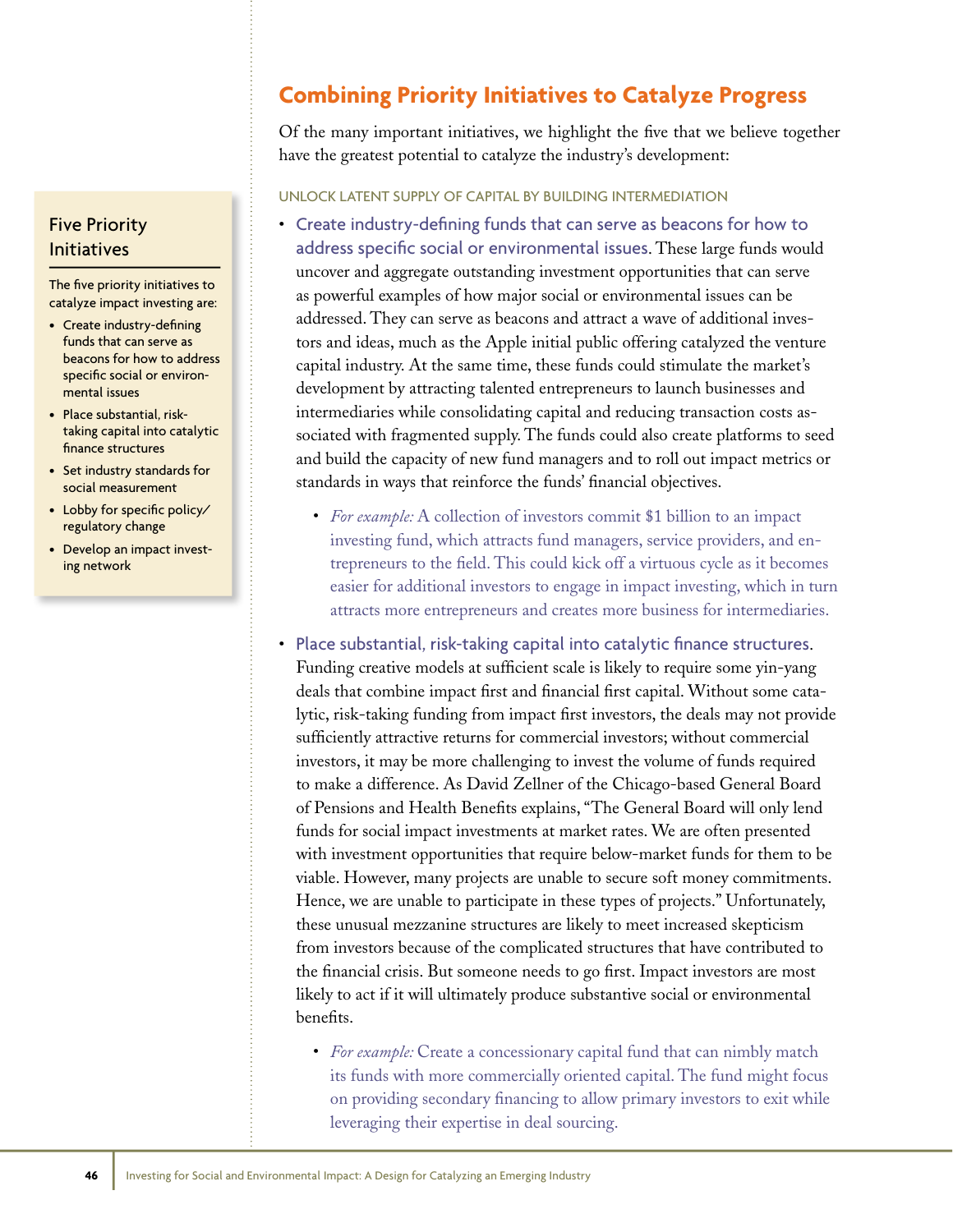#### BUILD ENABLING INFRASTRUCTURE FOR THE INDUSTRY

- Set industry standards for social measurement. Developing metrics will be an essential way to draw attention to the results of an effective model developed by a fund or funds. Proof of impact is going to get a lot of people excited about investing for impact—because it will demonstrate that better, larger, different, more sustainable social impact is achievable. As a portfolio manager at a major U.S. pension fund explains: "Measurement of 'ancillary' benefits is going to be an ongoing issue in impact investment. The industry needs to capture and demonstrate these benefits in order to attract more capital."
	- *For example:* Two sets of initiatives would help achieve this goal: developing rigorous metrics and a standard-setting body to implement them. For impact first investors, the most important priority is to develop rigorous metrics for assessing the relative social and environmental impact of investments and portfolios within and across the sectors and geographies that matter to them. This would allow them to assess the results from investments that may be below market rate. Understanding this potential tradeoff will be especially important to institutional investors. An additional step would be to establish a standard-setting body that would help create a threshold for what would be considered an impact investment. A basic rating system would help organize the market by making it possible to compare outcomes of investments. It would also help protect the credibility and reputation of the field from conventional investments being promoted as impact investments. There is much to be learned from the standards-setting activities in socially responsible investing, including the framework of the Global Reporting Initiative and the Ceres Principles.
- Lobby for specific policy/regulatory change. Policy change has been a common ingredient in the evolution of many other industries, including venture capital and private equity, and will be an important way to create incentives to draw an even broader range of investors to engage in investing for impact. As Kyle Johnson, an investment advisor at Boston-based Cambridge Associates, describes, "I cannot underline how important the policy piece is in driving change. . . . When market behaviors are not aligned with positive social and environmental outcomes, a key question to ask is 'Why?' If the answer is that there is some form of coercion present in the market, such as the externalization of social or environmental costs, then working to change public policies to help realign market incentive structures is a really important approach to consider." Substantive change often begins in a crisis, and the financial crisis may create just such an historic opportunity. Sweeping legislation is coming in the form of fiscal stimulus and financial oversight. It can be done well or poorly, in ways that encourage investing for impact or discourage it.
	- *For example:* Policy mechanisms could include anything from a reduced capital gains tax on impact investing products to scrutiny and clarifica-

For many of these initiatives there are at least nascent efforts under way in some part of the world. Where appropriate, additional work could be built upon efforts already under way or modeled on similar work in other contexts.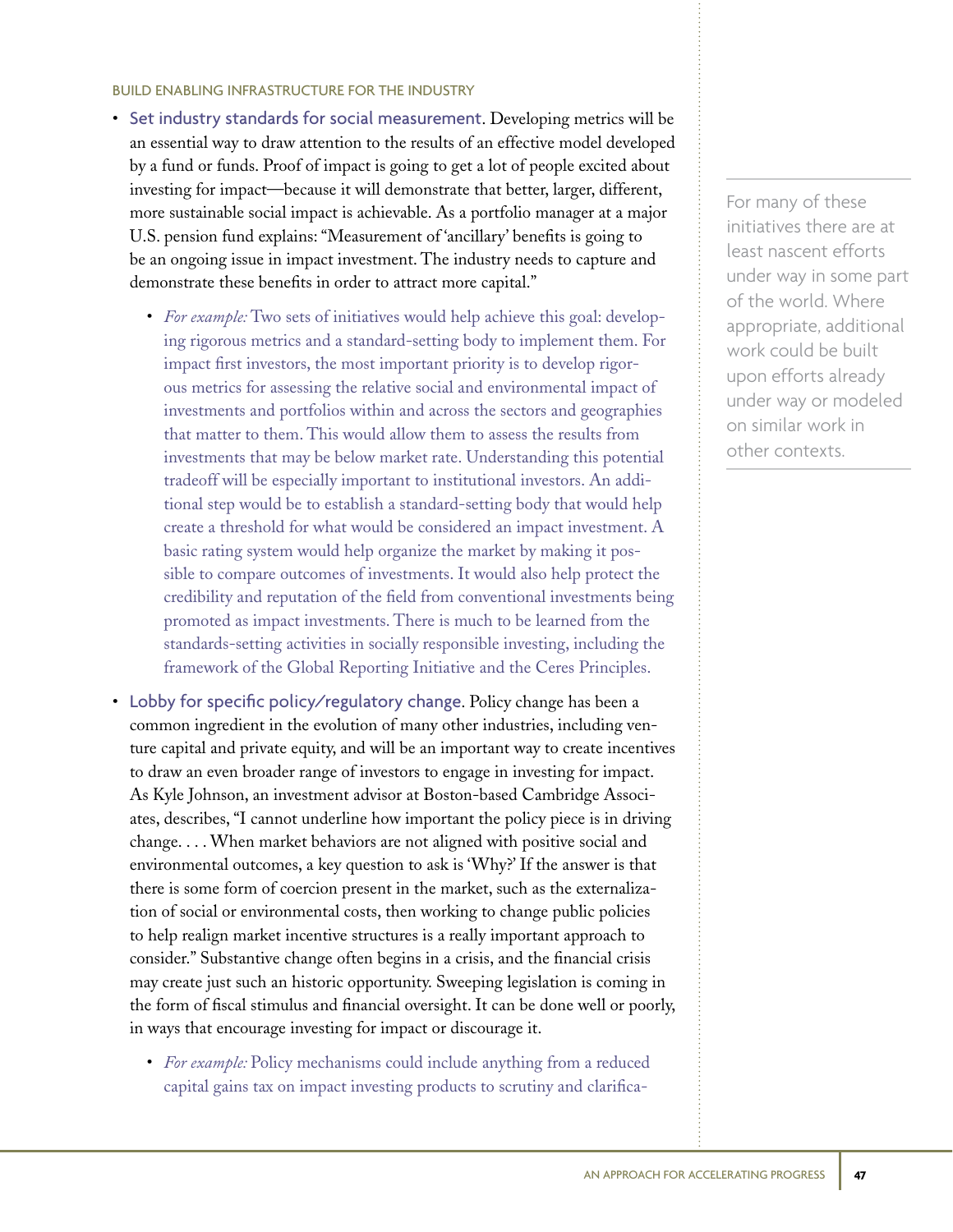Substantive change often begins in a crisis, and the financial crisis that took hold in 2008 may create just such an historic opportunity.

tion of the meaning of "fiduciary duty" or the development of a fund to catalyze impact investments similar to the Community Reinvestment Act, but for a broader set of social and environmental issues. Governments could also leverage their role as large-scale purchasers by providing anchor demand for promising enterprises, enabling them to prove and scale their business models.

- Develop an impact investing network. For these initiatives to come to fruition, the creation of a network for the industry will be essential to developing the relationships, tools, infrastructure, and advocacy required. The network can enable impact investors to share experiences, pursue investment opportunities, and forge partnerships, and can serve as a source of information for organizations committed to field building. The network would be particularly valuable for deals that mix impact first and financial first investors.
	- For example: Investors build a global network for the impact investing field that serves as a hub for collaboration and a platform for setting clear definitions and standards. Investors develop relationships for sharing information, co-investing, and engaging in new projects. The network also provides the community with a common voice in policy advocacy efforts.

Depending on the specific geography and sector, success will require some combination of these five high-priority initiatives and the 12 additional initiatives detailed in the "Blueprint for Breakthrough" at the end of this document—and undoubtedly others as well. Some actions will come to fruition quickly and help alleviate constraints in the marketplace, while others will lay the groundwork for the future structural shifts needed to broaden the market and transform the ecosystem to support a new kind of investing.

**Together, these actions can help guard against the risk that investing for impact might become too easy—enabling rigor, discipline, and high standards by creating, for example, metrics that define what qualifies as impact investing. They can also help address the risk that this new style of investing stalls because it remains too hard—by building the necessary intermediation that can help avoid hype and sloppy execution.**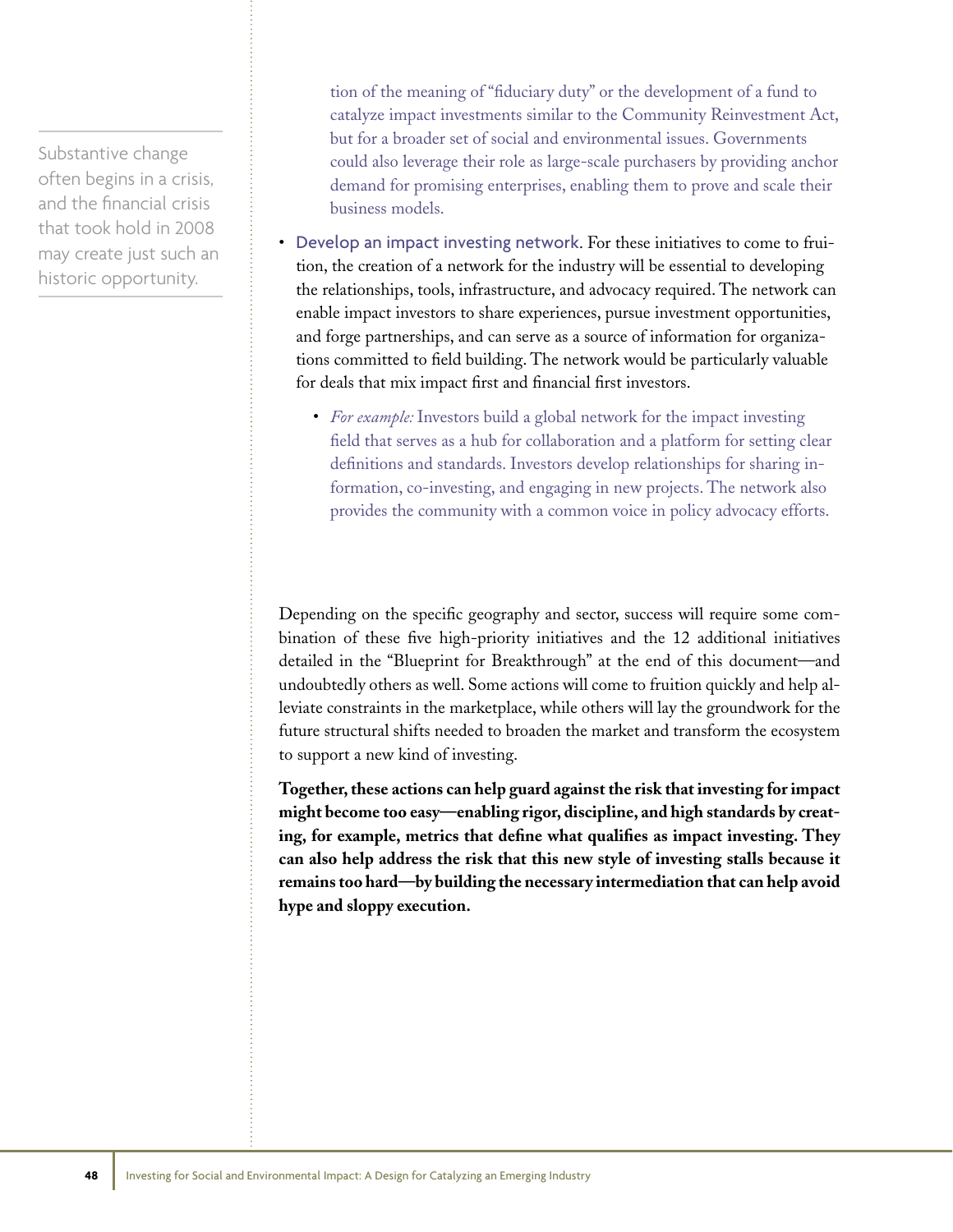# **What's Required for Success: Leadership, Coordination, and Capitalization**

Taken together, these initiatives have the potential to help build the marketplace and ensure the promise of impact investing. But **the initiatives outlined will only become a reality if leaders—investors, entrepreneurs, and philanthropists emerge to advance them**. As Chris Foy of Sainsbury Family Investments explains, "Impact investors need a collective, legitimate voice to advocate for this type of investing and recruit other investors to orient themselves toward impact. It is also important to have pathfinders who demonstrate the viability of this approach so other investors understand its potential."

Actions need to be taken to build the marketplace as a whole, seeing investing for impact as one industry with a common value chain and clear, shared challenges, regardless of geography or sector. At the same time, actions also need to focus on enabling the distinct segments of impact first, financial first, and yin-yang investors to develop successfully in their different regions and sectors.

Leaders who understand what is at stake will need to consider how others can leverage the time and effort they have put in. These pioneers will come from many places, do different things, and use different types of capital; they will include large-scale family offices, institutional investors, pension funds, investment banks, wealth managers, and private foundations. **These leaders have an opportunity to take a more active role in driving the evolution of investing for impact, as they can steer billions of dollars of capital, support collective action, command the authority to set standards, and back new businesses and funds that can fill in the gaps in the impact investing ecosystem.** And those who are just getting started will need to look to the leaders who have figured it out to see what can be learned from their experience so they don't reinvent the wheel.

These initiatives will also need to be well executed with a range of coordination and capitalization.

- Coordination—Many of the initiatives we outline will require a significant level of coordination or collaboration. Success will require a flexible philosophy because collaboration may require a bit of compromise. It will not be possible to build a market if everything investors want is idiosyncratic and they all insist on getting exactly what they want.
- Capitalization—Success will require people who will put their money into impact investments as well as people and institutions who will help capitalize the industry through intermediary and infrastructure development.

The table on page 51 ("Leadership Needed to Enact Initiatives") maps the initiatives based on the minimum amount of coordination and capitalization required for them to be effective broadly. In the lower left-hand corner are immediate entreThese actions can help guard against the risk that investing for impact becomes too easy—enabling rigor, discipline, and high standards by creating, for example, metrics that define what qualifies as impact investing. They can also help address the risk that this new style of investing stalls because it remains too hard—by building the necessary intermediation that can help avoid hype and sloppy execution.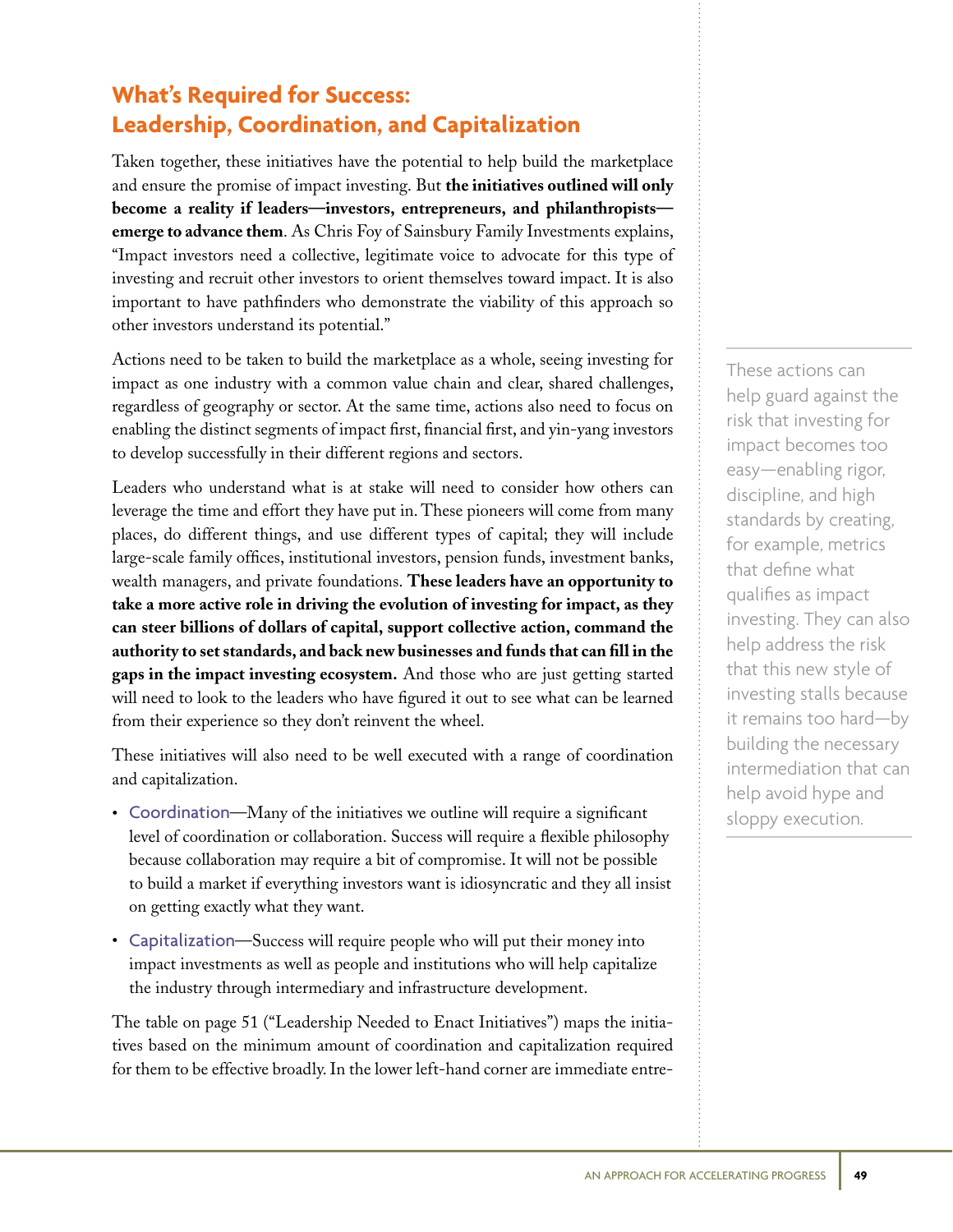The industry will need stewards to marshal the collective action required to develop public goods infrastructure and to support those initiatives that may require coordination and at least an initial subsidy.

preneurial opportunities that require less coordination and can be funded through short-term profit or medium-term development funding. In the upper right-hand corner are initiatives that require both subsidy and industry level coordination notably, this is where three of the five high priority initiatives fall. This mapping can help actors consider what action they want to lead or participate in. For example, philanthropy may have a particularly important role to play in the upper right-hand corner, building some of the infrastructure that will require a high degree of subsidy and coordination.

As this table indicates and the history of other industries teaches, **potential leaders will need to do more than just their day jobs in order to overcome current challenges and mitigate future risks**. Many entrepreneurial efforts operating in parallel, without some coordination, run the risk of re-creating the very problems of fragmentation, duplication, and underleverage that they are attempting to solve. Value could be left on the table, with a greater likelihood that the industry will succumb to the challenges and risks we have outlined.

**Investors, entrepreneurs, and philanthropists therefore all have an important part to play in providing the leadership, capital, and collaboration needed to catalyze investing for impact**. The industry will need stewards to marshal the collective action required to develop public goods infrastructure and to support those initiatives that may require coordination and at least an initial subsidy.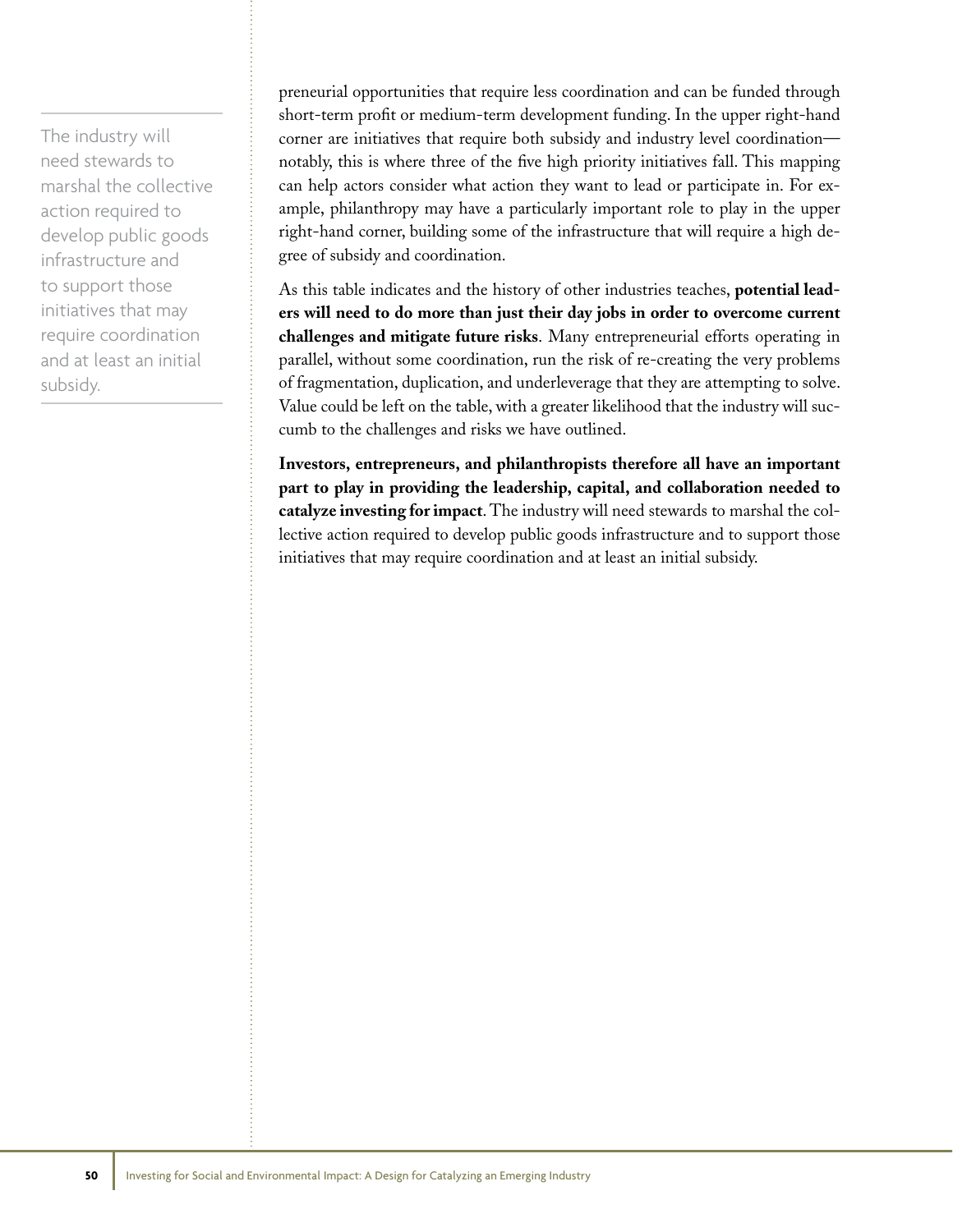### Leadership Needed to Enact Initiatives

|                                          | Subsidy<br>(philanthropy,<br>government,<br>corporate<br>social<br>responsibility) | N. Integrate social and<br>environmental factors into<br>economic and finance theory<br>P. Support effective and<br>scalable management<br>capacity development<br>approaches for entrepreneurs | F. Support the development of<br>backable fund managers                                                                                                                                                                                                                                                                                | H. Set industry standards for<br>social measurement<br>Lobby for specific policy/<br>L.<br>regulatory change<br>J. Develop an impact investing<br>network<br>L. Coordinate development of a<br>common language platform<br>O. Launch a targeted public<br>relations campaign to<br>promote demonstrated<br>successes |
|------------------------------------------|------------------------------------------------------------------------------------|-------------------------------------------------------------------------------------------------------------------------------------------------------------------------------------------------|----------------------------------------------------------------------------------------------------------------------------------------------------------------------------------------------------------------------------------------------------------------------------------------------------------------------------------------|----------------------------------------------------------------------------------------------------------------------------------------------------------------------------------------------------------------------------------------------------------------------------------------------------------------------|
| What type of CAPITALIZATION is required? | Medium-term<br>development<br>funding                                              | C. Launch and grow dedicated<br>impact investment banking<br>capabilities<br>K. Develop risk assessment tools                                                                                   | <b>E.</b> Create investment clubs<br>focused on specific themes<br>Q. Provide tools to support<br>research and development<br>for innovative, scalable<br>models                                                                                                                                                                       | M. Create publicly available<br>comprehensive<br>benchmarking data                                                                                                                                                                                                                                                   |
|                                          | Short-term<br>profit                                                               | G. Create financial products to<br>increase accessibility                                                                                                                                       | A. Create industry-defining<br>funds that can serve as<br>beacons for how to address<br>social or environmental<br>issues<br><b>B.</b> Place substantial, risk-taking<br>capital into catalytic finance<br><b>structures</b><br><b>D.</b> "Pull" existing intermediaries<br>into impact investing by mak-<br>ing committments business |                                                                                                                                                                                                                                                                                                                      |
|                                          |                                                                                    | Operating alone                                                                                                                                                                                 | Small groups of<br>individuals or institutions                                                                                                                                                                                                                                                                                         | Industry level coordination                                                                                                                                                                                                                                                                                          |

What level of COORDINATION is required?

Note: Bold indicates a priority initiative.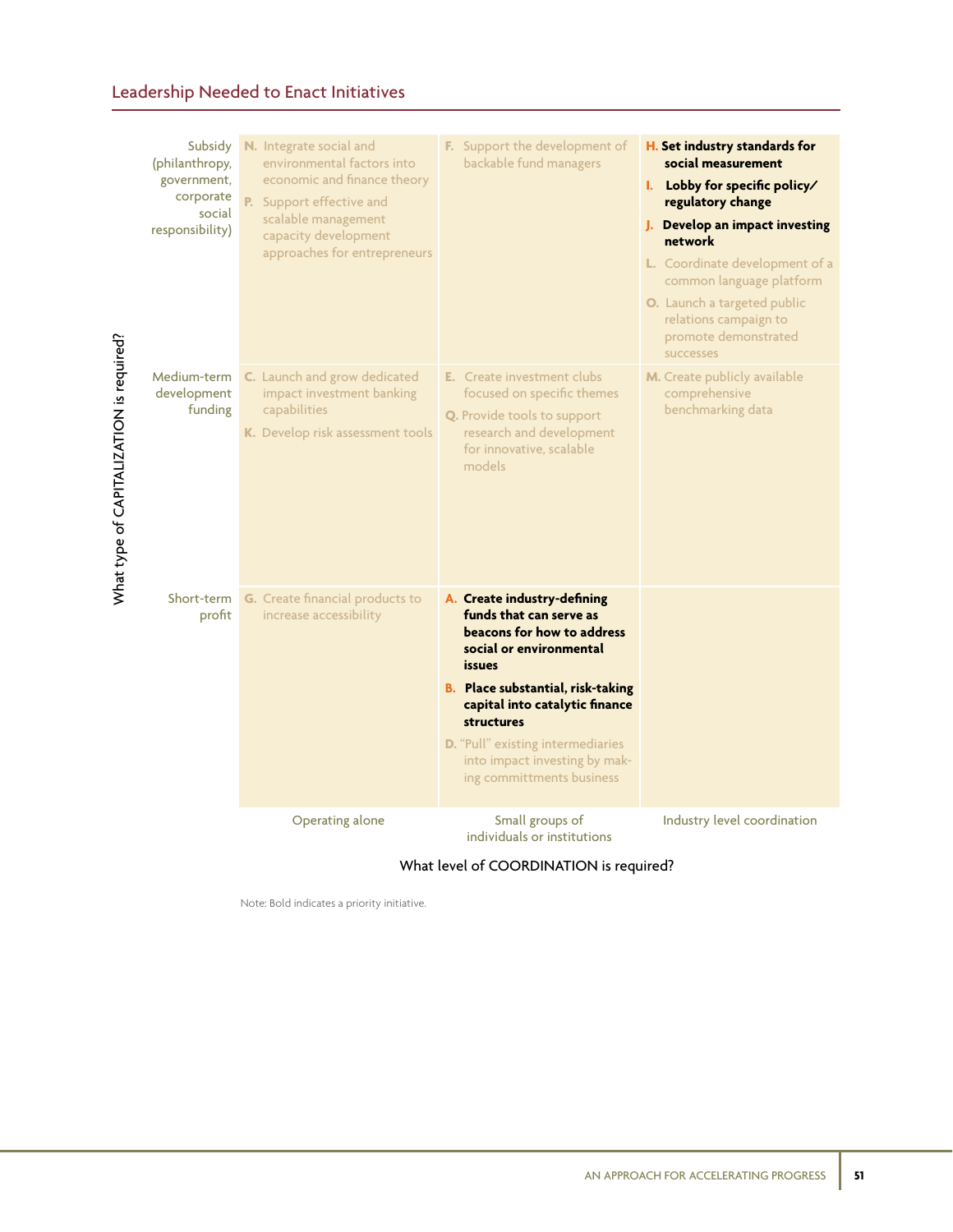## PROFILE: **GENERATION INVESTMENT MANAGEMENT'S CLIMATE SOLUTIONS STRATEGY**

**Fund Invests in Private Sector Responses to the Climate Crisis**

### **SNAPSHOT**

HOW IT BEGAN: Generation was co-founded in 2004 by former U.S. Vice President Al Gore and former head of Goldman Sachs asset management David Blood as an investment firm that integrates sustainability factors into its fundamental investment analysis. Its flagship strategy is Global Equity, which is focused on taking long-only positions in 30 to 50 public companies and has about \$3 billion in assets under management. In 2007, Generation launched its second strategy: deploying capital to help solve the climate crisis through investments in private equity, restricted public equity, and unrestricted public equity. This strategy leverages the deal flow and expertise that Generation has built in its Global Equity experience.

SECTORS: Renewable energy generation and distribution; energy efficiency and demand destruction; carbon markets and climate-related financial services; solutions for the biomass economy

GEOGRAPHIC FOCUS: Global

LOCATION: U.K. and U.S.

YEAR: 2007

SIZE OF FUND: Climate Solutions Fund: \$683 million

INVESTMENT THESIS: Generation's investment approach is based on the idea that sustainability factors—economic, environmental, social, and governance criteria—will drive a company's returns over the long term. By integrating sustainability issues with traditional analysis, Generation aims to deliver superior investment returns.

#### **PERSPECTIVE**

#### *From David Blood, senior partner*

A NEW INVESTMENT PHILOSOPHY: "We founded Generation in 2004 to develop a new philosophy of investment management and business more broadly. Our approach is based on the long term and on the explicit recognition that sustainability issues are central to business and should be incorporated in the analysis of business and management quality. Nearly five years on, our conviction on the importance of sustainability in delivering long-term performance has increased."

SETTING GOALS: "We'll know we're successful if the world is able to address the climate change concerns that exist today in the next 10 years. In addition to high-level goals like this,

impact investing will also need proof statements at the micro-level, such as tracking the number of jobs created by the investments in a given portfolio."

POTENTIAL FOR A NETWORK: "There is a real need for a network to be created to serve two main functions. First, it needs to support the activities of the early movers and help develop a more sophisticated and fluid marketplace. Second, it needs to expand the market by attracting new impact investors into that marketplace."

NEED FOR INTERMEDIATION: "There is also a clear need for intermediation between social businesses and sources of capital. The market is still inefficient and it constrains the level of impact investing activity."

IMPORTANCE OF ENGAGING MAINSTREAM INVESTORS: "Pension funds and leaders from the financial world have to be early movers in impact investing to give it the credibility it needs."

A POTENTIAL TRANSITION POINT IN THE MARKETS: "What is clear to us and many others is that market capitalism has arrived at a critical juncture. Even beyond the bailouts and recent volatility, the challenges of the climate crisis, water scarcity, income disparity, extreme poverty, and disease must command our urgent attention. In fact, the financial crisis has reinforced our view that sustainable development will be the primary driver of economic and industrial change over the next 25 years."

CHALLENGES: "There is a significant gap between the capital needed and the capital currently deployed to create enduring solutions to the climate crisis. To address this financing gap will require the efforts of many players, including entrepreneurial ventures, multinational businesses, governments, multilaterals, and investors. Investing in scalable solutions now is critical for the future of the planet."

IF IMPACT INVESTING WERE A MATURE INDUSTRY ... "We would have contributed to a more long-term and responsible form of capitalism—one with a more holistic investment perspective. Thinking 'sustainably' means embracing a systems view of the world—a perspective that focuses on inter-relationships. True sustainability means judging solutions on a life-cycle basis and considering the complete set of inputs, costs, and externalities of an investment."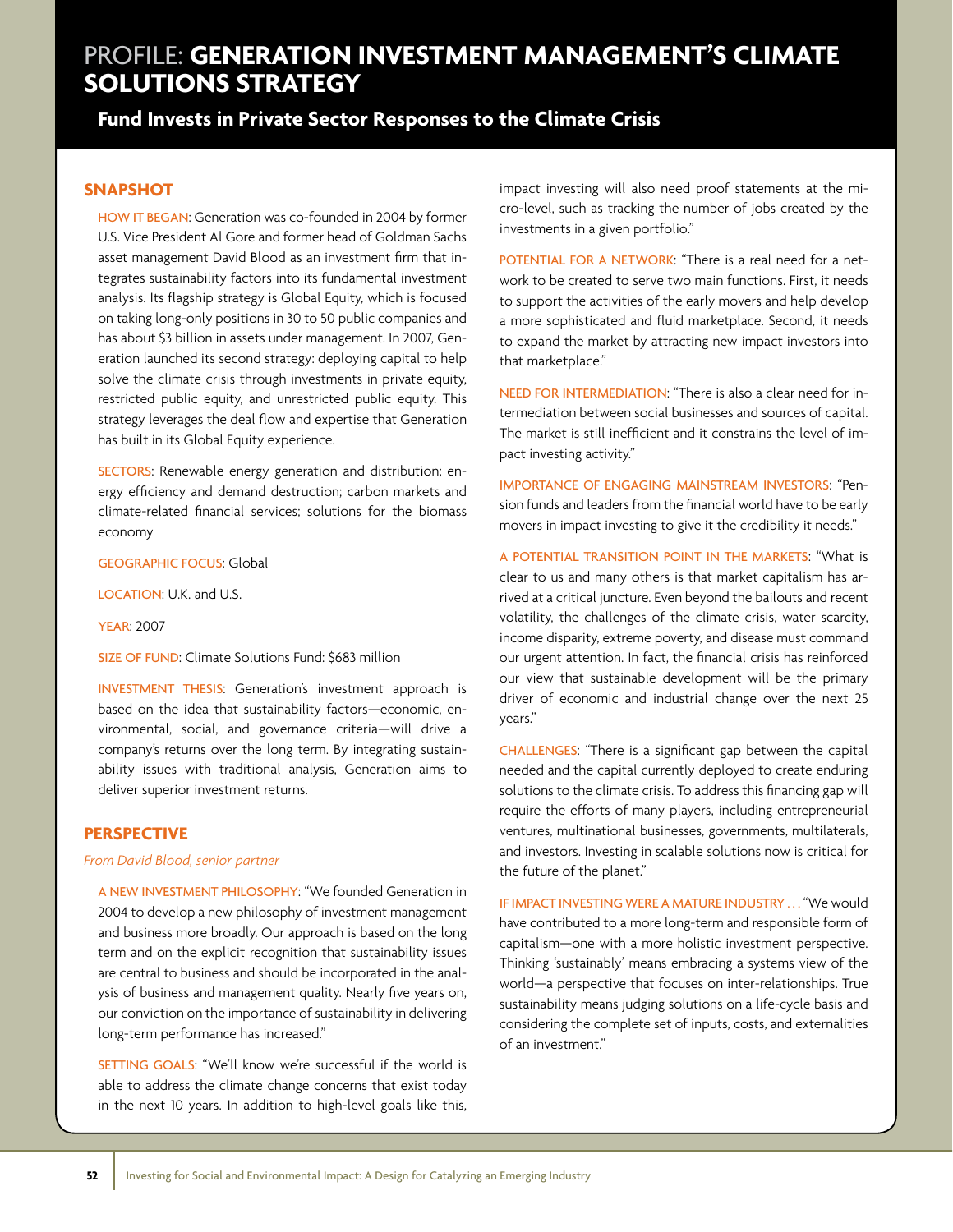## PROFILE: **NEW YORK CITY ACQUISITION FUND**

**Foundations and Commercial Banks Collaborate to Develop Affordable Housing**

### **SNAPSHOT**

HOW IT BEGAN: During the 1990s and early 2000s, New York City saw a steadily shrinking supply of housing and a corresponding increase in property values. By 2004 these factors resulted in the near exhaustion of the city's real estate stock for affordable housing development. Four foundations funded the development of a structure that combines program-related investments from a larger group of foundations and a loan from the city to create a guarantee pool, which leverages lending capital from commercial investors. The Fund is designed to enable affordable housing developers to access flexible capital on a timely basis in order to acquire properties opportunistically when they came on the market.

INVESTOR(S): A syndicate of 12 banks led by JPMorgan Chase (\$160 million) provides the senior lender debt, the City of New York (\$8 million), and a group of nine foundations (\$32 million) provides a guarantee pool. Enterprise Community Investment Inc. and the National Equity Fund are the Fund's Members and Forsyth Street Advisors serves as the Fund Manager.

SECTOR: Affordable housing

GEOGRAPHIC FOCUS: U.S.

BASED IN: U.S.

YEAR: 2006

SIZE OF FUND: About \$200 million

INVESTMENT THESIS: The Fund extends loans made by participating banks to enable affordable housing developers to acquire land and occupied buildings. Developers subsequently assemble the necessary resources to begin construction on vacant land or begin the rehabilitation process to preserve existing occupied affordable housing. The Fund's goal is to create as many as 30,000 units of affordable housing over a 10-year period, 10,000 of which should be preservation units and 3,000 of which should support home ownership.

### **PERSPECTIVE**

#### *From E. Tyler Van Gundy, associate, Forsyth Street Advisors*

THE DEMONSTRATION EFFECT: "A successful program serves as a model for new funds in new markets. Variations of the Fund's structure have been established in Louisiana, Los Angeles, and Chicago involving several of the same foundation and bank investors."

THE LEARNING CURVE: "The research and development process in New York City was approximately 1.5 years—we were inventing the wheel. In Los Angeles it took half of the time to raise a \$100 million lending facility with a \$13.75 million guarantee pool. The startup costs were substantially lower. We had developed the approaches, our legal team was familiar with the structure and process, and we had gained a knowledge base from our New York experience."

OPPORTUNITIES: "We see other opportunities for public-private partnerships similar in structure to the Fund. For example, small-business lending or an energy efficiency building retrofit program may benefit from a similar public-private credit enhancement structure."

#### CHALLENGES:**:**

"Both the New York and Los Angeles funds are extremely complex structures. Because of the multiple investors there is a coordination challenge. The closing process becomes streamlined once repeat investors establish their knowledge base."

"This structure works in large cities because they have the scale to make it work. We need to continue to build our collective industry experience base to gain transaction efficiencies for smaller markets—the need is there."

IF IMPACT INVESTING WERE A MATURE INDUSTRY . . . "We wouldn't have the added transaction and coordination costs that result from the steep learning curve, allowing programs to be established in smaller markets."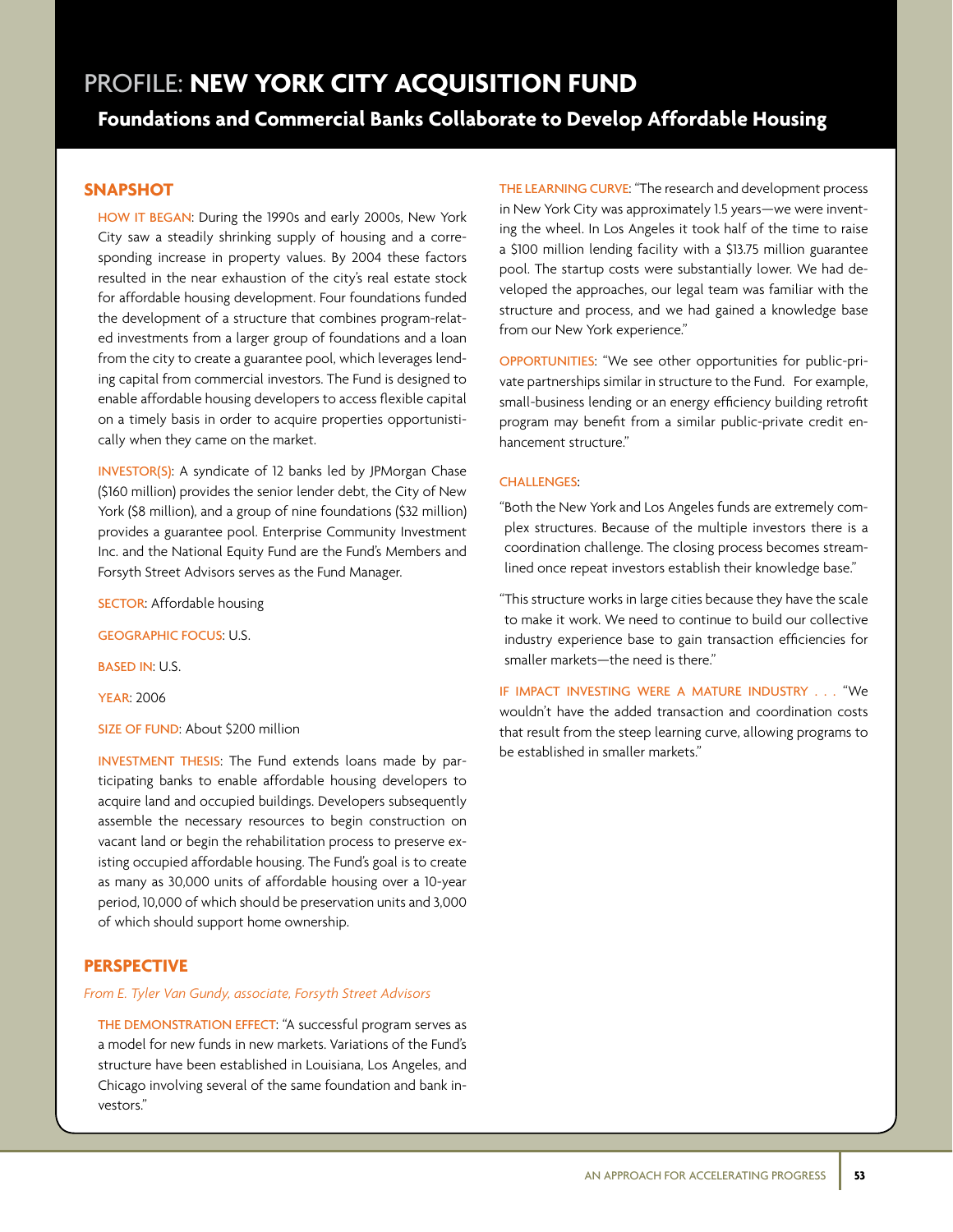If leaders build the industry, investing for impact could have a powerful role in addressing some of our most troubling social and environmental challenges.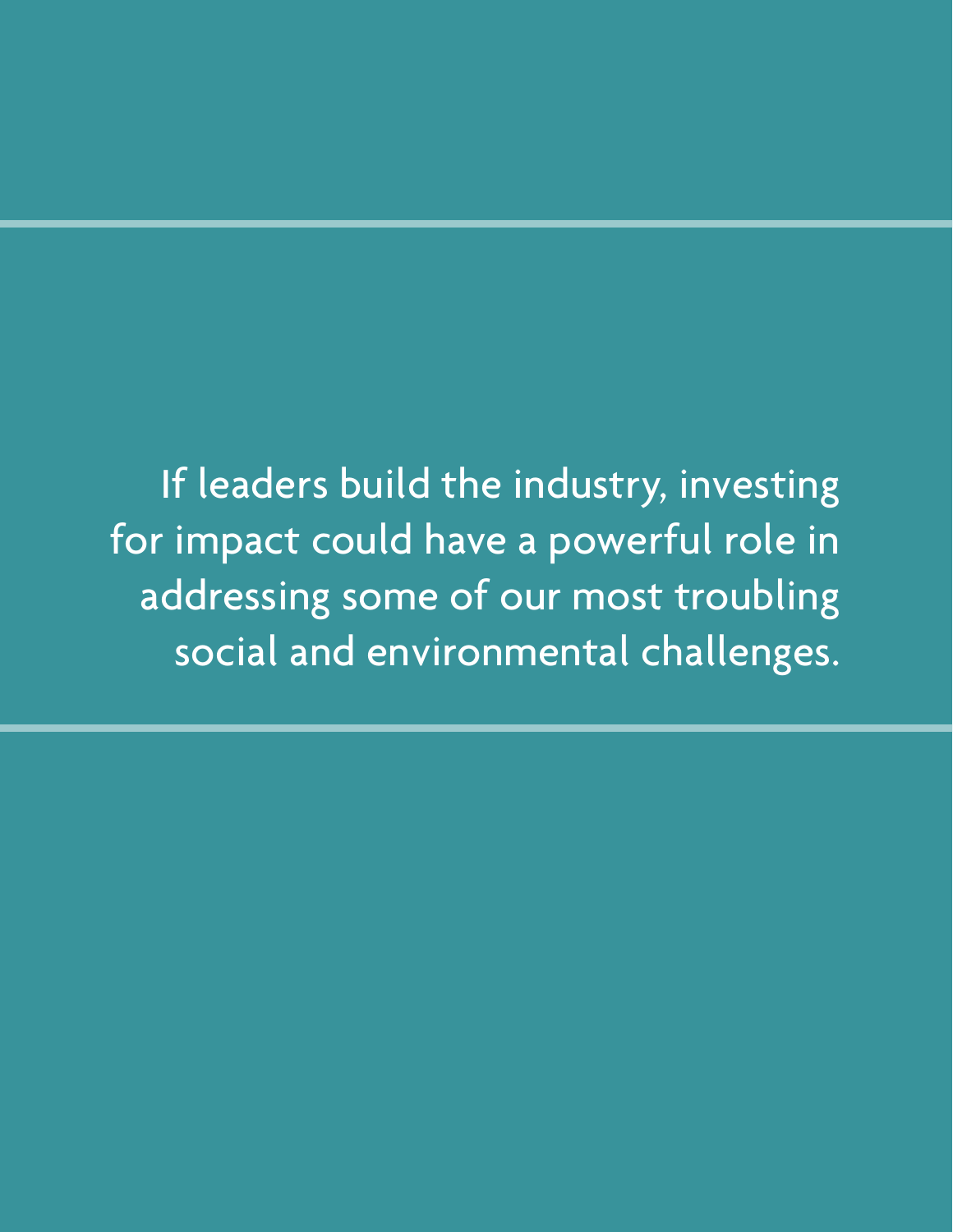# WHAT'S AT STAKE: A CALL TO ACTION

Building an industry is challenging in any context, much less in an economic climate that has evoked comparison to the Great Depression. Nevertheless, we are optimistic that some investors will keep insisting that their money be used to create social and environmental impact. The crisis in the financial markets could slow these investors down, or it could speed them up—depending on how governments and intermediaries respond. But it won't stop them. The visible need is too great, as is the impatience with the models of the past that forced those with money to choose only between looking after others (philanthropy) or looking after themselves (investing to grow capital).

**The question before us now is whether the conditions of success can be created for those who want to invest for impact, and how quickly they can be created, so that the social and environmental benefits of impact investing can grow as rapidly as possible:**

- Will it take the next five to 10 years for leaders to be able to catalyze the marketplace for this style of investing, which in turn would drive sufficient scale to capture value and have a material impact on social and environmental challenges?
- Or will it take 25 years?
- Or will it not happen at all, leaving pioneering investors to fend for themselves and failing to achieve scale?

The global economic slowdown will inevitably alter some tactics and the sequencing. But it does not change the need for the types of initiatives we have outlined, nor ultimately what is at stake in whether leaders emerge and succeed.

**Impact investing can only take off and fulfill its promise if enough leaders emerge who are committed to building the industry itself**. Given that this is investing, we know that the default will be to put heads down and do deals. As we have said, this is critical—concrete examples of success are essential for any industry to develop. But the history of other industries also teaches that it will not The question before us now is whether the conditions of success can be created for those who want to invest for impact, and how quickly they can be created.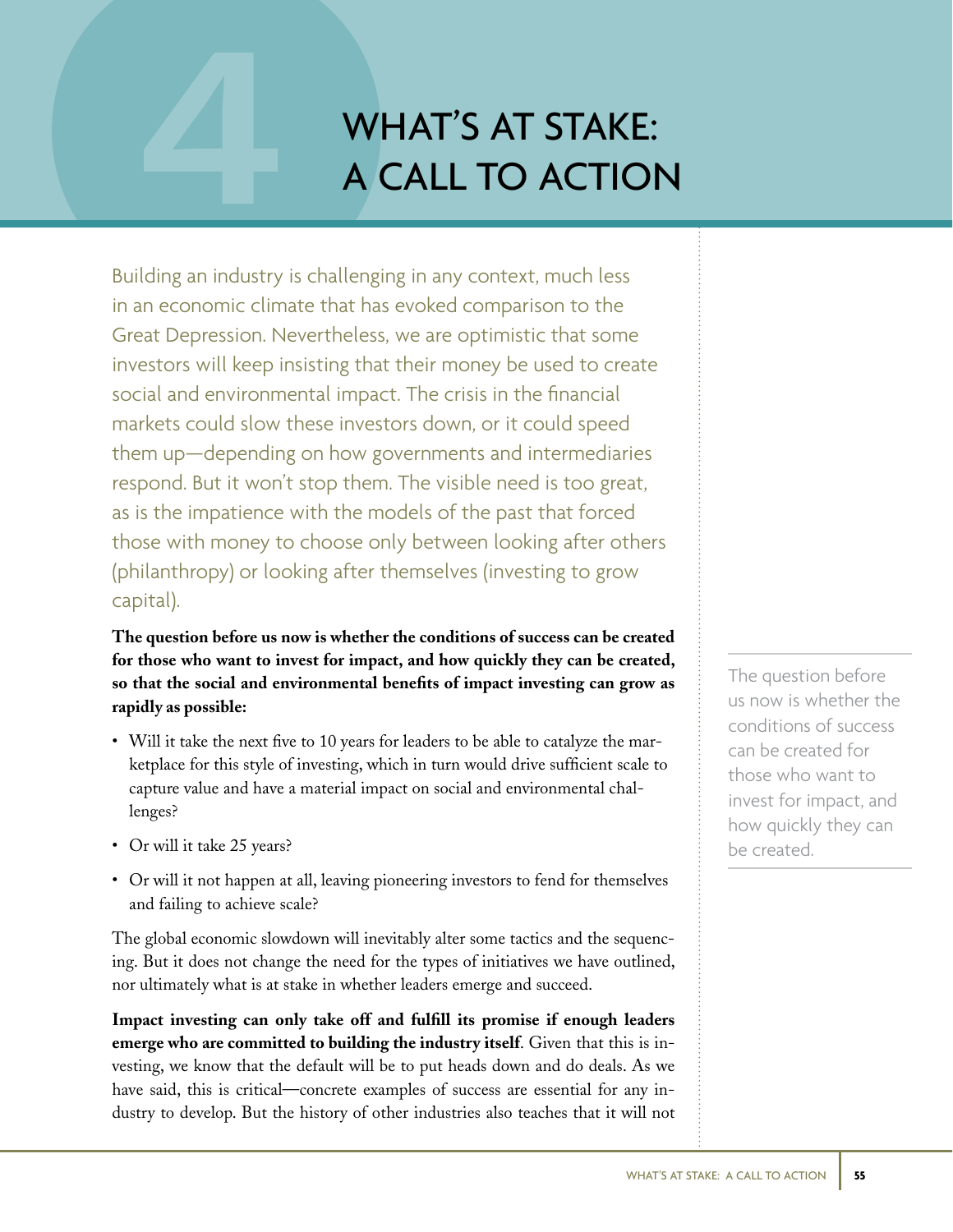# PROFILE: **HABITAT FOR HUMANITY INTERNATIONAL'S FLEXIBLE CAPITAL ACCESS PROGRAM**

**Nonprofit Accelerates the Development of Affordable Housing in the U.S.**

### **SNAPSHOT**

HOW IT BEGAN: Historically, Habitat for Humanity's more than 1,500 U.S. affiliates independently raised most of their capital for home construction for low-income families. They used a portion of their zero percent mortgages as collateral for a loan to build more homes. Each deal term was highly individualized by affiliates and the pool of potential investors small and affiliates devoted substantial time to develop small programs at a local level.

In 1997, Habitat for Humanity International (HFHI) saw an opportunity to improve efficiency and to help affiliates raise capital nationally to increase their ability to develop affordable housing and leverage about a \$1 billion pool of Habitat mortgages. HFHI developed the Flexible Capital Access Program (FlexCAP) to allow affiliates to accelerate the receipt of income from their mortgages so that they can more quickly invest the capital to develop more homes in partnership with low-income families. FlexCAP has raised approximately \$74 million in loans for more than 200 U.S. affiliates, funding approximately 1,100 new homes. Investors have not experienced a single delinquency to date. HFHI recently further developed its internal infrastructure to support the program and is now raising an \$80 million fund over the next five years.

SECTOR: Affordable housing

GEOGRAPHIC FOCUS: U.S.

#### BASED IN: U.S.

YEAR: 1997

SIZE OF FUND: \$23 million outstanding, raising additional \$80 million over next five years

INVESTMENT THESIS: FlexCAP allows Habitat affiliates to leverage its pool of mortgages to accelerate home building efforts. HFHI provides its affiliates with a lump sum payment of seven years' worth of mortgage payments. The affiliate then provides HFHI with the actual mortgage payments over the next seven years as well as interest that has historically ranged from 3.25 to 4.00 percent.

### **PERSPECTIVE**

*From Cindy Song, director of Capital Expansion and Financial Services*

OPPORTUNITY TO SCALE: "HFHI has recently dedicated significant resources to develop the infrastructure to grow this program. Affiliate demand for funding is now three times more than what is was in the previous years because of a decrease in local banking deals due to the current economic environment. However, this environment also provides especially attractive opportunities for land purchase, and HFHI has marketed the program to its affiliates. We believe this level of interest will continue, indicating a great opportunity to scale our future activities."

MIXED EFFECTS OF MARKET DOWNTURNS: "Market downturns pose both an opportunity and challenge for us. While there is greater need for affordable housing, our affiliates are seeing extraordinary opportunities to acquire real estate and contractor services at lower prices, allowing them to stretch dollars further. However, in market downturns, when the need for affordable housing is greater than normal, it becomes harder to raise needed capital at affordable rates."

#### CHALLENGES:**:**

"We have worked hard to address the perceptions of commercial investors that this type of investing comes with increased risk. We have never had a delinquency and we have a good track record to point to, but the challenge is to overcome their perceptions."

"We invest a lot of effort in each potential investor relationship. Since we have completed rigorous due diligence on a number of large deals, we are hopeful investors will have confidence and build upon third-party due diligence already completed."

IF IMPACT INVESTING WERE A MATURE INDUSTRY . . . "We would have investment banks that would syndicate our deals and allow us to efficiently market our product to a broader group of potential investors."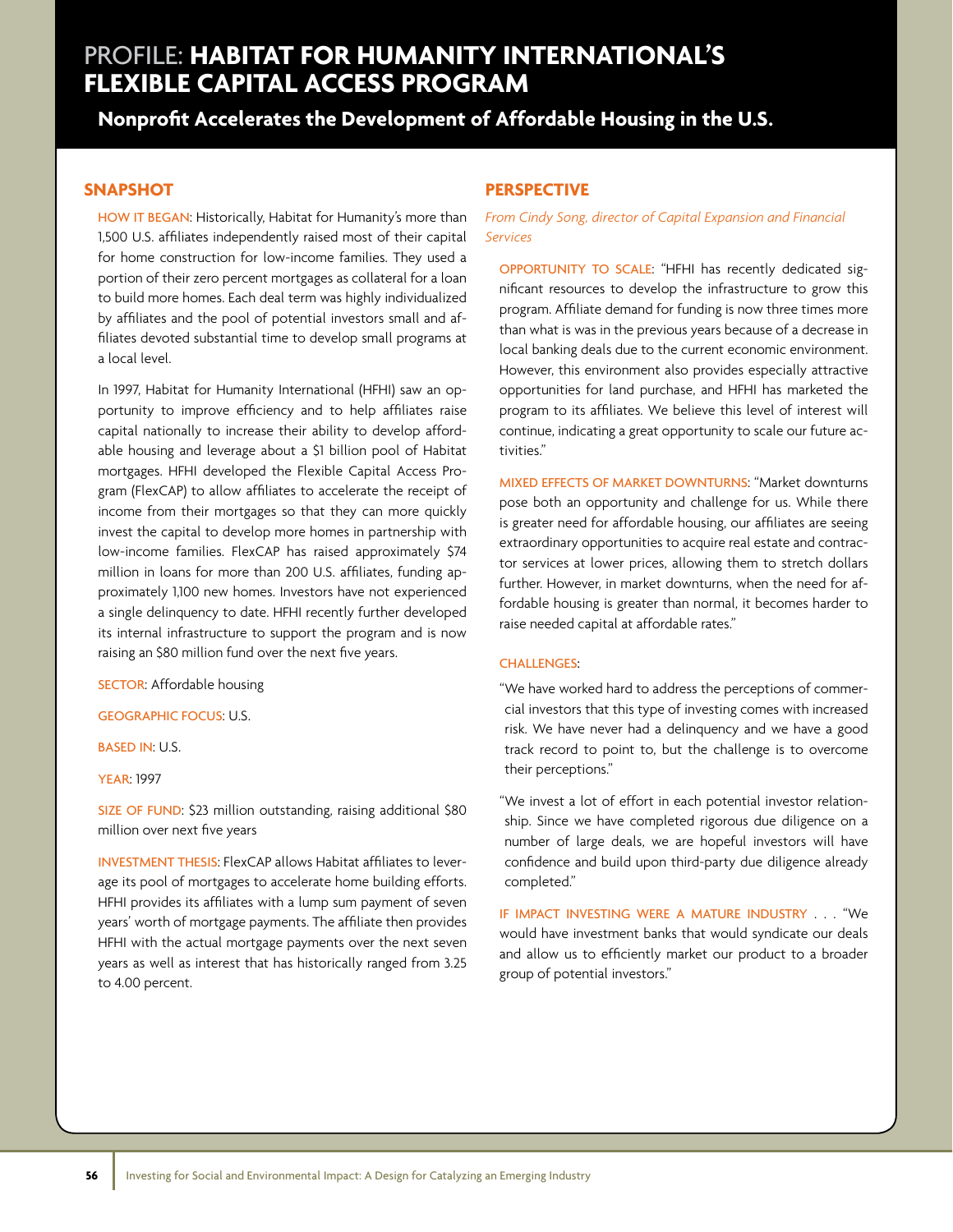be enough if potential leaders just do their jobs. There is a strong possibility that failure to build intermediation and infrastructure will lead to the perils of sloppy execution and empty hype. And failure to deal with the lack of clear language and metrics for impact could lead to dilution of standards; no one wants to spend 10, 15, or 20 years developing a new industry only to find that the impact from this work is then questioned or seen as neutral at best.

**Our research has led us to conclude that the best way to guard against these risks is to be explicit about them and then take action to build the infrastructure and practices that can enable rigor, discipline, and high standards.** Investors, entrepreneurs, and philanthropists all have an important part to play in providing the leadership, capital, and coordination needed to seize today's opportunities. Through effective execution of the strategies in this report, the groundwork of intermediation and infrastructure could be laid to mitigate the risks that impact investing becomes too hard or too easy.

Despite the global economic conditions, progress can be made if bold leaders emerge to play the necessary, collective strategic roles. If they do, look for these indicators in just the next few years:

- The development of a few high-profile funds, funds of funds, and investment clubs that bring together impact first and financial first investors to co-invest in deals.
- A group of high-profile investors joining together to articulate their desire to participate in these types of opportunities to their investment advisors.
- s Investment banks and other intermediaries (both established and new) beginning to channel more impact investing products to mainstream private banks and wealth advisors.
- An accrediting entity emerging with a compelling approach to metrics that can cast more light on the social and environmental impact of investments.
- An impact investing network serving as the effective platform to advance collective action for the industry (including articulating the voice of impact investors in policy debates), with the participation of those who have the ability to put billions of dollars to work in this industry.

If all this happens soon, within the next five to 10 years, the industry could start to be recognized as a coherent whole, beyond the important geographical and sectoral segments that are its components. The industry would have a greater chance of avoiding the risks of being too easy or too hard. And as we have said, it could grow to be at least \$500 billion, about as large as 1 percent of all assets under management around the world in late 2008.

Even if this future comes to pass, and investing for impact achieves its full potential, it will not become a substitute for philanthropy or government, nor should it Despite the global economic conditions, progress can be made if bold leaders emerge to play the necessary, collective strategic roles.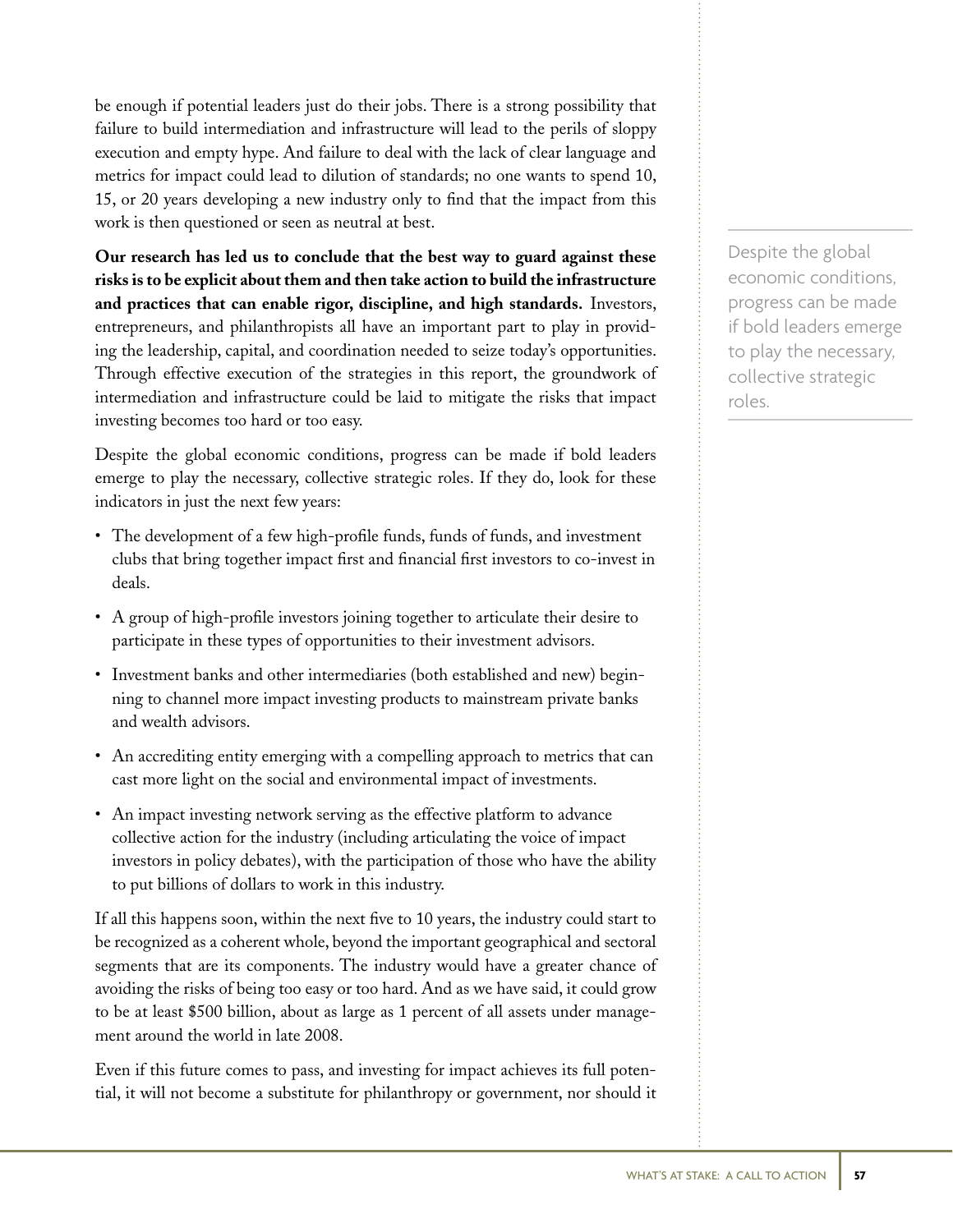be seen as one. Rather, the market will become ever more sophisticated and precise about which funding vehicle best suits which problem. Success will mean creating a meaningful and viable alternative and complement to existing approaches.

**Investing for impact can have a powerful new role in the world. With commitment and rigorous action the perils of this moment can be avoided and the industry's promise can be realized, applying the wealth of our era to address some of our most troubling social and environmental challenges.**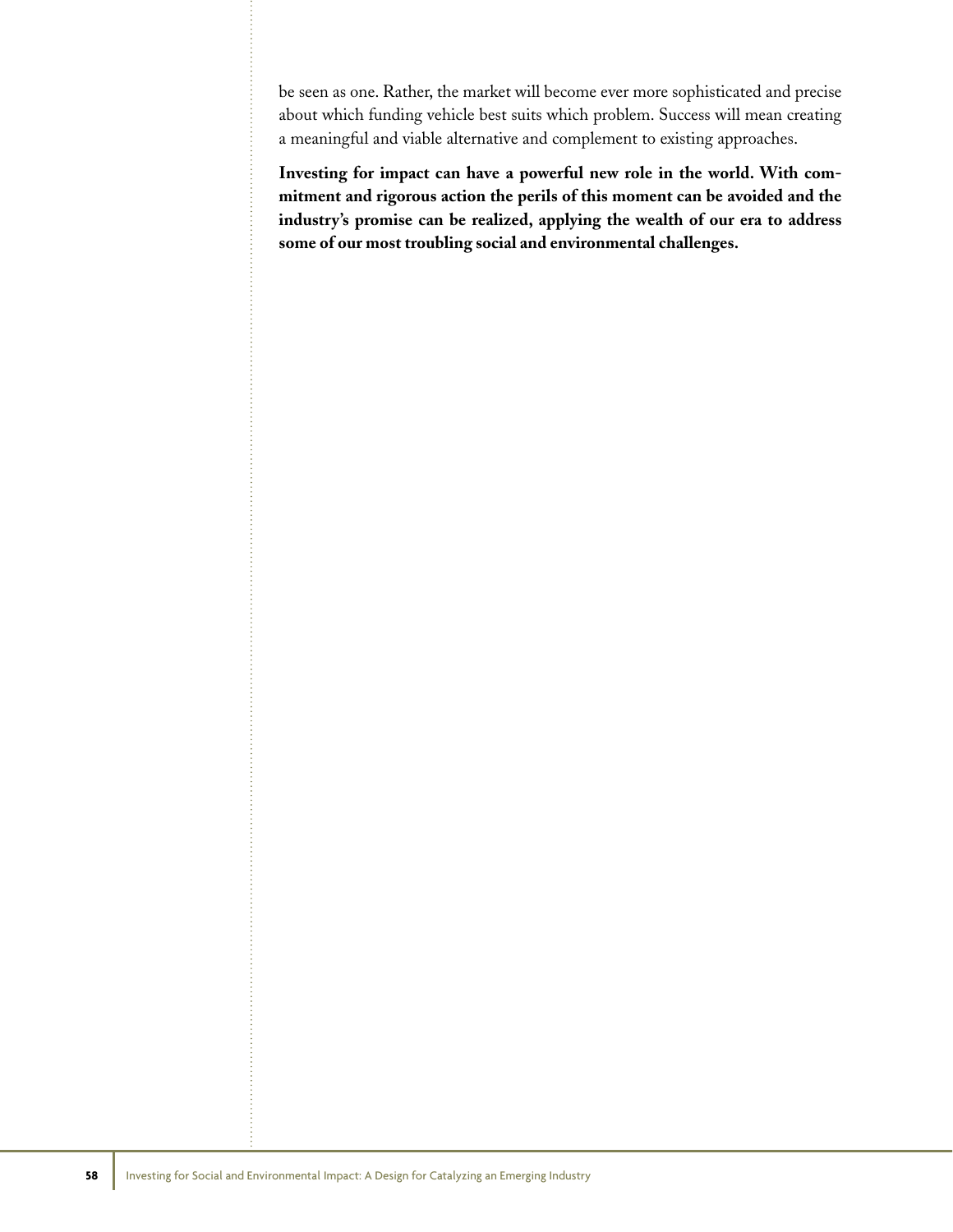### **A VISION FOR THE FUTURE: IMPACT INVESTING AS A MATURE INDUSTRY**

During our interviews, we heard time and time again what the future could look like if impact investing became a more mature industry over the next decade or so. Here is a composite picture of what we heard:

- A flood of **high-net-worth individuals** would have moved their money into impact investments with the effective support of their advisors, because dedicated **impact investment banks** and new capabilities within **mainstream banks** would be thriving.
- Many more **impact first investors** would be figuring out how to harness the market to make a difference on issues they care about, generating returns and sometimes providing risk-taking catalytic capital. New **metrics** for measuring social and environmental impact would help demonstrate value and facilitate transactions.
- Many more **foundations** would have become savvy and experienced in investing both program and endowment capital in ways that are consistent with their mission.
- A wave of **individual retail impact investing** would have taken off, spurred by social networking, tied to a positive brand experience and validated by real results.
- **Financial first investors** would be finding many more attractive opportunities that also generate a positive impact, integrating social and environmental considerations into research and investment decisions, and seeking opportunities that at least meet a new minimum threshold for certified impact investments.
- **Corporations** would have started subsidiaries that allow them to leverage existing assets to generate profit while achieving material social and environmental impact.
- Capital would be flowing into the new generation of opportunities that have emerged from **entrepreneurs** who have developed scalable new business propositions in countries around the world that improve outcomes for the poor while yielding significant profits.
- **Investors of different stripes** would be routinely co-investing together, blending their capital through seamless networks and investment clubs into mezzanine investment structures that create the highest leverage of social and financial return. **Philanthropy** would be at the same tables, sometimes joining in on a deal, providing grants for initial technical assistance that can enable a deal to clear and higher financial returns and impact to be realized.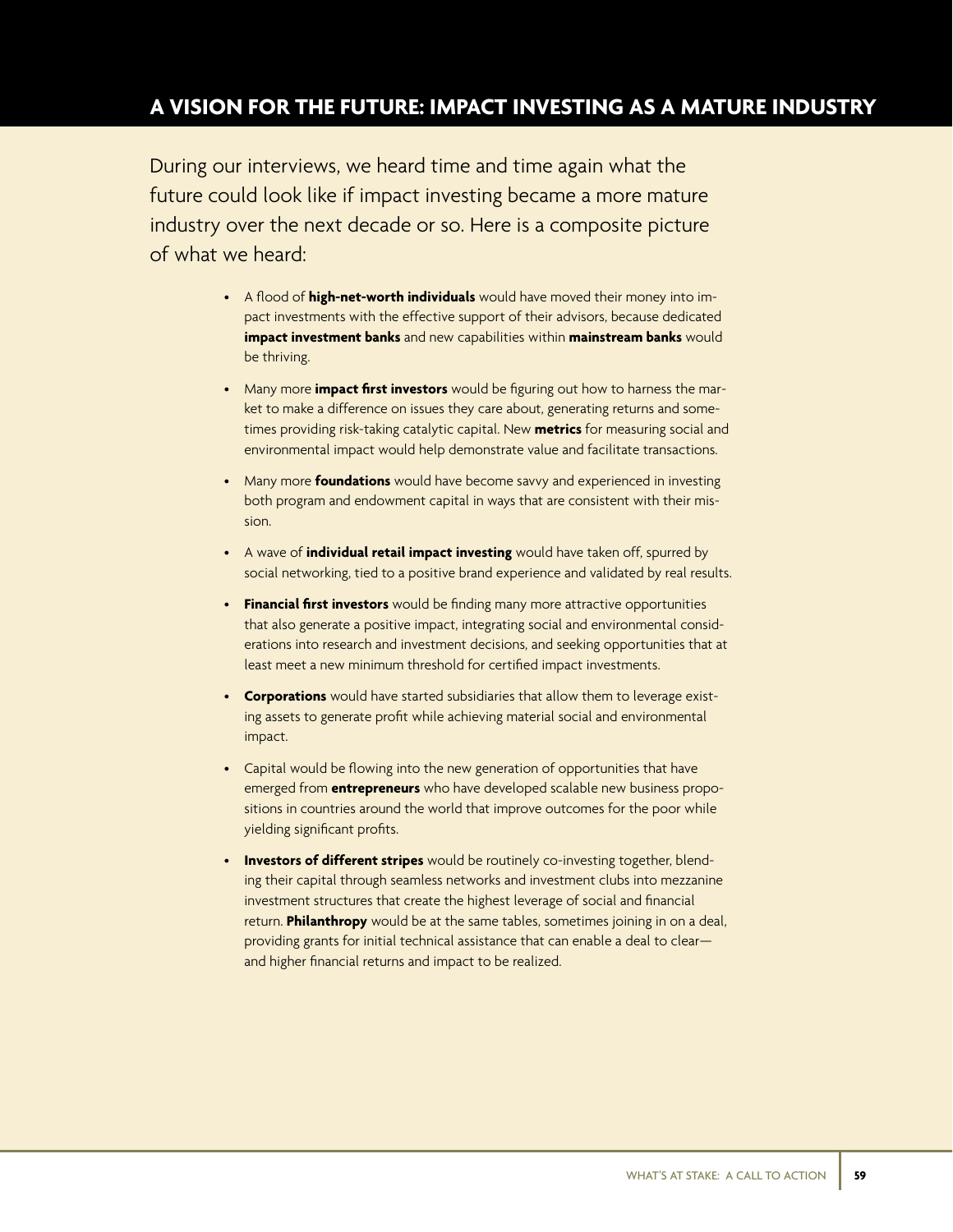These key initiatives can build a marketplace for impact investing, creating the intermediation, infrastructure, and absorptive capacity required for success.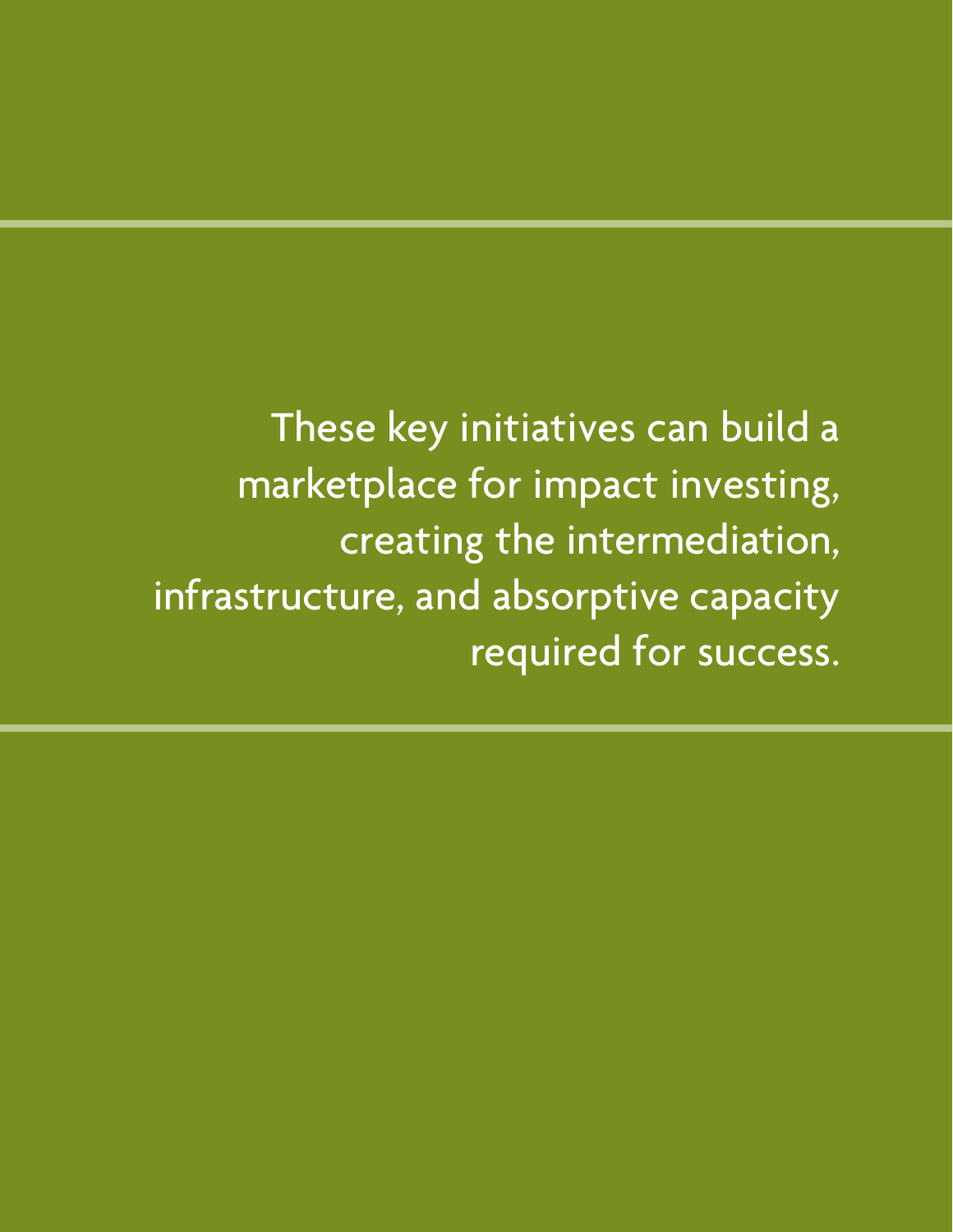# A BLUEPRINT FOR BREAKTHROUGH: DESCRIPTION OF KEY INITIATIVES

This section provides a description of each of the 17 key initiatives to build a marketplace, including the level of coordination and capitalization required for each to succeed. The initiatives are grouped into three platforms based on the challenges to impact investing:

- *Unlock Latent Supply of Capital by Building Efficient Inter*mediation-Enable more investing for impact by building the investment banks, clubs, funds, and products needed to facilitate existing interest.
- *Build Enabling Infrastructure for the Industry-Build the* ecosystem for impact investing including common metrics, language, and an impact investing network that can serve as a platform for collective action such as lobbying for policy change.
- *Develop the Absorptive Capacity for Investment Capital-*Develop investment opportunities and ensure high-quality deal flow by cultivating talented entrepreneurs and supporting the enabling environment for private sector innovation and success in regions and sectors where investment can create impact.

### Key Initiatives to Build a Marketplace for Impact Investing

| <b>INNOVATION</b> | <b>MARKETPLACE</b><br><b>UNCOORDINATED</b><br><b>BUILDING</b>                                                                                                                                                                                                                                                                                                                                                                                                                                                                                                                                          | <b>CAPTURING THE</b><br><b>VALUE OF THE</b><br><b>MARKETPLACE</b>                                                                                                                                                                                                                                                                                                                                                                                                                                                                    | <b>MATURITY</b>                                                                                                                                                                                    |
|-------------------|--------------------------------------------------------------------------------------------------------------------------------------------------------------------------------------------------------------------------------------------------------------------------------------------------------------------------------------------------------------------------------------------------------------------------------------------------------------------------------------------------------------------------------------------------------------------------------------------------------|--------------------------------------------------------------------------------------------------------------------------------------------------------------------------------------------------------------------------------------------------------------------------------------------------------------------------------------------------------------------------------------------------------------------------------------------------------------------------------------------------------------------------------------|----------------------------------------------------------------------------------------------------------------------------------------------------------------------------------------------------|
| Challenge:        | <b>LACK OF EFFICIENT</b>                                                                                                                                                                                                                                                                                                                                                                                                                                                                                                                                                                               | <b>LACK OF ENABLING</b>                                                                                                                                                                                                                                                                                                                                                                                                                                                                                                              | <b>LACK OF SUFFICIENT</b>                                                                                                                                                                          |
|                   | <b>INTERMEDIATION</b>                                                                                                                                                                                                                                                                                                                                                                                                                                                                                                                                                                                  | <b>INFRASTRUCTURE</b>                                                                                                                                                                                                                                                                                                                                                                                                                                                                                                                | <b>ABSORPTIVE CAPACITY</b>                                                                                                                                                                         |
|                   | Platform:   Unlock Latent Supply                                                                                                                                                                                                                                                                                                                                                                                                                                                                                                                                                                       | <b>Build Enabling</b>                                                                                                                                                                                                                                                                                                                                                                                                                                                                                                                | Develop the                                                                                                                                                                                        |
|                   | of Capital By Building                                                                                                                                                                                                                                                                                                                                                                                                                                                                                                                                                                                 | <b>INFRASTRUCTURE</b>                                                                                                                                                                                                                                                                                                                                                                                                                                                                                                                | <b>ABSORPTIVE CAPACITY for</b>                                                                                                                                                                     |
|                   | Efficient INTERMEDIATION                                                                                                                                                                                                                                                                                                                                                                                                                                                                                                                                                                               | for the Industry                                                                                                                                                                                                                                                                                                                                                                                                                                                                                                                     | <b>Investment Capital</b>                                                                                                                                                                          |
|                   | Initiatives: A. Create industry-defining funds that<br>can serve as beacons for how to<br>address social or environmental<br>issues<br><b>B.</b> Place substantial, risk-taking capital<br>in catalytic finance structures<br>C. Launch and grow dedicated impact<br>investment banking capabilities<br>D. "Pull" existing intermediaries into<br>impact investing by making business<br>commitments<br><b>E.</b> Create investment clubs focused on<br>specific themes<br><b>F.</b> Support the development of<br>backable fund managers<br>G. Create financial products to increase<br>accessibility | H. Set industry standards for social<br>measurement<br>I. Lobby for specific policy/regulatory<br>change<br>Develop an impact investing<br>network to accelerate the industry<br>K. Develop risk assessment tools<br>L. Coordinate development of a<br>common language platform<br>M. Create publicly available<br>comprehensive benchmarking data<br>N. Integrate social and environmental<br>factors into economic and finance<br>theory<br>O. Launch a targeted public relations<br>campaign to promote demonstrated<br>successes | P. Support effective and scalable<br>management capacity development<br>approaches for entrepreneurs<br>Q. Provide tools to support research<br>and development for innovative,<br>scalable models |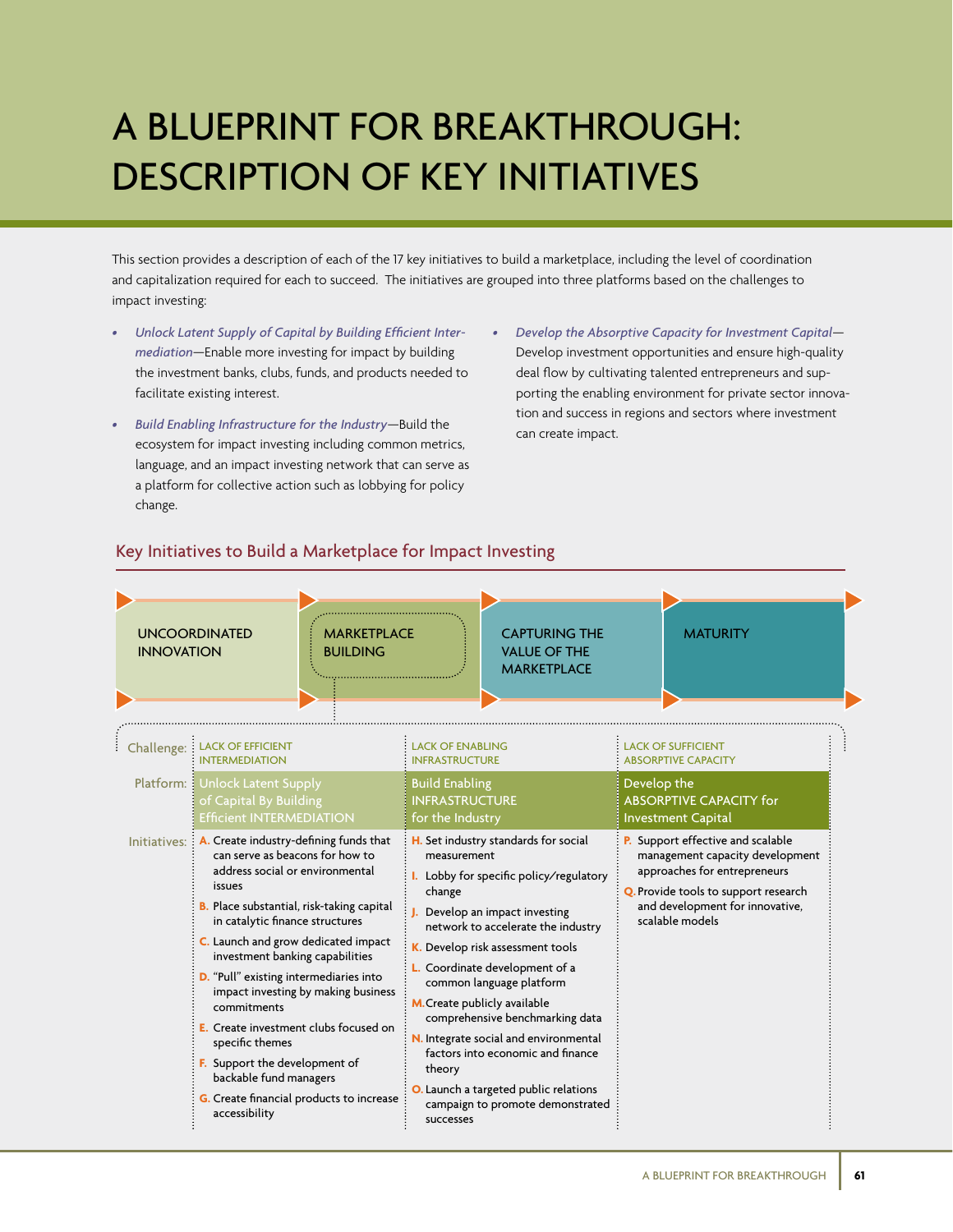# **UNLOCK LATENT SUPPLY OF CAPITAL BY BUILDING EFFICIENT INTERMEDIATION**

The lack of intermediation capacity is one of the most significant challenges limiting the ability of investors to find and place capital in impact investment opportunities. This is especially true for impact first and yin-yang investors, because traditional channels do not meet their needs. The following seven initiatives have the potential to alleviate the current constraints in the market by building the intermediation needed to unlock a latent supply of capital.

### **A.** Create industry-defining funds that can serve as beacons for how to address specific social or environmental issues

- **Goal**: Stimulate the market's development by attracting talented entrepreneurs to launch businesses and intermediaries while consolidating capital and reducing transaction costs associated with fragmented supply. Funds could also create platforms to seed and build the capacity of new fund managers and to roll out impact metrics or standards in ways that reinforce the funds' financial objectives.
- **Potential Initiative**: A collection of investors commit \$1 billion to an impact investing fund, which attracts fund managers, service providers, and entrepreneurs to the field. This could kick off a virtuous cycle as it becomes easier for additional investors to engage in impact investing, which in turn attracts more entrepreneurs and creates more business for intermediaries.

Describing what could catalyze the industry, Jason Scott of New York-based EKO Asset Management Partners says: "Create a really big fund through credible organizations guaranteeing 5 to 8 percent to investors, operating the right way, using some philanthropic capital (say, \$10 million), monitoring progress, and with clearly stated social outcomes such as 10 million tons of carbon reduced or 1 million jobs created."

A small number of large scale investors, such as sovereign wealth funds or even universities, could trigger something similar on their own. The results for the industry will be greatest if there were a high level of visibility and influence for the fund. As Preston Pinkett, director of Prudential Social Investment, describes it: "In the best of all worlds, the 10 largest foundations—plus Harvard, Yale, Princeton—would decide to invest all of their endowments in the social impact space. This would create a chain of events that would create the required market . . . or at least 88 percent of it." That said, a fund may be most readily established by strategic investors whose reputation makes the ripple effects across the industry most credible and powerful. A good example of this type of "800-pound gorilla" could be CalPERS (the California Public Employees' Retirement System); when it starts strategically allocating to a sector, it influences the behavior of a wide range of other actors.

Ideally large funds would be developed taking different approaches, thus creating a healthy amount of competition between funds. A single marquee fund could also accomplish some of these objectives, though other significant players may be disinclined to emulate it since "eagles don't flock."

In another approach to this initiative, an entrepreneur or existing fund could launch a fund of funds that provides investors with an accessible vehicle for putting capital to work in credible impact investments and widening the investor base beyond the relatively sophisticated investors who currently have the resources and conviction to seek out and vet investments.

### **B.** Place substantial, risk-taking capital into catalytic finance structures

 **Goal**: Stimulate the development of impact first and yin-yang investment opportunities while lowering transaction costs for asset owners, co-investors, and capital recipients.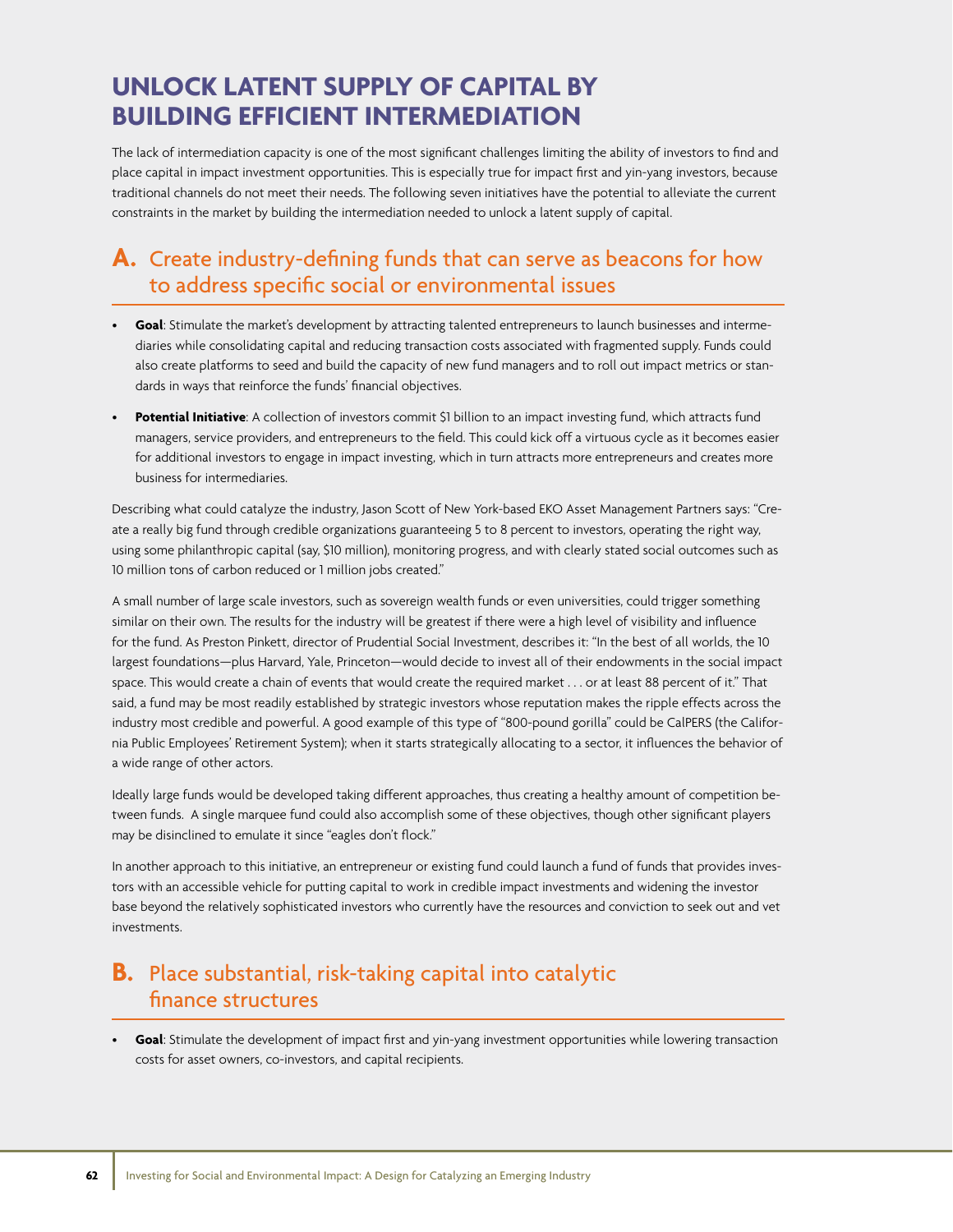**Potential Initiative**: Create a concessionary capital fund that can nimbly match its funds with more commercially oriented capital. The fund might focus on providing secondary financing to allow primary investors to exit while leveraging their expertise in deal sourcing.

The power of risk-taking capital to create leverage is compelling. For example, Prudential Social Investment provided a \$5 million equity investment into the community bank ShoreBank. The investment enabled others to finance ShoreBank with lower-risk debt and cash deposits, among them TIAA-CREF, which made a \$50 million cash deposit into ShoreBank as part of its impact investment portfolio. Calvert Foundation's Community Investment Note program has generated a pool of more than \$150 million in soft-priced capital funded through retail and high-net-worth investors that finances more than 200 nonprofit intermediaries, leveraging subordinated investments from major foundations.

While some funders provide risk-taking capital, there is significant leverage in greater coordinated action. There are many examples of high-net-worth individuals, foundations, and development finance institutions that provide "soft" capital disjointedly.

But because the market is filling up with entrepreneurial activities, there is a growing risk that market distortion will occur if the innovation phase goes on too long. For example, investors who are limited partners in a fund may be providing grant funding to the portfolio companies that fund invests in. This does not serve the individual organizations well and drains the whole system of a scarce resource.

Moreover, development finance institutions tend to have strict rules and slow processes that make it hard for them to deploy capital nimbly. Pooling capital into a separately managed entity may increase flexibility.

Finance structures can enable investors to take different returns from an investment. They can also enable investors who seek to catalyze deals to take on greater risk without compromising return. For example, a foundation-sponsored concessionary capital fund might take a "barber pole" approach to returns where it accepts lower returns first and waits until other investors have been paid out before taking its full return.

## **C.** Launch and grow dedicated impact investment banking capabilities

 **Goal**: Develop services such as deal origination, deals structuring for different types of capital, syndication, aggregation of smaller investment opportunities into portfolios for large investors, and help facilitating exit opportunities. These capabilities will be important across all segments, but especially for the impact first and yin-yang investors for whom traditional intermediation is likely to fail.

As Lila Preston at Generation Investment Management explains, "Trusted intermediaries that can aggregate and vet projects would enable investors to participate in a more scalable manner. Intermediaries can reduce risk and transaction costs and provide verification, monitoring, and other infrastructure. Currently there are only a few, and they are small and sector focused."

 **Potential Initiative**: Entrepreneurs, boutique microfinance investment banks, or mainstream investment banks launch and grow social investment banking businesses to facilitate impact investments. Investors could commit business to scale these banks, and collective action by investors to demonstrate demand could help spur development of the necessary capabilities.

For example, these services may emerge from existing banks, like J.P. Morgan, which launched a social sector finance unit in 2007. Boutique firms are also emerging, such as San Francisco-based Imprint Capital Advisors, which operates exclusively on the buy side; Intellecap, which has deep knowledge in local markets, particularly India; and Lion's Head, a London-based firm whose principals have deal-structuring skills rooted in experience putting together the issuance of multibillion-dollar bonds for life-saving vaccines for children in poor countries.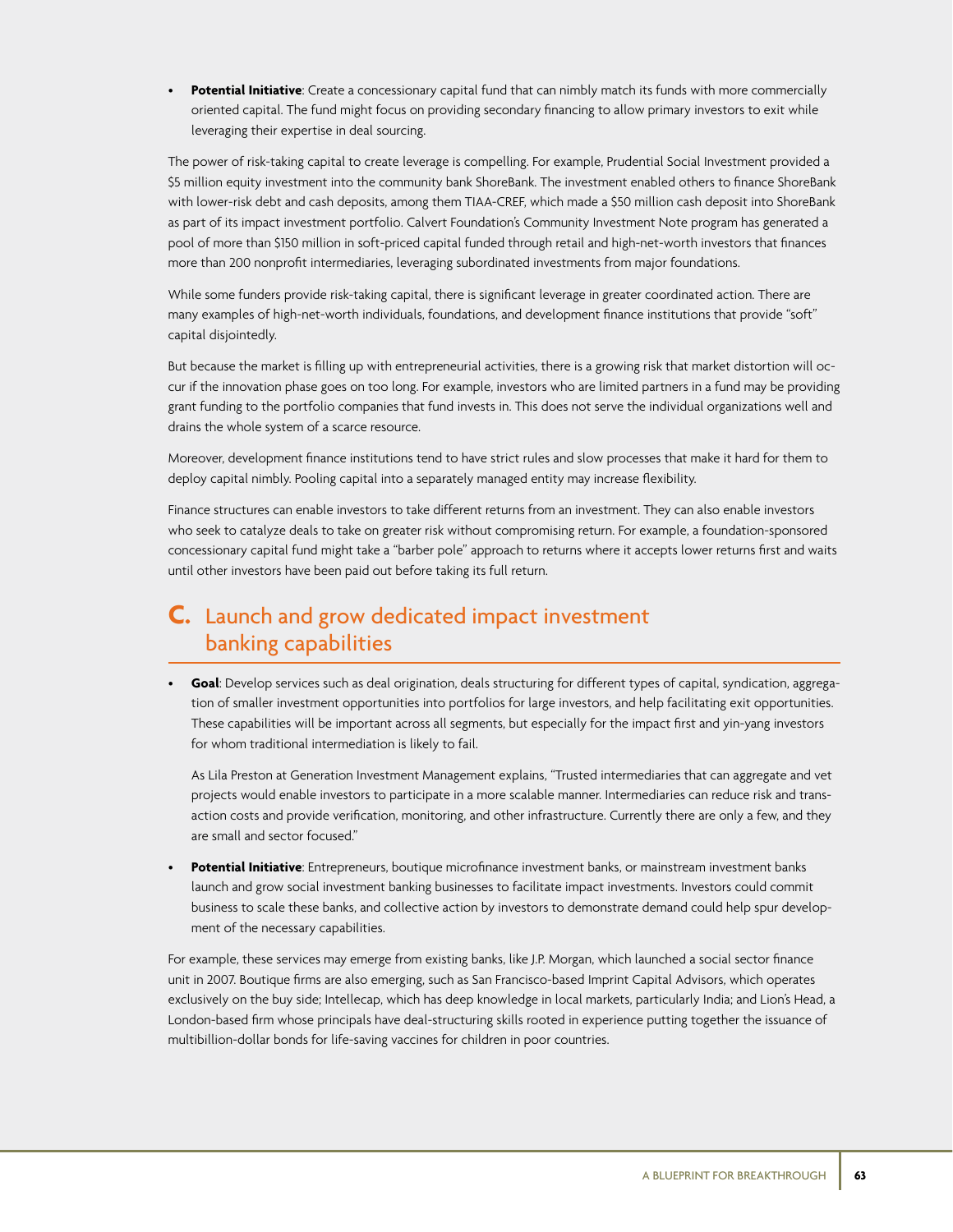### **D.** "Pull" existing intermediaries into impact investing by making business commitments

 **Goal**: Organize commitments of business to specific intermediaries to provide them with material incentives for engaging in impact investing.

As Chris Foy of Sainsbury Family Investments notes, "Floodgates only open against pressure."

 **Potential Initiative**: Investors clearly express interest in impact investing in the form of visible deal flow or committed long-term interest, thereby enabling an intermediary to develop expertise based on anticipated demand. These investors might act individually or in a coalition and could include high-net-worth individuals or wealth advisors and private banks acting on behalf of their clients.

Many of the entities interested in impact investing are prestigious and well resourced, with the ability to constructively wield their power as buyers of financial services to motivate the intermediaries that serve them. Investors should focus on networks in which they can most effectively amplify their demand for these kinds of services.

For example, a group of three U.S. foundations—the F.B. Heron Foundation, the Annie E. Casey Foundation, and Meyer Memorial Trust—banded together and had investment advisor Cambridge Associates conduct research on impact investing options for endowment managers. As a leader at one foundation puts it: "When important players act, they are able to influence other players to follow suit, as was the case with Cambridge Associates offering investments cognizant of environmental, social, and governance issues to their clients . . . Adoption by large, prestigious institutions is the most important step in order to legitimize the space."

There is the potential for other types of investors to do the same. Individual investors, for example, can go to their money managers and convey how important it is to them. As Dr. Ivo Knoepfel, founder and managing director of the Zurich-based investment advisory firm onValues, explains: "It is important that high-net-worth families express a clear demand for impact investing. This will prompt banks to develop the necessary products and services, as was the case for microfinance."

### **E.** Create investment clubs focused on specific themes

Goal: Bring together financial first and impact first capital to share deals and broker co-investment on targeted issues or regions.

Impact investing at its best can connect deals and investors in ways that are not otherwise possible, expanding existing networks and reducing the potentially prohibitive cost of doing deals one by one. This will especially be the case when trying to put together capital from different worlds into yin-yang deals.

As Mitchell Strauss, director of Credit Policy at the Overseas Private Investment Corporation, the U.S. finance institution that seeks to mobilize placement of private capital in less developed markets, puts it, "None of this is rocket science, but a collaborative approach from funders with different return expectations, coupled with technical assistance on the side, is necessary to get deals done."

 **Potential Initiative**: Investors develop networks that allow them to come together, share due diligence, and coinvest.

Two types of clubs might be developed. One form would involve only investors with a goal of aggregating investors to improve deal flow. For example, Investors' Circle has provided an important forum for a subset of early-stage investors to gather.

A broader model of a club might also include a network of technical assistance providers for the social and/or environmental aspects of their investments, enabling investors to assess investments with lower transaction costs. The network could include research institutions, community organizations, environmental engineers, and activists who can help to develop and implement sustainable impact in the chosen investment area, potentially as an online business that allows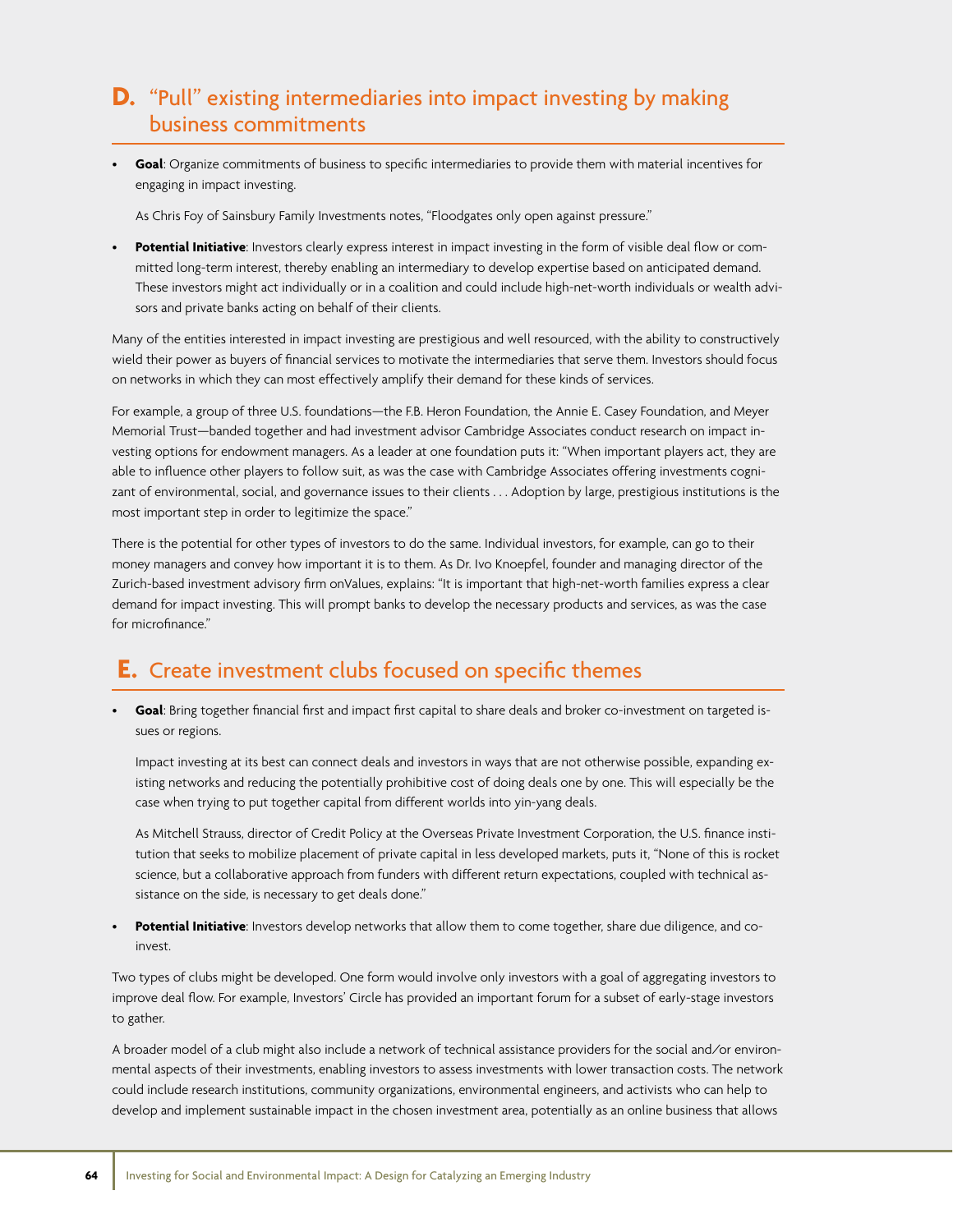access to targeted expertise. This would not only enable investors to collaborate more effectively but would also help potential partners overcome what can be an aversion to capitalism as a means to achieve their mission.

For either type of club, success will require thoughtful collaboration, a long-term perspective on the part of investors, and putting time in to build the network, which may not be economically justified in the short-term.

A newer effort underway along these lines is a working group formed in 2007 at a meeting hosted by the Rockefeller Foundation called Project Terragua, which aims to develop and demonstrate the viability of a new model for African agricultural investment that can generate positive social and environmental return.

## **F.** Support the development of backable fund managers

 **Goal**: Develop management capacity for fund managers so they are better equipped to identify high-quality management teams and investment opportunities.

As Charles Ewald of New Island Capital explains: "If I could change one thing it would be to bring more seasoned investors and management teams into the field. You currently find people with tremendous potential but limited experience. There are investors who have never seen a full cycle. Good intermediation is also necessary. Ultimately, the viability of the field will depend on the quality of the investments made and the companies created."

 **Potential Initiative**: Create funds or fund programs that help develop emerging managers with the necessary training and the capital needed to cover their costs—as well as the capital for them to manage in their fund.

A fund could issue a request for proposal for different types of products—for example, awarding five \$100 million mandates to managers who offer a product that meets its broad specifications.

Conceivably, hedge funds and private equity firms might send out people to train the fund managers using a mentorship model, which would help retain employees (potentially as a sabbatical program) while developing a robust stream of high-quality fund managers.

Some funds do this already. For example, the business model of Small Enterprise Assistance Funds, which has managed 23 funds around the world over the past 20 years, is based on investing in and developing on-the-ground managers whose local insights can find the best opportunities. The United Nations Environment Programme Finance Initiative provides forgivable loans to new fund managers running sustainable funds. More efforts like this will be needed to develop relevant expertise and experience among fund managers.

# **G.** Create innovative financial products to increase accessibility

- **Goal:** Provide more investment opportunities while reducing risk and transaction costs.
- **Potential Initiative**: Create vehicles and mechanisms for different types of capital that can serve as "on ramps," enabling funds to be more readily placed into impact investments. This might include applying financing structures in creative ways—for example, using collateralized debt obligations backed by a portfolio of loans to microfinance institutions. Blue Orchard did just this, enabling it to tap mainstream capital markets for \$87 million in 2004-5, which was just the start of a set of similar transactions.

Given the financial market crisis of 2008, investors may be highly wary of products that lack transparency. But clear products might present attractive options, such as creating a fund of funds specifically designed to enable investors with large pocketbooks to try out impact investing while spreading their risk. Further opportunities lie in the donor-advised fund universe. Calvert Giving Fund provides a set of impact investing opportunities for their donor advisors, with the potential to tap the approximately \$20 billion in conventional donor-advised funds.

The objective of many new products may be to aggregate a set of opportunities that make it easier for an investor to jump in to make an impact on an issue or set of issues they care about. As Jason Scott at EKO Asset Management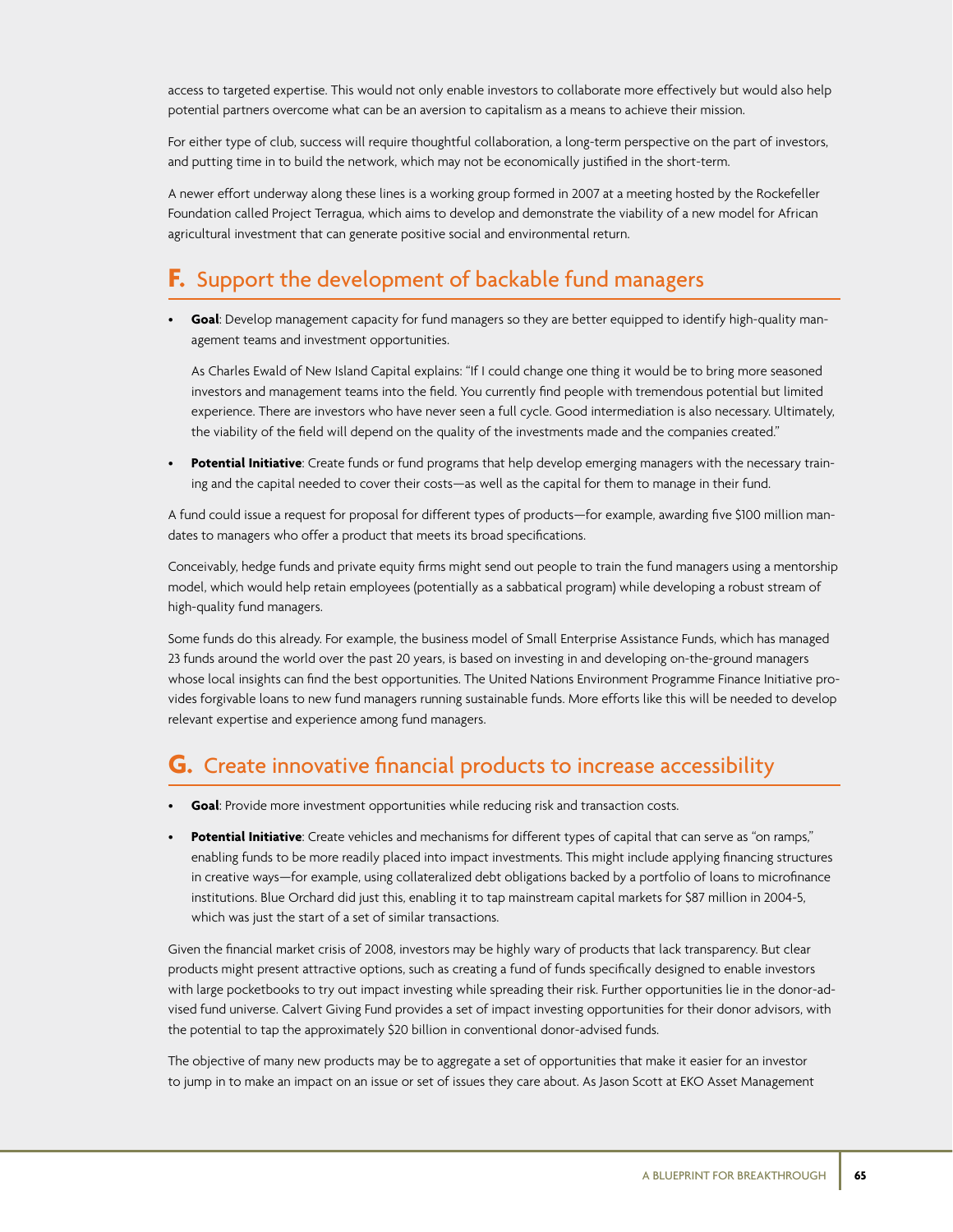Partners Partners explains, "Bundle together enough product in areas that are similar or have similar risk-return criteria—such as microfinance, community development, and environmentally related assets—and that would really make a difference." Blue Orchard's Oasis Fund, which provides equity and loans to social and environmental ventures around the world, and responsAbility's new bottom of the pyramid fund cross market sectors and enable easy market entry.

A fund manager could decide to create this type of on-ramp, or an anchor investor could decide to become the lead investor in developing it.

# **BUILD ENABLING INFRASTRUCTURE FOR THE INDUSTRY**

Efficient intermediation alone cannot accelerate impact investing, given the challenges constraining the industry and the risk that impact investing may become too hard or too easy. Basic infrastructure must also be built to enable metrics for impact, develop a common language, integrate social and environmental factors into economic theory, and to make visible the demonstrated successes of impact investing.

Transforming the ecosystem will require the bold step of developing an impact investing network that can serve as a platform to enable the other infrastructure initiatives that require collective action. And ultimately, policy may be a critical lever to motivate massive amounts of capital to engage in impact investing.

Building the infrastructure required for a successful industry will be challenging. Most of the following eight initiatives will require industry-level coordination as well as some subsidy upfront. While most of these initiatives will be important for all segments of investors, only those actors interested in creating public goods are likely to initiate or sponsor them. But if executed successfully, these initiatives would yield tremendous benefits.

### **H.** Set industry standards for social metrics

Goal: Foster the development and adoption of metrics to enable: 1) investors to understand the social/environmental aspects of investment opportunities and 2) intermediaries and capital recipients to communicate their impact and justify the return they can offer.

As a portfolio manager at a major U.S. pension fund explains: "Measurement of 'ancillary' benefits is going to be an ongoing issue in impact investment. The industry needs to capture and demonstrate these benefits in order to attract more capital."

As of 2008, individual actors on both the buy side and the sell side are developing their own metrics, which is massively duplicative. Standard metrics will improve investment efficiency by facilitating benchmarking, identification, and uptake of successful business models and co-investment. As Dan Letendre, managing director of the Merrill Lynch Community Development Company, notes: "Imagine a commercial investing world in which there aren't any rating agencies, or quantitative or qualitative risk measures: there would be no money coming into this world. As an industry we have not built tools or vocabulary that allows us to communicate risks and rewards."

 **Potential Initiatives**: Two key initiatives would help achieve this goal: developing rigorous metrics and a standardsetting body to implement them.

For impact first investors, the most important priority is to develop rigorous metrics for assessing the relative social and environmental impact of investments and portfolios within and across the sectors and geographies that matter to them. This would allow them to assess the results from investments that may be below market rate; understanding this potential tradeoff will be especially important to institutional investors. Developing comparative metrics will be challenging—it has long been one of the toughest nuts to crack in the social sector.

An additional step would be to establish a standard-setting body that would help create a threshold for what would be considered an impact investment. A basic rating system would help organize the market by making it possible to compare outcomes of investments. It would also help protect the credibility and reputation of the field from conventional investments being promoted as impact investments. As one foundation leader puts it, "To address the integrity con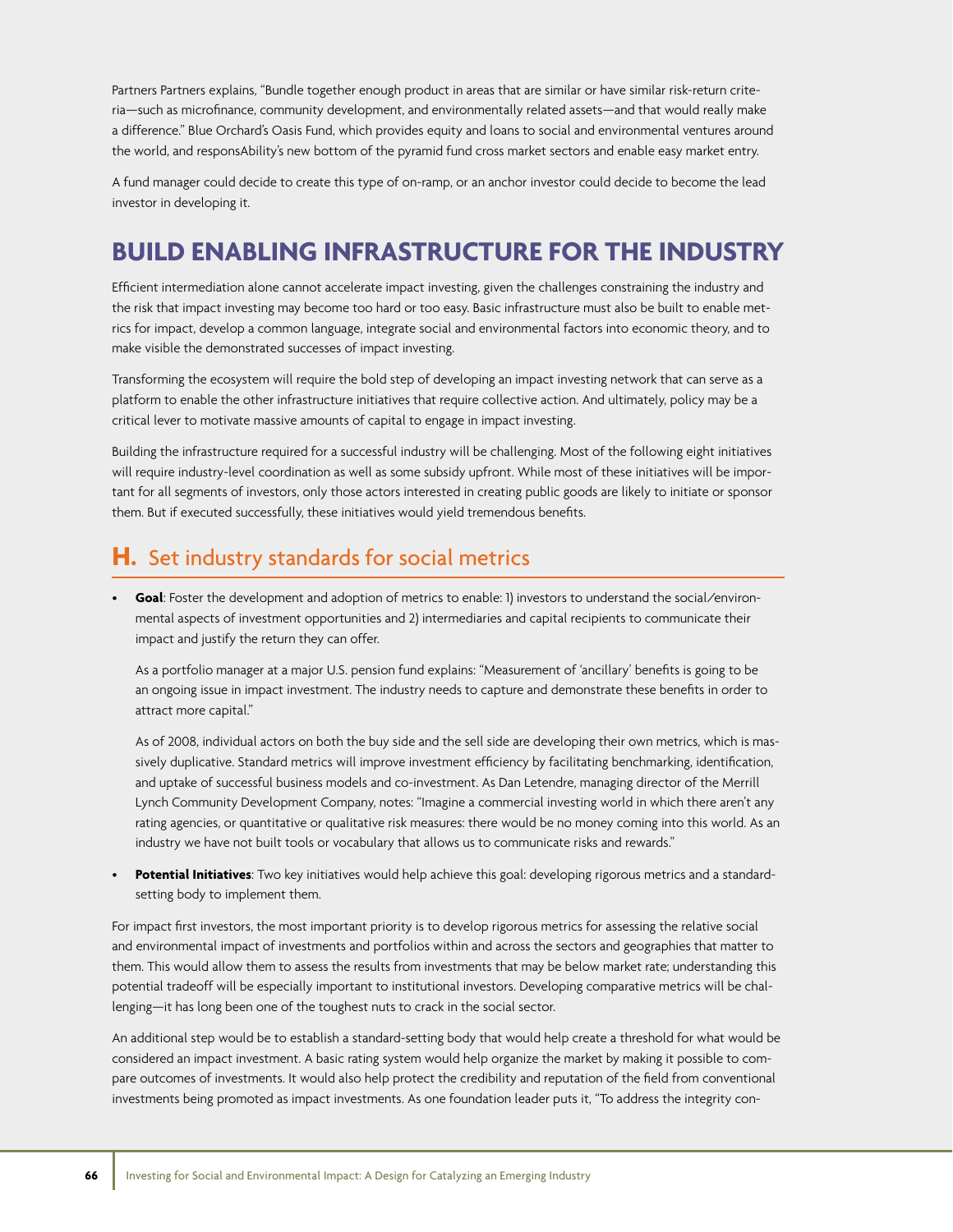straint, certification has to set a floor instead of a ceiling as the industry can't make the mistake of reaching too high."

Effective action around either of these forms of initiative is most likely to come from capital providers who would need to coordinate to form standards for benchmarking jointly, informed by sell-side companies. At the same time, success of this initiative would require these investors to give up some level of specific interests that might otherwise necessitate total customization of reporting. Ultimately the movement of a critical mass of investors will be required for a standard to take hold.

There is much to be learned from the standards-setting activities in socially responsible investing, including the framework of the Global Reporting Initiative and the Ceres Principles.

Other industries provide helpful analogues. For example, financial first investors might be interested in a type of metric that communicates simply whether an investment is an impact investment at all without needing to dig into too much technical detail. The Forest Stewardship Council (FSC) provides third-party certification for timber with a single globally accepted standard. Similarly, the U.S. Green Building Council developed the Leadership in Energy and Environmental Design (LEED) standards as a nationally accepted benchmark, and acts as a third-party certification program. It has developed specific ratings (e.g., platinum, gold, silver) that are customized into versions for different types of buildings such as retail and schools. These standards are a powerful communication tool. Executives may not be experts in exactly what the FSC or LEED standards mean—but they know they want their wood and buildings to meet those standards.

A new effort called Project Galileo is working toward the goal of this initiative. The project is being pursued by a working group of the Global Impact Investing Network and takes its name from the early 16th century astronomer who offered reasoned arguments that challenged prevailing ideologies and allowed us to see the world in a new way. Support for this work or the launch of competing approaches—whether through applying and testing metrics or providing startup capital for a standards-setting body—will be required to create the analytic tools and infrastructure needed to place assessment of social and environmental value at the heart of an investment, rather than as its coincidental side effect.

Acumen Fund is also working with Google, salesforce.com, and others to develop a data management solution that would enable customizable financial and impact data to be more easily compared across current or potential investments.

### **POLICY AND REGULATORY CHANGE: THE NETHERLANDS**

To foster green investments, a Green Funds Scheme was introduced in the Netherlands in 1995, granting tax reductions for qualified projects, such as wind farms or organic agricultural businesses.27 The Ministry of Housing, Spatial Planning and the Environment assesses whether projects meet the required definition.

Tax reductions are 1.2 percentage points on capital gains, and borrowers are given an additional tax reduction of 1.3 percentage points on the value of the green investment. Banks offer green bonds or shares in green funds. So far, the Green Funds Scheme has attracted about 200,000 savers and enabled around 5,000 green projects worth about five billion Euros.

The Green Funds Scheme came into being because of the initiative taken by several investors who worked closely with government officials. Paul McKay, who was then serving as managing director of Triodos Bank, brought several bankers together with two members of parliament at a seminar to discuss the opportunity. The bankers advocated for a tax break to make green investing commercially competitive and attract significant private sector investment. The parliament members embraced the plan and gained the support of civil servants with environmental and tax expertise who helped craft the legislation, which was passed into law about two years later.

Building upon the success of this tax incentive, the government later passed similar incentives for investing in microfinance and cultural projects.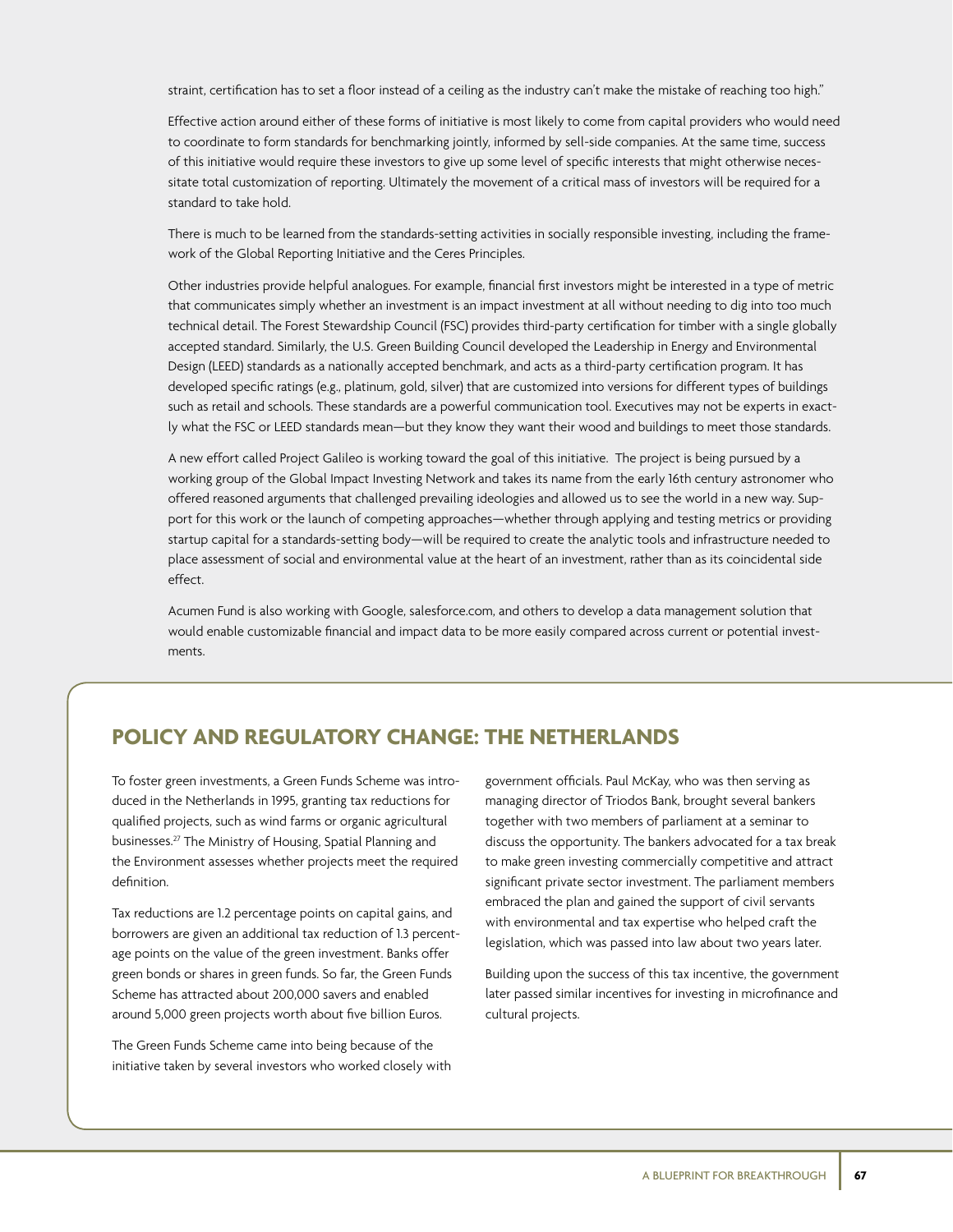# **I.** Lobby for specific policy/regulatory change

Goal: Develop and advocate for policy/regulatory changes that would dramatically increase the level and efficacy of impact investing in various national contexts.

As Sir Ronald Cohen, a venture capital pioneer in the U.K., notes, "The role of government now is an enabling one, to provide significant incentives for the creation of the 'social investment' system and the development of missiondriven organizational and investment models that are capable of wide replication."<sup>28</sup>

Policy mechanisms have the potential to change the underlying risk-return tradeoff and address structural barriers through legislation and incentives. While some people in the financial industry tend to undervalue the importance of policy, it has been critical in accelerating other industries, including venture capital and community development finance.

 **Potential Initiatives**: Policy mechanisms could include anything from a reduced capital gains tax on impact investing products to scrutiny and clarification of the meaning of 'fiduciary duty' or to the development of a fund to catalyze impact investments similar to the Community Reinvestment Act, but for a broader set of social and environmental issues. Governments could also leverage their role as large-scale purchasers by providing anchor demand for promising enterprises, enabling them to prove and scale their business models.

Although typically an initiative like this could take a bit longer to come to fruition, the financial market crisis of 2008 has created a unique window of opportunity for policy change, potentially as part of a larger package of regulatory changes. In the United States, an anticipated jobs program—centered on green energy infrastructure and developed to entice private investment capital—is a particularly compelling early opportunity for impact investing policy. Ultimately such a policy has the potential to transform both the economics—and the mindset—about the value of impact investing.

Most of these kinds of policies will not emerge from mass campaigns but will require effective leadership and lobbying in national contexts.

A handful of countries have already begun to take steps in this direction. The Community Reinvestment Act in the U.S., passed in 1977, was pivotal in creating the community development finance industry that has since poured billions into otherwise underserved neighborhoods. (Although some have wondered whether there is a relationship between the CRA and the lending crisis, most experts agree they are completely unrelated. Subprime loans were generally originated by institutions not subject to CRA, CRA loans were not securitized and CRA loans and securities are in fact performing reasonably well.)<sup>29</sup>

The U.K. set up a similar arrangement with the Community Investment Tax Relief Scheme in 2002. In South Africa, the Black Economic Empowerment Program has increased the potential to invest in ways that create impact. In so doing it has spawned entrepreneurial startups like the Sasix Financial, started by the South African Social Investment Exchange, which lists opportunities for investment that yield financial returns and holds investees accountable for social performance with independent research, evaluation, and monitoring. In India, a set of Priority Sector Lending Guidelines issued in 2007 has created loan targets for banks in such areas as small and medium enterprises, education, and housing.<sup>30</sup>

In the U.S., these policies might help address the scrutiny facing many types of capital in 2008. For example, if the pressures to change the tax treatment of carried interest for private equity firms continue, an exemption potentially could be put in place for impact investment funds to continue to be treated favorably.

For foundations and universities feeling pressure to increase the rate of spending from their endowments, tax-favorable treatment of impact investments would provide a way to keep funds invested, while generating additional public value to validate their tax-exempt status. For example, a big group of foundations, university endowments, and pension funds could get together and create a multi-billion dollar fund, engage the Treasury Secretary in a conversation about the challenges and opportunities of the field, and explain that they are willing to do something about it. What they need is a Community Reinvestment Act-like benefit so they can go innovate and try this type of investing. If it works, in five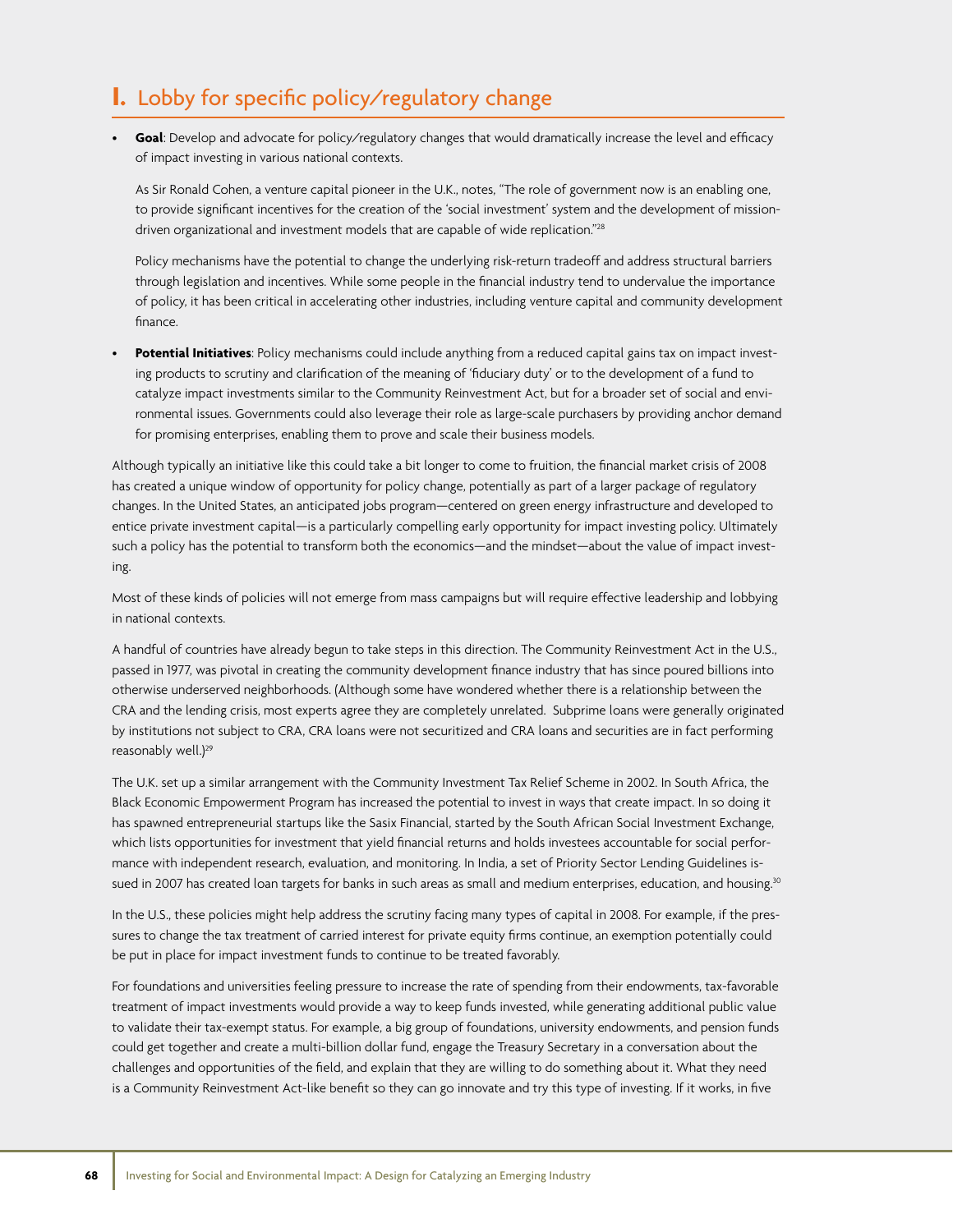years there will be a whole new flood of investment opportunities that also create impact—a win/win for everyone.

Other types of reforms could involve a re-examination of how laws about fiduciary responsibility are interpreted. As one private banker notes, "An extremely important step is to redefine the duties of a board member of foundations, large institutions, pension funds, and other commercial sources of capital, to force them to consider the impact of their investment decisions."

Governments can also provide anchor demand to growing enterprises, enabling them to sufficiently prove their models so they become investable propositions. For example, in India, the only three organizations creating internet kiosks that have reached a scale of at least 1,000 kiosks were all initially funded with government support.<sup>31</sup>

### **J.** Develop an impact investing network to accelerate the industry

- **Goal**: Build a network of leaders who can steward the industry forward in a strategic way. The network can enable impact investors to build relationships, share experiences, pursue investment opportunities, and forge partnerships, and can serve as a source of information for organizations committed to field building. The network would be particularly valuable for deals that mix impact first and financial first investors.
- **Potential Initiative**: Investors build a global network for the impact investing field that serves as a hub for collaboration and a platform for setting clear definitions and standards. Investors develop relationships for sharing information, co-investing, and engaging in new projects. The network also provides the community with a common voice in policy advocacy efforts.

Today there are a number of national and even global networks playing important roles in specific arenas, such as the Emerging Markets Private Equity Association, Investor's Circle, the More for Mission Campaign, PRI Makers Network, Social Investment Forum, and Social Venture Network. However, there is no global network designed to serve impact investing as a whole with a focus on suppliers of capital and intermediaries.

Establishing a global network of impact investors would help address the inefficiencies caused by the isolation and fragmentation in today's market. It would provide a forum for investors to find partners and learn from their peers' experience and experimentation. A network would also accelerate the development and implementation of other initiatives by providing a space for coordination and collective action. For example, a network could serve as a locus for coordinating the development of metrics, launching a targeted public relations campaign, or even advocating for policy incentives for impact investing.

The network could be governed by a representative group of investors who would guide its activities to respond to the evolving needs of the investor community. The network membership could also serve as a source for information about barriers that could inform the development of new initiatives and help guide the efforts of leaders committed to building the field.

Networks have played an important role in the development of other industries. The National Venture Capital Association in the U.S., founded in the 1970s, evolved to become an important advocate for supportive public policies. It hosts working groups that have focused on spaces like clean technology, healthcare, and human capital. Similar networks have sprung up elsewhere, including the Latin American Venture Capital Association and the African Venture Capital Association, among others. In microfinance, the Consultative Group to Assist the Poor (CGAP) has played an important role in creating infrastructure. In addition to distributing industry information and research, it has helped develop standards and capacity building programs for the field and has incubated important initiatives, such as the development of ratings agencies.

The early-stage development of a global network is already beginning, emerging out of two convenings held by the Rockefeller Foundation in 2007 and 2008. The group of investors is designing the Global Impact Investing Network to bring together impact investors and intermediaries who have the capacity to invest and intervene at scale, making multi-million dollar investments and aggregating funds large enough to access institutional capital. It will include both impact first and financial first investors and is intended to support activities that facilitate a more efficient yin-yang deal space.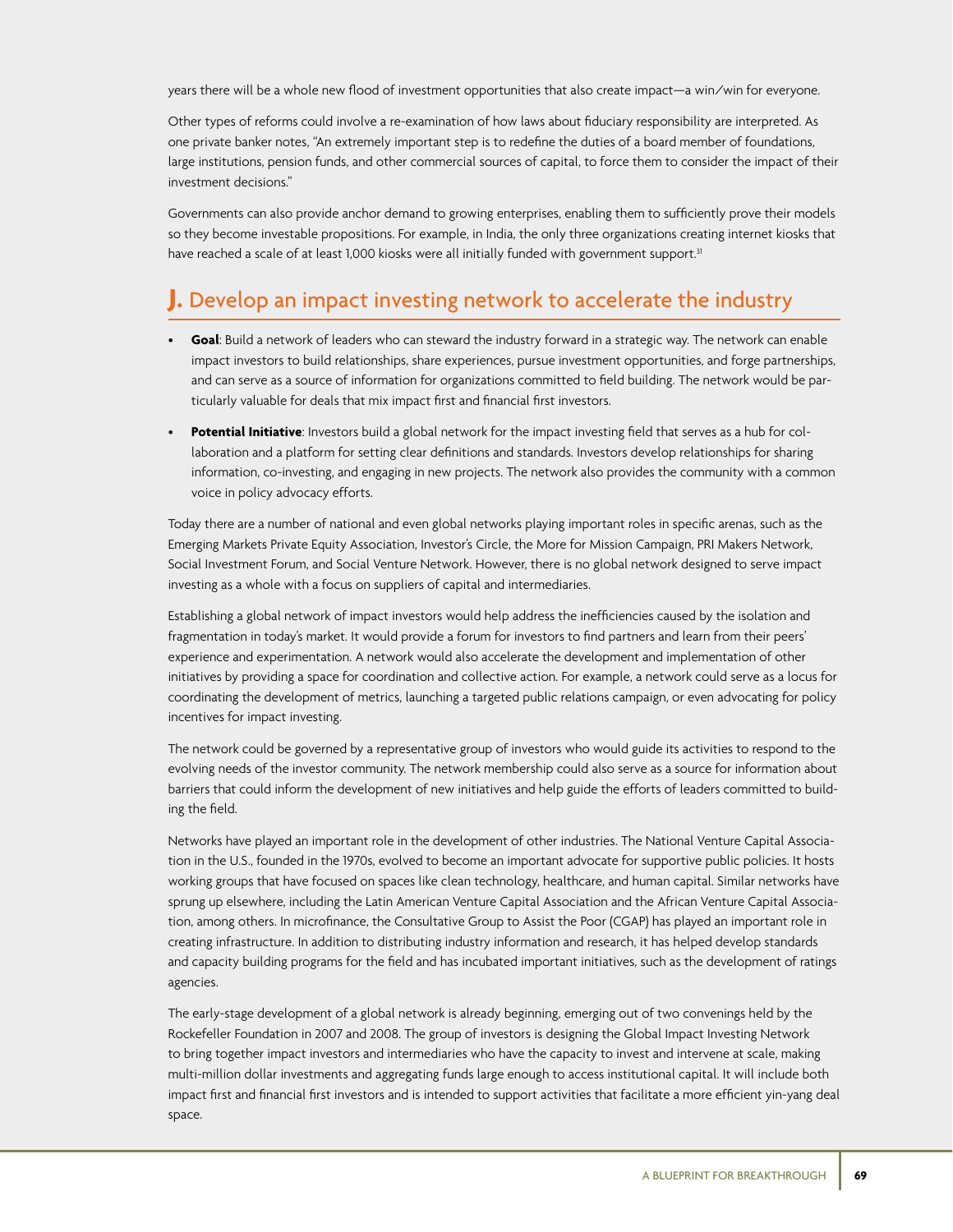### **K.** Develop risk assessment tools that can increase the visibility of and access to marketable products

 **Goal**: Increase the engagement of investors—especially financial advisors—in impact investing by helping them better understand investment opportunities, assess risk, and find approved products.

The financial crisis that took hold in 2008 has made investors question their assumptions about risk in the general markets. But lack of understanding of risk associated with impact investments was a challenge for the industry even before then. As Dan Letendre, managing director of the Merrill Lynch Community Development Company, notes: "The single biggest constraint hampering growth is perception of risk. There is a real lack of knowledge and understanding of risk." Elliot Berger of Merrill Lynch's Private Banking and Investment Group adds: "Many advisors don't understand the risk and opportunities [in impact investing]. At many levels, enabling the movement involves us educating our sales force and financial advisors." More transparency and methodologies to analyze risk and other information will be all the more important given the market crisis.

 **Potential Initiatives**: At one level, investors putting time into rigorous due diligence could share that due diligence with others who can use it to understand risks and accordingly make more effective decisions. More accessible information would reduce the transaction costs and increase the quality of information available to investors. In addition, as the market matures it will become possible to create or invest in vehicles and tools that help investors and their financial advisors more readily identify and analyze impact investments, including ratings of the risk factors associated with different types of investments. Entrepreneurs or existing advisory firms could develop these tools or demonstrate demand for the services on behalf of their private wealth clients. And eventually, programs could be launched to incorporate impact investing in the chartered financial analyst curriculum.

The lack of understanding of risk is partly due to limited experience, as well as the mindset that accompanies the absence of a track record. In a new market, investors prefer to do their own due diligence and analysis, putting their sweat in to find and vet good deals.

Over time, as standards and benchmarks develop and the pool of data points becomes larger, ratings systems can become helpful to some investors for certain types of deals. Some investors will always do the legwork themselves—and this is more likely to be true of financial first investors relative to impact first investors (conversely, impact first investors may prefer to do the legwork on impact ratings themselves because it is the value creation they care about most, while financial first investors may outsource that to others).

On a structured finance deal, ratings agencies could help rate bonds (even if their credibility has been somewhat undermined by the financial crisis). For funds, the diligence of an investment advisor and the listing of the fund on an approved list serve a similar function. For private transactions, a strong lead investor is a proxy for the quality of the deal. And other times, calling in a third-party advisor familiar with the sector may be the preferred option.

For example, London-based Investing for Good has developed a tool that includes a rating of "confidence" to help wealth advisors select appropriate opportunities and communicate about them. Although Investing for Good initially marketed this service to individual wealth advisors, it has increased traction by pursuing a more wholesale model, gaining support of senior management at leading European private banks, who have pulled entire groups of wealth advisors onto the Investing for Good platform.

### **L.** Coordinate development of a common language platform

 **Goal**: Develop a language platform to give investors greater definition and clarity about the ecosystem—the ways in which impact investing is one thing and the ways in which it is many things that should be distinguished—so they are able to communicate and collaborate more effectively.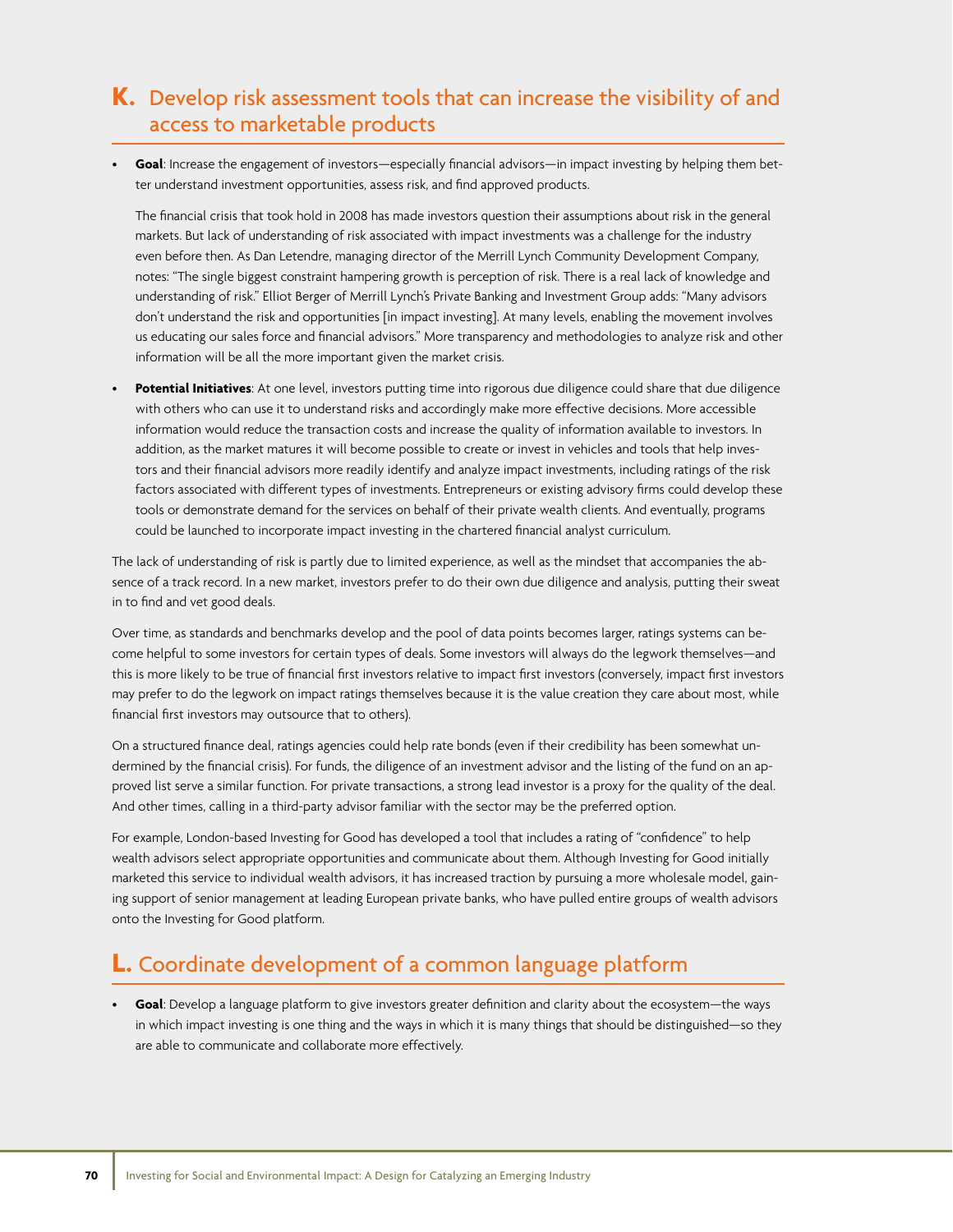**Potential Initiative**: Create clearer definitions and greater standardization of approaches within relevant segments.

This report is intended to be a step in the right direction, helping highlight some of the commonalities and some of the areas of difference. But more needs to be done to ensure we move forward from the unfettered messiness of terms to greater clarity and efficiency.

For example, standardizing documentation for investment opportunities (e.g., term sheets) would enable comparability of investment opportunities and reduce transaction costs, especially for impact first investors and yin-yang deals. In the venture capital world, model documents for first round financing have been developed by working groups of the National Venture Capital Association. As Tom Haslett, who runs Africa Health Fund, notes: "We need to create standardized term sheets for the industry. If we can create a library from five funds and get them all to talk the same language, it would benefit this space tremendously." The termsheets might also make it easier for institutional investors with extensive legal processes because there would be a pre-vetted and approved set of terms as a starting point. The recognition of the need for standard language, deal terms, and accounting metrics is already at the forefront of many investors' minds and is attracting wider interest. In 2008, one of the Big Three international accounting firms was approaching impact investing intermediaries and investors with an interest in participating in this work.

# **M.** Create publicly available comprehensive benchmarking data

- **Goal:** Allow market visibility, benchmarking, and comparability of performance.
- **Potential Initiatives**: Provide a service to inform investors about potential options in different sectors, regions, and asset classes to enable them to understand what their choices are. Or create a data clearinghouse to collect, scrub, and aggregate financial and impact performance data from impact investment funds.

The initial, more basic challenge in the market will be to establish visibility so actors have a sense of who is doing what and how to find potential deals in areas they care about. This need will continue to exist among investors new to impact investing who may want to learn about what their options are if, for example, they want to invest in bonds that provide funding for businesses serving the very poor in Latin America.

Once investors have that basic orientation, they (and potentially funds as well) would likely find it valuable to be able to turn to a set of data that allowed them to compare their approaches and results to identify top performers. In the venture capital industry, VentureOne performs this function. Although funds may be reluctant to disclose this information in an attributed way, even aggregate data sorted into basic quartiles can provide useful information to understand and assess relative performance.

This benchmarking can also occur at the portfolio level. For example, the K.L. Felicitas Foundation, which currently has 30 percent of its portfolio in a variety of mission investments, shares its performance relative to a publicly disclosed universe of similarly sized foundations. It has performed in the top decile of its peer group in the last one-, three-, and five-year periods.

## **N.** Integrate social and environmental factors into economic and finance theory

- **Goal**: Integrate social and environmental factors into economic and finance theory to increase their legitimacy in the financial community and incorporate them into financial education.
- **Potential Initiative**: Fund or pursue academic research on the relationship of social and environmental factors to economics and finance.

Incorporating social and environmental factors into economic theory could advance mainstream thinking on impact investing, much as the work done by environmental economists has contributed to such topics as carbon pricing and liability.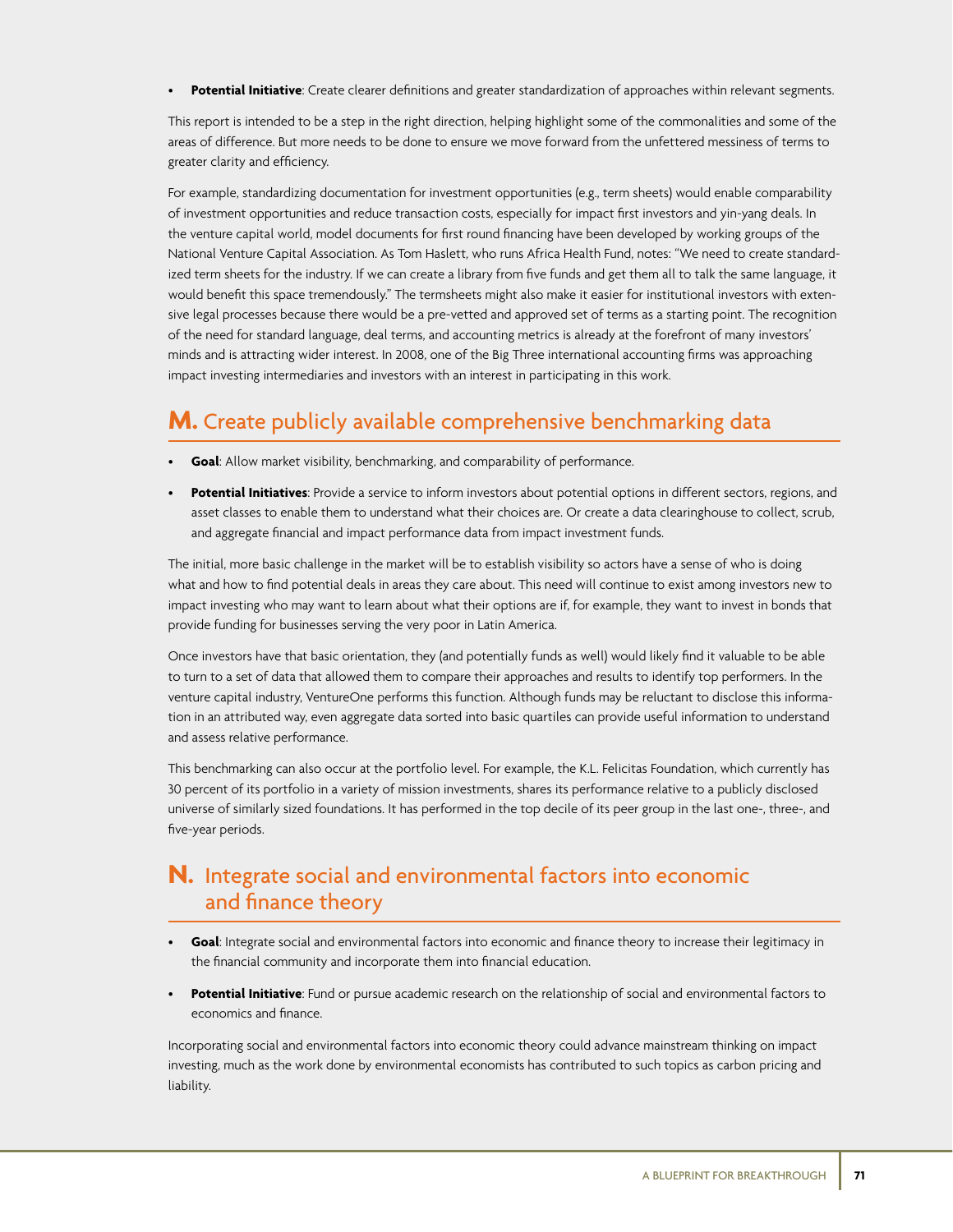Domini Social Investments is starting to explore efforts in this arena. As Steve Lydenberg from Domini sees it: "Modern portfolio theory cannot contend with social and environmental issues and thus holds institutional investors back from investing in this space. Modern portfolio theory needs to change." The growing field of behavioral economics appears particularly poised to provide insight into impact investing.

Additional efforts might include convening a roundtable to discuss pricing assumptions for sub-market rate deals. A challenge in organizing syndicates for some impact investments lies in the lack of standardized pricing models (spreadbased or otherwise) for sub-market rate investments. An example of the kind of challenge investors face, which a roundtable might productively address: what should the cost of senior secured debt be for a high-impact organization?

# **O.** Launch a targeted public relations campaign to promote demonstrated successes

- **Goal**: Address the negative perception associated with impact investing among investors and intermediaries and stimulate demand among high-net-worth individuals and influencers by highlighting examples of successful investments. At the same time, ensure transparency and education about both risks and rewards in this sector.
- **Potential Initiative**: For broad impact, a campaign will require coordinated action by both buy-side and sell-side actors—for example, entrepreneurs and leaders of private banks, potentially led by an impact investing network or other set of networks. There may also be more entrepreneurial ways to jumpstart a campaign to elevate the profile of realistic investment opportunities, such as publishing a list of the top 10 impact investing deals of the year.

These efforts would help make success stories public, which is seen as important in many different geographies. As a corporate leader in the Philippines notes, "Success stories of impact investing could lead to huge demand, as investors need to see evidence of the opportunity." Or as Dr. Ivo Knoepfel, founder and managing director of the Zurich-based investment advisory firm onValues, puts it: "Investment consultants and specialist media should contribute to awareness building and to more clarity in this area. The 'double dividend' proposition of impact investing (financial and social returns) should be explained and quantified better."

The audience may be quite targeted. As Craig Metrick, U.S. head of responsible investment for Mercer Investment Consulting notes, describing how firms begin to engage: "In a lot of cases someone at the top of the institution has an interest in impact investing or believes that it has a role to play in the organization's long-term strategy. I believe that it is mostly a top-down phenomenon."

An analogue for this initiative would be the targeted efforts made by actors in microfinance to have an International Year of Microcredit at the United Nations in 2005, an effort that helped pave the way for the awarding of the Nobel Peace Prize to Muhammad Yunus in 2006. It is worth noting that this came on the back of a few decades of hard work building up successful business models in the microfinance field; many sub-sectors within impact investing are not yet at this same stage of readiness and maturity.

A different approach might be to highlight top performers periodically, much as the international collaborative Enhanced Analytics Initiative highlights institutions that provide the best analysis of extra-financial issues, including climate change and corporate governance.

The goal is to build the industry while avoiding hype.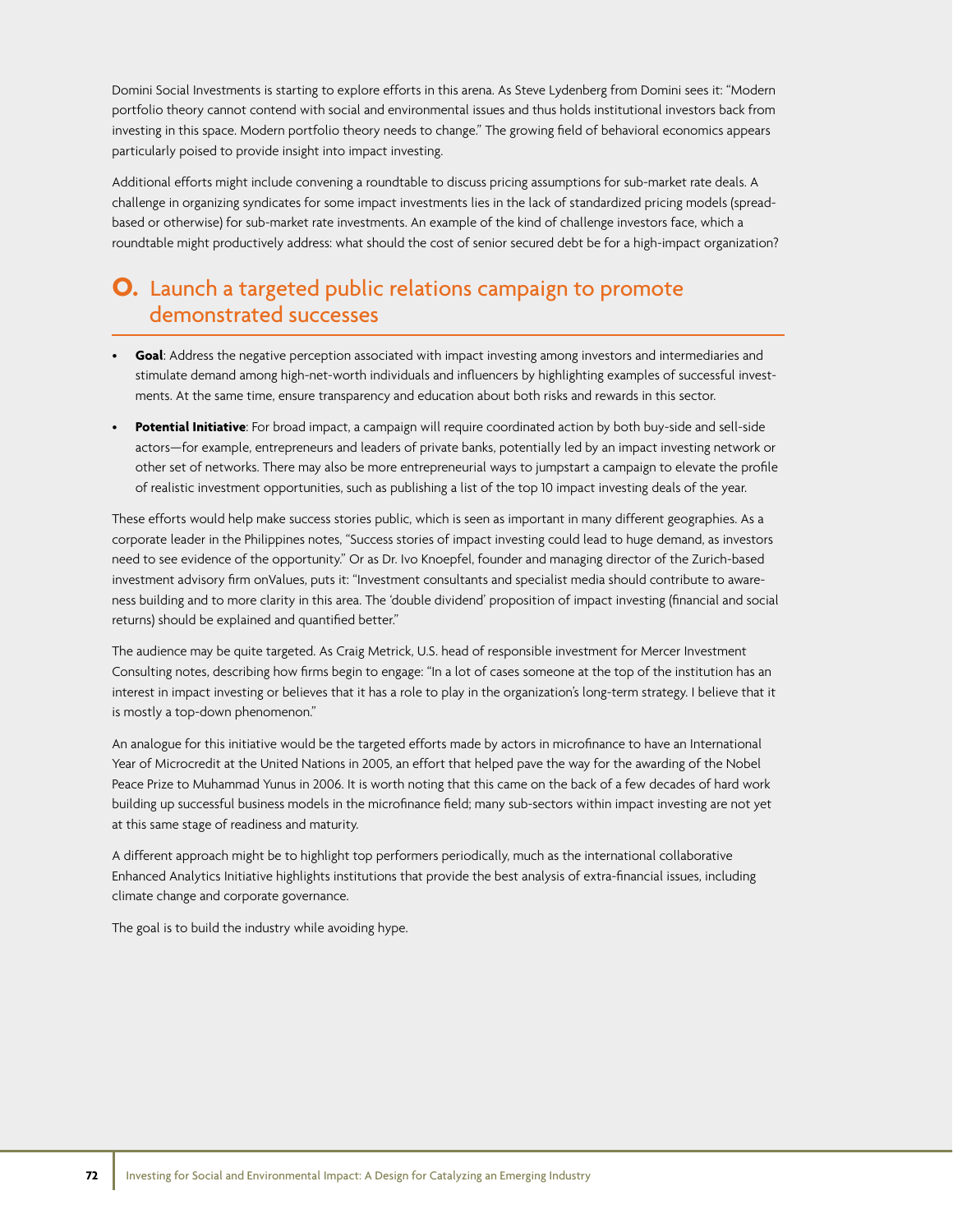# **DEVELOP THE ABSORPTIVE CAPACITY FOR INVESTMENT CAPITAL**

Building the marketplace will also require developing attractive opportunities in which to place investment capital. As of 2008, most investors report that intermediation, rather than availability of impact investment opportunities, is the constraint on capital flows in most sectors and geographies. However, many also said that in the next few years they believed the constraint could well become the number of viable deals with scalable models into which sufficiently large amounts of capital can be efficiently invested—especially if more capital pours into the market. But an increase in the supply of capital, enabled by improved intermediation, could potentially take care of this problem, creating incentives for the development of new entrepreneurial ventures much as it has in the venture capital industry.

This chicken-and-egg problem is really an issue of timing. It may be too long to wait until perfectly functioning intermediation is in place before cultivating the demand for capital. Some support will likely be needed as the supply of capital is becoming unlocked. The following initiatives would help accelerate progress and enable the industry to grow by building investment opportunities.

These initiatives are especially important for financial first investors, since a sufficient number of deals yielding attractive returns will become a constraint on their ability to invest. However, impact first investors are most likely to pursue these initiatives and help bring business models to a commercially viable stage.

# **P.** Support effective and scalable management capacity development approaches for entrepreneurs

**Goal**: Develop management capacity for demand-side entrepreneurs to increase the quality of investment opportunities.

As Nachiket Mor, president of the ICICI Foundation for Inclusive Growth in India and chair of IFMR Trust's Governing Council explains, "In the IFMR Trust we are eagerly looking for highly skilled individuals that combine a strong desire to have social impact with the profile of a 'lean-mean-money-making-machine' so that the large majority of investors, those that exclusively seek strong financial returns, feel that their money is in safe hands and are persuaded to the invest large sums required to have scaled impact."

In well-developed economies, this role tends to be seen as the responsibility of government—for example, through small-business associations. In developing economies, traditionally the role has been played by philanthropy or development aid, although private capital is playing a growing role in order to ensure an attractive and sufficiently large pipeline.

 **Potential Initiative**: Identify and fund the most efficient programs that help develop leaders of enterprises with investable propositions, create platforms to link businesses to existing supply chains, and offer tools to provide the missing elements of the entrepreneur's ecosystem such as support for research and development.

Generally, the provision of technical assistance scales most effectively when integrated with capital investment. Increasingly, innovative private equity and debt funds are building assistance into their models, including organizations such as Small Enterprise Assistance Funds, Root Capital, and Grofin, who are scaling lending and investment into the hundreds of millions of dollars across Latin America, Africa, and Asia. Some funds, such as Acumen Fund (which works globally), will provide this support as a condition of investment. In other cases, assistance is treated as a service that portfolio organizations pay for (e.g., for Business Partners International, in South Africa). A different business model provides technical assistance to support growth without funding, as with such organizations as Technoserve and Endeavor.

While technical assistance may need to be fairly customized, funds can also improve their selection of viable opportunities and better support entrepreneurs by ensuring they have a basic understanding of what archetypes of business models have the potential to scale. For example, understanding whether it makes sense to invest in a solar lantern plant for serving the very poor in developing countries depends upon understanding the ability of target customers to pay.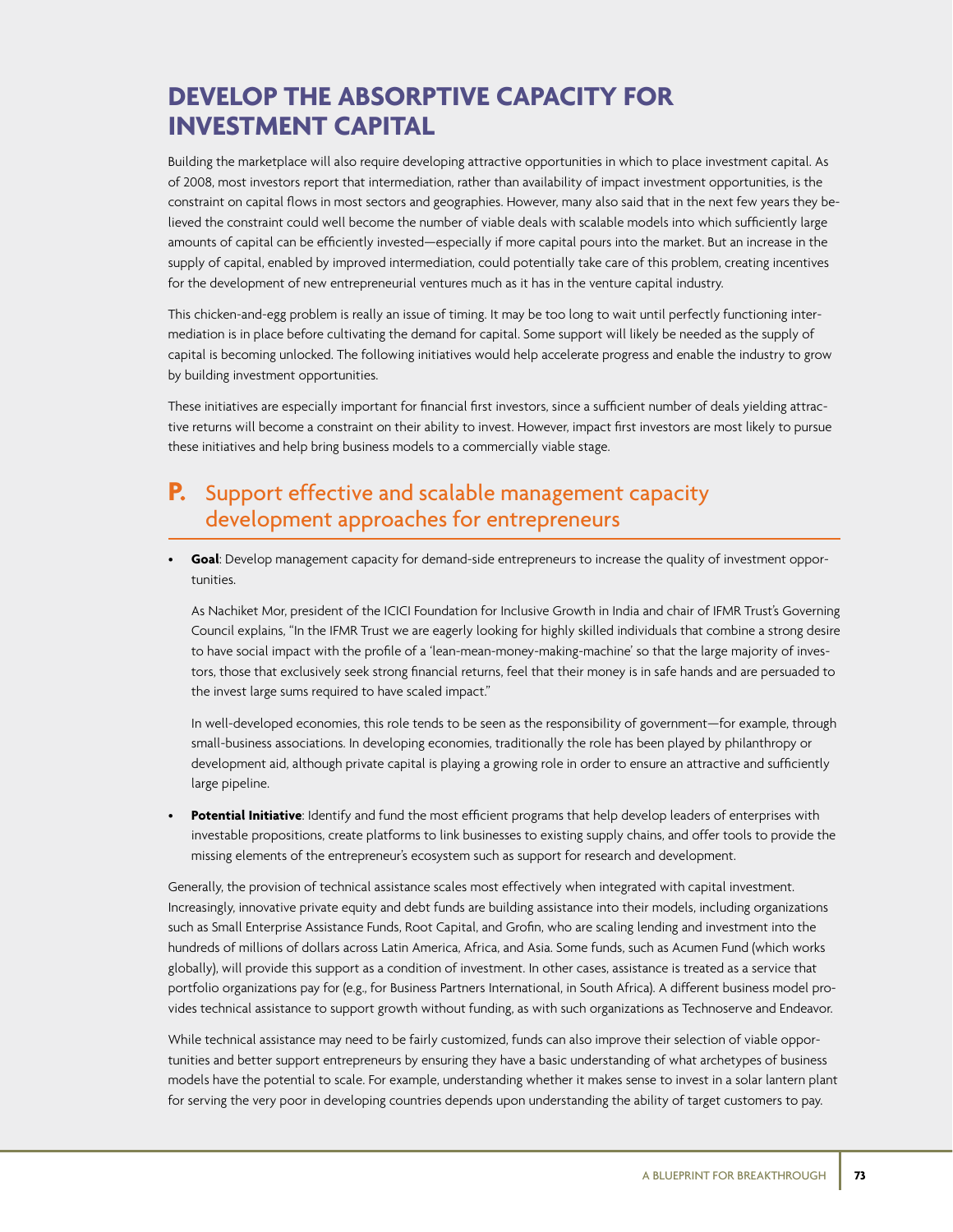In addition, many entrepreneurs would benefit from platforms that enabled them to link into existing supply chains. A fund could provide the relevant connections if it had strong relationships in a given sector—or this could be a way for an entrepreneur or corporation to get directly involved in developing this for their supply chain.

The success of this initiative will require limited partners to recognize that general partners playing this role may require greater remuneration, whether in the form of higher management fees, a larger carry, or a subsidy.

# **Q.** Provide tools to support research and development for innovative, scalable models

- **Goal**: Enable the development of scalable business models.
- **Potential Initiatives**: Fund the research and development of new, relatively simple models that have the potential for broad replication.

Innovation is key to creating the new models that will enable impact investing to generate returns while delivering social and environmental benefit. One way to foster innovation is to support entrepreneurs with research and development. For example, with microfinance, Grameen essentially developed this innovative approach to lending. Other organizations then copied it, benefiting from the fact that somebody else had already paid for and conducted the research and development.

Innovations with greater replicability have the potential to be implemented and delivered more broadly and therefore to create more impact. However, this very replicability may make it more challenging for the developers to capture the

### **IDENTIFYING SCALABLE APPROACHES IN INDIA: MONITOR'S INCLUSIVE MARKETS STUDY**

Although India is one of the leading markets for enterprises that have the potential for financial and social return, Monitor's Inclusive Markets practice has observed that outside the same set of four or five well-covered examples—AMUL, Aravind Eye Care, ITC e-Choupal—very few of these promising initiatives aimed at the poor have achieved meaningful scale.

To understand why, and to identify the business models that have the best prospects to get to scale, a Monitor Inclusive Markets team spent a year analyzing market-based solutions in India. The study was limited to socially beneficial products and services, as well as livelihoods, and focused on the bottom 60 percent of the income distribution.

This detailed study covered over 270 different approaches to development challenges in 18 states and 10 different sectors, including water, health, agriculture, construction, education, off-farm rural livelihoods, and financial services. The research was conducted through in-person interviews with both promoters and funders, and in more than 30 cases included extensive field work including primary customer research, competitor/substitute interviews, supply chain field visits, and sales tracking at individual farm markets.

The work identified eight business models—many of which cut

across sectors—that have either a proven ability to scale, or a demonstrated promise that they could scale, while still providing social benefit to the poor and being commercially viable. Three examples of promising business models include:

- The use of "para-skilled" labor in order to lower the cost of service delivery, for instance, high quality primary education for \$3/student per month
- "Pay per use" infrastructure, for instance 12 liters of clean drinking water for \$0.03/day
- Contract production in agriculture, livestock, or crafts as a way to generate livelihoods and incomes, sometimes with an income effect of over 100 percent.

In addition, the study provides a number of other conclusions about lessons from successful approaches to scaling, pitfalls in the distribution of socially beneficial products, expectations for large companies versus smaller social enterprises entering the field, and implications for policymakers, investors, and other funders.

These findings will be published in early 2009 and can be found on the website for Monitor Inclusive Markets at www.mim.monitor.com.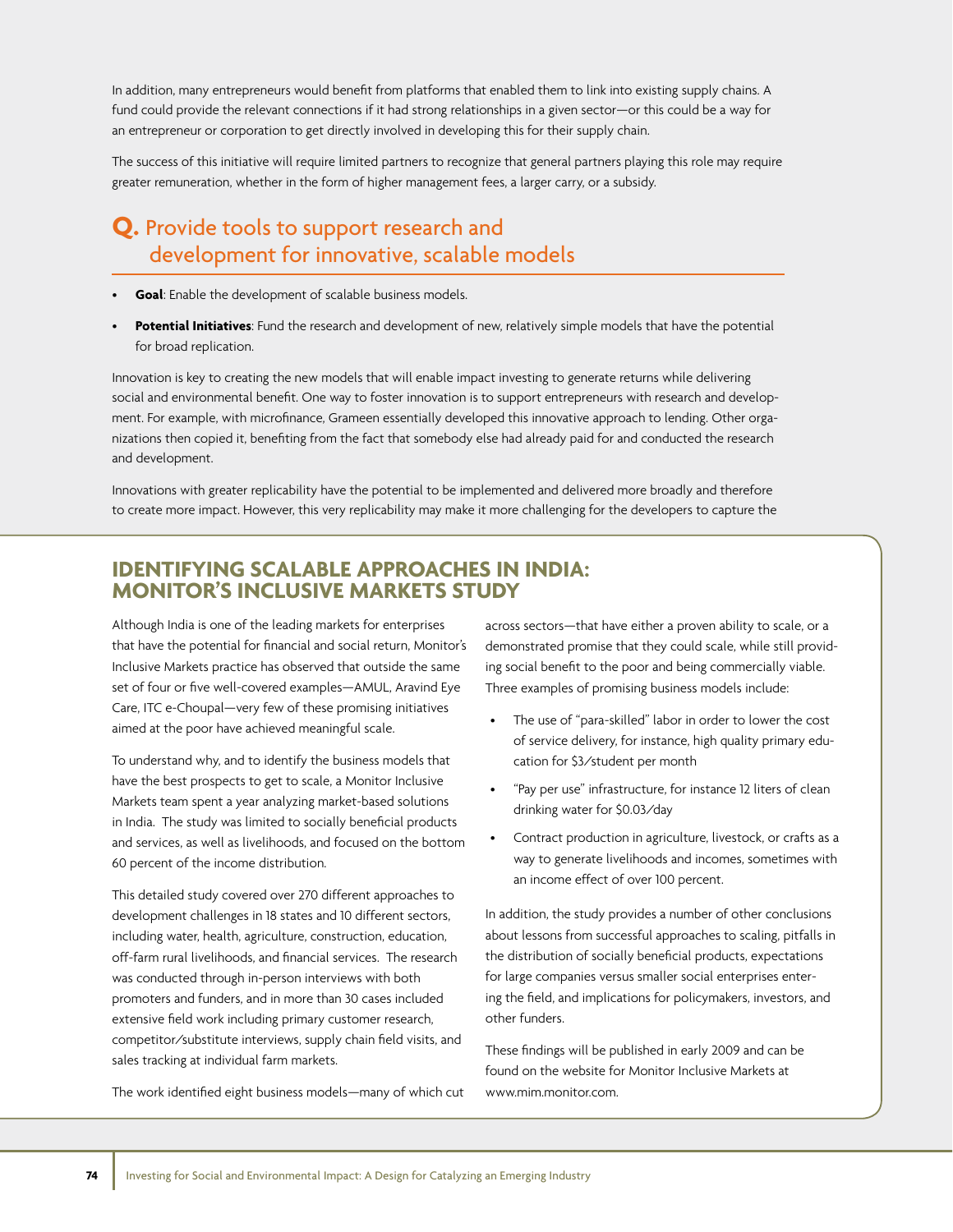value of their model. For example, while the well-known Aravind Eye Hospital provides a highly effective model for serving poor patients in India, it has not been replicated, probably because, like many highly innovated approaches, the model is too hard and complicated to copy.<sup>32</sup> This tension may create a disincentive for financial first investors—and highlights the need for new ways to share research and development costs and understand how value is distributed. As a result, impact first investors may have an especially important role to play in supporting this type of initiative.

### **What's Required for These Initiatives to Succeed**

As a reminder, here is what will be required for these initiatives to accelerate impact investing.

| Subsidy<br>(philanthropy,<br>government,<br>corporate<br>social<br>responsibility) | N. Integrate social and environ-<br>mental factors into economic<br>and finance theory<br>P.<br>Support effective and scal-<br>able management capacity<br>development approaches for<br>entrepreneurs | <b>F.</b> Support the development of<br>backable fund managers                                                                                                                                                                                                                                                                        | H. Set industry standards for<br>social measurement<br>I. Lobby for specific policy/<br>regulatory change<br>J. Develop an impact investing<br>network<br>L. Coordinate development of a<br>common language platform<br><b>O.</b> Launch a targeted public<br>relations campaign to pro-<br>mote demonstrated<br>successes |
|------------------------------------------------------------------------------------|--------------------------------------------------------------------------------------------------------------------------------------------------------------------------------------------------------|---------------------------------------------------------------------------------------------------------------------------------------------------------------------------------------------------------------------------------------------------------------------------------------------------------------------------------------|----------------------------------------------------------------------------------------------------------------------------------------------------------------------------------------------------------------------------------------------------------------------------------------------------------------------------|
| Medium-term<br>development<br>funding                                              | C. Launch and grow dedicated<br>impact investment banking<br>capabilities<br>K. Develop risk assessment tools                                                                                          | <b>E.</b> Create investment clubs<br>focused on specific themes<br><b>Q.</b> Provide tools to support re-<br>search and development for<br>innovative, scalable models                                                                                                                                                                | M. Create publicly available<br>comprehensive benchmark-<br>ing data                                                                                                                                                                                                                                                       |
| profit                                                                             | Short-term G. Create financial products to<br>increase accessibility                                                                                                                                   | A. Create industry-defining<br>funds that can serve as<br>beacons for how to address<br>social or environmental<br><b>issues</b><br><b>B. Place substantial, risk-taking</b><br>capital into catalytic finance<br><b>structures</b><br>D. "Pull" existing intermediaries<br>into impact investing by mak-<br>ing business investments |                                                                                                                                                                                                                                                                                                                            |
|                                                                                    | Operating alone                                                                                                                                                                                        | Small groups of<br>individuals or institutions                                                                                                                                                                                                                                                                                        | Industry level coordination                                                                                                                                                                                                                                                                                                |

What level of COORDINATION is required?

Note: Bold indicates a priority initiative.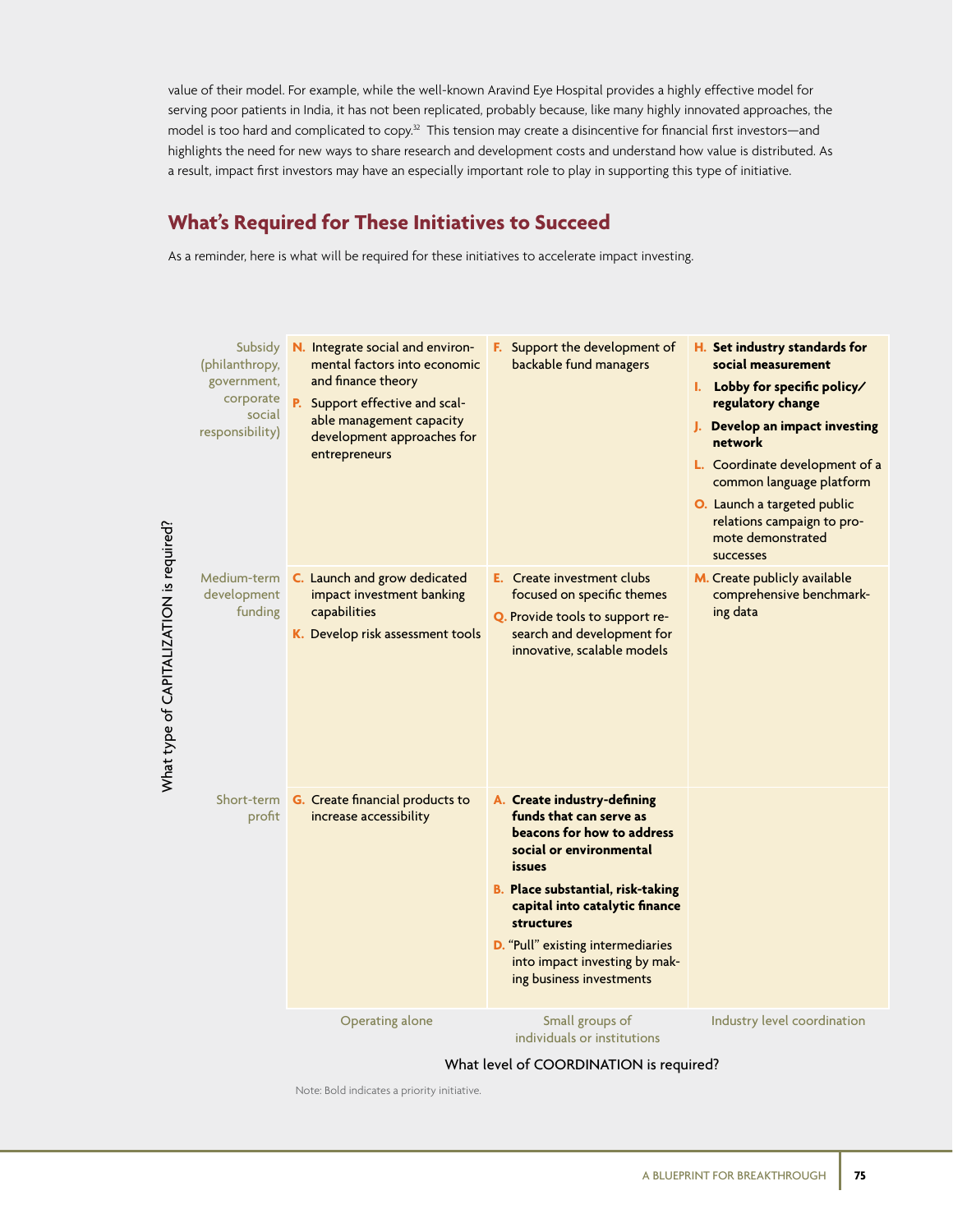"Great leaders are identified by their ability to perceive the nature of the game and the rules by which it is played as they are playing it. In other words, the act of sense making is discovering the new terrain as you are inventing it." —Brian Arthur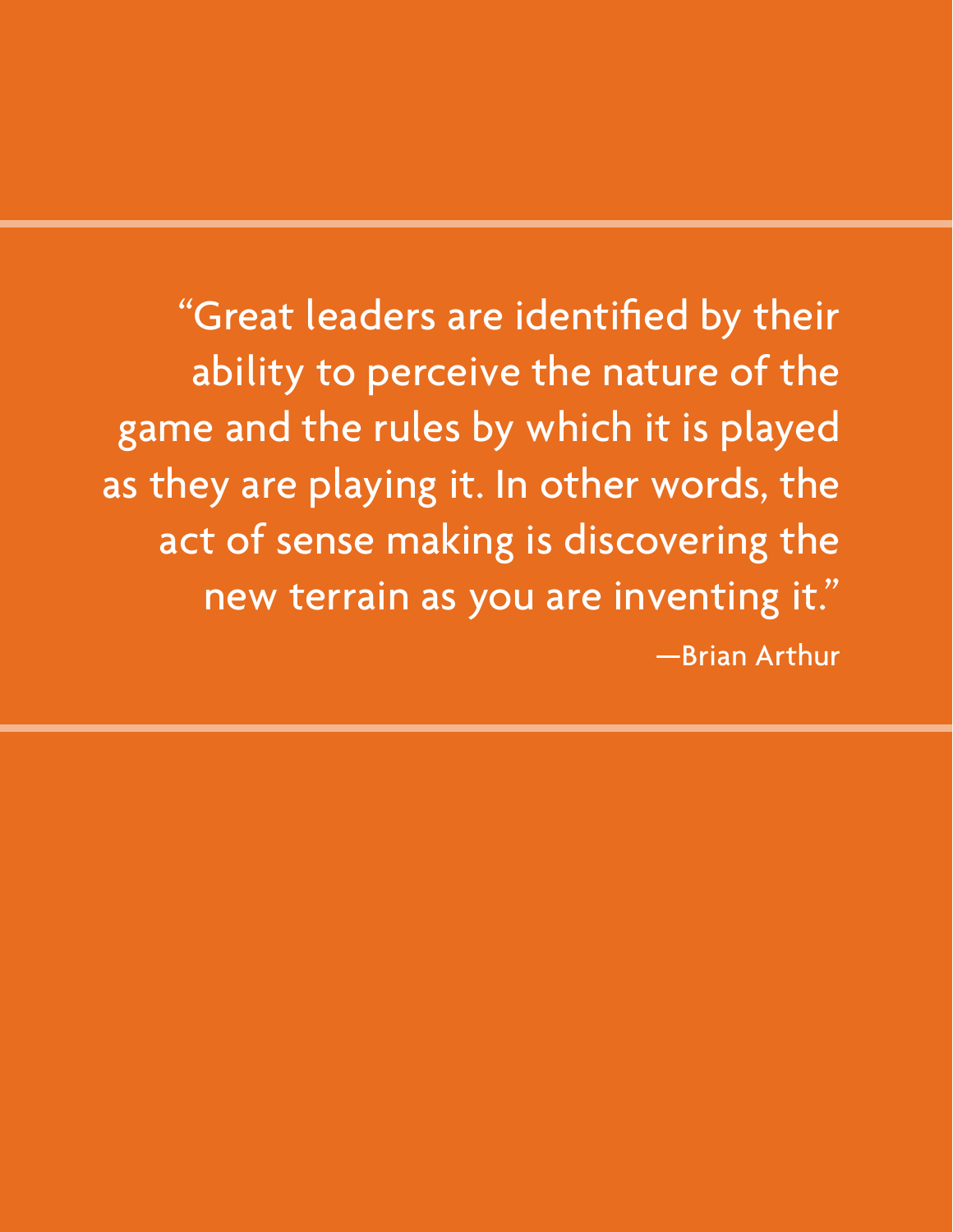# CREDITS AND SOURCES

One of our major arguments is that it will take collective effort—not just individual deal-making—to drive impact investing forward. This report is the product of just such a joint effort that spanned most of 2008. The Monitor Institute created the document, and bears full responsibility for its final contents. But we carefully and intentionally engaged many of the pioneers of this emerging industry, taking to heart complexity theorist Brian Arthur's admonition that "the act of sense making is discovering the new terrain as you are inventing it." We want to be clear that no single individual or institution can take credit for the ideas, including its primary authors; they are products of many months of labor by a wide range of people and institutions.

Chief among them are Antony Bugg-Levine and the Rockefeller Foundation, where he is a managing director. Antony was the driving force behind the effort to create this strategy, and Rockefeller provided not only lead financial support but also countless hours of intensive involvement by many of its staff and leaders. This project would not have existed without this vision and support, and we are deeply grateful. We are also indebted to the other funders and supporters that made this work possible: Christa Velasquez of the Annie E. Casey Foundation, Tom Reis of the W.K. Kellogg Foundation, and Kimberly Davis of the JPMorgan Chase Foundation.

The core team that drove this work was led by Katherine Fulton, president of Monitor Institute, and Antony Bugg-Levine of the Rockefeller Foundation. The team included Jackie Khor, Margot Brandenburg, Nina Sen, and Demmy Adesina of the Rockefeller Foundation, as well as Jessica Freireich, Amit Bouri, Andrew Adams, Dhruv Chadha, and Brian Ryoo of Monitor Institute. John Goldstein of Imprint Capital Advisors played an instrumental role in shaping the findings. Jessica Freireich and Katherine Fulton are the report's principal authors; Amit Bouri wrote the profiles, conducted many of the interviews, and contributed additional content.

We also thank the many people who helped shape our thinking or took the time to read and comment on drafts of this report, including Shari Berenbach, John Goldstein, Mike Kubzansky, Christina Leijonhufvud, Lila Preston, Tom Reis, Jason Scott, Christa Velasquez, and Lawrence Wilkinson. Our gratitude is owed to Jenny Johnston of Global Business Network and Gabriel Kasper of Monitor Institute for copyediting, to Ben Morrison of Monitor for shepherding the production process, and to Julie Sherman of J Sherman Studio LLC for the design. We also extend our thanks to Pilar Palacia and her team at the Rockefeller Bellagio Conference Center who helped organize two landmark meetings in which many of these ideas were developed.

This report draws upon a broad range of perspectives, gleaned from primary and secondary research, about investing for social and environmental impact. It builds upon the pioneering thinking of a number of people who have been deeply engaged in this work for years, prominent among them Jed Emerson. Interviews with more than 50 investors and thought leaders about their experiences to date and their perspectives on the future of the industry were essential in shaping our thinking. A wide and varied set of reports, publications, and websites also helped inform our understanding of impact investing and its context. The details about these sources are listed on the following pages.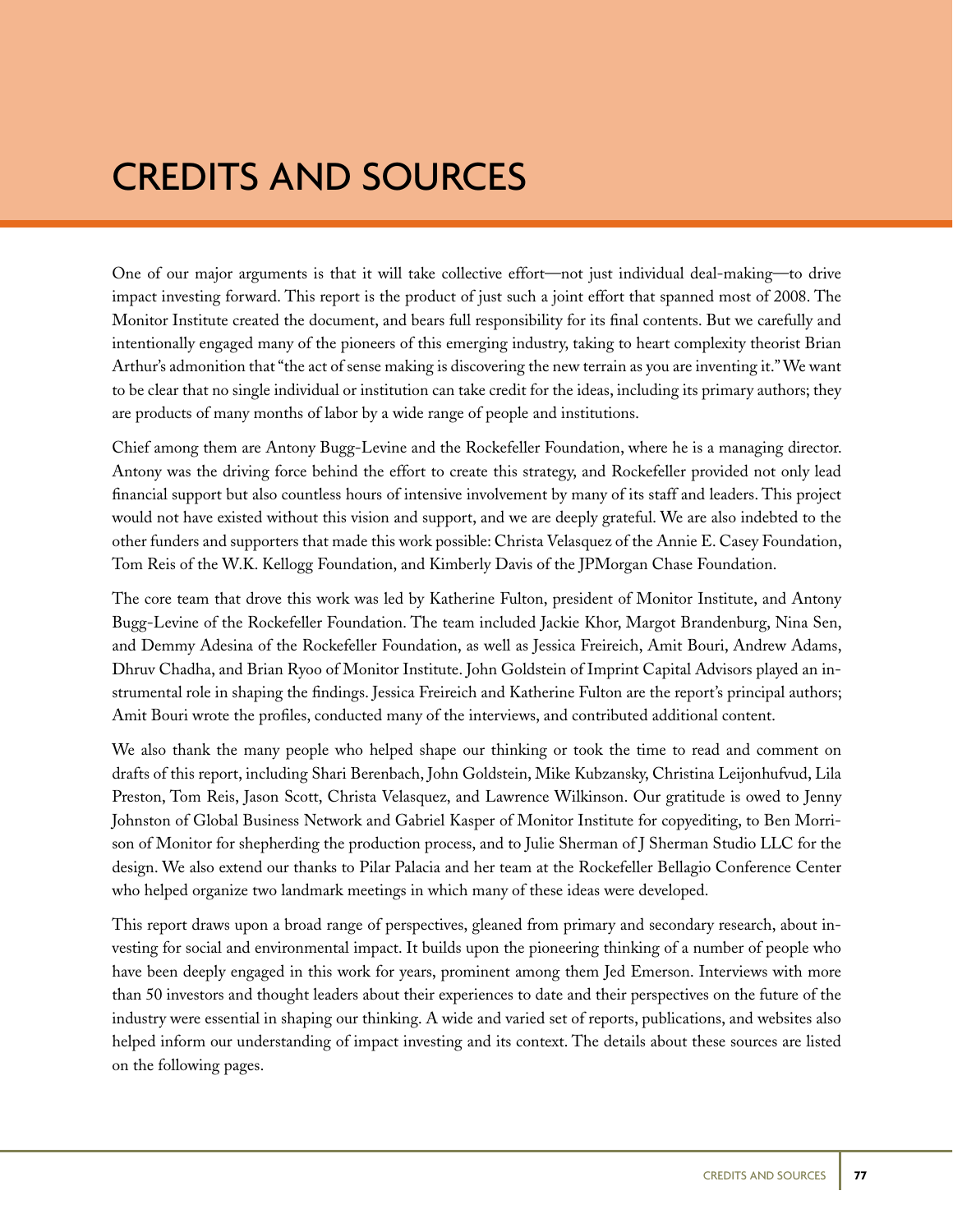### **Interviews and Dialogues in 2008**

This core team drew upon the experiences and perspectives of investors and thought leaders who were generous enough to share their time in individual interviews and/or group dialogues at a convening hosted by the Rockefeller Foundation in Bellagio in 2008. Those people, who are listed by their affiliation at the time we met with them, include:

- Michael "Kipp" Baratoff, Equilibrium Capital Group
- Shari Berenbach, Calvert Foundation
- Elliot Berger, Merrill Lynch
- David Blood, Generation Investment Management
- Thomas Brenninkmeijer, Good Energies
- Carol Browner, The Albright Group
- Scott Budde, TIAA-CREF
- Geoff Burnand, Investing for Good
- Mark Campanale, Social Stock Exchange
- David Chen, Equilibrium Capital Group
- Roy Chen, Grace Financial
- Dan Crisafulli, The Skoll Foundation
- Stuart Davidson, Labrador Ventures
- Stephen DeBerry, Kapor Enterprises
- Sally Dungan, Tufts University Endowment
- Toby Eccles, Social Finance
- Christopher Egerton-Warburton, RMB International
- Jed Emerson, Uhuru Capital Management
- Leonard English, General Board of Pension and Health Benefits of the United Methodist Church
- Andreas Ernst, UBS
- Charles Ewald, New Island Capital
- Chris Foy, Aquifer
- Tim Freundlich, Calvert Foundation
- Alex Friedman, Bill & Melinda Gates Foundation
- Michael Froman, Citigroup
- Jay Coen Gilbert, B Lab
- Tsega Gebreyes, Satya Capital
- John Goldstein, Imprint Capital Advisors
- Puneet Gupta, IFMR Trust
- Kyle Johnson, Cambridge Associates
- Kurt Hoffman, Shell Foundation
- Mitch Kapor, Kapor Enterprises
- Andrew Kassoy, B Lab
- Charles Kleissner, KL Felicitas Foundation
- Lisa Kleissner, KL Felicitas Foundation
- Dr. Ivo Knoepfel, onValues
- Kibby Kirithi, Ashbhu Securities
- Cécile Koller, responsAbility
- Bonnie Landers, Sterling Group
- George Latham, Henderson Global Investors
- Jussi Laurimaa, Ibru & Co.
- Christina Leijonhufvud, JPMorgan Chase
- Dan Letendre, Merrill Lynch
- Per Emil Lindoe, Norfund
- Steve Lydenberg, Domini Social Investments
- Josh Mailman, Sirius Change Investments
- JonCarlo Mark, CalPERS
- Maximillian Martin, UBS
- Raphael Martin, RMB International
- Caroline Mason, Investing for Good
- Craig Metrick, Mercer Investment Consulting
- Mike Mohr, Comprehensive Financial Management
- Nachiket Mor, ICICI Foundation for Inclusive Growth
- Stephen Nairne, Lundin for Africa
- Nick O'Donohoe, JPMorgan Chase
- Jeremy Oades, Helvetica
- John Otterlei, F.B. Heron Foundation
- Preston Pinkett, Prudential Financial
- Raul Pomares, Guggenheim Partners
- Lila Preston, Generation Investment Management
- Luther Ragin, F.B. Heron Foundation
- Vineet Rai, Aavishkaar International/Intellecap
- Tom Reis, W.K. Kellogg Foundation
- Álvaro Rodríguez Arregui, IGNIA Partners
- Bas Ruter, Triodos Bank
- Steve Schueth, First Affirmative Financial Network
- Jason Scott, EKO Asset Management Partners
- Wayne Silby, Calvert Group
- John Simon, Overseas Private Investment Corporation
- Henrik Skovby, Dalberg Global Development Advisors
- Cindy Song, Habitat for Humanity International
- Mitchell Strauss, Overseas Private Investment Corporation
- Raj Thamotheram, AXA Investment Managers
- Eva Thörnelöf, Mistra Foundation
- Brian Trelstad, Acumen Fund
- Hubertus van der Vaart, Small Enterprise Assistance Funds
- E. Tyler Van Gundy, Forsyth Street Advisors
- Richenda Van Leeuwen, Good Energies
- Christa Velasquez, The Annie E. Casey Foundation
- Marilou von Golstein Brouwers, Triodos Bank
- Peter Wheeler, IPVALUE/New Philanthropy Capital
- Josh Wolf-Powers, Blue Wolf Capital Management
- Chris Wolfe, Merrill Lynch
- Yuk Lynn Woo, Woo Family Foundation/Central Fabrics
- Ion Yadigaroglu, Capricorn Management
- David Zellner, General Board of Pension and Health Benefits of the United Methodist Church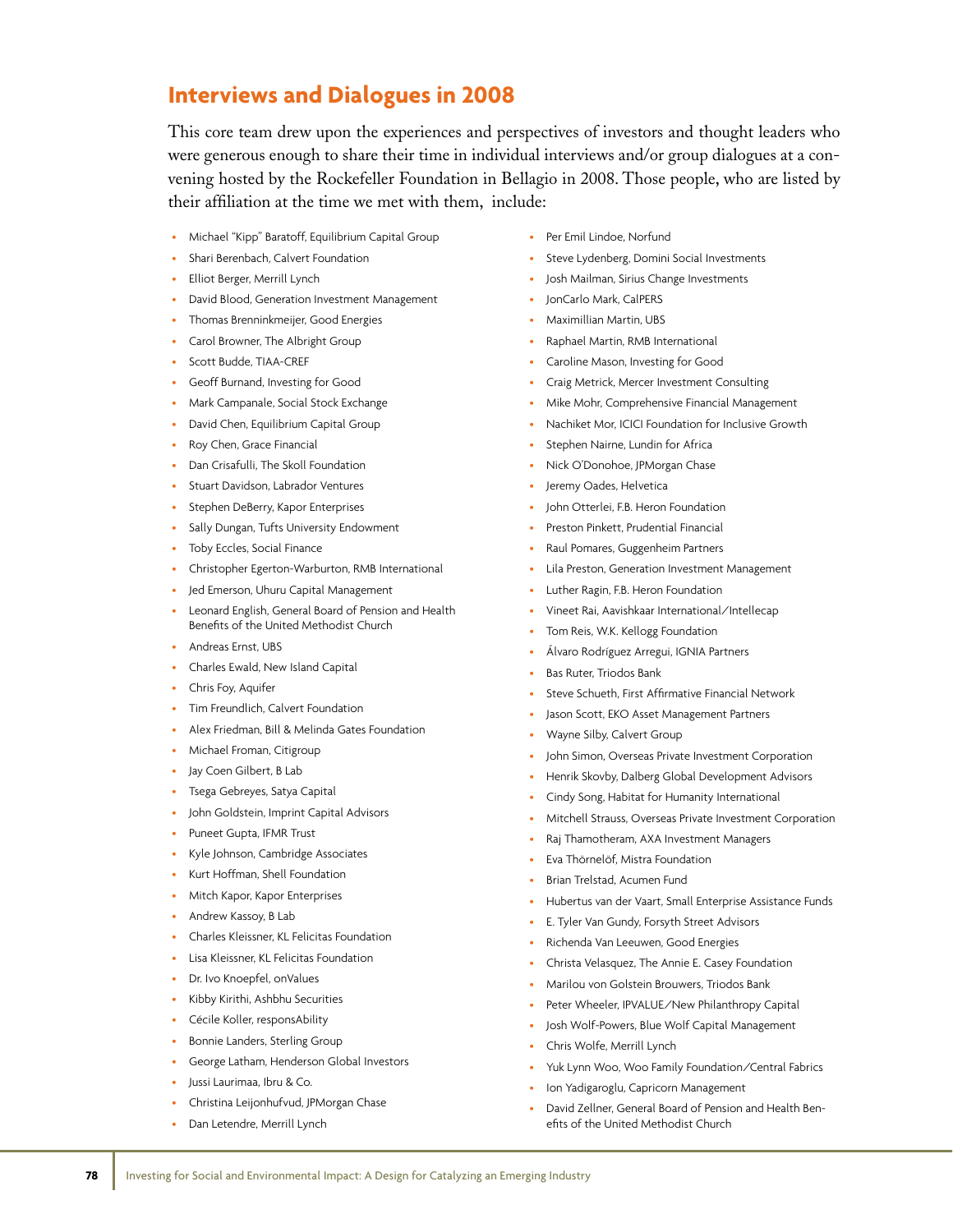### **Literature**

There is an emerging body of literature that addresses some part of impact investing. But because investing for impact has not yet come into its own identity as a coherent industry, the scope of this literature is quite diverse and much of it is focused on a specific sector or topic, such as microfinance or mission-related investing by foundations.

In developing this report, we reviewed a broad set of writings in articles, blogs, reports, and books. The following selection provides a flavor of some of the different perspectives.

BlendedValue.org. A repository of publications focused on the thinking and writing of Jed Emerson, who coined the phrase "blended value" to describe an integrated approach to taking economic, social, and environmental value into account. The website includes the Blended Value Map, an early effort to describe the constellation of institutions and structures at play in this diverse field. (www.blendedvalue.org)

Blended Value Investing: Capital Opportunities for Social and Environmental Impact, Jed Emerson and Joshua Spitzer, World Economic Forum, 2006. Describes specific deal structures being pioneered in impact investing, with an emphasis on microfinance innovation, and case studies that outline the leadership that brought specific deals together. (www.blendedvalue.org/media/pdf-blendedvalue.pdf)

Compounding Impact: Mission Investing by U.S. Foundations, FSG Social Impact Advisors, Sarah Cooch & Mark Kramer, 2007. A report based on a study of 92 foundations that engage in mission investing. In addition to proposing a definition for the space, the report provides an assessment of current trends and constraints on future growth and includes frequently cited data on the growth in impact investment by U.S. based private foundations. (www.fsg-impact.org/app/content/actions/item/182)

Crossing the Chasm, Geoffrey Moore, Collins Business, 2002. A book that discusses the factors that lead from early market success to mainstream market leadership.

Crossing the River and Interpreting Sustainable Development for Financial Markets, Mike Tyrell and Meg Brown, Citigroup Smith Barney, 2005. A research note on trends in socially responsible investment and a methodology for valuing the sustainability performance of companies.

Crossing the River II, Mike Tyrell and Meg Brown, Citigroup Smith Barney, 2007. A follow-up report that discusses the latest thinking on socially responsible investment and its relevance to investment analysis.

Expanding Philanthropy: Mission-Related Investing at the F.B. Heron Foundation, Southern New Hampshire University School of Community Economic Development, 2007. A case study outlining how the Heron Foundation, an early flag-bearer in the move to muster capital from private foundations for impact investment, developed its mission-related investing program and how it manages its portfolio. (www. cof.org/files/images/ExecEd/snhuheroncasestudy.pdf)

From Fragmentation to Function, Jed Emerson and Joshua Spitzer, Skoll Center for Social Entrepreneurship, Said Business School, 2007. A paper that discusses the emerging social capital markets and provides a set of recommendations for improving their effectiveness. (www.blendedvalue.org/media/ pdf-capital-markets-fragmentation.pdf)

Just Another Emperor? The Myths and Realities of Philanthrocapitalism, Michael Edwards, Demos/Young Foundation, 2008. An examination and critique of the increasing incorporation of business practices in nonprofits and the use of market-based solutions to address social problems, this brief book sparked a heated debate. In addition to arguing that these efforts fall short of their expected social impact, the book offers recommendations for how business models could be effectively utilized for social benefit. [\(www.justanotherem](http://www.justanotheremperor.org/edwards_WEB.pdf)peror.org/edwards\_WEB.pdf)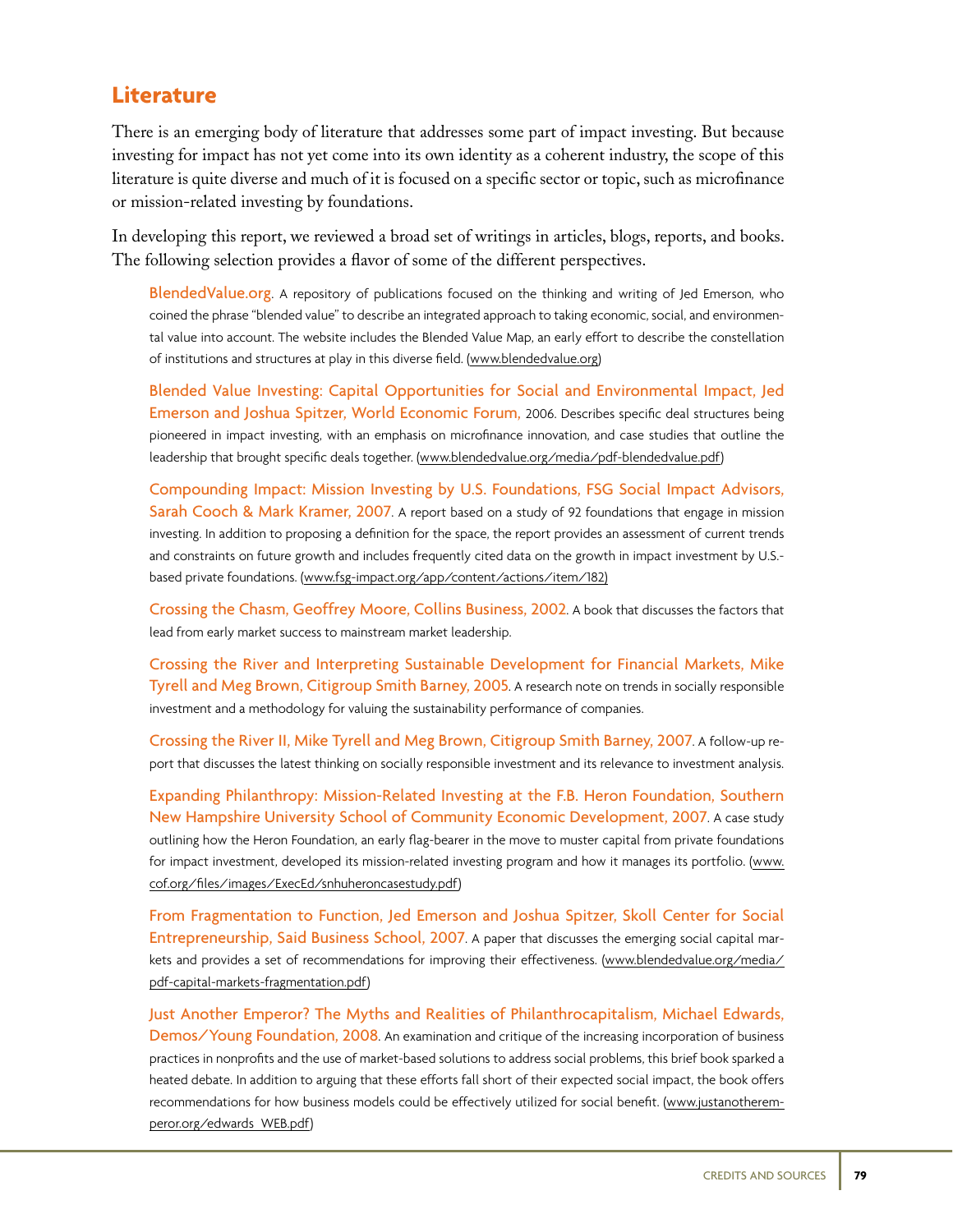Microfinance Banana Skins 2008: Risk in a Booming Industry, Center for the Study of Financial Innovation, 2008. An international survey of 305 microfinance stakeholders that explores concerns for the sector, the relative significance of potential risks, and the preparedness of microfinance institutions to address those risks. (www.citigroup.com/citi/microfinance/data/news081022a1.pdf)

Mission-Related Investing: Philanthropy's New Passing Gear—A Policy and Implementation Guide for Foundation Trustees, Rockefeller Philanthropy Advisors, 2008. A practical guide aimed at the trustees and managers of U.S. private foundations and wealth advisors that describes how to develop and implement a mission-related investing program. The guide addresses topics such as connecting philanthropic and investment strategies, developing a deal pipeline, and measuring impact. The guide includes case studies of foundations that have engaged in mission-related investing, including the experience of the F.B. Heron Foundation, which funded the monograph. (http://rockpa.org/wp-content/uploads/2008/01/MRI.pdf)

Natural Capitalism: Creating the Next Industrial Revolution, Paul Hawken, Amory Lovins, and L. Hunter Lovins, Back Bay, 2000. A seminal book from some of the pioneers in this arena advocating for an approach to business that incorporates environmental considerations while improving economic performance. (www.natcap.org/sitepages/pid20.php)

Philanthrocapitalism: How the Rich Can Save the World, Matthew Bishop and Michael Green, Bloomsbury Press, 2008. An examination of the emergence of a new generation of philanthropists who are employing private-sector approaches to address social issues with an emphasis on accountability and results. Bishop, a reporter with *The Economist*, coined the phrase "philanthrocapitalist."

Reflections on the Compartamos Initial Public Offering, CGAP, June 2007. An instructive examination of the ethical and practical concerns inherent in the intersection of profit-seeking investment and philanthropic intent. The paper describes the landmark initial public offering in early 2007 of the Mexican microfinance institution, Compartamos, and provides a systematic framework for assessing how effectively philanthropic and profit-seeking investment capital achieved their diverse goals. [\(www.microcreditsummit.org/enews/2007-07\\_](www.microcreditsummit.org/enews/2007-07%20CGAP%20Re%E1%B8%80ections%20on%20the%20Compartamos%20IPO_42.pdf) CGAP%20Reflections%20on%20the%20Compartamos%20IPO\_42.pdf)

Role Reversal: Are Public Development Institutions Crowding Out Private Investment in Microfinance? Julie Abrams and Damian von Stauffenberg, 2007. This article set off a minor storm in the microfinance community by calling for a more thoughtful examination of the potentially destructive role that subsidized capital can play in undermining the development of local capital markets. While the paper focuses on microfinance, its implications are applicable to impact investing more broadly. (www.microrate.com)

Social Investing 2007, Kyle Johnson, Cambridge Associates LLC. The report combines a conceptual model for thinking about social investing as well as a guide for developing a social investing program.

The Social Investment Bank, U.K. Commission on Unclaimed Assets, 2007. These findings of a government panel articulate the need for impact investment banking services to address the inefficiencies in current charity-based funding mechanisms for delivering social services. Although focused on the U.K. market, the insights and recommendations are relevant in other countries (and are already being acted upon by entrepreneurial initiatives in multiple markets). (www.unclaimedassets.org.uk/downloads/CUA\_report\_FINAL.pdf)

Socially Responsible Investing, Paul Hawken, The Natural Capital Institute, 2004. A report based on a research project that offers a broad-based critique of the socially responsible investing fund industry, arguing that it hasn't made much of a difference. (www.responsibleinvesting.org/database/dokuman/SRI%20Report%20 10-04\_word.pdf)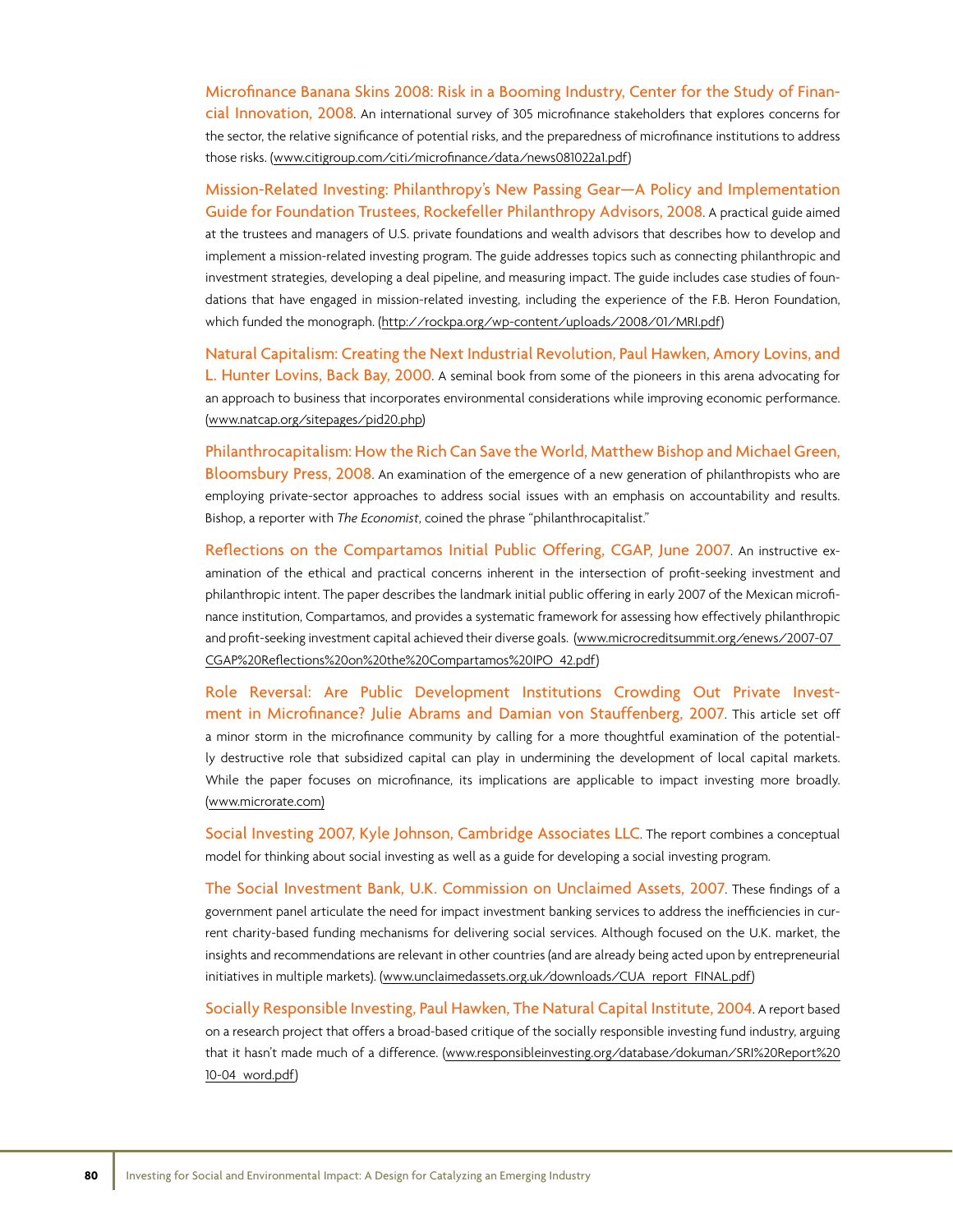Thematic Research Highlights, Generation Investment Management, 2007. A synopsis of research on several global themes that Generation believes may have material significance for investment performance. (www.generationim.com/media/pdf-generation-thematic-research-v13.pdf)

2007 Report on Socially Responsible Investing Trends in the United States, Social Investment Forum, 2008. A broad overview of the current market for and trends in socially responsible investing, including widely referenced market size estimates that claim more than 10 percent of all professionally managed funds in the United States are held in responsible investment products. (www.socialinvest.org/pdf/SRI\_Trends\_ ExecSummary\_2007.pdf)

In addition to the emerging collection of publications focused on impact investing, a number of blogs have been created to discuss related activities and issues. While none are solely focused on impact investing as defined in this document, there are several blogs that address impact investing among other topics. Below, we outline a smattering of these blogs. Given that blogs evolve over time, these sources may shift in their focus after this report is published.

CleanTech Investing (cleantechinvesting.greentechmedia.com). One of several blogs hosted by Green Media, CleanTech Investing provides weekly summaries of deals and discussions of important trends in clean technology.

Creative Capitalism (creativecapitalismblog.com). This blog was launched after Bill Gates gave a highprofile speech on creative applications of capitalism to address social and environmental problems. The blog is primarily focused on the role of corporations, but also tackles impact investing and the role of public policy in providing incentives.

Microcapital (www.microcapital.org). Hosted by MicroCapital, this blog covers international microfinance issues, including impact investments made in microfinance.

NextBillion.net (www.nextbillion.net). A website and blog created by the World Resources Institute and Acumen Fund that seek to promote business efforts aimed at improving the quality of life for poor producers and consumers at the "bottom of the pyramid."

Xigi.net Blog (www.xigi.net). This blog covers a variety of topics such as impact investing, social enterprise, and philanthropy. Within impact investing it frequently has postings about new funds, emerging trends, and investment deals.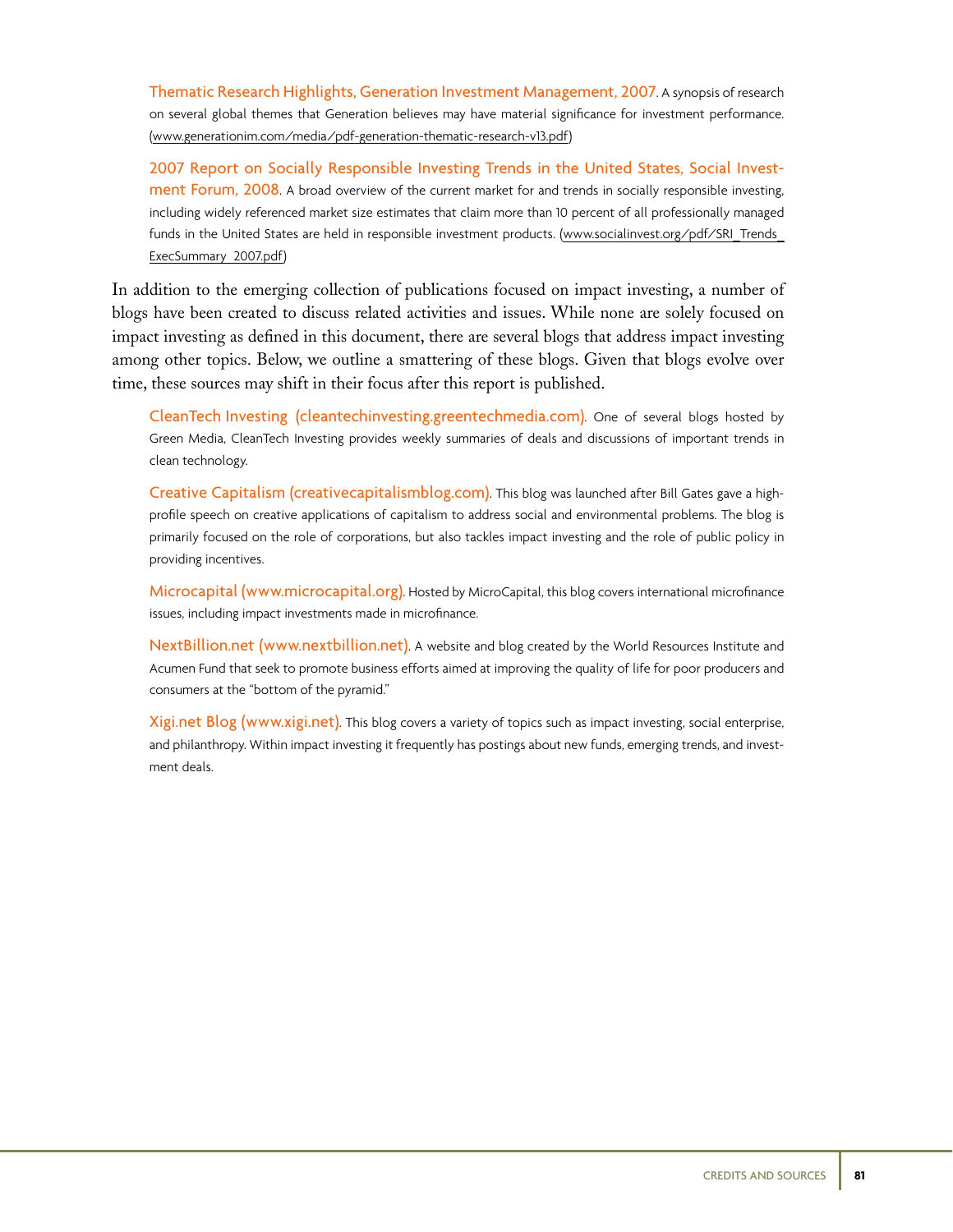### **Endnotes**

- 1. For an explanation of the market sizing assumptions, please see "How Big Is Impact Investing" box on page 9 and the next endnote.
- 2. Estimating the current or potential size of the impact investing market is challenging. Because impact investing is not yet a widely recognized definition, there is no secondary data on the overall market. We were unable to aggregate the size of the market from the activities of specific investors and funds because there is not yet sufficient transparency in this emergent industry. Moreover, the definition requires that investors have an intention to have a positive social and/or environmental impact. While there is data estimating the size of sectors that include impact investing such as clean technology, community development, and microfinance, there is no way to accurately estimate the portion of investment activity in those sectors that is driven by an intention to have a positive impact. There are many other sectors of impact investing for which it was challenging to find robust data (e.g., sustainable agriculture). For these reasons, we have outlined the size of certain sectors to provide an indication of the magnitude of impact investing, while recognizing the limitations of this data. In addition, given the significant uncertainty in the global financial markets we used current data on global assets—rather than speculative projections about the size of global assets in five to 10 years—to provide an order of magnitude estimate of the potential future market size of impact investing. Sources for the "How Big Is Impact Investing" box: Community investing is from *2007 Report on Socially Responsible Investing Trends in the United States*, Social Investment Forum (published in 2008); microfinance figures are from *Microfinance: An Emerging Investment Opportunity, Deutsche Bank Research* (published in 2007); clean technology figures are from New Energy Finance referenced in *Clean Energy Trends 2008*, Clean Edge (published in 2008). Philanthropy figures are from *Giving USA 2008* (published in 2008). Social screening and shareholder advocacy figures are from *2007 Report on Socially Responsible Investing Trends in the United States*, Social Investment Forum (published in 2008) and *European SRI Study 2008,* European Sustainable Investment Forum (published in 2008). The global managed assets figure is 2007 data from *Fund Management 2008*, International Financing Services London, reduced by about 30 percent based on estimated decline in global assets as of the end of 2008.
- 3. The name "impact investing" was first coined by investors who participated in a convening held by the Rockefeller Foundation in 2007.
- 4. This archetype of industry evolution was influenced by Michael Porter's seminal work, *Competitive Strategy*, The Free Press, 1980, Chapter 8.
- 5. See *Competitive Strategy*, p. 5.
- 6. See www.csrwire.com.
- 7. World Business Council for Sustainable Development and SNV Netherlands Development Corporation, www.inclusivebusiness.org.
- 8. Nicolas Kraussa and Ingo Walter, "Can Microfinance Reduce Portfolio Volatility?" New York University Finance Working Papers, http://archive.nyu.edu/handle/2451/27406.
- 9. United Nations Millennium Project, "A Practical Plan to Achieve the Millennium Development Goals," 2005.
- 10. Compartamos IRR figure is from Richard Rosenberg, "CGAP Reflections on the Compartamos Initial Public Offering: A Case Study of Microfinance Interest Rates and Profits," June 2007, p. 4. Return on equity figure is from The MIX Market, www.themix.org.
- 11. Monitor Inclusive Markets study of "Market-Based Solutions to Social Change in India," 2008. www.mim.monitor.com.
- 12. Ibid.
- 13. Ibid. Based on research and interviews, scale was defined as selling to 1 million consumers; at this point, the marginal cost of adding a consumer is low.
- 14. Gail Buyske, "The Microfinance Rating Market Outlook: The Rating Fund Market Survey 2006," CGAP.
- 15. CGAP website, www.cgap.org; SEEP website, www.seepnetwork.org.
- 16. See www.microcreditsummit.org.
- 17. Inter-American Development Bank, "IDB Fund, Standard & Poor's to Promote Global Ratings for Microfinance Institutions," press release, February 6, 2008.
- 18. Deutsche Bank, "Microfinance: An Emerging Investment Opportunity," December 19, 2007.
- 19. Roberto G. Quercia, Michael A. Stegman, Walter R. Davis, and Eric Stein, "Community Reinvestment Lending: A Description and Contrast of Loan Products and Their Performance," September 2001. See http://www.jchs.harvard.edu/publications/homeownership/liho01-11.pdf.
- 20. See http://www.federalreserve.gov/newsevents/speech/Bernanke20070330a.htm.
- 21. CDFI Data Project, "Providing Capital, Building Communities, Creating Impact," FY2005 Data, Fifth Edition; CDFI Coalition website, www.cdfi.org; CDFI Fund website, www.cdfifund.gov.
- 22. See http://cdfi.org/index.php?page=dataproject-b.
- 23. See, for example, Aaron Pressman, "Community Reinvestment Act Had Nothing to Do with Subprime Crisis," *BusinessWeek*, September 29, 2008 and "Don't Blame the CRA (The Sequel)," *The Wall Street Journal* blog, December 4, 2008.
- 24. "Economics of the Private Equity Market," Federal Reserve Board of Governors, December 1995; Josh Lerner, "Boom and Bust in the Venture Capital Industry and Its Impact on Innovation," Harvard NOM Working Paper No. 03-13, 2002; National Venture Capital Association/PricewaterhouseCoopers MoneyTree Report, August 31, 2007; NVCA website, http://www.nvca.org/.
- 25. See Lawrence Wilkinson, "Museum of Bad Timing Presentation," Global Business Network, 2004.
- 26. Sir Ronald Cohen, "The Challenge of Social Entrepreneurship and Investment," presented at the International Year of Microcredit 2005 Global Microfinance Forum. See http://www.yearofmicrocredit.org/pages/getinvolved/getinvolved\_forum2005.asp.
- 27. For information on the Netherlands Green Funds Scheme, see http://www.senternovem.nl/greenfundsscheme/index.asp. See also Reinhard Steurer, Sharon Margula, Andre Martinuzzi, Research Institute for Managing Sustainability, Vienna University of Economics and Business Administration, *Analysis of National Policies on CSR, In Support of a Structured Exchange of Information on National CSR Policies and Initiatives*, for the European Commission, April 2008, p. 28.
- 28. Sir Ronald Cohen, "The Challenge of Social Entrepreneurship and Investment," 2005.
- 29. Aaron Pressman, "Community Reinvestment Act Had Nothing to Do with Subprime Crisis," 2008 and "Don't Blame the CRA (The Sequel)," 2008.
- 30. "Final Guidelines on Priority Sector Lending," *The Hindu*, May 1, 2007. See http://www.hindu.com/2007/05/01/stories/2007050106361600.htm.
- 31. Monitor Inclusive Markets study of "Market-Based Solutions to Social Change in India," 2008. See www.mim.monitor.com.
- 32. Ibid.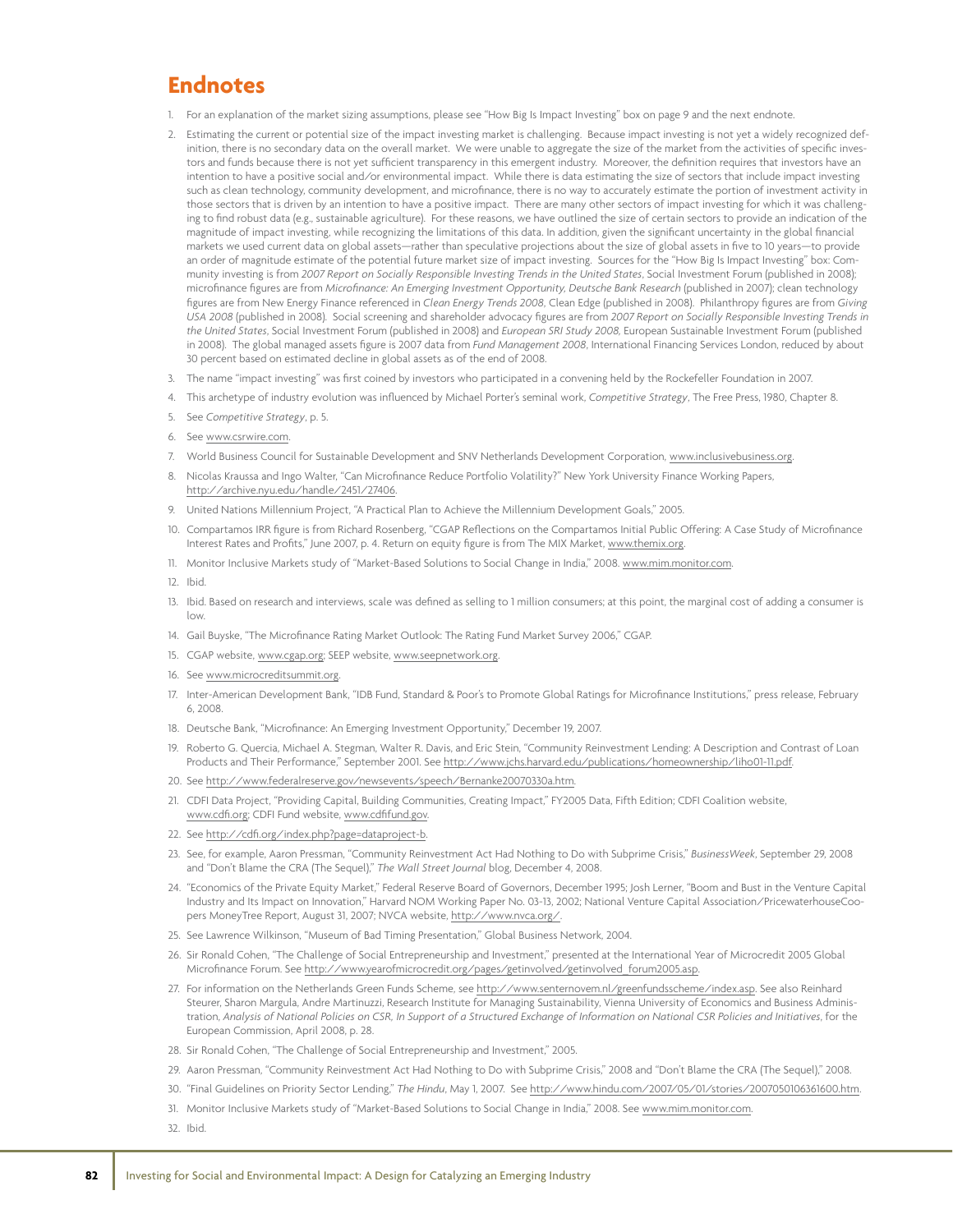# FUNDERS

THE ROCKEFELLER FOUNDATION. The work of the Rockefeller Foundation for the 21st Century is to enable "smart globalization." It attempts to harness the creative forces of globalization to ensure that the tools and technologies that have significantly improved the human condition in many parts of the world during the past half century are accessible today to more people, more fully, in more places. To help foster an enabling environment conducive to the fulfillment of this goal, the Foundation launched a three-year initiative on "Harnessing the Power of Impact Investing" in late 2008. Through this initiative, the Foundation will deploy grants and Program Related Investments, convening power and thought leadership in a three-pronged strategy to help catalyze collective action platforms for impact investors, build intermediation capabilities, and develop investing infrastructure for the impact investing industry globally.

THE ANNIE E. CASEY FOUNDATION. Founded in 1948, the primary mission of the Annie E. Casey Foundation is to foster public policies, human-service reforms, and community supports that more effectively meet the needs of today's vulnerable children and families. In pursuit of this goal, the Foundation makes grants that help states, cities, and neighborhoods fashion more innovative, cost-effective responses to these needs. Grantmaking is limited to initiatives in the United States that have significant potential to demonstrate innovative policy, service delivery, and community supports—especially investments that encourage long-term strategies and partnerships to strengthen families and communities. Social investing is part of a wide range of strategies that the Casey Foundation implements in its effort to improve outcomes for vulnerable children and families. The social investments program uses the Foundation's endowment dollars to generate a financial return and support its investment strategies. Through social investments, the Casey Foundation can increase resources dedicated to its programmatic work and create ways by which the same money can be reinvested over and over again.

W.K. KELLOGG FOUNDATION. The W.K. Kellogg Foundation supports children, families, and communities as they strengthen and create conditions that propel vulnerable children to achieve success as individuals and as contributors to the larger community and society. The Foundation has earmarked \$100 million of its endowment assets for a pilot program in mission-driven investing with assets invested in a way that realizes both financial and social returns. Of the \$100 million, \$25 million has been designated to mission-driven investments in southern Africa, while the balance—\$75 million—will be used for investments in the United States. The goal of the Kellogg Foundation's mission-driven investment program is to understand how to better leverage the Foundation's assets for mission purposes. It hopes to recycle capital and preserve its endowment while driving mission impact and potentially extend upon this initial effort.

JPMORGAN CHASE FOUNDATION. JPMorgan Chase's philanthropic goal is simple: be the catalyst to meaningful, positive, and sustainable change within our highest need neighborhoods and communities across the globe. In 2007, JPMorgan Chase gave more than \$100 million through grants and sponsorships to thousands of not-for-profit organizations around the world. The Foundation also supports the individual interests of employees through the Matching Gift and volunteer programs. J.P. Morgan launched a social sector finance unit in its investment bank in 2007. The unit leverages the company's products and skills to help bring financial services to microfinance and social enterprises around the world. The scope includes capital markets, structured products, and principal investments. The unit seeks to achieve a double bottom line of social benefit and financial returns.